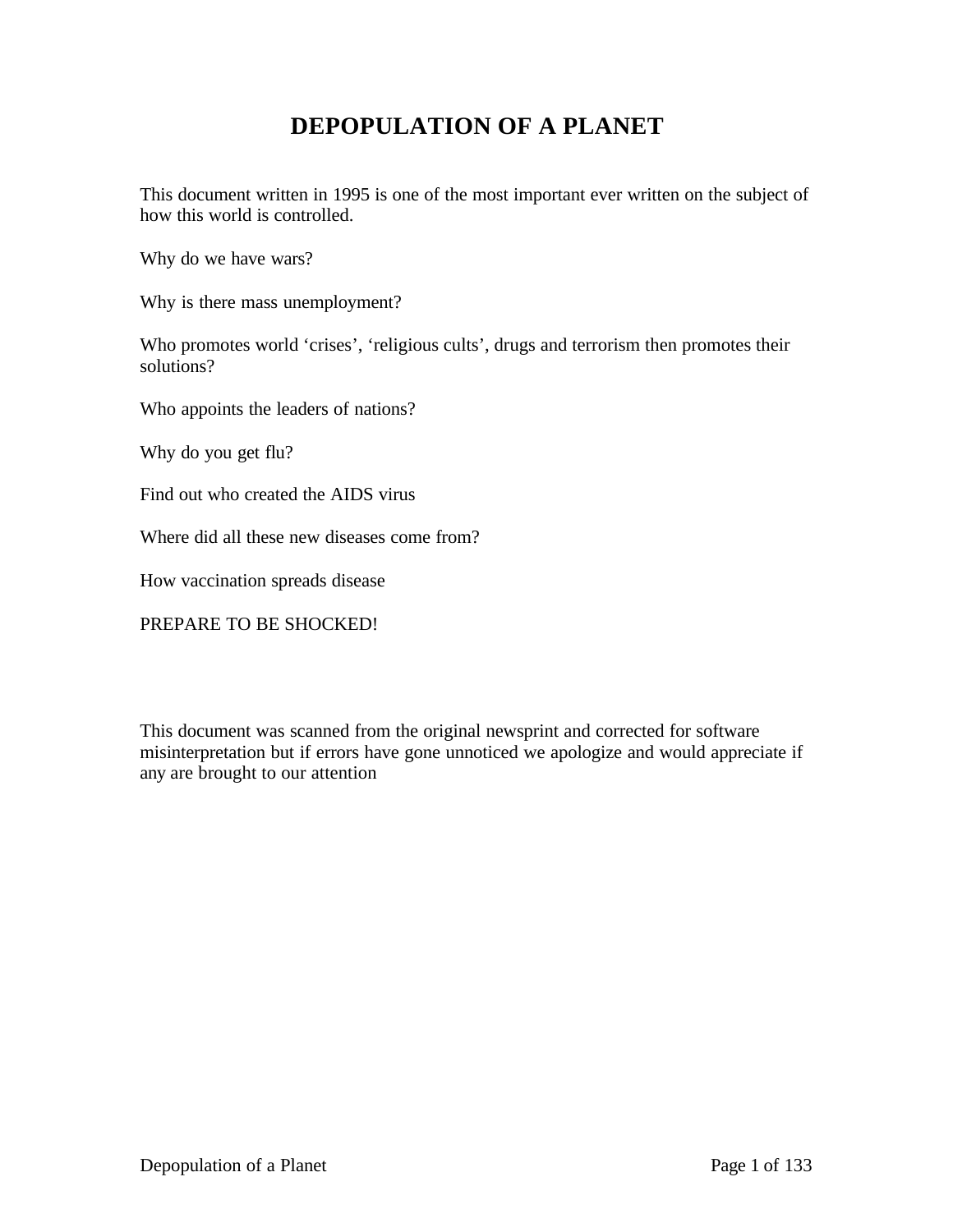Reprinted February, 2001 Report by Rick Martin NOVEMBER 28th 1995

# **Depopulation of a Planet**

Thinning Out The "Useless Eaters"

An Unspoken NWO Agenda

Part I: Historical Perspective Part II: What you can't see will hurt you! Part III: No easy Answers! Part IV: A Picture Emerges Part V: U.N. Rings the Alarm Part VI: The Final Chapter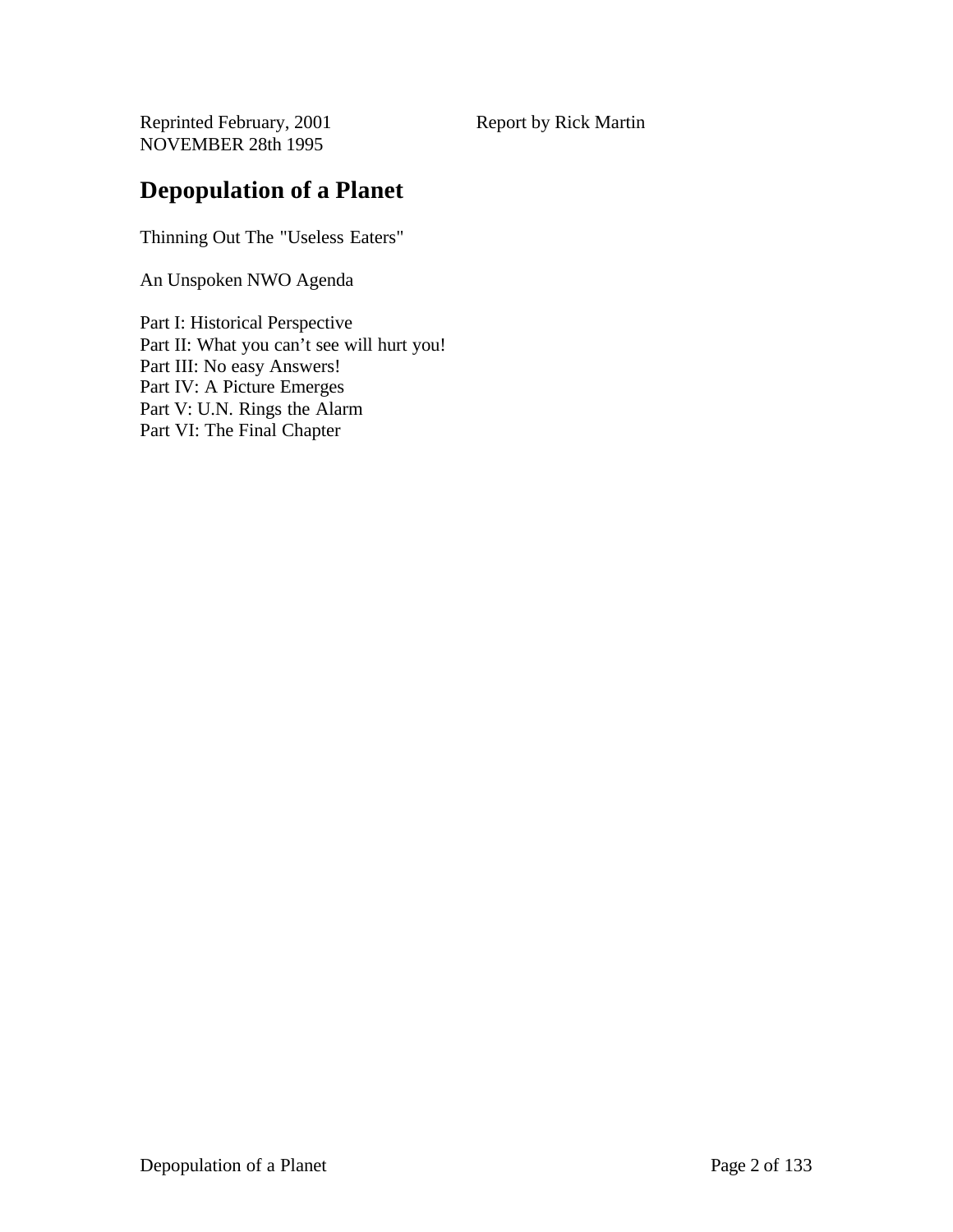# **Part 1: Historical Perspective**

#### 11/19/95 RICK MARTIN

Many writers have spoken of intentional plans by certain Elite to thin-out the world's population; it's a recurring theme among so-called conspiracy theorists. There are frequent references to "useless eaters", which includes the bulk of mankind.

Most, when hearing of plots to depopulate the planet, simply say under their breath, "Yeah, right," or more often, while shaking their head, "You're nuts." But when there is a careful examination of writings by prominent authors of this century, pieces of the puzzle certainly do fall into place - pieces which support the contention that there are certain individuals, if not entire governments, who have implemented a program of global genocide in an effort to salvage and corner "resources".

What you will be reading in this series on Depopulation Of A Planet are selected writings from a wide cross-section of viewpoints and political leanings. I will be using "their" own documents, their own words, to weave a fabric which, in the end, will be a tapestry of undeniable clarity for those with eyes to see.

Without the historical foundation upon which to base understanding, writing about current efforts at depopulation, through the use of viruses and microorganisms, would have far less significance. So please stay with it as you read and it will come together. I realize that some of this initial material may seem dry, but it is important for a broader understanding of this critical and timely issue.

## **THOMAS MALTHUS**

Thomas Robert Malthus was a parson of the English State Church and an economist who lived from 1766-1834. He is best known for his writing An Essay On The Principle Of Population, published in 1798. His main idea is that populations increase more rapidly than food supplies. So, he claimed, there would always be more people in the world than can be fed, and wars and disease will be necessary to kill off the extra population.

Malthus did not claim to be the originator of this idea, although it has come to be known as the "Malthusian Theory". Malthus based his argument on the works of Condorcet, David Hume, Adam Smith, Defoe, Sir James Steuart, Townsend, Franklin, and others. Malthus' Essay suggested to Charles Darwin the relationship between progress and the survival of the fittest. This was the basic idea in Darwin's theory of evolution.

## **GEORG WILHELM HEGEL**

Turning to the New American Encyclopedia, we read, "Georg Wilhelm Friedrich Hegel (1770-1831), German philosopher of idealism who had an immense influence on 19th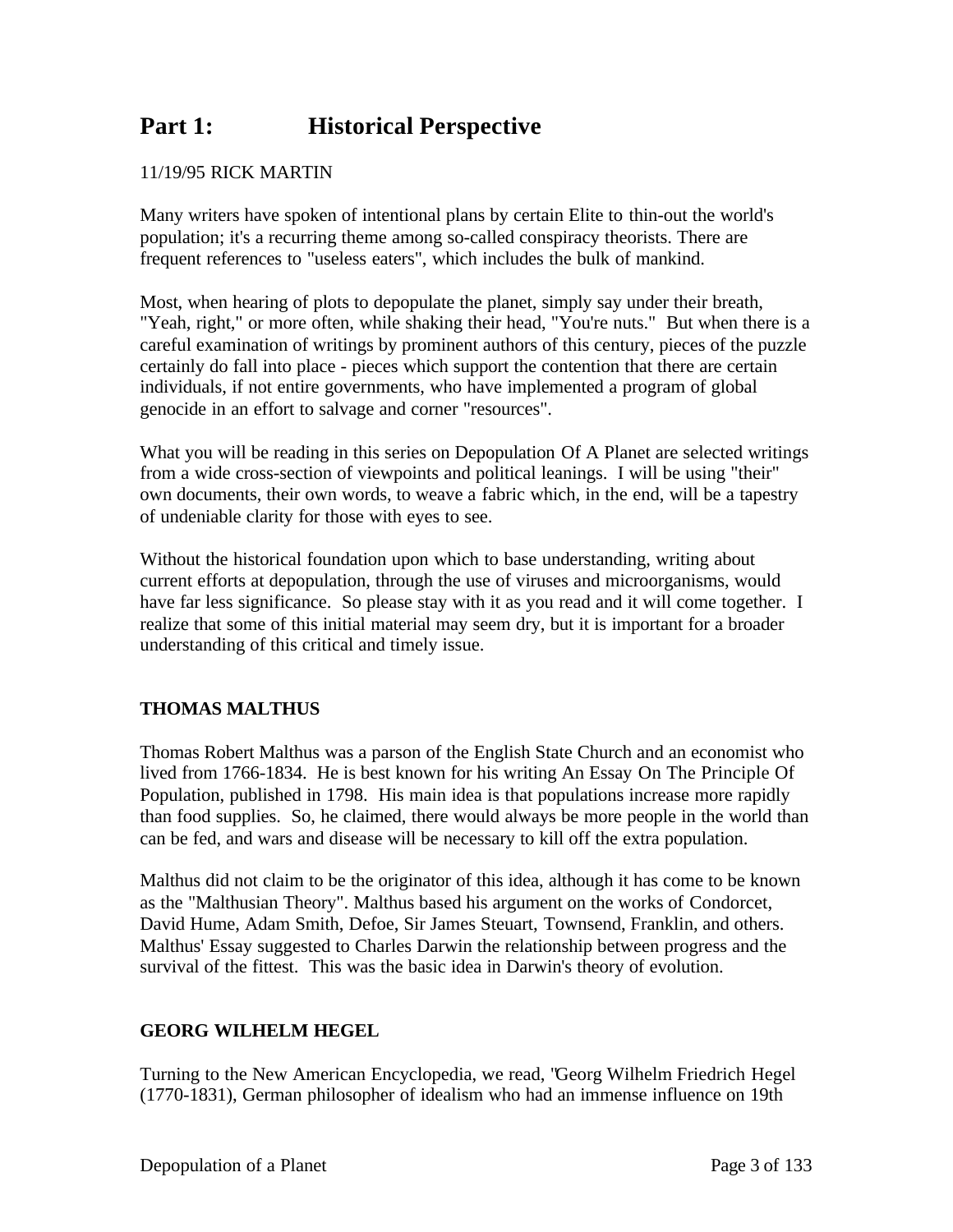and 20th-century thought and history. During his life he was famous for his professorial lectures at the University of Berlin and he wrote on logic, ethics, history, religion and aesthetics. The main feature of Hegel's philosophy was the dialectical method by which an idea (thesis) was challenged by its opposite (antithesis) and the two ultimately reconciled in a third idea (synthesis) which subsumed both. Hegel found this method both in the workings of the mind, as a logical procedure, and in the workings of the history of the world, which to Hegel was the process of the development and realization of the World Spirit (Weltgeist). Hegel's chief works were Phenomenology of the Mind (1807) and Philosophy Of Right (1821). His most important follower was Marx."

In the book edited by Carl J. Friedrich entitled The Philosophy of Hegel, Hegel writes in The Philosophy of History, "In the Christian religion God has revealed Himself, giving to men the knowledge of what He is so that He is no longer secluded and secret. With this possibility of knowing Him God has imposed upon us the duty to so know Him. The development of the thinking spirit, which has started from this basis, from the revelation of the Divine Being, must at last progress to the point where what was at first presented to the spirit in feeling and imagination is comprehended by thought. Whether the time has come to achieve this knowledge depends upon whether the final end of the world has at last entered into actual reality in a generally valid and conscious manner."

Hegel concludes with, "World history, with all the changing drama of its histories, is this process of the development and realization of the spirit. It is the true theodicy, the justification of God in history. Only this insight can reconcile the spirit with world history and the actual reality, that what has happened, and is happening every day, is not only not 'without God', but is essentially the work of God."

In his work A History Of Western Philosophy, Bertrand Russell writes, "Throughout the whole period after the death of Hegel, most academic philosophy remained traditional, and therefore not very important. British empiricist philosophy was dominant in England until near the end of the century, and in France until a somewhat earlier time; then, gradually, Kant and Hegel conquered the universities of France and England, so far as their teachers of technical philosophy were concerned."

Russell continues, "[Condorcet 1743-1794]...was also the inventor of Malthus's theory of population, which, however, had not for him the gloomy consequences that it had for Malthus, because he coupled it with the necessity of birth control. Malthus's father was a disciple of Condorcet, and it was in this way that Malthus came to know of the theory."

Of Hegel, Russell writes in part, "Hegel does not mean only that, in some situations, a nation cannot rightly avoid going to war. He means much more than this. He is opposed to the creation of institutions - such as a world government - which would prevent such situations from arising, because he thinks it is a good thing that there should be wars from time to time. War, he [Hegel] says is the condition in which we take seriously the vanity of temporal goods and things. (This view is to be contrasted with the opposite theory, that all wars have economic causes.) War has a positive moral value: 'War has the higher significance that through it the moral health of peoples is preserved in their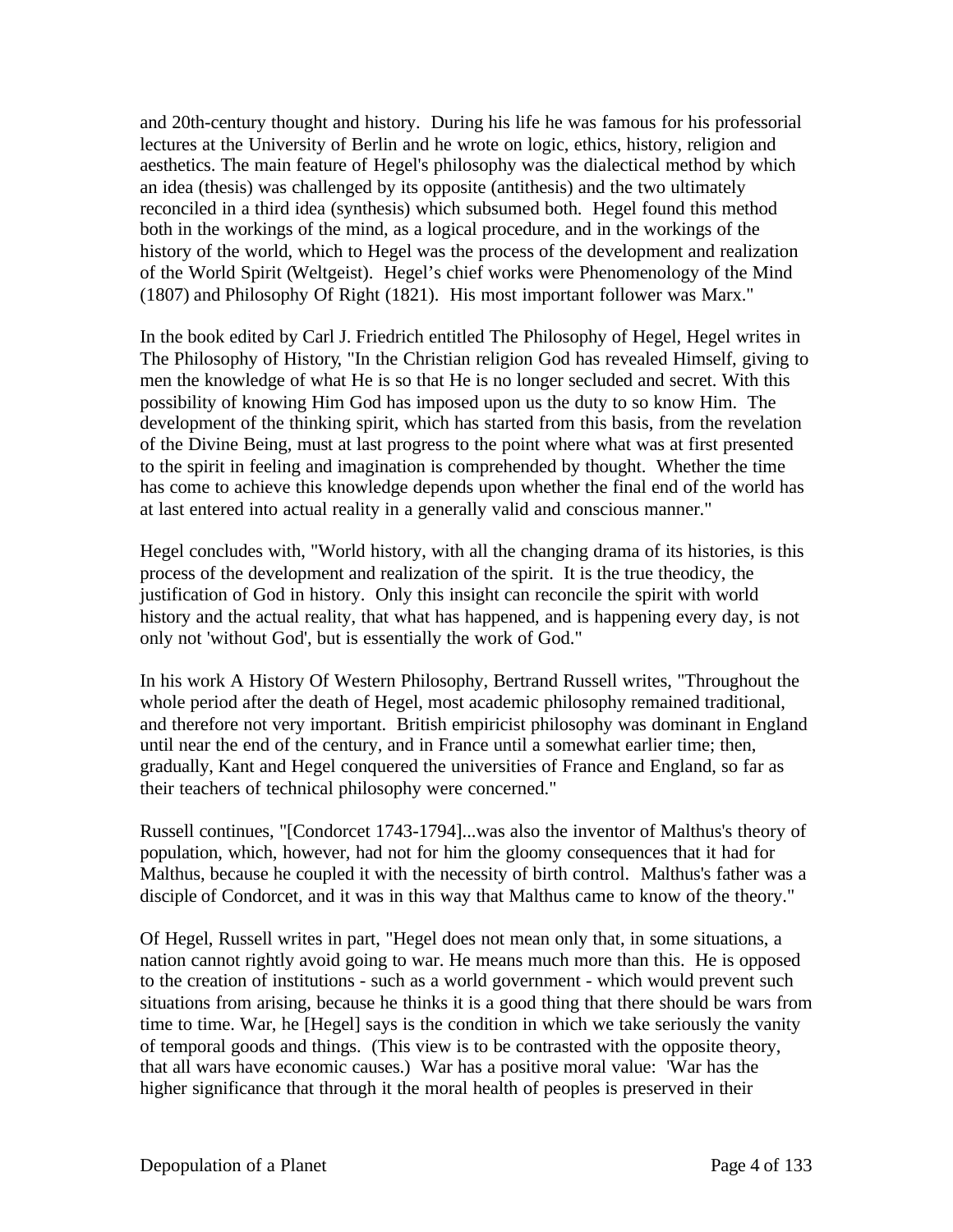indifference towards the stabilizing of finite determinations. '"

Still quoting Bertrand Russell, "The Philosophical Radicals were a transitional school. Their system gave birth to two others, of more importance than itself, namely Darwinism and Socialism. Darwinism was an application to the whole of animal and vegetable life of Malthus's theory of population, which was an integral part of the politics and economics of the Benthamites - a global free competition, in which victory went to the animals that most resembled successful capitalists. Darwin himself was influenced by Malthus, and was in general sympathy with the Philosophical Radicals. There was, however, a great difference between the competition admired by orthodox economists and the struggle for existence which Darwin proclaimed as the motive force of evolution. 'Free competition,' in orthodox economics, is a very artificial conception, hedged in by legal restrictions. You may undersell a competitor, but you must not murder him. You must not use the armed forces of the State to help you to get the better of foreign manufacturers. Those who have not the good fortune to possess capital must not seek to improve their lot by revolution. 'Free competition,' as understood by the Benthamites, was by no means really free.

"Darwinian competition was not of this limited sort; there were no rules against hitting below the belt. The framework of law does not exist among animals, nor is war excluded as a competitive method. The use of the State to secure victory in competition was against the rules as conceived by the Benthamites, but could not be excluded from the Darwinian struggle. In fact, though Darwin himself was a liberal, and though Nietzsche never mentioned him except with contempt, Darwin's Survival Of The Fittest led, when thoroughly assimilated, to something much more like Nietzsche's philosophy than like Bentham's. These developments, however, belong to a later period, since Darwin's Origin Of Species was published in 1859, and its political implications were not at first perceived."

# **KARL MARX**

In his 1843 writing from The Kreuznach Manu scripts: Critique Of Hegel's Philosophy Of Right [from Discussion Of The Princely Power, Comments On Hegel's 279] Karl Marx writes, [quoting:]

"Democracy is thc truth of monarchy; monarchy is not thc truth of democracy. Monarchy is forced to be democracy as a non sequitur within itself, whereas the monarchical moment is not a non sequitur within democracy. Democracy can be understood in its own terms; monarchy cannot. In democracy, none of its moments acquires a meaning other than that which is appropriate to it. Each is actually only a moment within the whole demos. In monarchy, a part determines the character of the whole. The whole constitution has to take shape of this firm foundation. Democracy is the type or species of the constitution. Monarchy is a variety, and indeed a bad variety. Democracy is 'form and content'. Monarchy is supposed to be only form, but it falsifies the content.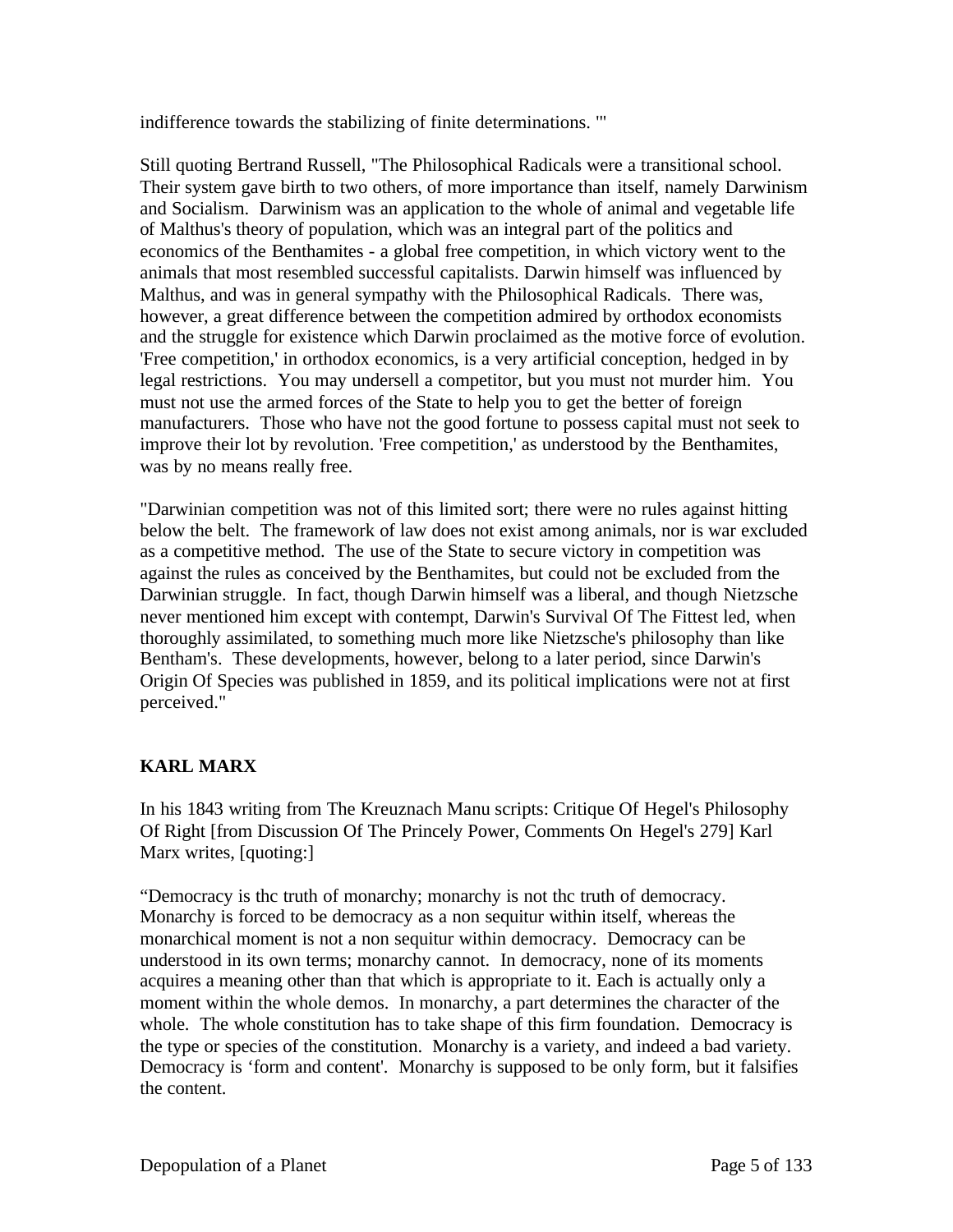"In monarchy, the whole, the people, is subsumed under one of its particular modes of existence, that of the political constitution. In democracy, on the other hand, the constitution itself appears as only one determination, and indeed, as the selfdetermination of the people. In monarchy, we have the people of the constitution; in democracy we have the constitution of the people. Democracy is the riddle of all constitutions solved. In democracy the constitution is always based on its actual foundation, on actual man and the actual people, not only in itself, according to its essence, but in its existence and actuality; it is postulated as autonomous. The constitution is seen as what it is, the freely-created product of man. One could say that in some respects this is also true of constitutional monarchy, but what specifically differentiates democracy is the fact that in democracy the constitution is only one particular moment in the existence of the people, that the political constitution does not itself constitute the state.

"Hegel begins with the state and turns man into the state subjectivized; democracy begins with man and makes the state into man objectivized. Just as religion does not create man but man creates religion, so the constitution does not create the people but the people create the constitution. In certain respects, democracy bears the same relation to all other forms of state as Christianity bears to all other religions. Christianity is religion par excellence, the essence of religion, man deified as a particular religion. Similarly, democracy is the essence of every constitution; it is socialized man as a particular constitution. Democracy is related to other constitutions as a species is related to its varieties. But in democracy the species itself appears as a particular [form of] existence, as one therefore that appears as a particular type vis-a-vis other particular [individual] existences that do not correspond to their essence. Democracy is the Old Testament in relation to all other forms of state. Man does not exist for the law, but the law exists for man. In democracy law is the existence of man, while in other forms of state man is the existence of law. This is the fundamental distinguishing mark of democracy."

Marx concludes with, "In all states other than democracy the state, the law, the constitution is dominant without actually dominating, i.e., without penetrating materially the content of the remaining non-political spheres: In democracy the constitution, the law, the state itself as a political constitution is only a self-determination of the people, a particular content of theirs.

"It is self-evident, incidentally, that all forms of state have democracy as their truth, and are therefore untrue in so far as they are not democratic."

In a correspondence of 1843, which was an exchange of letters between Marx, Ruge, and Bakunin concerning the prospects of social and political emancipation, Marx writes,

"Man's self-esteem, freedom, must be awakened once more in the heart of these men. Only this feeling, which disappeared from the world with the Greeks and vanished into the blue mists of heaven with Christianity, can once more transform society into a fellowship of men working for their highest purposes, a democratic state.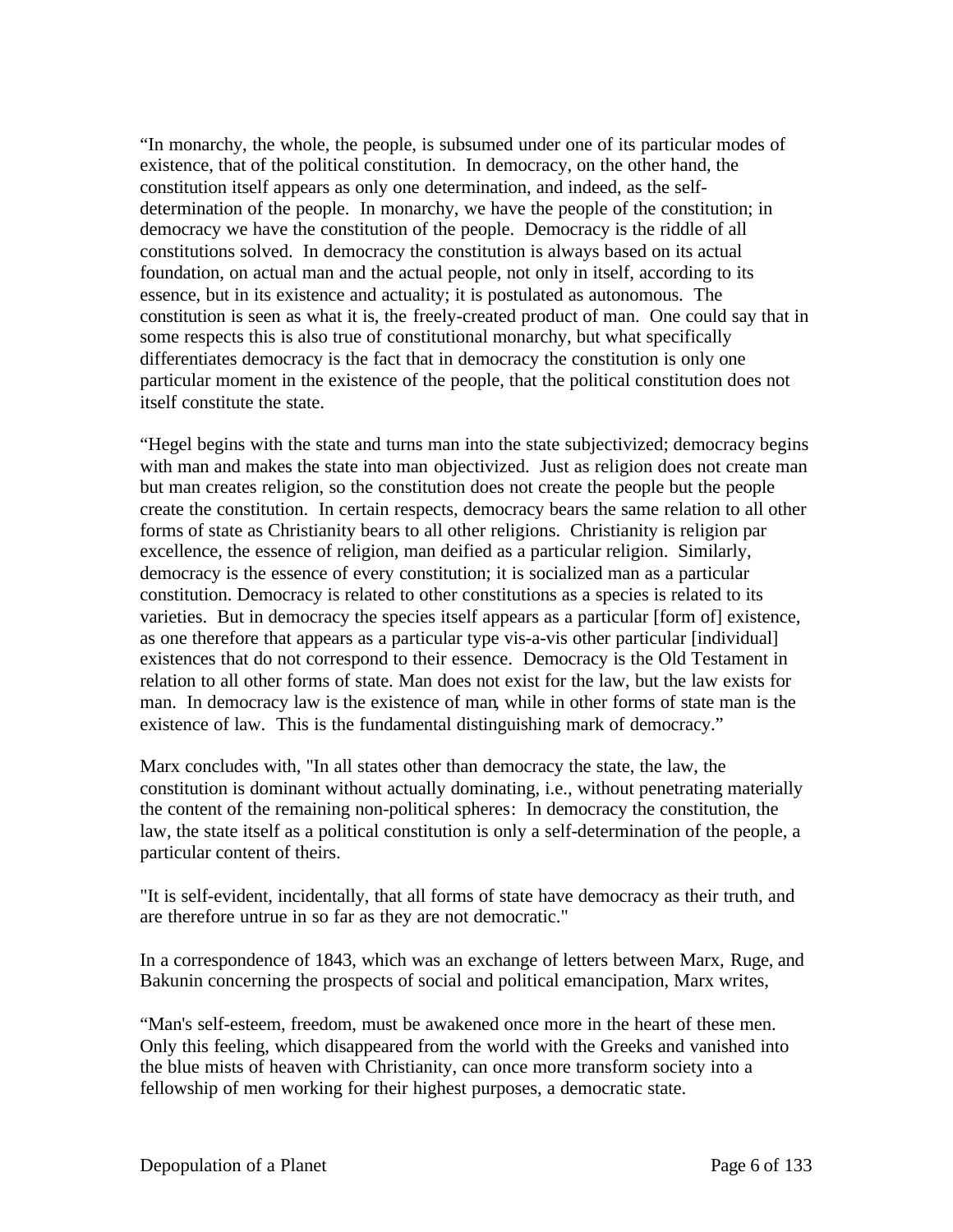"Those people, on the other hand, who do not feel themselves to be men become appendages of their masters, like a herd of slaves or horses. The hereditary masters are the point of this whole society. This world belongs to them. They take it as it is and as it feels. They take themselves as they find themselves and stand where their feet have grown, on the necks of these political animals who know no other destiny than to be subject, loyal and at their master's service.

"The world of the Philistines is the political kingdom of animals; if we have to recognize its existence then we have no alternative but simply to accept the status quo. Centuries of barbarism created and shaped it and it now exists as a consistent system, whose principle is the dehumanized world. The perfected world of the Philistine, our Germany, naturally had to lag far behind the French Revolution, which restored man to himself. A German Aristotle, who would take his Politics from our conditions, would write on the first page: 'Man is a social, but a completely apolitical, animal'."

#### Further on, Marx continues,

"To be sure, in times when the political state as such is born, violently, out of civil society, when men strive to liberate themselves under the form of political self-liberation, the state can and must go on to abolish and destroy religion. But it does so only the way that it abolishes private property, by setting a maximum, providing for confiscation and progressive taxation, just as it abolished life by establishing the guillotine. In moments when political life has a specially strong feeling for its own importance, it seeks to repress its presuppositions, civil society and its elements, and to constitute itself as the real, harmonious species-life of man. It can do this only by entering into violent contradiction with its own conditions of existence; it can do so only by declaring the revolution to be permanent; and the political drama therefore necessarily ends with the restoration of religion, of private property, and of all the elements of civil society, just as war ends with peace...

"We have shown, then, that political emancipation from religion leaves religion standing, even if not as privileged religion. The contradiction in which the follower of a specific religion finds himself in relation to his citizenship is only one aspect of the universal secular contradiction between the political state and civil society. The consummation of the Christian state is a state that recognizes itself as state and abstracts itself from the religion of its members. The emancipation of the state from religion is not the emancipation of actual man from religion."

In Capital, Marx writes, "The laboring population therefore produces, along with the accumulation of capital produced by it, the means by which itself is made relatively superfluous, is turned into a relative surplus-population; and it does this to an always increasing extent. This is the law of population peculiar to the capitalist mode of production; and in fact every specific historic mode of production has its own specific laws of population, historically valid within its limits alone. An abstract law of population exists for plants and animals only, and only insofar as man has not interfered with them."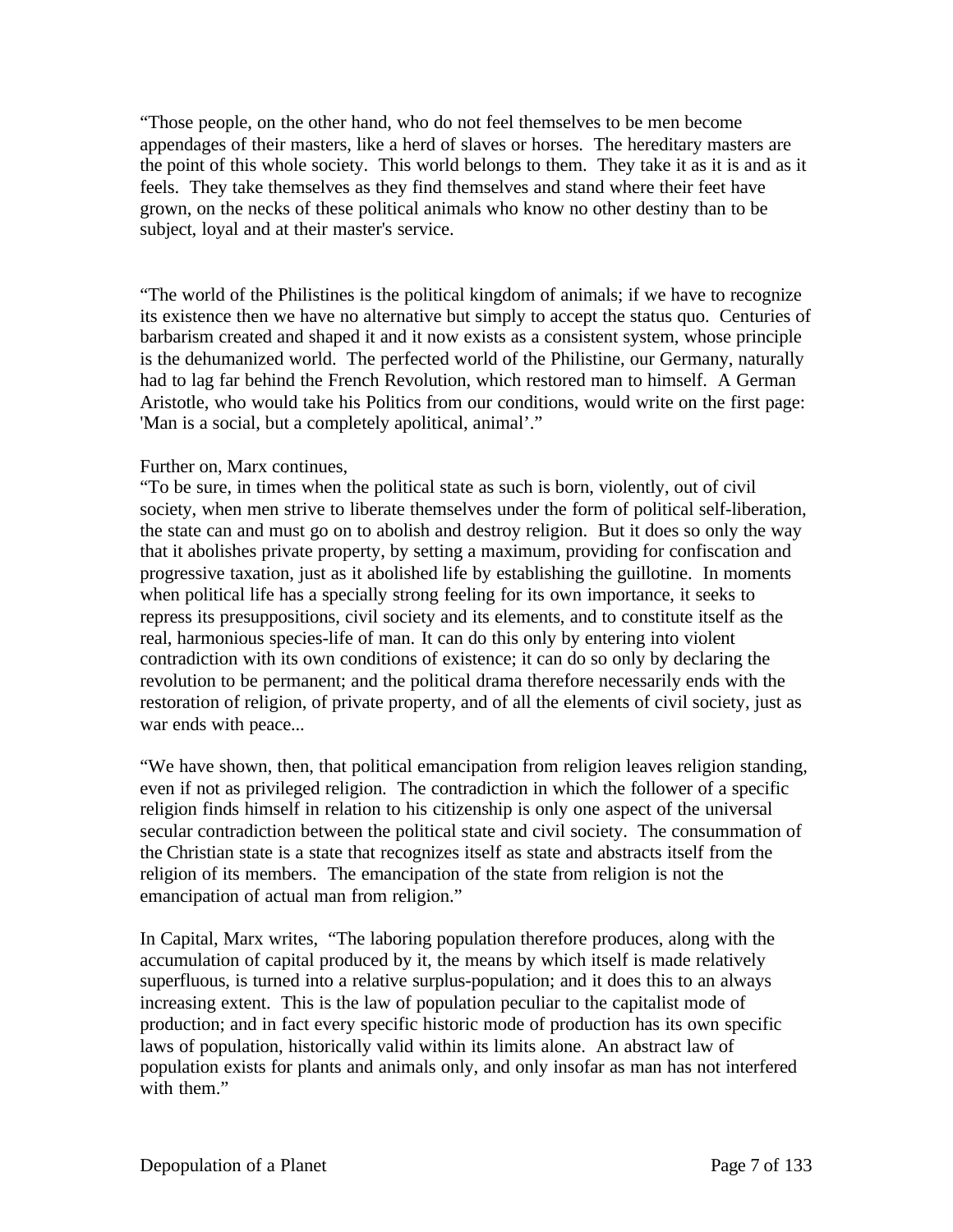Bertrand Russell writes in A History Of Western Philosophy, "Marx's philosophy of history is a blend of Hegel and British economics. Like Hegel, he thinks that the world develops according to a dialectical formula, but he totally disagrees with Hegel as to the motive force of this development. Hegel believed in a mystical entity called Spirit, which causes human history to develop according to the stages of the dialectic as set forth in Hegel's Logic. Why Spirit has to go through these stages is not clear. One is tempted to suppose that Spirit is trying to understand Hegel, and at each stage rashly objectifies what it has been reading. Marx's dialectic has none of this quality except a certain inevitableness. For Marx, matter, not spirit, is the driving force. But it is a matter in the peculiar sense that we have been considering, not the wholly dehumanized matter of the atomists. This means that, for Marx, the driving force is really man's relation to matter, of which the most important part is his mode of production. In this way Marx's materialism, in practice, becomes economics."

# **THE FABIAN SOCIETY**

In one of his Fabian Essays [The Fabian Society], entitled Economic, George Bernard Shaw wrote the following in 1889, "All economic analyses begin with the cultivation of the Earth. To the mind's eye of the astronomer the Earth is a ball spinning in space without ulterior motives. To the bodily eye of the primitive cultivator it is a vast green plain, from which, by sticking a spade into it, wheat and other edible matters can be made to spring."

Shaw continues, "It was the increase of population that spread cultivation and civilization from the center to the snow line, and at last forced men to sell themselves to the lords of the soil: it is the same force that continues to multiply men so that their exchange value fails slowly and surely until it disappears altogether - until even black chattel slaves are released as not worth keeping in a land where men of all colors are to be had for nothing. This is the condition of our English laborers today: they are no longer even dirt cheap; they are valueless, and can be had for nothing."

On overpopulation Shaw writes, "The introduction of the capitalistic system is a sign that the exploitation of the laborer toiling for a bare subsistence wage has become one of the chief arts of life among the holders of tenant rights. It also produces a delusive promise of endless employment which blinds the proletariat to those disastrous consequences of rapid multiplication which are obvious to the small cultivator and peasant proprietor. But indeed the more you degrade the workers, robbing them of all artistic enjoyment, and all chance of respect and admiration from their fellows, the more you throw them back, reckless, on the one pleasure and the one human tie left to them- -the gratification of their instinct for producing fresh supplies of men. You will applaud this instinct as divine until at last the excessive supply becomes a nuisance: there comes a plague of men; and you suddenly discover that the instinct is diabolic, and set up a cry of 'over population'. But your slaves are beyond caring for your cries: they breed like rabbits; and their poverty breeds filth, ugliness, dishonesty, disease, obscenity, drunkenness, and murder. In the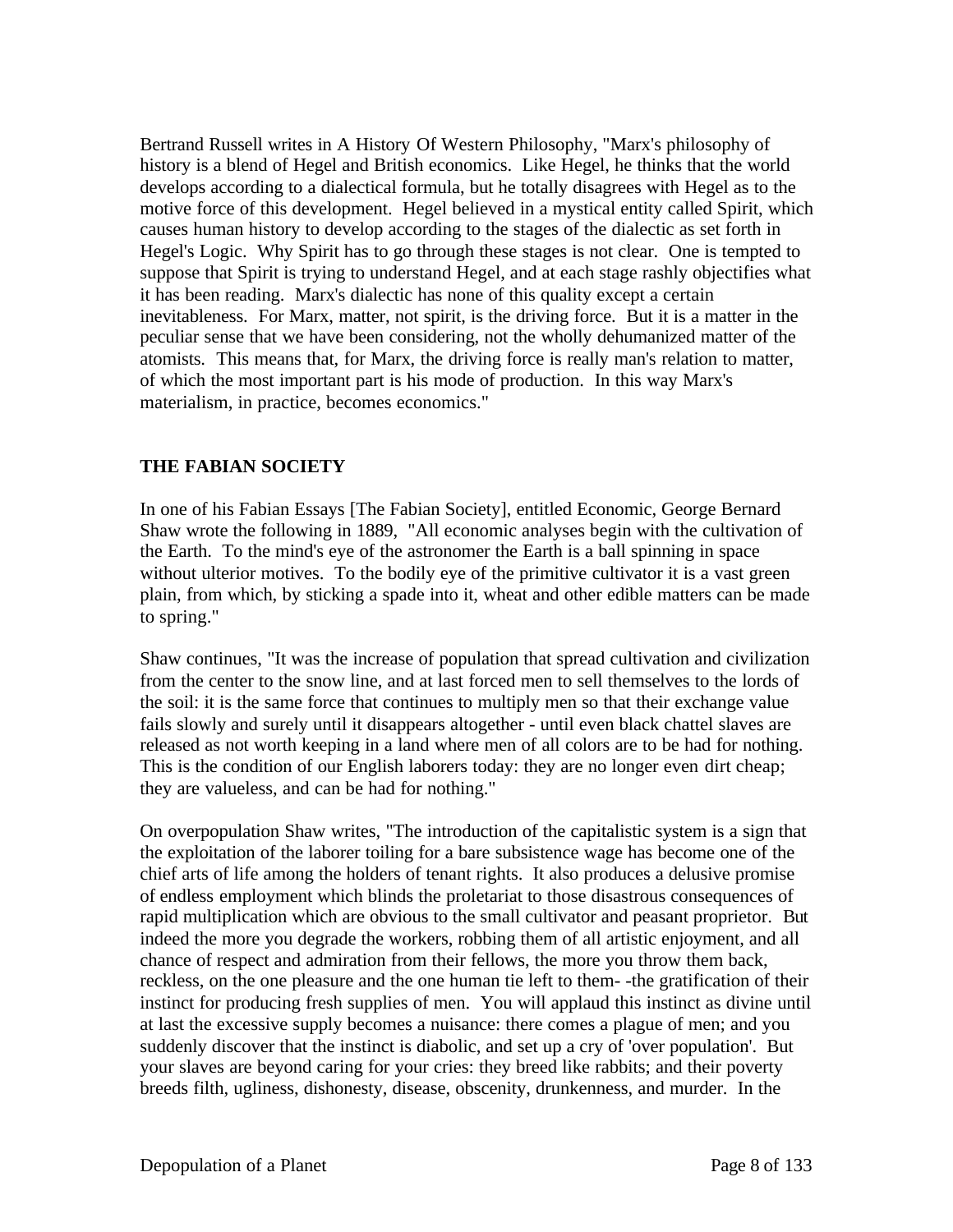midst of the riches which their labour piles up for you, their misery rises up too and stifles you. You withdraw in disgust to the other end of the town from them; you appoint special carriages on your railways and special seats in your churches and theaters for them; you set your life apart from theirs by every class barrier you can devise; and yet they swarm about you still: your face gets stamped with your habitual loathing and suspicion of them: your ears get so filled with the language of the vilest of them that you break into it when you lose your self-control: they poison your life as remorselessly as you have sacrificed theirs heartlessly. You begin to believe intensely in the devil. Then comes the terror of their revolting; the drilling and arming of bodies of them to keep down the rest; the prison, the hospital, paroxysms of frantic coercion, followed by paroxysms of frantic charity. And in the meantime, the population continues to increase!"

# **GEORGE ORWELL**

In George Orwell's classic Animal Farm, he writes,

"Now, comrades, what is the nature of this life of ours? Let us face it: our lives are miserable, laborious, and short. We are born, we are given just so much food as will keep the breath in our bodies, and those of us who are capable of it are forced to work to the last atom of our strength; and the very instant that our usefulness has come to an end we are slaughtered with hideous cruelty. No animal in England knows the meaning of happiness or leisure after he is a year old. No animal in England is free. The life of an animal is misery and slavery: that is the plain truth.

"But is this simply part of the order of nature? Is it because this land of ours is so poor that it cannot afford a decent life to those who dwell upon it? No, comrades, a thousand times no! The soil of England is fertile, its climate is good, it is capable of affording food in abundance to an enormously greater number of animals than now inhabit it. This single farm of ours would support a dozen horses, twenty cows, hundreds of sheep - and all of them living in a comfort and a dignity that are now almost beyond our imagining. Why then do we continue in this miserable condition? Nearly the whole of the produce of our labour is stolen from us by human beings. There, comrades, is the answer to all our problems. It is summed up in a single word - Man. Man is the only real enemy we have. Remove Man from the scene, and the root cause of hunger and overwork is abolished for ever.

"Man is the only creature that consumes without producing. He does not give milk, he does not lay eggs, he is too weak to pull the plough, he cannot run fast enough to catch rabbits. Yet he is lord of all the animals. He sets them to work, he gives back to them the bare minimum that will prevent them from starving, and the rest he keeps for himself. Our labour tills the soil, our dung fertilizes it, and yet there is not one of us that owns more than his bare skin. You cows that I see before me, how many thousands of gallons of milk have you given during this last year? And what has happened to that milk which should have been breeding up sturdy calves? Every drop of it has gone down the throats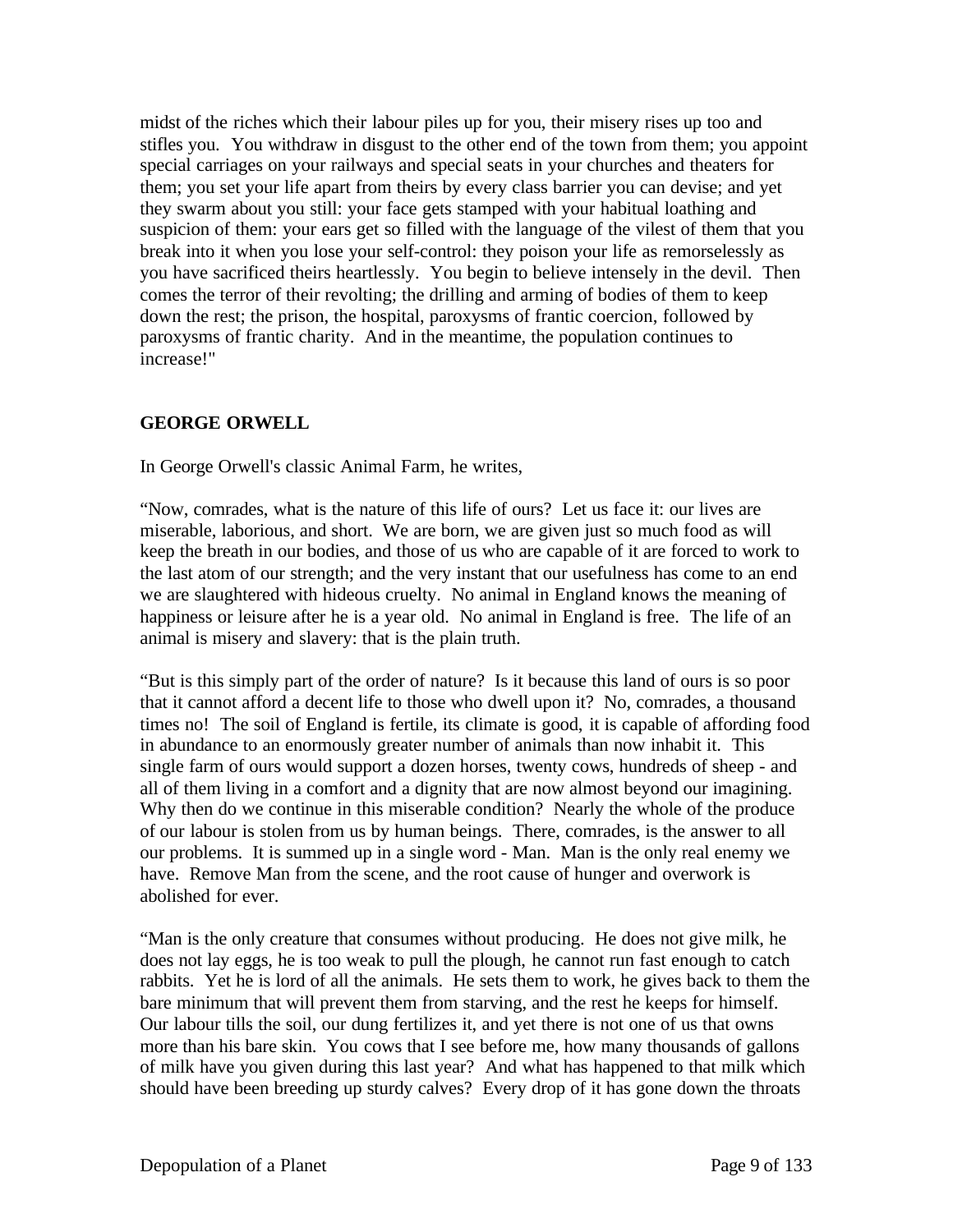of our enemies. And you hens, how many eggs have you laid in this last year, and how many of those eggs ever hatched into chickens? The rest have all gone to market to bring in money for Jones and his men. And you, Clover, where are those four foals you bore, who should have been the support and pleasure of your old age? Each was sold at a year old - you will never see one of them again. In return for your four confinements and all your labour in the fields, what have you ever had except your bare rations and a stall?

"And even the miserable lives we lead are not allowed to reach their natural span. For myself I do not grumble, for I am one of the lucky ones. I am twelve years old and have had over four hundred children. Such is the natural life of a pig. But no animal escapes the cruel knife in the end. You young porkers who are sitting in front of me, every one of you will scream your lives out at the block within a year. To that horror we all must come - cows, pigs, hens, sheep, everyone. Even the horses and the dogs have no better fate. You, Boxer, the very day that those great muscles of yours lose their power, Jones will sell you to the knacker, who will cut your throat and boil you down for the foxhounds. As for the dogs, when they grow old and toothless, Jones ties a brick around their neck and drowns them in the nearest pond.

"Is it not crystal clear, then, comrades, that all the evils of this life of ours spring from the tyranny of human beings? Only get rid of Man, and the produce of our labour would be our own. Almost overnight we could become rich and free. What then must we do? Why, work night and day, body and soul, for the overthrow of the human race. That is my message to you, comrades: Rebellion! I do not know when that Rebellion will come, it might be in a week or in a hundred years, but I know, as surely as I see this straw beneath my feet, that sooner or later justice will be done. Fix your eyes on that, comrades, throughout the short remainder of your lives! And above all, pass on this message of mine to those who come after you, so that future generations shall carry on the struggle until it is victorious.

"And remember, comrades, your resolution must never falter. No argument must lead you astray. Never listen when they tell you that Man and the animals have a common interest, that the prosperity of the one is the prosperity of the others. It is all lies. Man serves the interests of no creature except himself. And among us animals let there be perfect unity, perfect comradeship in the struggle. All men are enemies. All animals are comrades."

## **ALDOUS HUXLEY**

In the Foreword to the 1946 (second printing) of the classic novel Brave New World, first published in 1932, author Aldous Huxley writes,

"There is, of course, no reason why the new totalitarians should resemble the old. Government by clubs and firing squads, by artificial famine, mass imprisonment and mass deportation, is not merely inhumane (nobody cares much about that nowadays); it is demonstrably inefficient and in an age of advanced technology, inefficiency is the sin against the Holy Ghost. A really efficient totalitarian state would be one in which the all-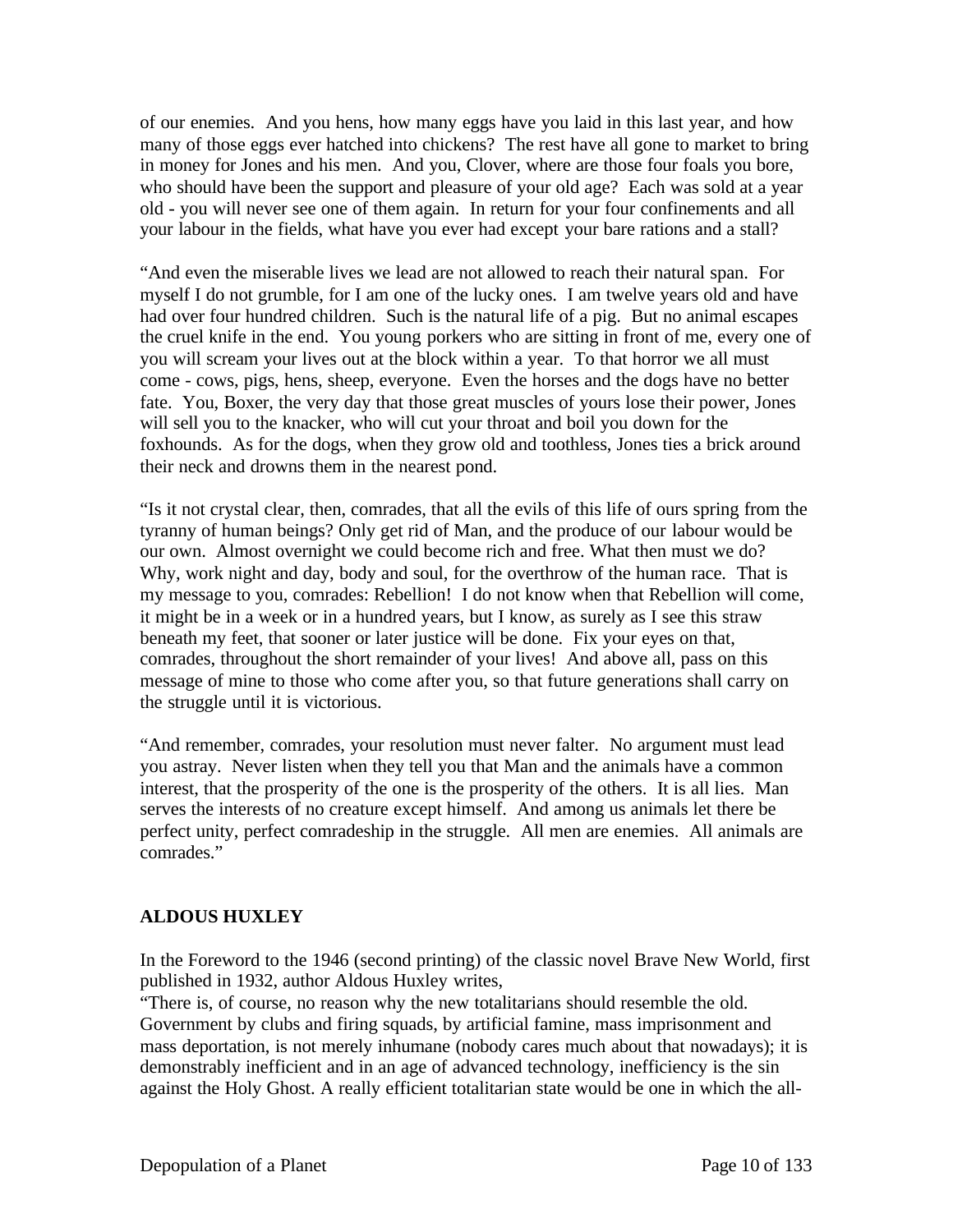powerful executive of political bosses and their army of managers control a population of slaves who do not have to be coerced, because they love their servitude. To make them love it is the task assigned, in present-day totalitarian states, to ministries of propaganda, newspaper editors and school teachers. But their methods are still crude and unscientific. The old Jesuits' boast that, if they were given the schooling of the child, they could answer for the man's religious opinions, was a product of wishful thinking. And the modern pedagogue is probably rather less efficient at conditioning his pupils' reflexes than were the reverend fathers who educated Voltaire. The greatest triumphs of propaganda have been accomplished, not by doing something, but by refraining from doing. Great is truth, but still greater, from a practical point of view, is silence about truth. By simply not mentioning certain subjects, by lowering what Mr. Churchill calls an "iron curtain" between the masses and such facts or arguments as the local political bosses regard as undesirable, totalitarian propagandists have influenced opinion much more effectively than they could have done by the most eloquent denunciations, the most compelling of logical rebuttals. But silence is not enough. If persecution, liquidation and the other symptoms of social friction are to be avoided, the positive sides of propaganda must be made as effective as the negative. The most important Manhattan Projects of the future will be vast government-sponsored enquiries into what the politicians and the participating scientists will call "the problem of happiness" - in other words, the problem of making people love their servitude. Without economic security, the love of servitude cannot possibly come into existence; for the sake of brevity, I assume that the allpowerful executive and its managers will succeed in solving the problem of permanent security. But security tends very quickly to be taken for granted. Its achievement is merely a superficial, external revolution. The love of servitude cannot be established except as the result of a deep, personal revolution in human minds and bodies. To bring about that revolution we require, among others, the following discoveries and inventions. First, a greatly improved technique of suggestion - through infant conditioning and, later, with the aid of drugs, such as scopolamine. Second, a fully developed science of human differences, enabling government managers to assign any given individual to his or her proper place in the social and economic hierarchy. (Round pegs in square holes tend to have dangerous thoughts about the social system and to infect others with their discontents.) Third (since reality, however utopian, is something from which people feel the need of taking pretty frequent holidays), a substitute for alcohol and the other narcotics, something at once less harmful and more pleasure-giving than gin or heroin. And fourth (but this would be a long-term project, which it would take generations of totalitarian control to bring to a successful conclusion) a foolproof system of eugenics, designed to standardize the human product and so to facilitate the task of the managers. In Brave New World this standardization of the human product has been pushed to fantastic, though not perhaps impossible, extremes. Technically and ideologically we are still a long way from bottled babies and Bokanovsky groups of semi-morons. But by A.F. 600, who knows what may not be happening? Meanwhile the other characteristic features of that happier and more stable world - the equivalents of soma and hypnopaedia and the scientific caste system - are probably not more than three or four generations away. Nor does the sexual promiscuity of Brave New World seem so very distant. [Let me remind you this was written in 1946.] There are already certain American cities in which the number of divorces is equal to the number of marriages. In a few years, no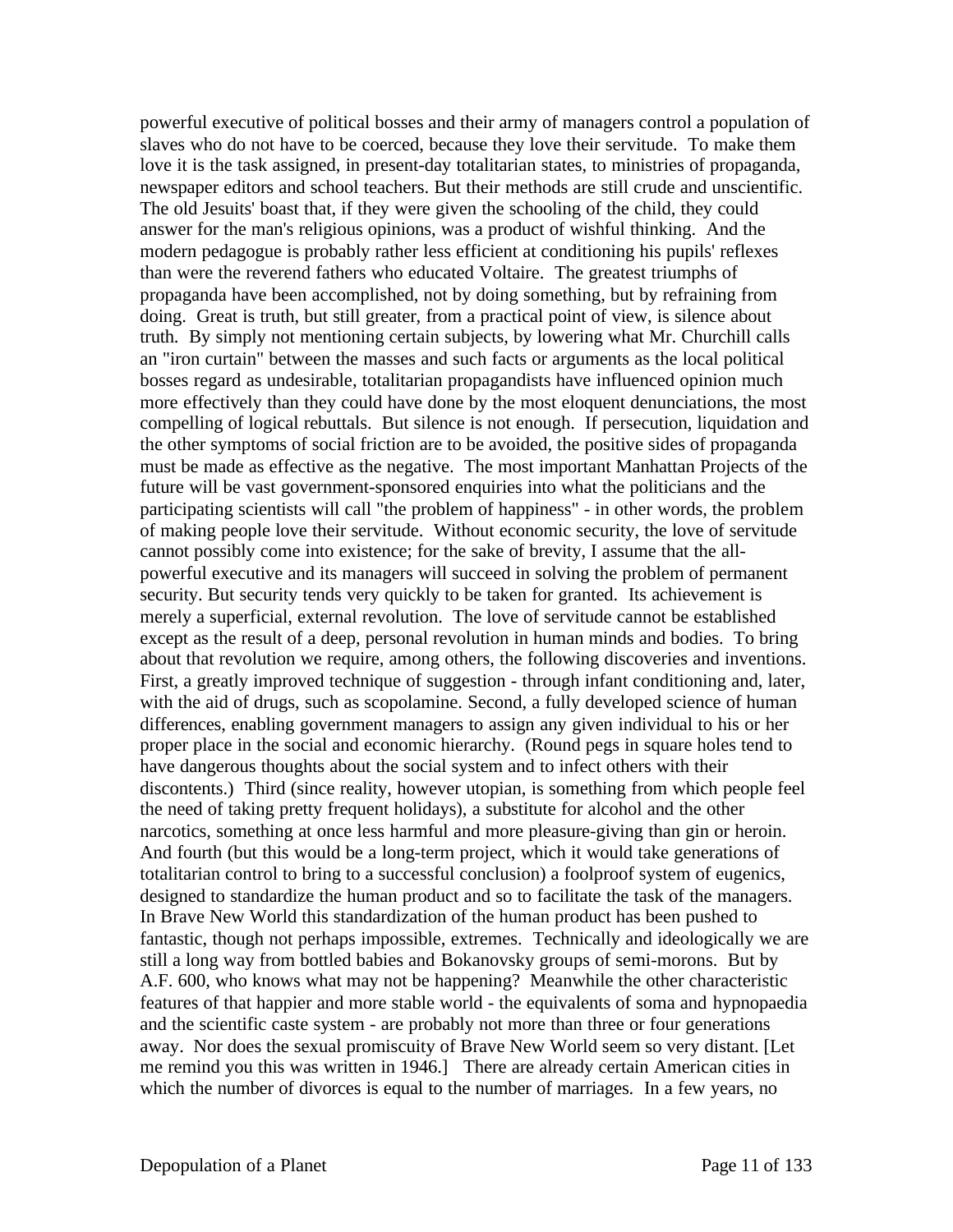doubt, marriage licenses will be sold like dog licenses, good for a period of twelve months, with no law against changing dogs or keeping more than one animal at a time. As political and economic freedom diminishes, sexual freedom tends compensatingly to increase. And the dictator (unless he needs cannon fodder and families with which to colonize empty or conquered territories) will do well to encourage that freedom. In conjunction with the freedom to daydream under the influence of dope and movies and the radio, it will help to reconcile his subjects to the servitude which is their fate.

"All things considered it looks as though Utopia were far closer to us than anyone, only fifteen years ago, could have imagined. Then, I projected it six hundred years into the future. Today it seems quite possible that the horror may be upon us within a single century. That is, if we refrain from blowing ourselves to smithereens in the interval. Indeed, unless we choose to decentralize and to use applied science, not as the end to which human beings are to be made the means, but as the means to producing a race of free individuals, we have only two alternatives to choose from: either a number of national, militarized totalitarianisms, having as their root the terror of the atomic bomb and as their consequence the destruction of civilization (or, if the warfare is limited, the perpetuation of militarism); or else one supra-national totalitarianism, called into existence by the social chaos resulting from rapid technological progress in general and the atomic revolution in particular, and developing, under the need for efficiency and stability, into the welfare-tyranny of Utopia. You pays your money and you takes your choice."

Mark Twain in The Mysterious Stranger writes, "And what does it amount to?" said Satan, with his evil chuckle. "Nothing at all. You gain nothing: you always come out where you went in. For a million years the race has gone on monotonously propagating itself and monotonously re-performing this dull nonsense to what end? No wisdom can guess! Who gets a profit out of it? Nobody but a parcel of usurping little monarchs and nobilities who despise you; would feel defiled if you touched them; would shut the door in your face if you proposed to call; whom you slave for, fight for, die for, and are not ashamed of it, but proud; whose existence is a perpetual insult to you and you are afraid to resent it; who are mendicants supported by your alms, yet assume toward you the airs of benefactor toward beggar; who address you in the language of master toward slave, and are answered in the language of slave toward master; who are worshipped by you with your mouth, while in your heart if you have one you despise yourselves for it. The First man was a hypocrite and a coward, qualities which have not failed yet in his line; it is the foundation upon which all civilizations have been built."

In a lecture titled The Population Explosion, delivered at Santa Barbara, California. in 1959, Aldous Huxley said,

"Today I want to pass on to what is happening to the human species and to think a little about what our philosophy and our ethical outlook on the subject should be. This lecture is essentially about human numbers and their relation to human well-being and human values in general.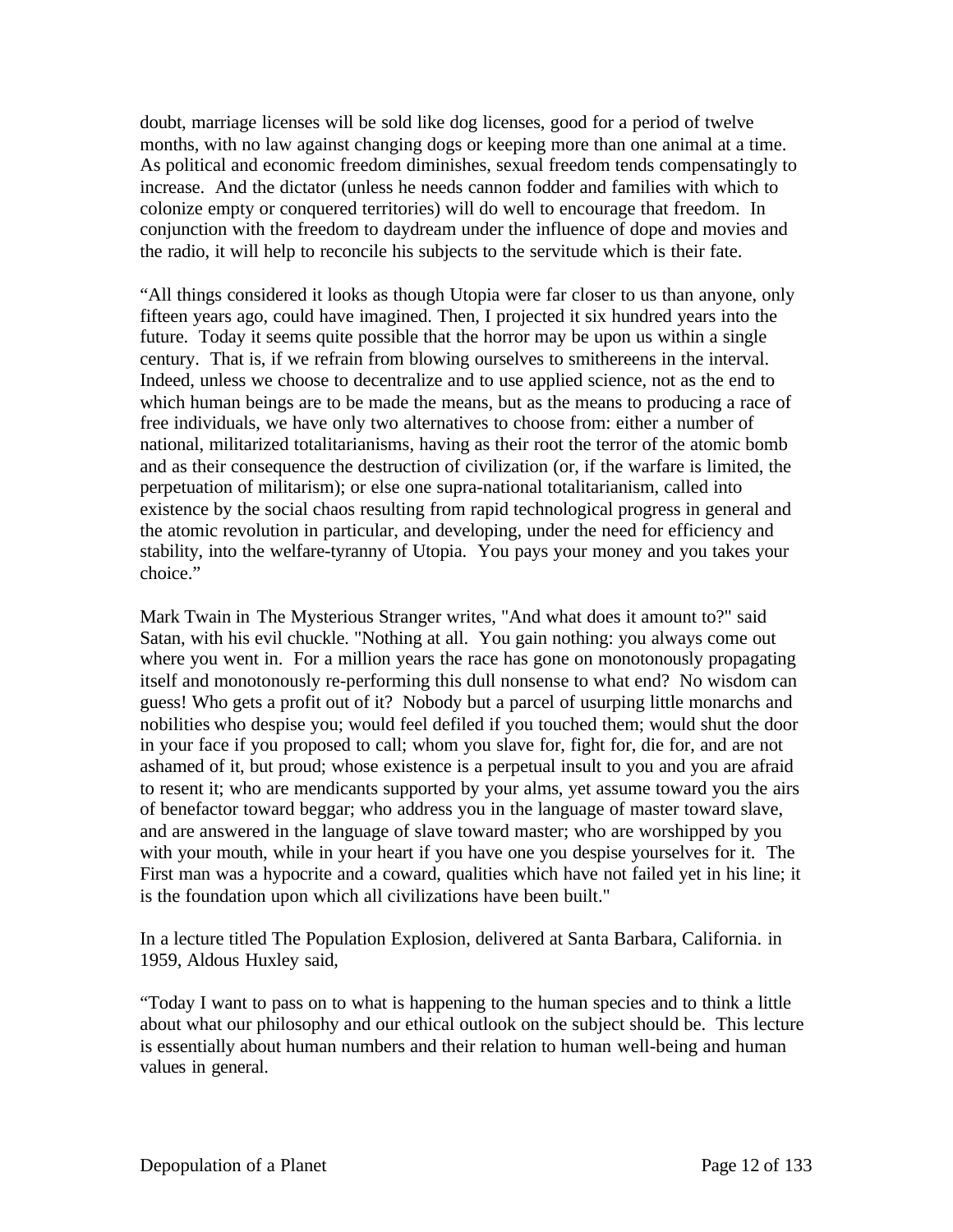"Needless to say, any accurate estimation of human numbers is very recent, but we can extrapolate into the past and come to what seem to be fairly good conclusions. Although there are some fairly wide margins of difference among the experts, the numbers they come to are roughly in agreement. They agree that in pre-agricultural days, for example in the lower Palaeolithic times, when man was a food-gathering creature, there were probably not more than twenty million humans on this whole planet. In later Palaeolithic times, after organized hunting had been invented, the number probably doubled. We can make a rough estimate of what an organized hunting people could do because we know how many Indians were present in North America when the white man arrived - not more than one million in the entire North American continent east of the Rockies - and this gives one an indication of the extremely low density of population possible in a hunting economy.

"The Great Revolution came about 6000 B.C. with the invention of agriculture, and the creation of cities in the next millennia. By about 1000 B.C., after five thousand years of agriculture, there were probably about one hundred million people in the world.

"By the beginning of the Christian era, this figure had a little more than doubled: it was somewhere between two hundred million and two hundred and fifty million - less than half the present population of China. The population increased very gradually in the following years; sometimes there were long periods of standstill and sometimes there were even periods of decrease, as in the years immediately following 1348, when the Black Death killed off 30 percent of the population of Europe and nobody knows how much of the population of Asia.

"By the time the Pilgrim fathers arrived in this country, it is estimated that the population of the world was about twice what it had been on the first Christmas Day - that is to say, it had doubled in sixteen hundred years, an extremely slow rate of increase. But from that time on, from the middle of the seventeenth century, with the beginnings of the industrial revolution and the first importation of food from the newly developed lands of the New World, population began rising far more rapidly than it had ever risen before.

"By the time the Declaration of Independence was signed, the figure for the human population of the world was probably around seven hundred million; it must have passed the billion mark fairly early in the nineteenth century and stood at about fourteen hundred million around the time when I was born in the 1890s. The striking fact is that since that time the population of the planet has doubled again. It has gone from fourteen hundred million, which is already twice what it was at the signing of the Declaration of Independence, to twenty-eight hundred million. And the rate of increase now is such that it will probably double again in rather less than fifty years.

"Thus the rates of increase have been increasing along with the absolute increase in numbers." [Please remember, this was written in 1959. The world's current population is rapidly approaching the 7 Billion figure - those are not "official" numbers, however.]……… [8 billion now in the year 2000 - update]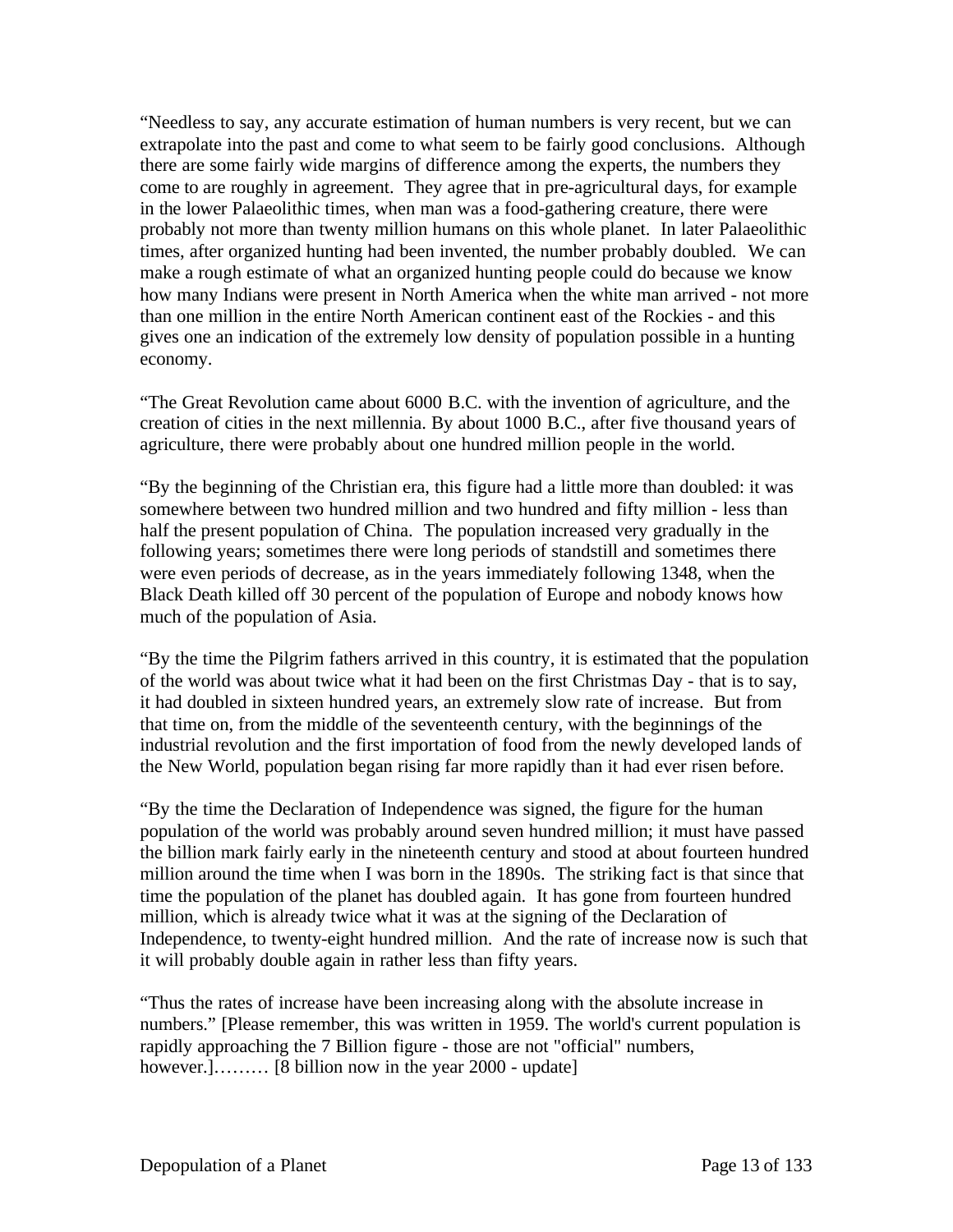Still quoting Huxley:

"Let us now ask ourselves what the practical alternatives are as we confront this problem of population growth. One alternative is to do nothing in particular about it and just let things go on as they are, but the consequences of that course are quite clear: the problem will be solved by nature in the way that nature always solves problems of overpopulation. When any animal population tends (a) to starve and (b) to suffer from severe epidemic and epizootic diseases.

"In the human population, we can envisage that the natural check on the unlimited growth of population will be precisely this: there will be pestilence, famine, and, since we are human beings and not animals, there will be organized warfare, which will bring the numbers down to what the Earth can carry. What nature teaches us is that it is extraordinarily dangerous to upset any of its fundamental balances, and we are in the process of upsetting a fundamental balance in the most alarming and drastic manner. The question is: Are we going to restore the balance in the natural way, which is a brutal and entirely anti-human way, or are we going to restore it in some intelligent, rational, and humane way? If we leave matters as they are, nature will certainly solve the problem in her way and not in ours.

"Another alternative is to increase industrial and agricultural production so that they can catch up with the increase in population. This solution, however, would be extremely like what happens to Alice in Through The Looking Gloss. You remember that Alice and the Red Queen are running a tremendous race. To Alice's astonishment, when they have run until they are completely out of breath they are in exactly the same place, and Alice says, 'Well, in our country...you'd generally get to somewhere else - if you ran very fast for a long time as we've been doing.'

'A slow sort of country!' says the Queen. 'Now here. you see, it takes all the running you can do, to keep in the same place. If you want to get somewhere else, you must run at least twice as fast as that!'

"This is a cosmic parable of the extremely tragic situation in which we now find ourselves. We have to work, to put forth an enormous effort, just to stand where we are; and where we are is in a most undesirable position because, as the most recent figures issued by the United Nations indicate, something like two-thirds of the human race now lives on a diet of two thousand calories or less per day, which - the ideal being in the neighborhood of three thousand - is definitely a diet of undernourishment."

Further into the speech, quoting Huxley again:

"The third alternative is to try to increase production as much as possible and at the same time to try to re-establish the balance between the birth rate and the death rate by means less gruesome than those which are used in nature - by intelligent and humane methods. In this connection it is interesting to note that the idea of limiting the growth of populations is by no means new. In a great many primitive societies, and even in many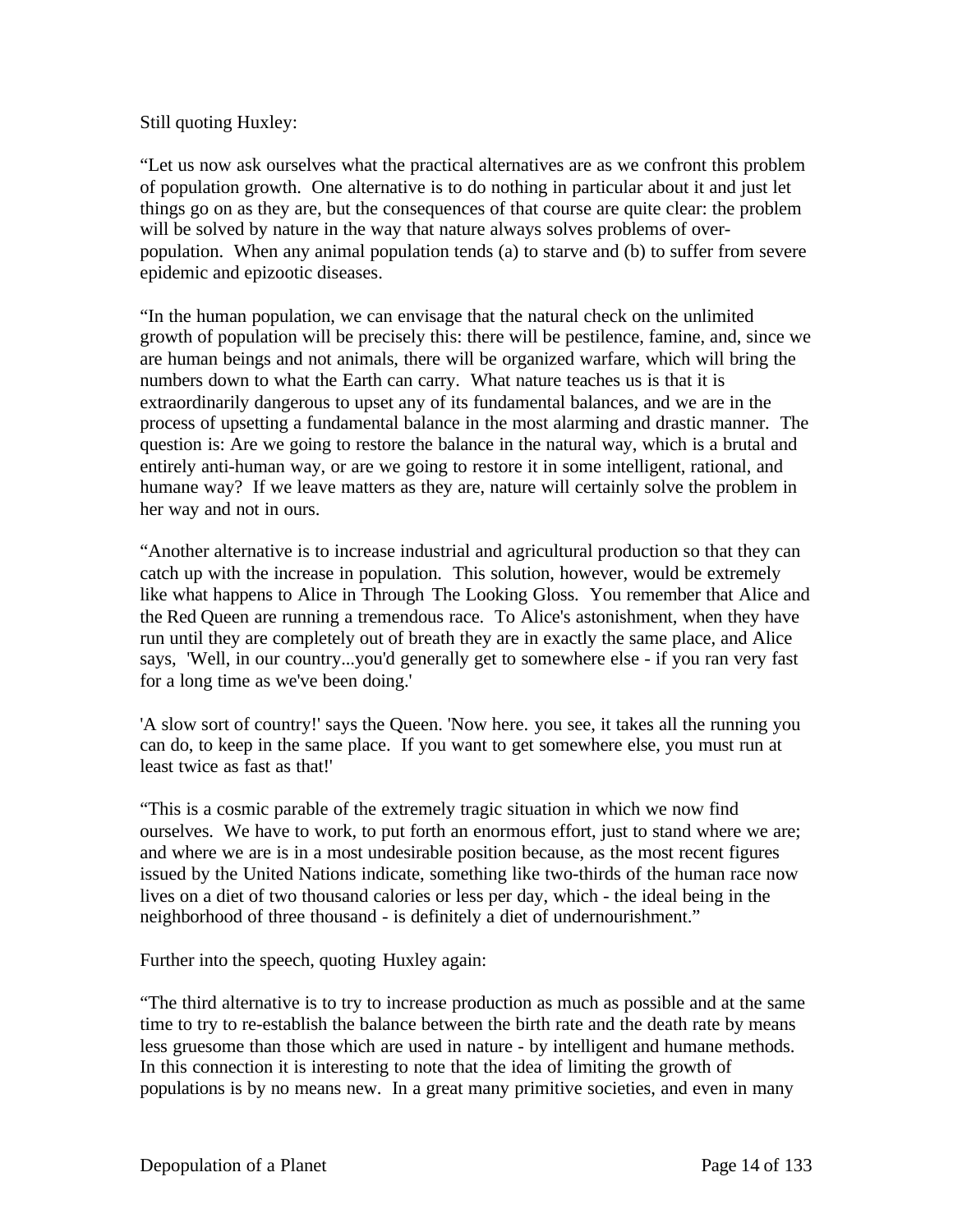of the highly civilized societies of antiquity, where local over-population was a menace, although less fearful than the natural means, the most common was infanticide - killing or exposing by leaving out on the mountain unwanted children, or children of the wrong sex, or children who happened to be born with some slight deficiency or other. Abortion was also very common. And there were many societies in which strict religious injunctions imposed long periods of sexual continence between the birth of each child. But in the nineteenth and twentieth centuries various methods of birth control less fearful in nature have been devised, and it is in fact theoretically conceivable that such methods might be applied throughout the whole world.

"What is theoretically possible, however, is often practically almost impossible. There are colossal difficulties in the way of implementing any large-scale policy of limitation of population; whereas death control is extremely easy under modern circumstances, birth control is extremely difficult. The reason is very simple: death control - the control, for example, of infectious diseases - can be accomplished by a handful of experts and quite a small labour force of unskilled persons and requires a very small capital expenditure."

#### Again, Huxley,

"The problem of control of the birth rate is infinitely complex. It is not merely a problem of medicine, in chemistry, in biochemistry, in physiology; it is also a problem in sociology, in psychology, in theology, and in education. It has to be attacked on about ten different fronts simultaneously if there is to be any hope of solving it."

#### And, continuing later in Huxley's speech,

"Merely from a technical and temporal point of view, we are obviously in a very tight spot. But we have also to consider the political point of view. There would undoubtedly have to be either world-wide agreement or regional agreements on a general population policy in order to have any satisfactory control of the situation at all. But there is absolutely no prospect at the present time of our getting any such political agreement."

#### Huxley continues,

"Now we have to ask ourselves what our attitude should be towards these problems. We come to the other end of the bridge. We pass from the world of facts to the world of values. What we think about all this depends entirely on what we regard as the end and purpose of human life. If we believe the end and purpose of human life is to foster power politics and nationalism, then we shall probably need a great deal of cannon fodder, although even this proposition becomes rather dubious in the light of nuclear warfare. But if, as I think most of us would agree, the end of human life is to realize individual potentialities to their limits and in the best way possible, and to create a society which makes possible such a realization and philosophical way about the population problem. We see that in very many cases the effort to raise human quality is being thwarted by the mere increase of human quantity, that quality is very often incompatible with quantity. We have seen that mere quantity makes the educational potentialities of the world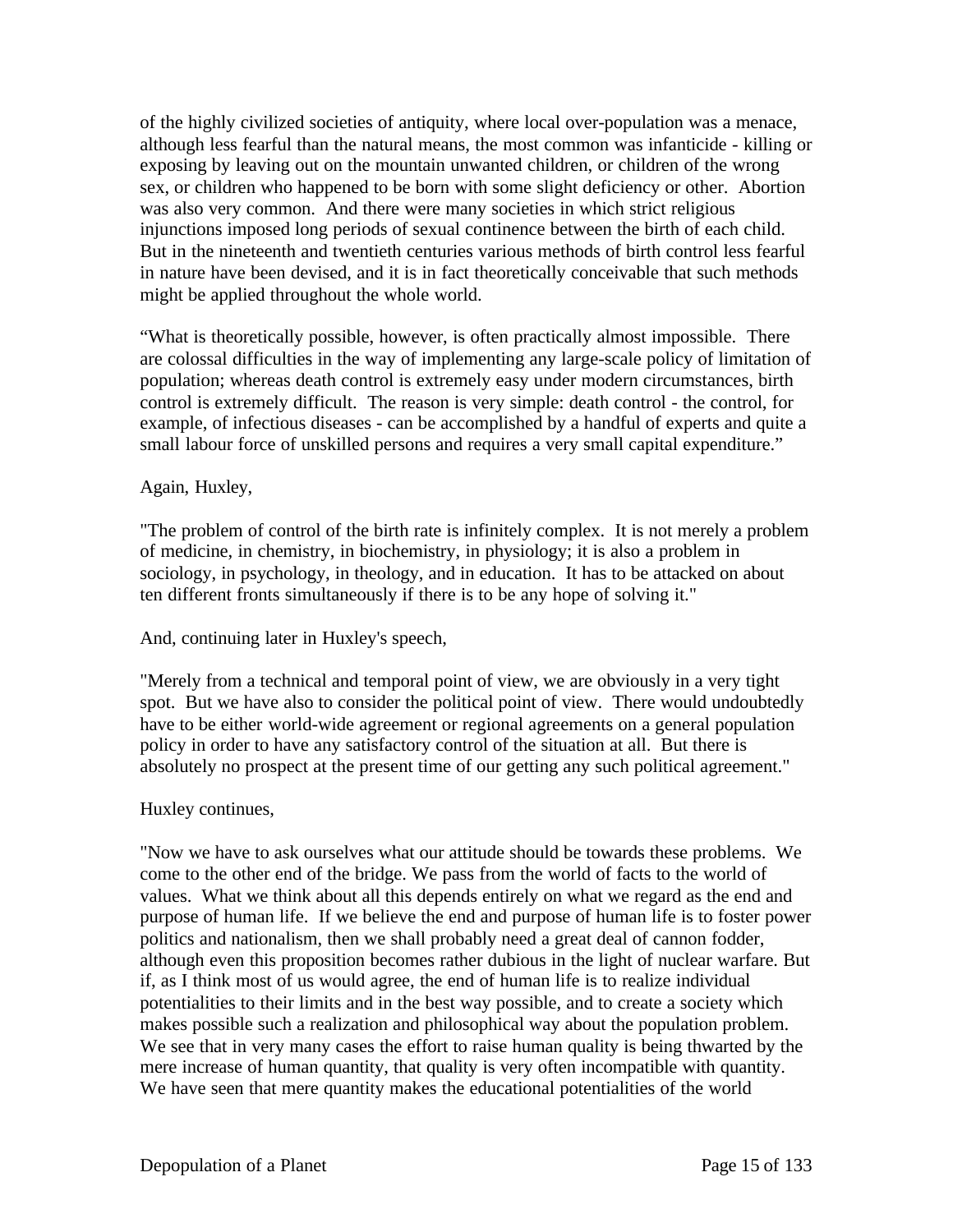unrealizable. We have seen that the pressure of enormous numbers upon resources makes it almost impossible to improve the material standards of life, which after all have to raise to a minimum if any of the higher possibilities are to be realized: although it is quite true that man cannot live by bread alone, still less can he live without bread, and if we simply cannot provide adequate bread, we cannot provide anything else. Only when he has bread, only when his belly is full, is there some hope of something else emerging from the human situation.

"Then there is the political problem. It is quite clear that as population presses more and more heavily upon resources, the economic situation tends to become more and more precarious. As there is a tendency in precarious situations for centralized government to assume more and more control, there is therefore now a tendency towards totalitarian forms of government, which certainly we in the West find very undesirable. But when you ask whether democracy is possible in a population where two-thirds of the people are living on two thousand calories a day, and one-third is living on over three thousand, the answer is no, because the people living on less than two thousand calories will simply not have enough energy to participate in the political life of the country, and so they will be governed by the well-fed and energetic. Again, quantity militates against quality."

And later, "Finally, the unlimited increase in human numbers practically guarantees that our planetary resources will be destroyed and that within a hundred or two hundred years an immensely hypertrophied human species will have become a kind of cancer on this planet and will ruin the quasi-organism on which it lives. It is a most depressing forecast and possibility.

"I think one can say from this last point that the problem of quality and quantity is, really a religious problem. For, after all, what is religion but a preoccupation with the destiny of the individual and with the destiny of society and the race at large? This is summed up very clearly in the Gospel when we are told that the Kingdom of God is within us but at the same time it is our business to contribute to the founding of the Kingdom of God upon Earth. We cannot neglect either of these two aspects of human destiny. For if we neglect the general, quantitative, population aspect of destiny, we condemn ourselves, or certainly our children and grandchildren, as individuals. We condemn them to the kind of life which we should find intolerable and which presumably they will find intolerable too.

"There are no certain theological objections to population limitation. Most religious organizations in the world today, both within and outside the Christian pale, accept it. But the Roman Catholic church does not accept any method of population control except that which was promulgated and made permissible in 1932 - the so-called rhythm method. Unfortunately, where the rhythm method has been tried on a considerable scale in an undeveloped country such as India, it has not been found to be very effective. The fact that the Church recognizes this problem was brought home very clearly in 1954 at the time of the first united Nations Population Congress, which took place in Rome, when the late Pope, in an allocution to the delegates, made it quite clear that the problem of population was a very grave one which he recommended to the consideration of the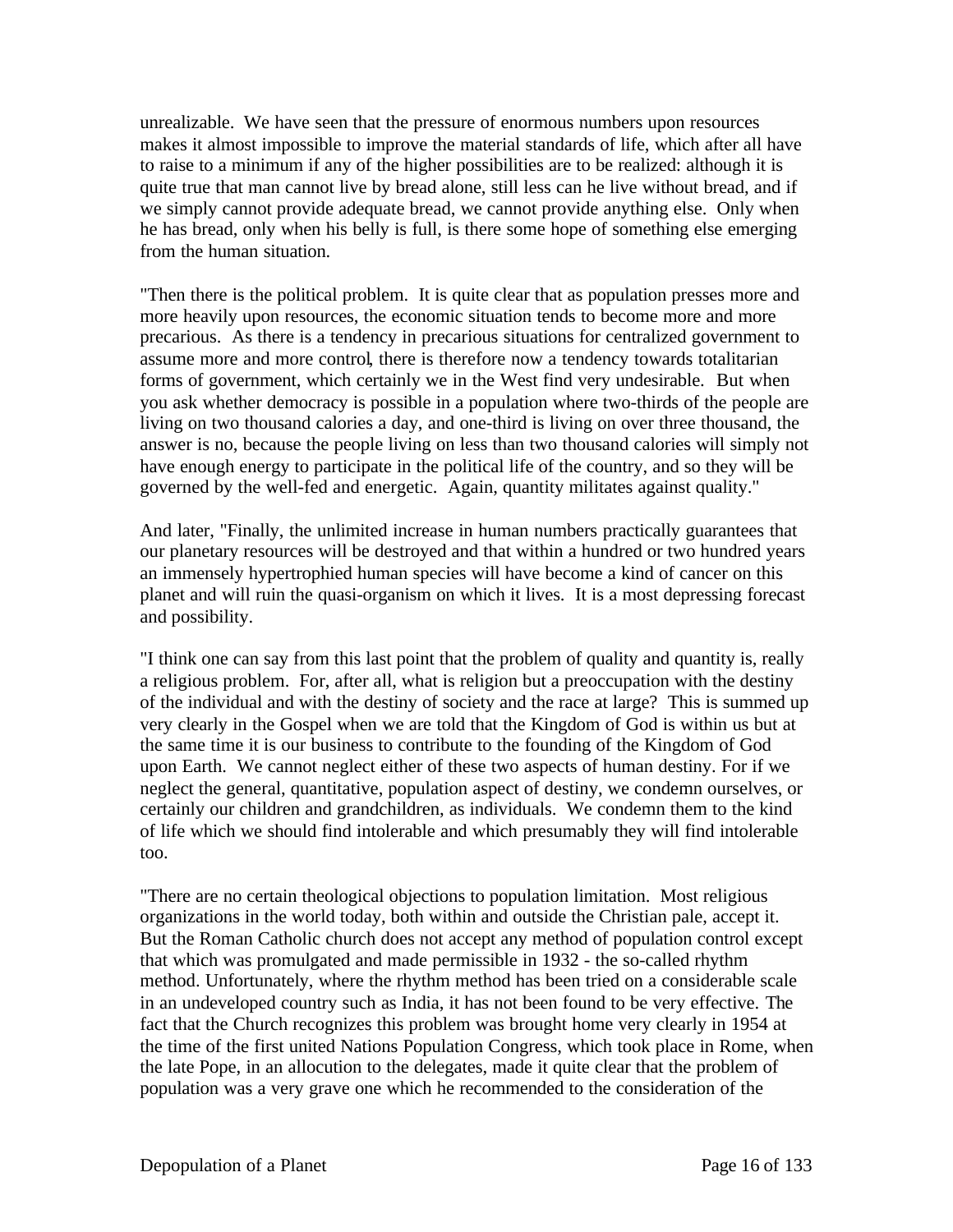faithful."

And later, "We can conclude, then, by saying that over-population is quite clearly one of the gravest problems which confront us, and the choice before us is either to let the problem be solved by nature in the most horrifying possible way or else to find some intelligent and humane method of solving it, simultaneously increasing production and balancing the birth rate and the death rate, and in some way or other forming an agreed international policy on the subject. To my mind, the most important prerequisites to such a solution are first of all an awareness of the problem, and then a realization that it is a profoundly religious problem, a problem of human destiny. Our hope, as always, is to be realistically idealistic."

# **LETTER TO U.N. SECRETARY GENERAL U THANT**

August 30, 1965 - My Dear Mr. Secretary General: The United States Government recognizes the singular importance of the meeting of the second United Nations World Population Conference and pledges its full support to your great undertaking. As I said to the United Nations in San Francisco, we must now begin to face forthrightly the multiplying problems of our multiplying population. Our government assures your conference of our wholehearted support to the United Nations and its agencies in their efforts to achieve a better world through bringing into balance the world's resources and the world's population.

In extending my best wishes for the success of your conference, it is my fervent hope that your great assemblage of population experts will contribute significantly to the knowledge necessary to solve this transcendent problem. Second only to the search for peace, it is humanity's greatest challenge. This week, the meeting in Belgrade carries with it the hopes of mankind.

Sincerely, Lyndon B. Johnson [President]

# **POPE PAUL VI HUMANAE VITAE (1968)**

[Quoting:] "The changes which have taken place are in fact noteworthy and of varied kind. In the first place, there is the rapid demographic development. Fear is shown by many that world population is growing more rapidly than the available resources, with growing distress to many families and developing countries, so that the temptation for authorities to counter this danger with radical measures is great. Moreover, working and lodging conditions, as well as increased exigencies both in the economic field and in that of education, often make the proper education of an elevated number of children difficult today.

"This new state of things gives rise to new questions. Granted the conditions of life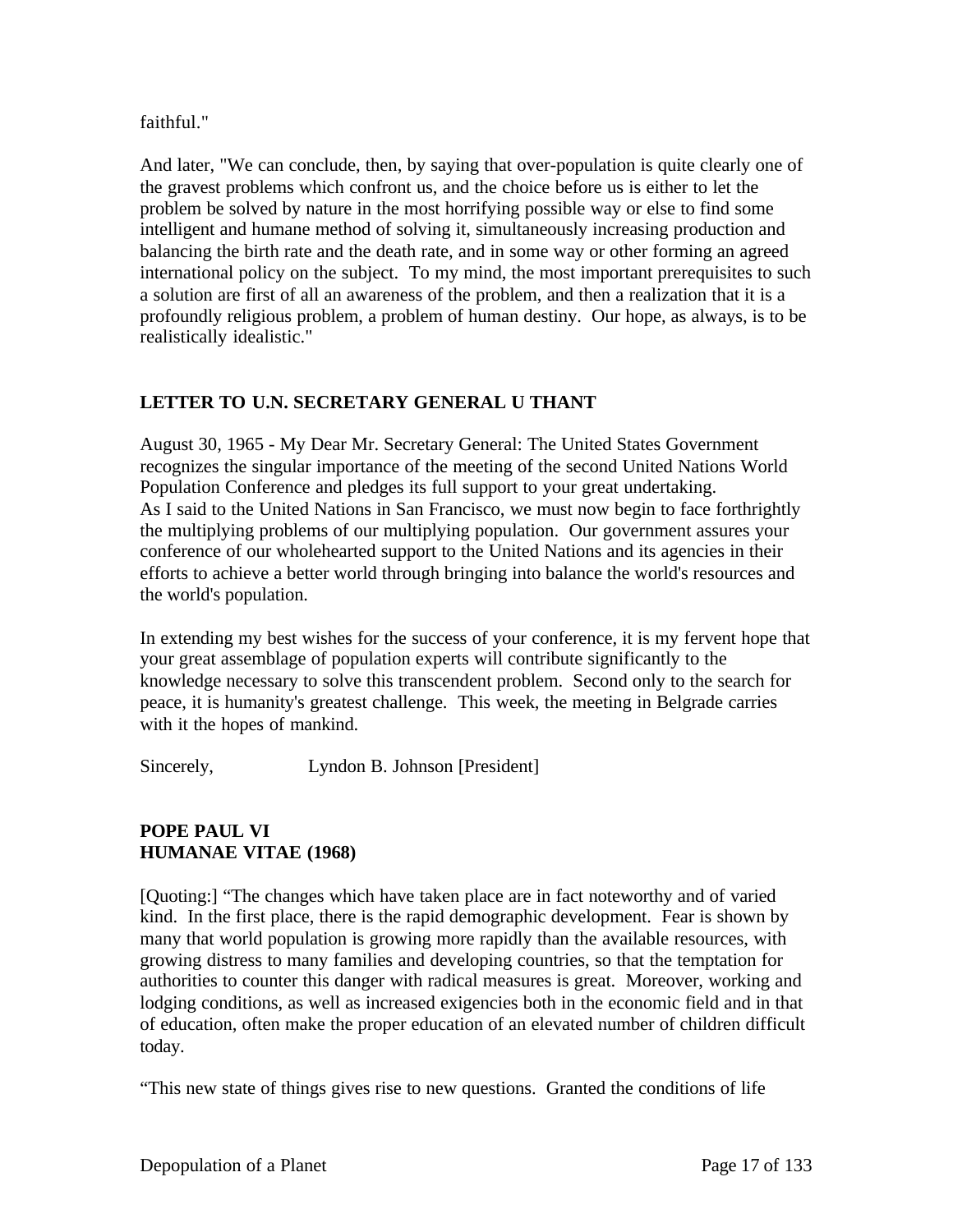today, and granted the meaning which conjugal relations have with respect to the harmony between husband and wife and to their mutual fidelity, would not a revision of the ethical norms in force up to now seem to be advisable, especially when it is considered that they cannot be observed without sacrifices, sometimes heroic sacrifices?

"...conjugal love requires in husband and wife an awareness of their mission of "responsible parenthood," which today is rightly much insisted upon, and which also must be exactly understood. Consequently it is to be considered under different aspects which are legitimate and connected with one another.

"In relation to the biological processes, responsible parenthood means the knowledge and respect of their functions; human intellect discovers in the power of giving life biological laws which are part of the human person.

"In relation to the tendencies of instinct or passion, responsible parenthood means that necessary dominion which reason and will must exercise over them.

"In relation to physical, economic, psychological and social conditions, responsible parenthood is exercised, either by the deliberate and generous decision to raise a numerous family, or by the decision, made for grave motives and with due respect for the moral law, to avoid for the time being, or even for an indeterminate period, a new birth.

"These acts, by which husband and wife are united in chaste intimacy and by means of which human life is transmitted, are, as the council recalled, "noble and worthy" and they do not cease to be lawful if, for causes independent of the will of husband and wife, they are foreseen to be infecund, since they always remain ordained toward expressing and consolidating their union. In fact, as experience bears witness, not every conjugal act is followed by a new life. God has wisely disposed natural laws and rhythms of fecundity which, of themselves, cause a separation in the succession of births. Nonetheless the church, calling men back to the observance of the norms of the natural law, as interpreted by her constant doctrine, teaches that each and every marriage act ("qui libet matrimonii usus") must remain open to the transmission of life.

"In conformity with these landmarks in the human and Christian vision of marriage, we must once again declare that the direct interruption of the generative process already begun, and, above all, directly willed and procured abortion, even if for therapeutic reasons, are to be absolutely excluded as licit means of regulating birth.

"Equally to be excluded, as the teaching authority of the church has frequently declared, is direct sterilization, whether perpetual or temporary, whether of the man or of the woman.

"Similarly excluded is every action which, either in anticipation of the conjugal act or in its accomplishment, or in the development of its natural consequences, proposes, whether as an end or as a means, to render procreation impossible.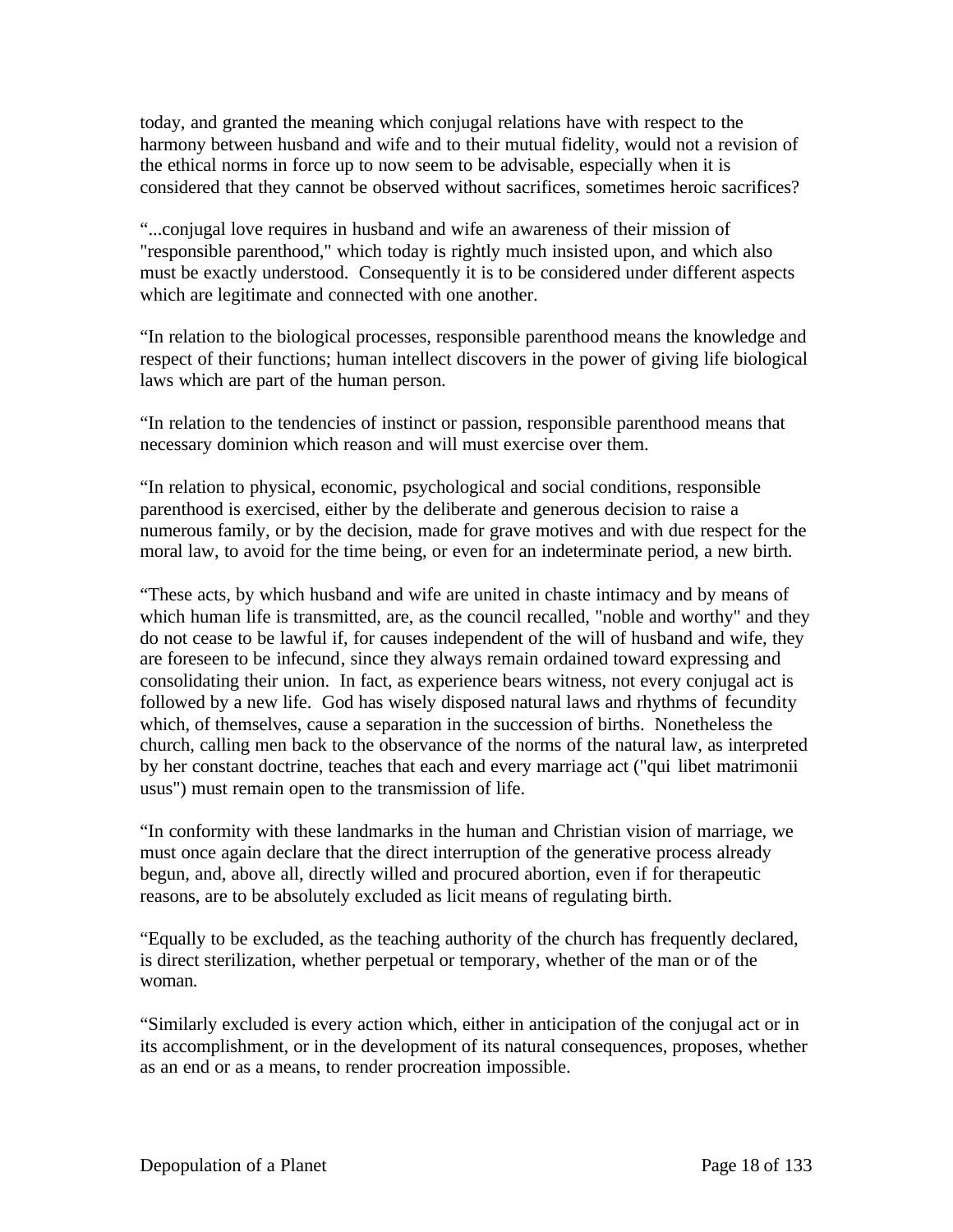"To rulers, who are those principally responsible for the common good, and who can do so much to safeguard moral customs, we say: Do not allow the morality of your peoples to be degraded; do not permit that by legal means practices contrary to the natural and divine law be introduced into that fundamental cell, the family. Quite other is the way in which public authorities can and must contribute to the solution of the demographic problem: namely, the way of a provident policy for the family, of a wise education of peoples in respect of the moral law and the liberty of citizens.

"We are well aware of the serious difficulties experienced by public authorities in this regard, especially in the developing countries. To their legitimate preoccupations we devoted our encyclical letter "Populorum Progressio." But, with our predecessor Pope John XXIII, we repeat: No solution to these difficulties is acceptable "which does violence to man's essential dignity" and is based only "on an utterly materialistic conception of man himself and of his life" The only possible solution to this question is one which envisages the social and economic progress both of individuals and of the whole of human society, and which respects and promotes true human values.

"Neither can one, without grave injustice, consider Divine Providence to be responsible for what depends, instead, on a lack of wisdom in government, on an insufficient sense of social justice, on selfish monopolization or again on blameworthy indolence in confronting the efforts and the sacrifices necessary to insure the raising of living standards of a people and of all its sons."

Paulus PP.VI.

## **U THANT**

"I do not wish to seem over dramatic, but I can only conclude from the information that is available to me as Secretary-General, that the Members of the United Nations have perhaps ten years left in which to subordinate their ancient quarrels and launch a global partnership to curb the arms race, to improve the human environment, to defuse the population explosion, and to supply the required momentum to development efforts. If such a global partnership is not forged within the next decade, then I very much fear that the problems I have mentioned will have reached such staggering proportions that they will be beyond our capacity to control." U Thant, 1969.

## **UNITED NATIONS WORLD POPULATION CONFERENCE(1974)**

Resolutions and Recommendations

[Quoting:] The World Population Conference, having due regard for human aspirations for a better quality of life and for rapid socioeconomic development, and taking into consideration the interrelationship between population situations and socioeconomic development, decides on the following World Population Plan of Action as a policy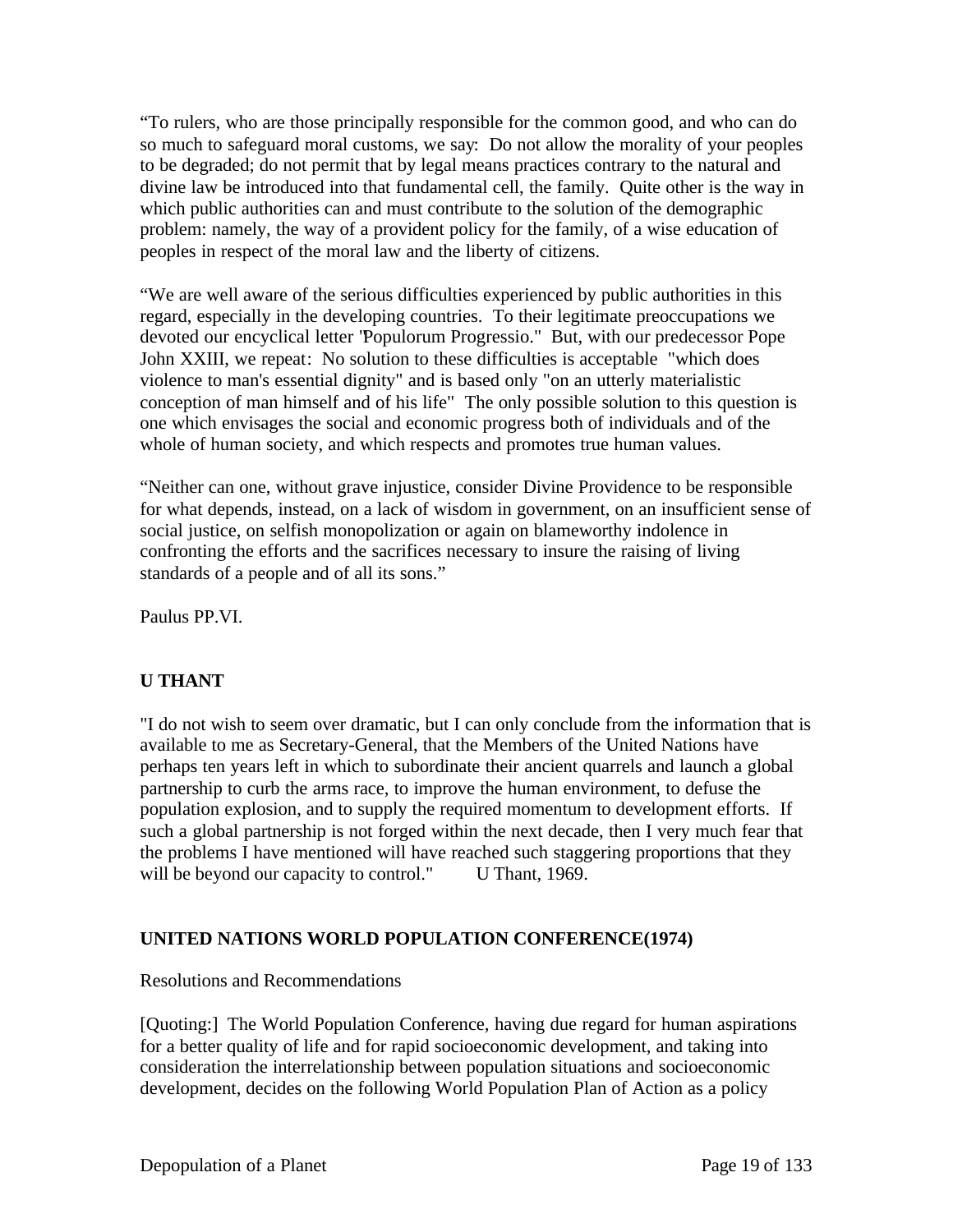instrument within the broader context of the internationally adopted strategies for national and international progress.

# **POPULATION GOALS AND POLICIES**

Recommendations for Action

Population growth: According to the United Nations medium population projections, little change is expected to occur in average rates of population growth either in the developed or in the developing regions by 1985. According to the United Nations low variant projections, it is estimated that as a result of social and economic development and population policies as reported by countries in the Second United Nations Inquiry on Population and Development, population growth rates in the developing countries as a whole may decline from the present level of 2.4 percent per annum to about 2 percent by 1985; and below 0.7 percent per annum in the developed countries. In this case the world-wide rate of population growth would decline from 2 percent to about 1.7 percent.

Countries which consider that their present or expected rates of population growth hamper their goals of promoting human welfare are invited, if they have not yet done so, to consider adopting population policies, within the framework of socioeconomic development, which are consistent with basic human rights and national goals and values.

Countries which aim at achieving moderate or low population growth should try to achieve it through a low level of birth and death rates. Countries wishing to increase their rate of population growth should, when mortality is high, concentrate efforts on the reduction of mortality, and where appropriate, encourage an increase in fertility and encourage immigration.

Recognizing that per capita use of world resources is much higher in the developed than in the developing countries, the developed countries are urged to adopt appropriate policies in population, consumption and investment, bearing in mind the need for fundamental improvement in international equity.

Consistent with the Proclamation of the International Conference on Human Rights, the Declaration of Social Progress and Development, the relevant targets of the Second United Nations Development Decade and the other international instruments on the subject, it is recommended that all countries:

Respect and ensure, regardless of their overall demographic goals, the right of persons to determine, in a free, informed and responsible manner, the number and spacing of their children;

Encourage appropriate education concerning responsible parenthood and make available to persons who so desire advice and means of achieving it;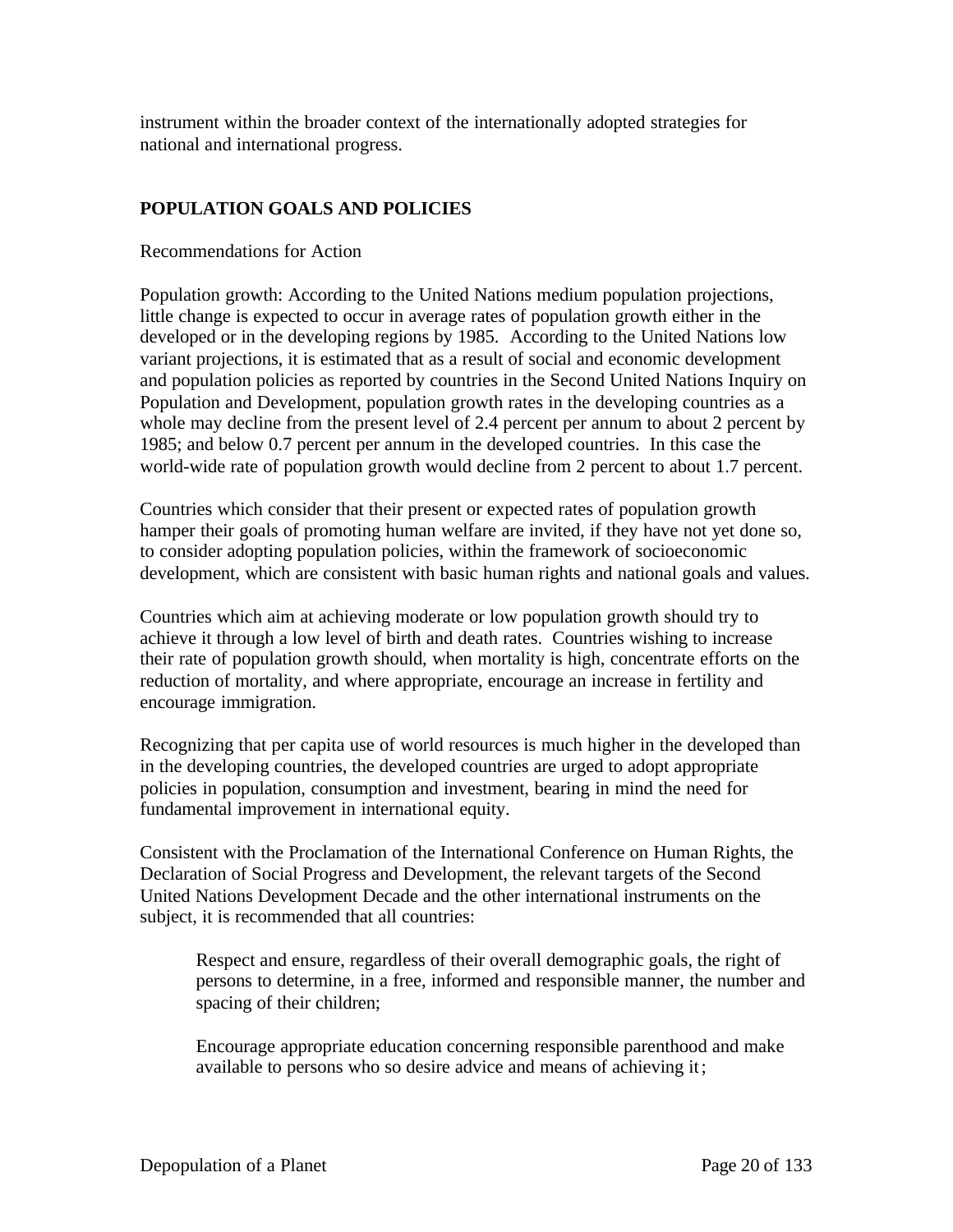Ensure that family planning, medical and related social services aim not only at the prevention of unwanted pregnancies but also at elimination of involuntary sterility and sub-fecundity in order that all couples may be permitted to achieve their desired number of children, and that child adoption be facilitated;

Seek to ensure the continued possibility of variations in family size when a low fertility level has been established or is a policy objective;

Make use, wherever needed and appropriate, of adequately trained professional and auxiliary health personnel, rural extension, home economics and social workers, and non-governmental channels, to help provide family planning services and to advise users of contraceptives;

Increase their health manpower and health facilities to an effective level, redistribute functions among the different levels of professional and auxiliaries in order to overcome the shortage of qualified personnel and establish an effective system of supervision in their health and family planning services;

Ensure that information about, and education in, family planning and other matters which affect fertility are based on valid and proven scientific knowledge, and include a full account of any risk that may be involved in the use or non-use of contraceptives.

It is recommended that countries wishing to affect fertility levels give priority to implementing development programs and educational and health strategies which, while contributing to economic growth and higher standards of living, have a decisive impact upon demographic trends, including fertility. International co-operation is called for to give priority to assisting such national efforts in order that these programs and strategies be carried into effect.

While recognizing the diversity of social, cultural, political and economic conditions among countries and regions, it is nevertheless agreed that the following development goals generally have an effect on the socio-economic context of reproductive decisions that tends to moderate fertility levels:

The reduction of infant and child mortality, particularly by means of improved nutrition, sanitation, maternal and child health care, and maternal education;

The full integration of women into the development process, particularly by means of their greater participation in educational, social, economic and political opportunities, and especially by means of the removal of obstacles to their employment in the non-agricultural sector wherever possible. In this context, national laws and policies, as well as relevant international recommendations, should be reviewed in order to eliminate discrimination in, and remove obstacles to, the education, training, employment and career advancement opportunities for women;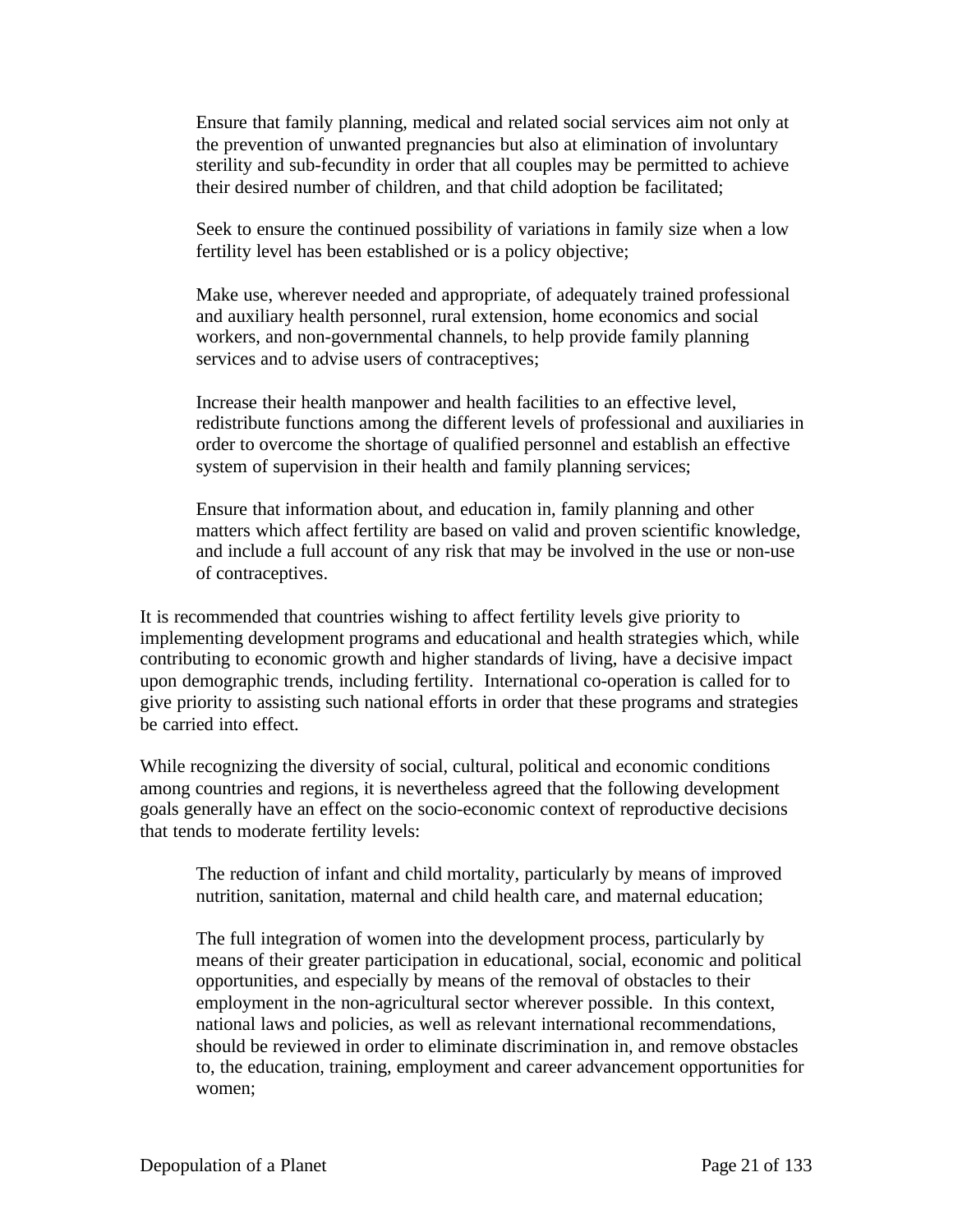The promotion of social justice, social mobility, and social development particularly by means of a wide participation of the population in development and a more equitable distribution of income, land, social services and amenities;

The promotion of wide educational opportunities for the young of both sexes, and the extension of public forms of preschool education for the rising generation;

The elimination of child labour and child abuse and the establishment of social security and old age benefits;

The establishment of an appropriate lower limit for age at marriage.

The projections of future declines in rates of population growth, and those concerning increased expectation of life, are consistent with declines in the birth rate of the developing countries as a whole from the present level of 38 per thousand to 30 per thousand by 1985; in these projections, birth rates in the developed countries remain in the region of 15 per thousand. To achieve by 1985 these levels of fertility would require substantial national efforts, by those countries concerned, in the field of socioeconomic development and population policies, supported, upon request, by adequate international assistance. Such efforts would also be required to achieve the increase in expectation of life.

In the light of the principles of this Plan of Action, countries which consider their birth rates detrimental to their national purposes are invited to consider setting quantitative goals and implementing policies that may lead to the attainment of such goals by 1985. Nothing herein should interfere with the sovereignty of any Government to adopt or not to adopt such quantitative goals.

[End quoting]

## **JIMMY CARTER'S MESSAGE TO CONGRESS MAY 23rd 1977**

World Population

"Rapid population growth is a major environmental problem of world dimensions. World population increased from three to four billion in the last 15 years, substantially canceling out expansion in world food production and economic growth of the same period.

"Without controlling the growth of population, the prospects for enough food, shelter, and other basic needs for all the world's people are dim. Where existence is already poor and precarious, efforts to obtain the necessities of life often degrade the environment for generations to come.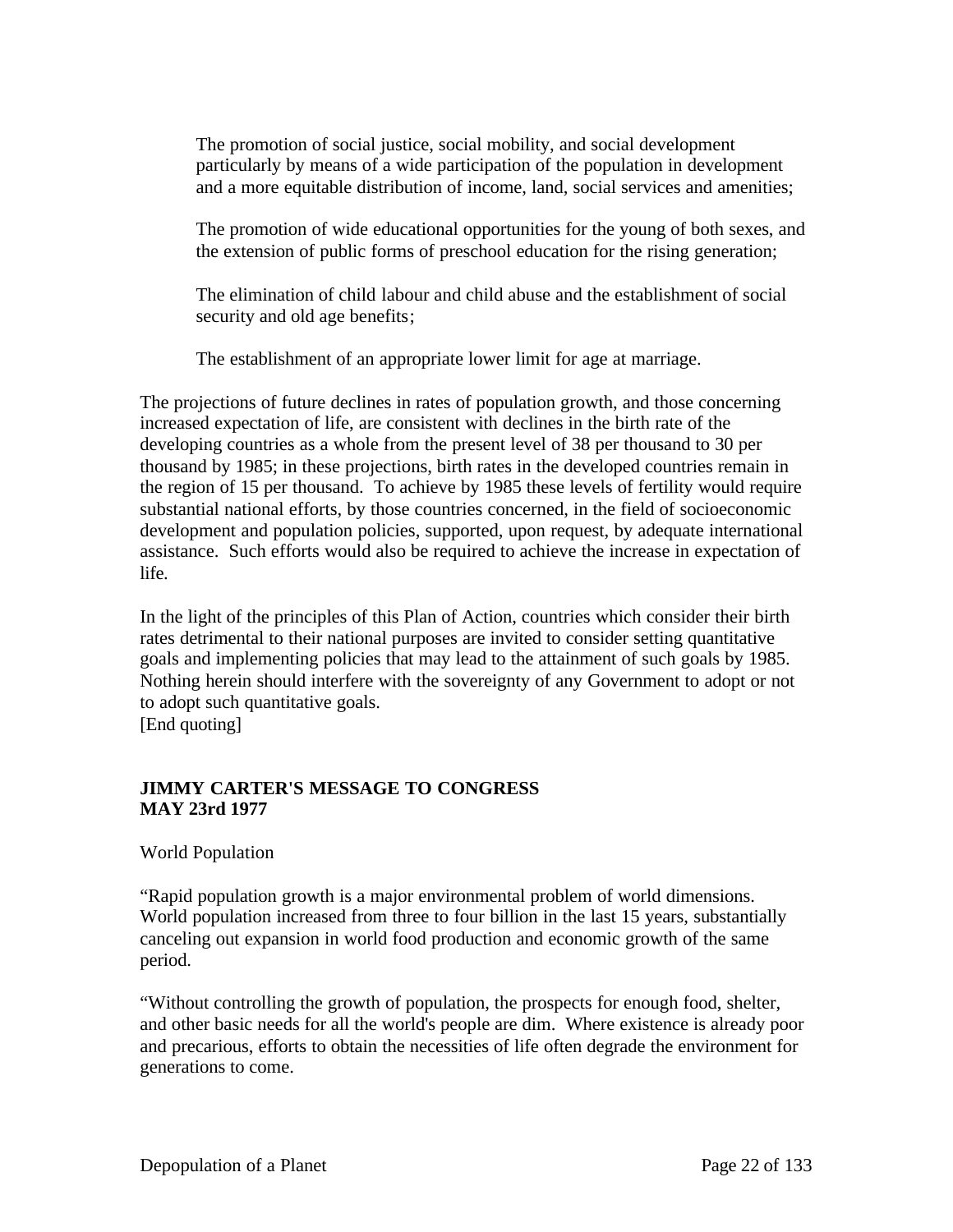"It is, of course, up to each nation to determine its own policies, but we are prepared to respond promptly and fully to all requests for assistance in population and health care programs. At my direction, the Department of State and the Agency for International Development stand ready to cooperate through international organizations, through private voluntary organizations, or through direct contacts with other governments."

# **CONSIDER THIS**

On page 65 of Population: Opposing Viewpoints, we read, [quoting:]

"According to the United Nations, which follows these things closely, some 5.3 billion people enlivened our planet by 1990. By November 1992, that number will have increased to 5.5 billion, an addition nearly equal to the population of the United States. Or course no one, including the UN, has a reliable crystal ball that reveals precisely how human numbers will change. Still, people have to plan for the future, and so the UN's analysts and computers have been busy figuring what might happen. One possibility they consider is that future world fertility rates will remain what they were in 1990. The consequences of this, with accompanying small declines in death rates, are startling. By 2025, when my now-16-year-old daughter will have finished having whatever children she will have, the world would have 11 billion people, double its number today. Another doubling would take only a bit more than 25 years, as the faster-growing segments of the population become a larger proportion of the total. At my daughter's centennial, in 2076, the human population would have more than doubled again, passing 46 billion. By 2150 there would be 694,213,000,000 of us, a little over 125 times our present population."

# **PRINCE PHILIP OF GREAT BRITAIN**

On March 30, 1990, The Washington Post reported Prince Philip as making the following statement: "We are constantly being reminded of the plight of the poor, the hungry, the homeless and the diseased. What does not make the headlines is that even if the proportion of those unfortunate people remains the same in relation to the total population, their number is bound to increase as the size of the population as a whole increases... The best hope of limiting the increase in the number of such people would be if the world population could be stabilized."

Depopulation Of A Planet

If You Thought It Was Bad…

It's Worse Than You Think!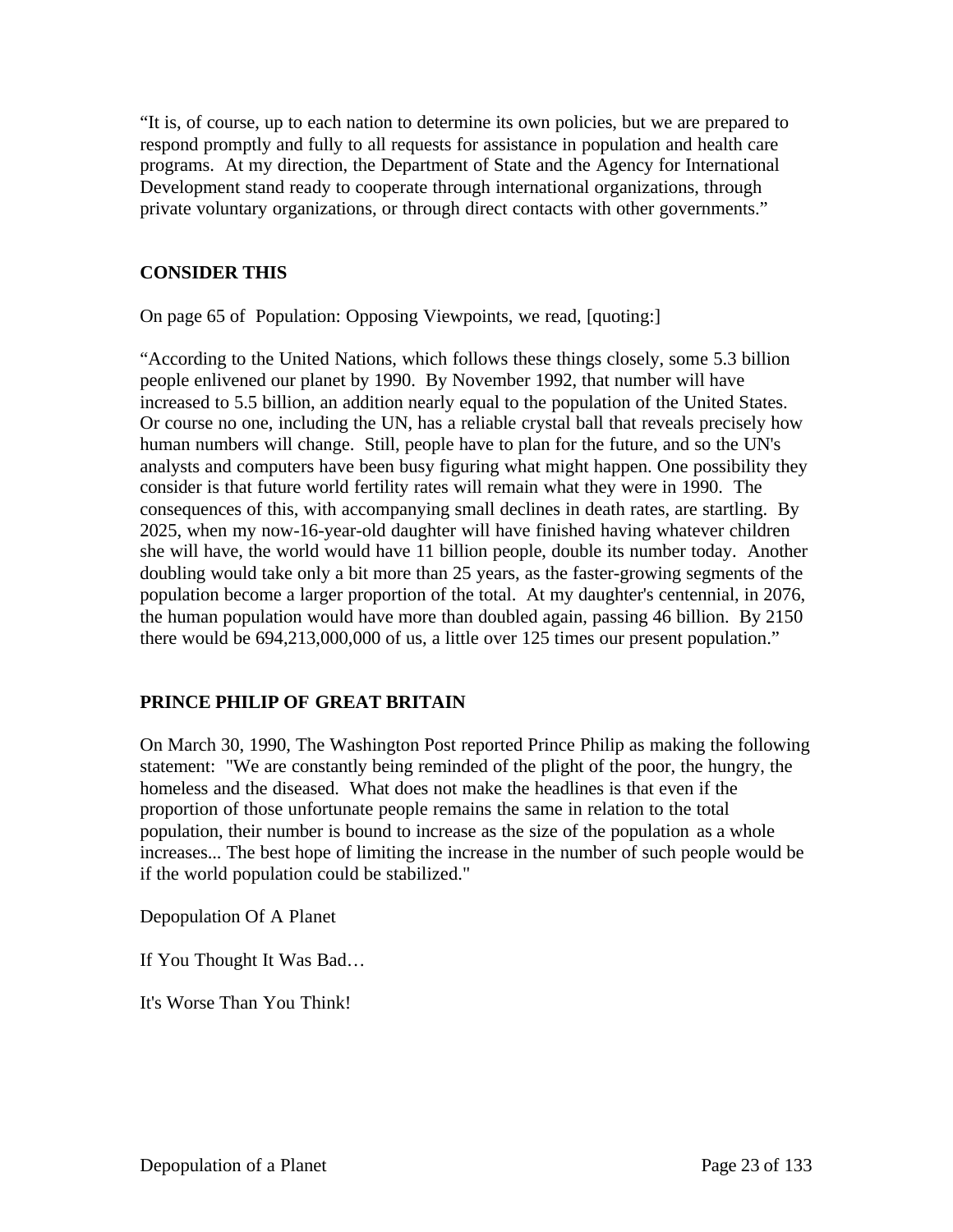# **Part II: What You Can't See Will Hurt You!**

## 11/22/95 RICK MARTIN

Roger Walsh, M.D., Ph.D., in a chapter titled Human Survival: A Psycho-Evolutionary Analysis appearing in the book, Human Survival & Consciousness Evolution, writes "The great experiment in consciousness, human evolution, now stands at a precipice of its own making. The same consciousness which struggled for millions of years to ensure human survival is now on the verge of depleting its planet's resources, rendering its environment uninhabitable, and fashioning the instruments of its own self-annihilation. Can this consciousness (we) develop the wisdom not to do these things? Can we foster sufficient self-understanding to reduce our destructiveness, and mature rapidly enough to carry us through this evolutionary crisis? These are surely the most crucial questions of our time, or of any time. Today we face a global threat of malnutrition, overpopulation, lack of resources, pollution, a disturbed ecology, and nuclear weapons.· At the present time, from fifteen to twenty million of us die each year of malnutrition and related causes; another six hundred million are chronically hungry and billions live in poverty without adequate shelter, education, or medical care (Brandt, 1980; Presidential Commission on World Hunger, 1979). The situation is exacerbated by an exploding population that adds another billion people every thirteen years, depletes natural resources at an ever-accelerating rate, affects "virtually every aspect of the Earth's ecosystem (including) perhaps the most serious environmental development  $\ldots$  an accelerating deterioration and loss of the resources essential for agriculture" (Council on Environmental Quality, 1979). Desertification, pollution, acid rain, and greenhouse warming are among the more obvious effects.

Overshadowing all this hangs the nuclear threat, the equivalent of some twenty billion tons of TNT (enough to fill a freight train four million miles long), controlled by hairtrigger warning systems, and creating highly radioactive wastes for which no permanent storage sites exist, consuming over \$660 billion each year in military expenditure, and threatening global suicide (Schell, 1982; Sivard, 1983; Walsh, 1984). By way of comparison, the total amount of TNT dropped in World War II was only three million tons (less than a single large nuclear warhead). The Presidential Commission on World Hunger (1979) estimated that \$6 billion per year, or some four days' worth of military expenditures. could eradicate world starvation. While not denying the role of political, economic, and military forces in our society, the crucial fact about these global crises is that all of them have psychological origins. Our own behavior has created these threats, and, thus, psychological approaches may be essential to understanding and reversing them. And to the extent that these threats are determined by psychological forces within us and between us, they are actually symptoms - symptoms for our individual and collective state of mind. These global symptoms reflect and express the faulty beliefs and perceptions, fears and fantasies, defenses and denials, that shape and mis-shape our individual and collective behavior. The state of the world reflects our state of mind; our collective crises mirror our collective consciousness."

In the book entitled Population - Opposing Viewpoints is a chapter written by Jacques-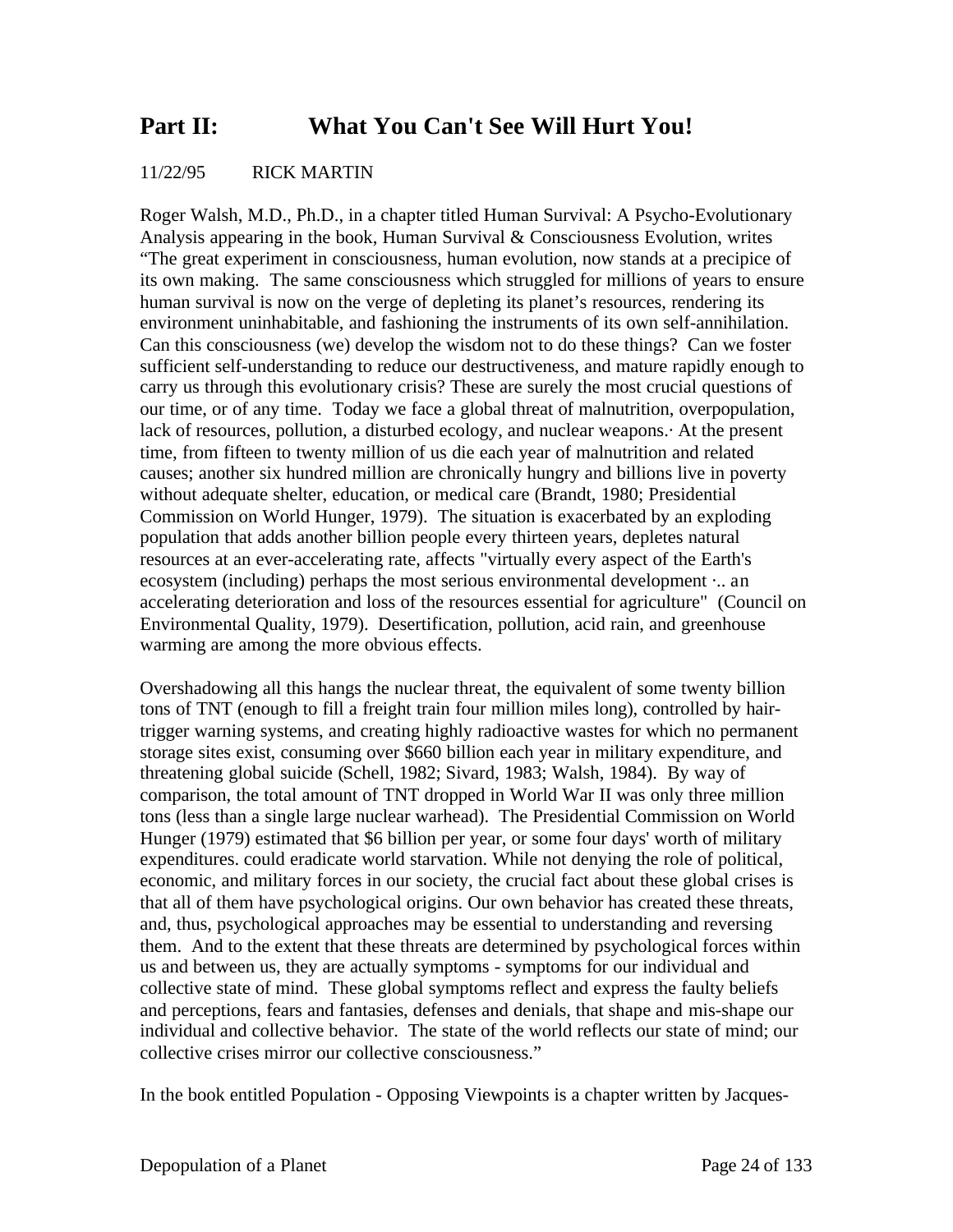Yves Cousteau which first appeared in the Nov. 1992 edition of Populi. In this article, Cousteau writes, [quoting:]

# **MALTHUS'S PREDICTION HAS COME TRUE**

"What is happening now is a consequence of the exponential nature of population growth while available resources obey a linear progression and are ultimately limited, as the British economist Thomas Robert Malthus prophesied almost 200 years ago. The warnings were repeated by the Club of Rome after World War II, and substantiated by Norman Borlaug, father of the Green Revolution; in his acceptance speech of the Nobel Prize in Stockholm, addressed to the leaders of the world, he insisted that they had only 30 years to harness the demographic threat.

"Twenty years have passed since, Borlaug told me, and not only have the leaders taken no action whatsoever, they have even avoided discussing the subject. Since then, the situation has worsened."

Again, Cousteau, [quoting:]

# **SOLUTIONS MUST BE FOUND TO CURB POPULATION GROWTH**

If we want our precarious endeavor to succeed, we must convince all human beings to participate in our adventure, and we must urgently find solutions to curb the population explosion that has a direct influence on the impoverishment of the less-favoured communities. Otherwise, generalized resentment will beget hatred, and the ugliest genocide imaginable, involving billions of people, will become unavoidable.

We must have the courage to face the situation: either the leaders of the world, having participated in thc Rio Conference, understand that what is at stake is literally to save the human species, and accept the need to take drastic, unconventional, unpopular decisions, or the impending disaster dreaded by the British and American scientific academies will precipitate"

Cousteau concludes with: "Uncontrolled population growth and poverty must not be fought from inside, from Europe, from North America or any nation or group of nations; it must be attacked from the outside - by international agencies helped in the formidable job by competent and totally independent non-governmental organizations.

"A world policy inspired by eco-biology and eco-sociology is the only one capable of steering our perilous course towards a golden age, and protecting cultural and biological diversity while proudly hoisting the colors of humankind."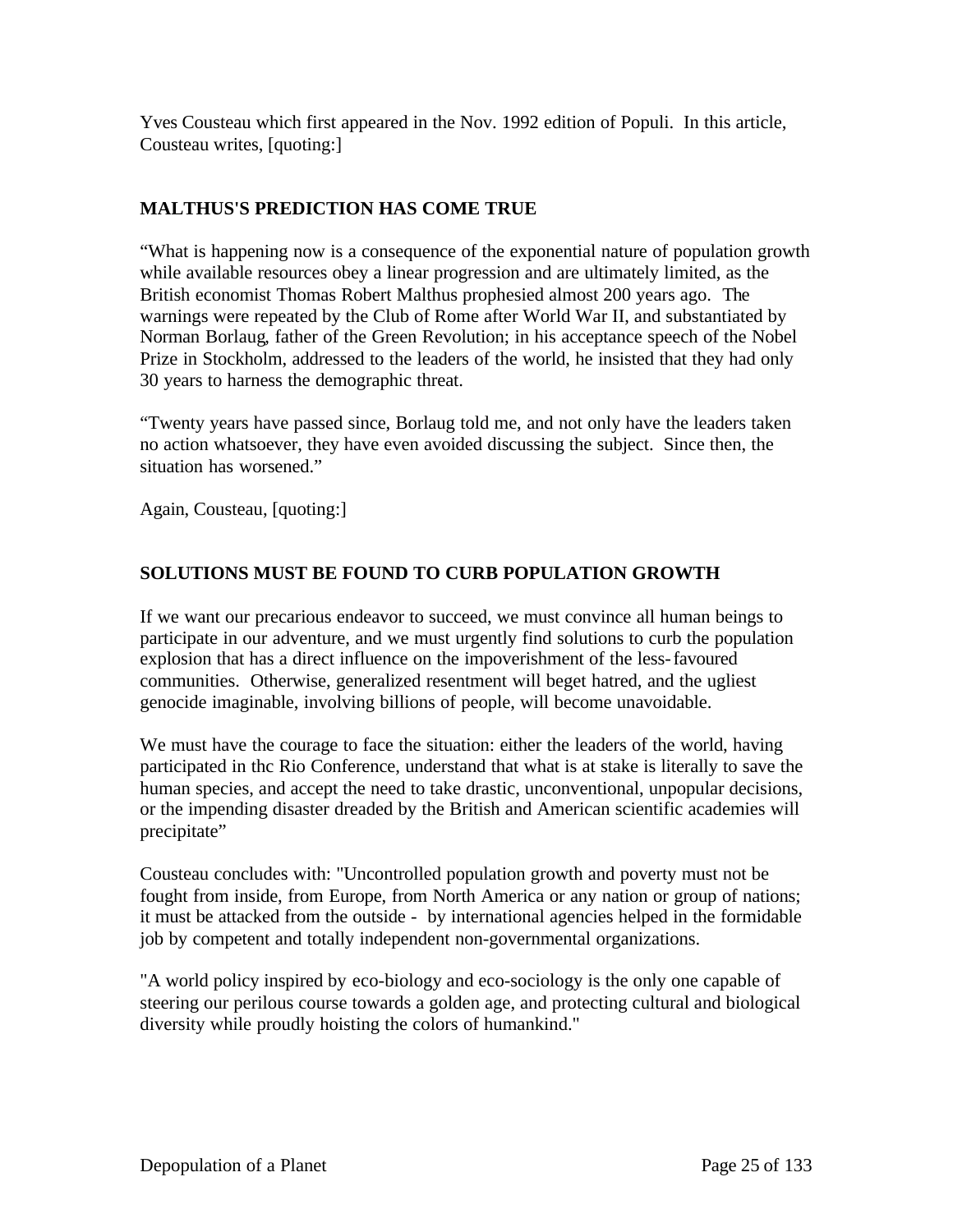## **CHEMICAL AND BIOLOGICAL WARFARE**

In the 1982 book, Higher Form Of Killing - The Secret Story Of Chemical And Biological Warfare [Hill and Wang Publishers, 19 Union Square West, New York 10003 - to order, call 800-788-6262], which is a research masterpiece. Robert Harris and Jeremy Paxman write,

"In no future war will the military be able to ignore poison gas. It is a higher form of killing. [Professor Fritz Haber, pioneer of gas warfare, on receiving the Nobel Prize for Chemistry in 1919.]

"Thc world's oldest chemical warfare installation occupies 7,000 gently rolling acres of countryside on the southern edge of Salisbury Plain, known as Porton Down [England]. Over 700 men and women work there in labs and offices scattered through 200 buildings. There are police and fire stations, a hospital, a library, a branch of Lloyds Bank, a detailed archive with thousands of reports and photographs; there is even a cinema to screen the miles of film taken during experiments. They are the residue of more than six decades of research, generally at the forefront of contemporary scientific knowledge. Though there have been many political storms, and several attempts to close it down, Porton has survived them all - proof of the military's enduring fascination with poison gases, even in a country which now officially has no chemical weapons.

"It was in January 1916 that the War Office compulsorily purchased an initial 3,000 acres of downland between the tiny villages of Porton and Idmiston, and began to clear a site for what was then known as the War Department Experimental Ground."

Later in the chapter,

"This was a crucial admission. No matter how loudly the British, or any other nation, renounced gas warfare in public, in secret they felt bound to give their scientists a free hand to go on devising the deadliest weapons they could, on the grounds that they had first to be invented, before counter-measures could be prepared.

"Porton Down made use of this logic between 1919 and 1939 to carry out a mass of offensive research, developing gas grenades and hand contamination bombs; a toxic air smoke bomb charged with a new arsenic code-named "DM" was tested; anti-tank weapons were produced; and Porton developed an aircraft spray tank capable of dispersing mustard gas from a height of 15,000 feet. At the same time the weapons of the First World War - the Livens projector, the mortar, the chemical shell and even the cylinder - were all modified and improved."

Several paragraphs later, "Mustard gas, 'the King of Gases', employed the most human volunteers. Just one experiment in 1924 involved forty men."

#### And,

In October 1929, "two subjects received copious applications of crude Mustard which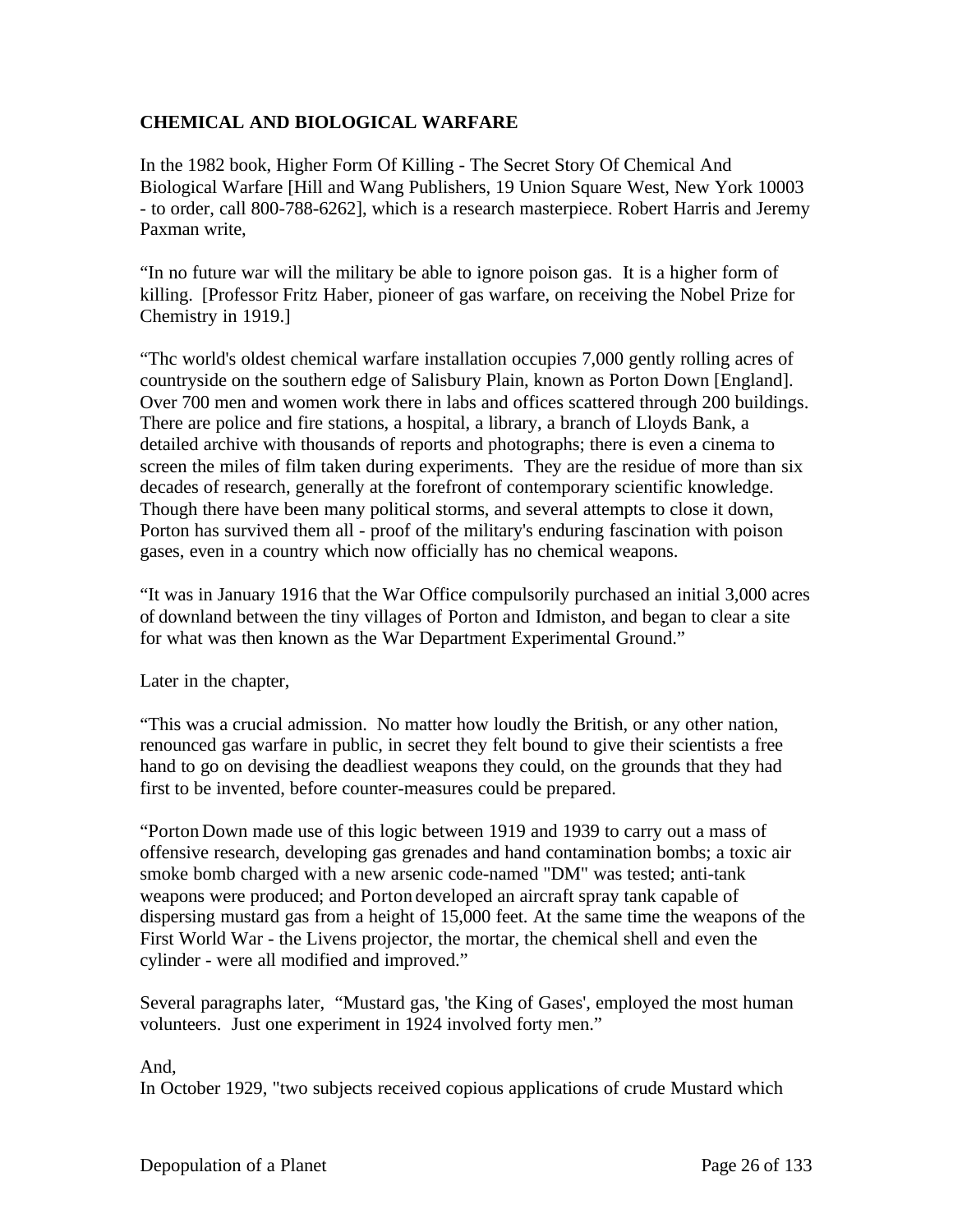practically covered the inner aspect of the forearm. After wiping the liquid mustard off roughly with a small tuft of grass the ointment (seven weeks old) was lightly rubbed with the fingers over the area ..."

This is just a random selection of the sort of work which was done in Britain. Similar research was being carried out throughout the world. Italy established a Servizio Chemico Militate in 1923 with an extensive proving ground in the north of the country. The main French chemical warfare installation was the Atelier de Pyrotechnic du Bouchet near Paris. The Japanese Navy began work on chemical weapons in 1923, and the Army followed suit in 1925. In Germany, despite the fact that Haber's Kaiser Wilhelm Institute had been closed down in 1919, limited defensive work continued, later to form the basis of Germany's offensive effort. And in 1924, the Military-Chemical Administration of the Red Army was established and Russian chemical troops were stationed at each provincial army headquarters.

Chemical weapons were not merely researched and developed - they were used. At the beginning of 1919 the British employed the "M" device (which produced clouds of arsenic smoke) at Archangel when they intervened in the Russian Civil War, dropping the canisters from aeroplanes into the dense forests. The anti-Bolshevik White Army was equipped with British gas shells, and the Red army was also alleged to have used chemicals.

Later in 1919, Foulkes was dispatched to India, and in August urged the War Office to use chemicals against the Afghans and rebellious tribesmen on the North-West Frontier: "Ignorance, lack of instruction and discipline and the absence of protection on the part of Afghans and tribesmen will undoubtedly enhance the casualty producing value of mustard gas in frontier fighting."

## [Again, later in the chapter:]

"Finally, in May 1925, under the auspices of the League of Nations, a conference on the international arms trade was convened in Geneva. Led by the United States, the delegates agreed to try and tackle the problem of poison gas, "with", as the Americans put it, "the hope of reducing the barbarity of modern warfare." After a month of wrangling in legal and military committees - during which the Polish delegation farsightedly suggested that they also ban the use of germ weapons, then little more than a theory - the delegates came together on 17 June to sign what remains to this day the strongest legal constraint on chemical and biological warfare:

The undersigned Plenipotentiaries, in the name of their respective Governments:

Whereas the use of asphyxiating, poisonous or other gases, and of all analogous liquids, materials or devices, has been justly condemned by the general opinion of the civilized world; and

Whereas the prohibition of such use has been declared in Treaties to which the majority of Powers of the world are Parties; and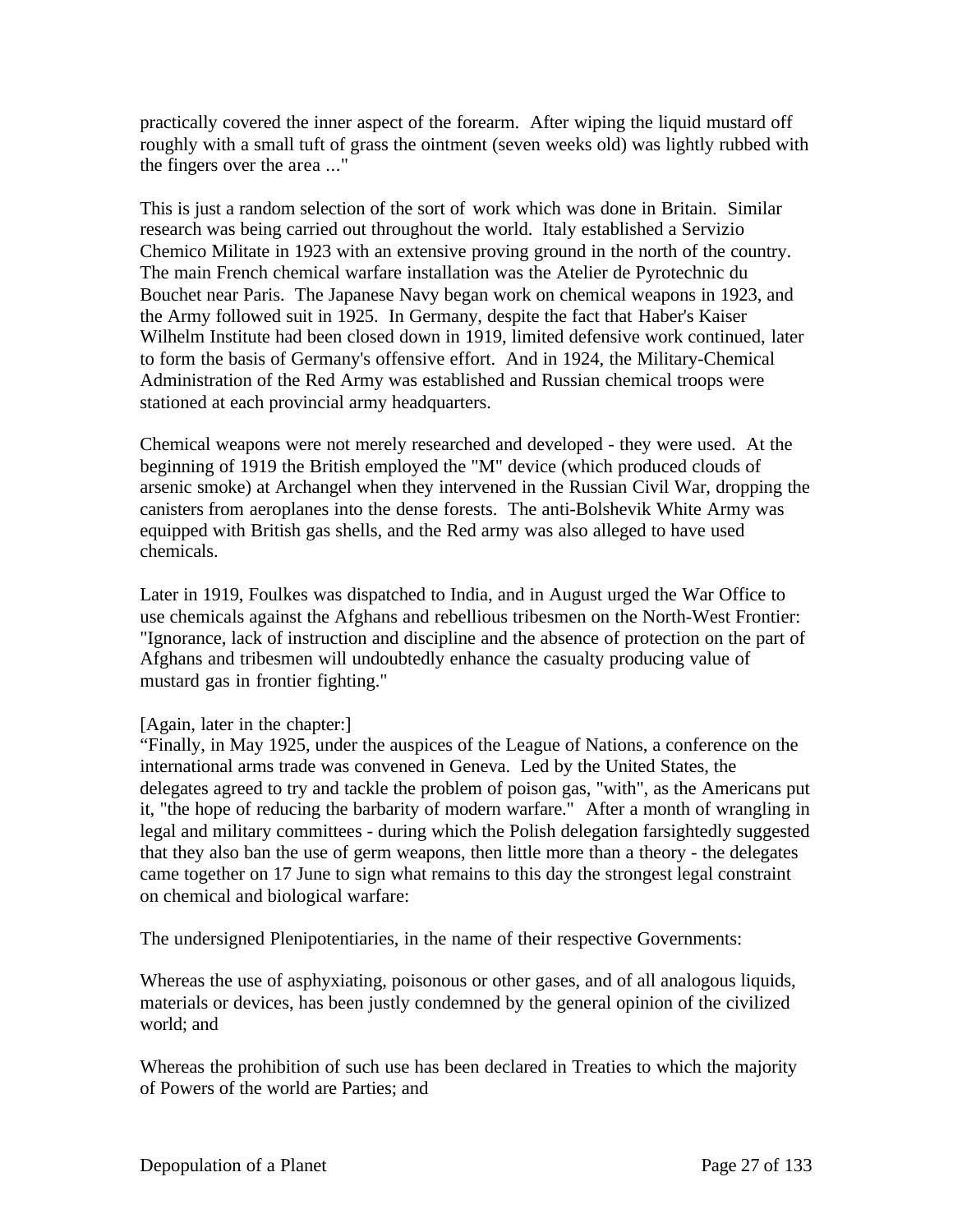To the end that this prohibition shall be universally accepted as a part of International Law, binding alike the conscience and practice of nations;

Declare: That the High Contracting Parties, so far as they are not already Parties to Treaties prohibiting such use, accept this prohibition, agree to extend this prohibition to the use of bacteriological methods of warfare and agree to be bound as between themselves according to thc terms of this declaration..."

Thirty-eight powers signed the Geneva Protocol, among them the United States, the British Empire, Prance, Germany, Italy, Japan and Canada; the fledgling USSR did not attend.

"The signing of the Geneva Protocol of 1925" as one expert has put it, "was the highwater mark of thc hostility of public opinion towards chemical warfare." Unfortunately, the anti-gas lobby had underestimated the strength of the interests ranged against them. Merely signing the Protocol was not enough to make it binding - individual governments had to ratify it. In many cases this meant a time lag of at least a year, and it was in this period that the supporters of chemical weapons struck back.

The United States Chemical Warfare Service [CWS] launched a highly effective lobby. They enlisted the support of veterans' associations and of the American Chemical Society (whose Executive declared that "the prohibition of chemical warfare meant the abandonment of humane methods for the old horrors of battle"). As has often happened since, the fight for chemical weapons was represented as a fight for general military preparedness. Senators joined the CWS campaign, among them the Chairman of the Committee on Military Affairs who opened his attack on ratification in the Senate debate with a reference to the 1922 Washington Treaty: "I think it is fair to say that in 1922 there was much of hysteria and much of misinformation concerning chemical warfare." Other Senators rose to speak approvingly of resolutions which they had received attacking the Geneva Protocol - from the Association of Military Surgeons, the American Legion, thc Veterans of Foreign Wars of the United States, the Reserve Officers Association of the United States and the Military Order of the World War. Under such heavy fire, the State Department saw no alternative but to withdraw the Protocol, and reintroduce it at a more favorable moment. It was not to be until 1970, forty-five years after the Geneva conference, that the Protocol was again submitted to the Senate for ratification; it took another five years for this to be achieved.

Japan followed America's example and refused to ratify (they finally did so in May 1970). In Europe, the various countries eyed one another cautiously. France ratified first, in 1926. Two years later. in 1928, Italy followed suit and a fortnight after her, the Soviet Union declared that she, too, considered herself bound by the Protocol. Only after Germany ratified in 1929 did Britain feel able at last to accept the Protocol: on 9 April 1930, five years after the Conference, Britain at last fell into line.

Many of the states which ratified the Protocol - including France, Great Britain and the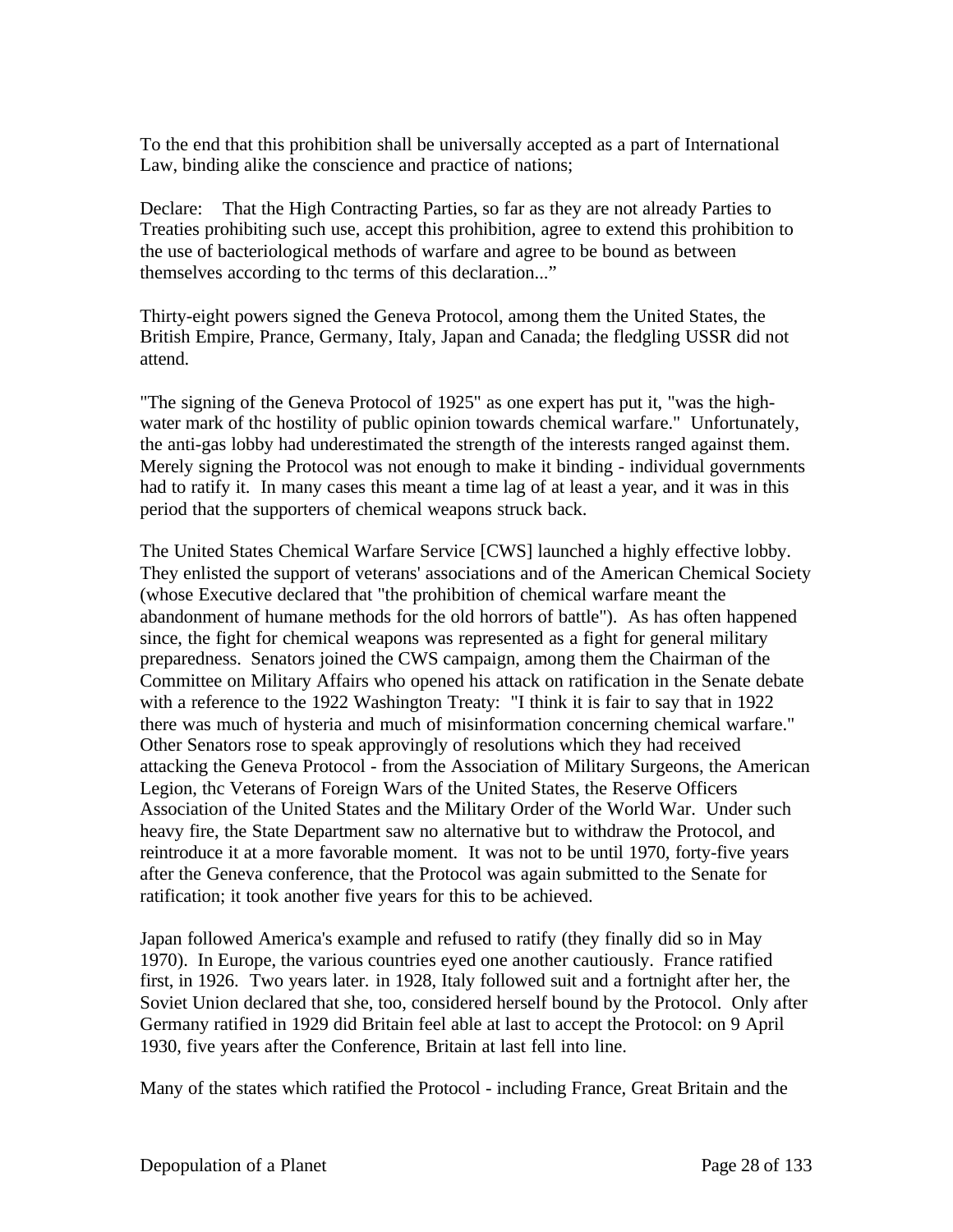USSR - did so only after adding two significant reservations: (1) that the agreement would not be considered binding unless the country they were fighting had also ratified the Protocol; (2) that if any other country attacked them using chemical or biological weapons, they reserved the right to reply in kind.

#### [Later in the chapter:]

This "defensive" work included "improvements to many First World War weapons, including gas shells, mortar bombs, the Livens Projector and toxic smoke generators" and the development of "apparatus for mustard gas spray from aircraft, bombs of many types, airburst mustard gas shells, gas grenades and weapons for attacking tanks." The various inventions were tested in north Wales, Scotland, and in installations scattered throughout the Empire, notably northern India, Australia and the Middle East.

The commitment by most of the world's governments never to initiate the use of poison gas did not stop research: it simply made the whole subject that much more sensitive, and thus more secret. In 1928, the Germans began to collaborate with the Russians in a series of top secret tests called "Project Tomka" at a site in the Soviet Union about twenty kilometers west of Volsk. For the next five years, around thirty German experts lived and worked alongside "a rather larger number of Soviet staff," mainly engaged in testing mustard gas. The security measures surrounding Project Tomka "were such that any of its participants who spoke about it to outsiders risked capital punishment."

In Japan, experimental production of mustard gas was begun in 1928 at the Tandanoumi Arsenal. Six years later the Japanese were manufacturing a ton of Lewisite a week; by 1937 output had risen to two tons per day. Extensive testing - including trials in tropical conditions on Formosa in 1930 - resulted in the development of a fearsome array of gas weapons: rockets able to deliver ten liters of agent up to two miles; devices for emitting a "gas fog"; flame throwers modified to hurl jets of hydrogen cyanide; mustard spray bombs which released streams of gas while gently floating to Earth attached to parachutes; remotely-controlled contamination trailers capable of laying mustard in strips seven meters wide; and the "Masuka Dan", a hand-carried anti-tank weapon loaded with a kilogram of hydrogen cyanide."

And then, "There is now little doubt that from 1937 onwards the Japanese made extensive use of poison gas in their war against the Chinese. In October 1937 China made a formal protest to the League of Nations."

And, two paragraphs later,

"The Italians made use of chemicals in their invasion of Abyssinia in much the same way. In 1935 and 1936, 700 tons of gas were shipped out, most of it for use by the Italian air force. First came torpedo-shaped mustard bombs."

In a later chapter from A Higher Form Of Killing, comes: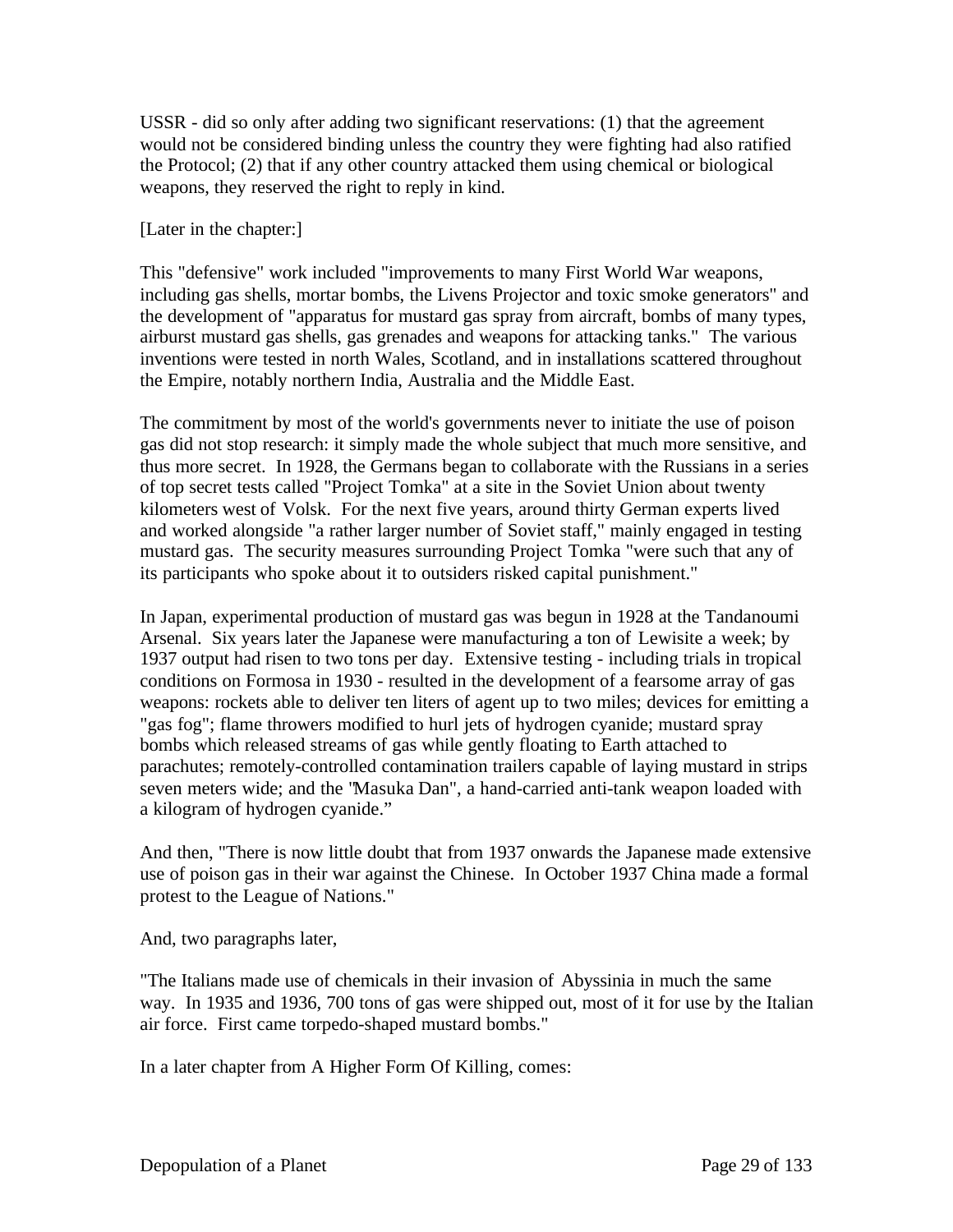"The noise of fourteen thousand aeroplanes advancing in open order. But in the Kurfurstendamm and the Eight Arrondissement, the explosion of anthrax bombs is hardly louder than the popping of a paper bag."

Aldous Huxley, Brave New World (1932).

The history of chemical and biological warfare has thrown up some strange stories, but few are as bizarre as those which surround a small island off the northwest coast of Scotland. It lies in its own well-protected hay, close to the fishing village of Aultbea - an outcrop of rock, well-covered with heather, three hundred feet high, one and a half miles long and a mile wide.

"It takes about twenty minutes to reach by fishing boat from Aultbea. As you draw closer it's possible to make out the shapes of hundreds of sea birds nesting on its craggy shore-line. Their calls are the only sounds which break the silence. Once upon a time the island is said to have supported eleven families. Today, the only sign of human habitation is the ruin of a crofter's cottage.

"This utterly abandoned island is Gruinard. Thanks to a series of secret wartime experiments - the full details of which are still classified - no one is allowed to live, or even land here."

Again, later in the chapter, "Anthrax had long been considered the most practicable filling for a biological weapon. A decade earlier, Aldous Huxley had predicted a war involving anthrax bombs. Even before that, in 1925, Winston Churchill wrote of 'pestilences methodically prepared and deliberately launched upon man and beast...' Blight to destroy crops, Anthrax to slay horses and cattle, Plague to poison not armies only but whole districts - such are the lines alone which military science is remorselessly advancing."

From the same chapter,

"In July 1942 the Chinese allegations were passed on to Winston Churchill. Two days later he had them placed on the agenda of the Pacific War Council.

"The growing alarm in London and Washington that the Japanese were on the verge of initiating biological warfare gave an added urgency to the 'first anthrax bomb tests on Gruinard that summer. Up to then the Allied germ warfare effort had lagged significantly behind the Japanese, but from 1942 onwards the Anglo-American biological programme began to vie with the Manhattan Project for top development priority.

The British biological warfare project was born on 12 February 1934 at a meeting of the Chiefs of Staff. For two years, a Disarmament Conference in Geneva had been discussing means of finally ridding the world of chemical weapons. Germ warfare had also been included, and in view of this, Sir Maurice Hankey told the Service Chiefs, he "was wondering whether it might not be right to consider the possibilities and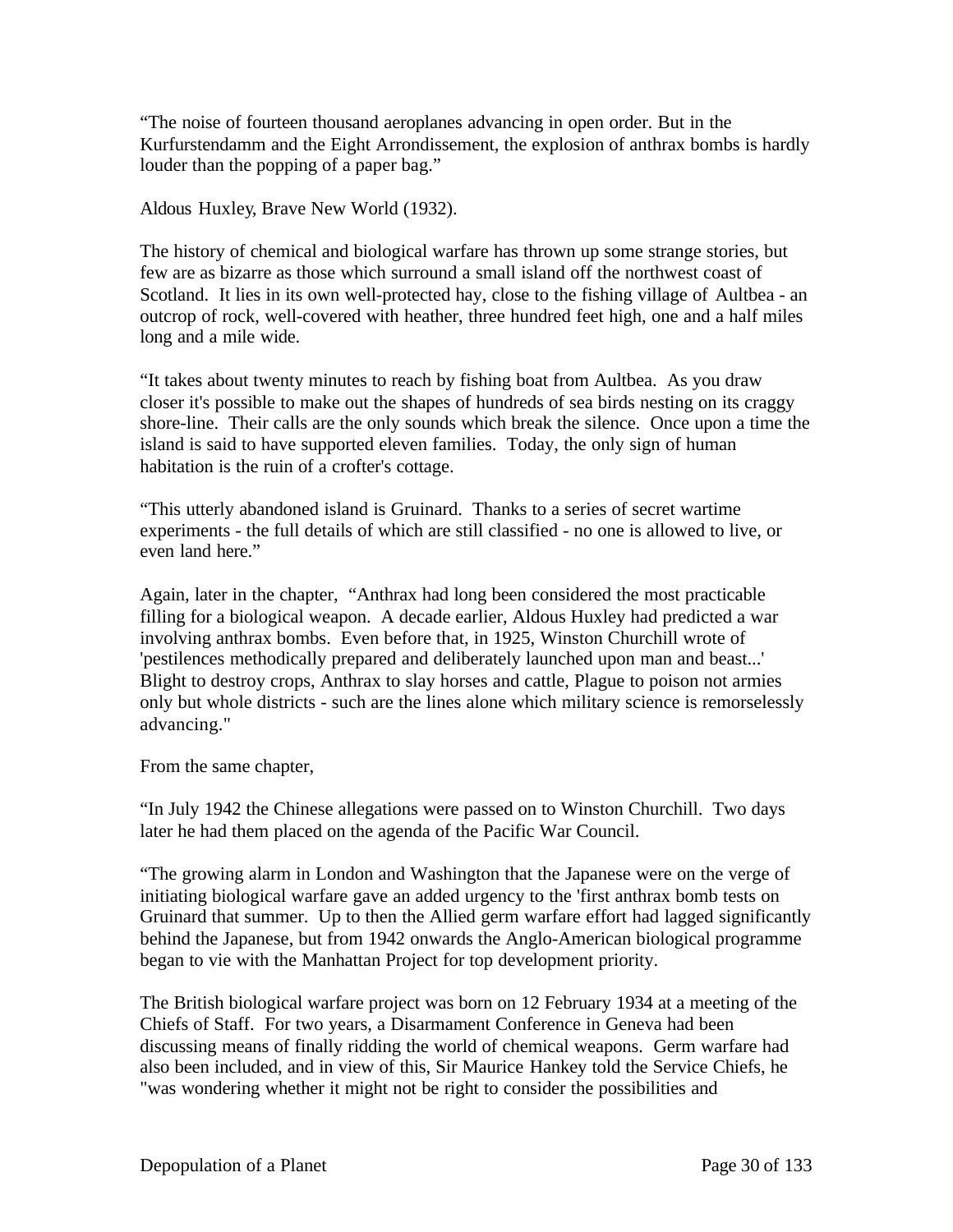potentialities of this form of war." [End quoting.]

From the same chapter, "In October the CID approved, and Hankey became Chairman of the newly-created Microbiological Warfare Committee.

"In March 1937 the Committee submitted its first report, specifically on plague, anthrax and foot-and-mouth disease. Though they concluded that 'for the time being...the practical difficulties of introducing bacteria into this country on a large scale were such as to render an attempt unlikely' they urged that stocks of serum be built up to meet any potential threat. From 1937 to 1940, Britain began to stockpile vaccines, fungicides and insecticides against biological attack.

"In April 1938 the Committee produced a second report, and in June Hanley circulated 'Proposals for an Emergency Bacteriological Service to operate in War': the emphasis was on defence, the tone still low-key."

Winston Churchill in a "Most Secret" minute to the Chiefs of Staff. 6 July 1944:

"... It may be several weeks or even months before I shall ask you to drench Germany with poison gas, and if we do it, let us do it one hundred percent. In the meanwhile, I want the matter studied in cold blood by sensible people and not by the particular set of psalm-singing uniformed defeatists which one runs across now here now there."

Again from A Higher Form Of Killing, "At the end of the war, the British alone had manufactured 70 million gas masks, 40 million tins of anti-gas ointment and stockpiled 40,000 tons of bleach for decontamination; 10 million leaflets had been prepared for immediate distribution in the event of a chemical attack, and by a long-standing arrangement the BBC would have interrupted programmes with specially prepared gas warnings. Contingency planning ran down to the smallest details."

Later in the same chapter, "On Christmas Eye 1949, Moscow Radio announced that twelve Japanese prisoners of war were to be charged with waging biological warfare in China. The Russians claimed that the Japanese had been producing vast quantities of bacteria, and had planned to wage biological warfare against the Allies. The allegations became more specific the next week. Three days later Moscow Radio claimed that Detachment 731 of the Kwantung Army had used prisoners of war for horrific biological warfare experiments, and then, the following day, that one of the prisoners had confessed to his interrogators that the unit had been established on the orders of the Emperor himself. On 29 December Pravda came to the point. The United States was protecting other Japanese war criminals, and engaging in biological warfare research herself."

## Later still,

"In the early days after the Second World War it was extremely difficult for the British or Americans to check many of the astonishing claims they came upon in the captured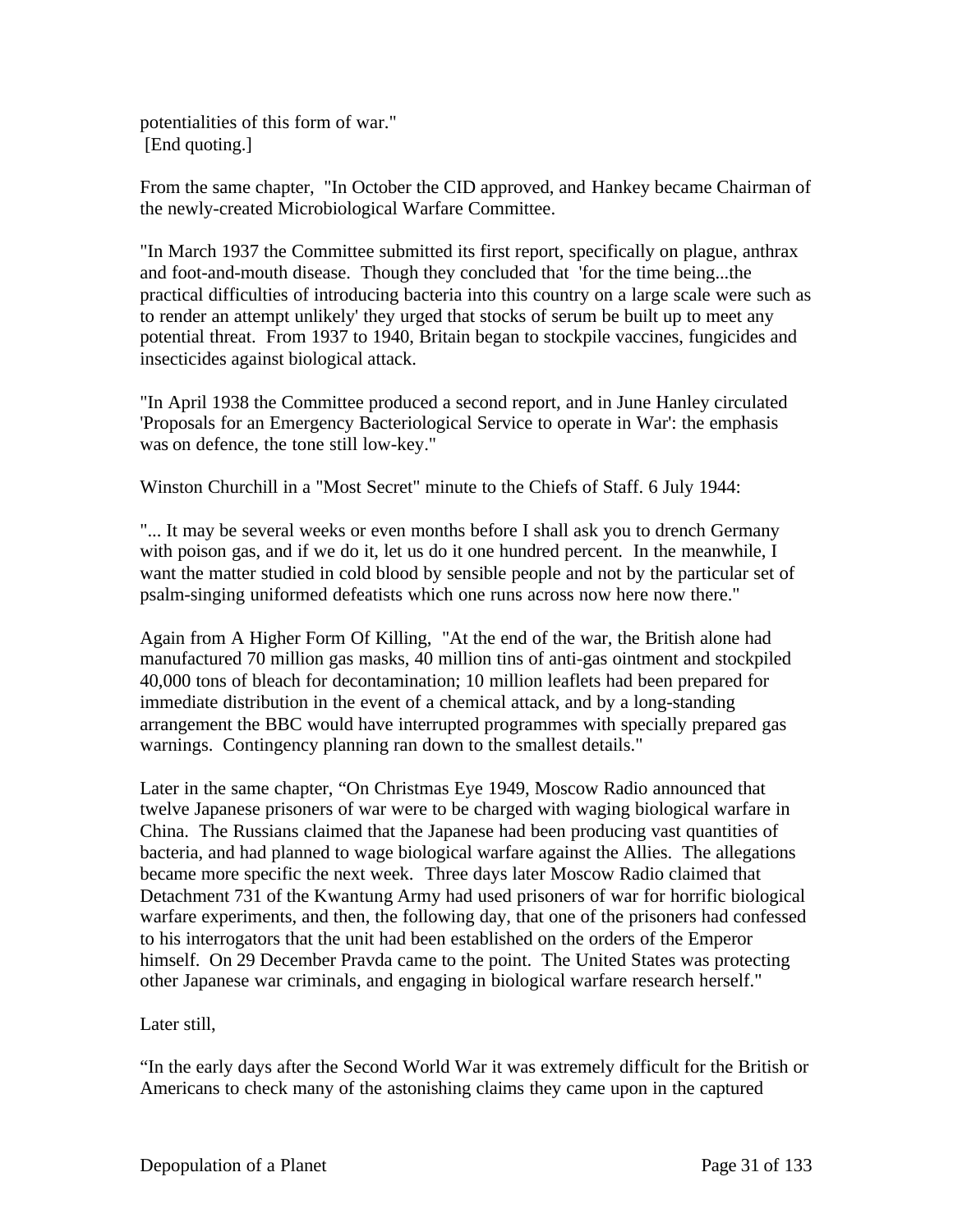German flies. They concluded, however, that there was more than adequate evidence that the Soviet Union had been, and was still, engaged in some form of biological warfare research. Although little was known of the nature of contemporary work, it was thought that the Russians maintained some six sites for biological warfare research, most of them in the Urals.

The British and Americans recognized that their intelligence was inadequate. But the evidence was judged more than sufficient to justify continuing similar work in the west. When they came to assess the vulnerability of the United Kingdom to a potential germ attack they discovered that London, containing over 12 percent of the population, was only 500 miles from airbases in Soviet-occupied eastern Germany. When the Joint Technical Warfare committee assessed how easy a retaliatory strike with biological weapons might be, they realized that the civilian targets against which bacterial devices would be most effective were dispersed across the huge expanse of the Soviet Union. Even using British Empire airbases in Nicosia (Cyprus) and Peshawar (India), there was only one Soviet city of more than 100,000 population within 500 miles range, and only thirty-five such centers of population within 1,000 miles range. Clearly, at the very least, there should be a major research programme aimed at developing some defense. Intelligence, it was freely admitted, was inadequate. But no such reticence found its ways into the stories which began appearing in the press, [a headline:]

# **RUSSIA REPORTED PRODUCING 'DISEASE AGENTS' FOR WAR**

In eight "military bacterial stations", one of them on a ghost ship in the Arctic Ocean, the Soviet Union is mass-producing enormous quantities of "disease agents" for aggressive use against the soldiers and civilians of the free world. In particular, the Red Army is stockpiling two specific "biological weapons", with which it expects to strike a strategic blow and win any future war decisively, even before it gets started officially. [End quoting.]

Jumping several paragraphs later, "There seems little doubt that the Soviet Union did conduct extensive research into germ warfare in the late 1930s and early 1940s. It was felt legitimate to conclude that such research was unlikely to have stopped at some arbitrary point after the Second World War. But firm intelligence to suggest the nature of the work was notably lacking.

"For most of the post-war years military microbiologists developed 'retaliatory' germ weapons against threats they did not know to exist, and then attempted to develop defenses not against the weapons era potential future enemy, but against the diseases they themselves had refined."

Again, later, [quoting:]

Certainly during the 1950s, the Russians were expecting chemical and biological weapons to be used against them by the West. In 1956 Marshall Zhukov told the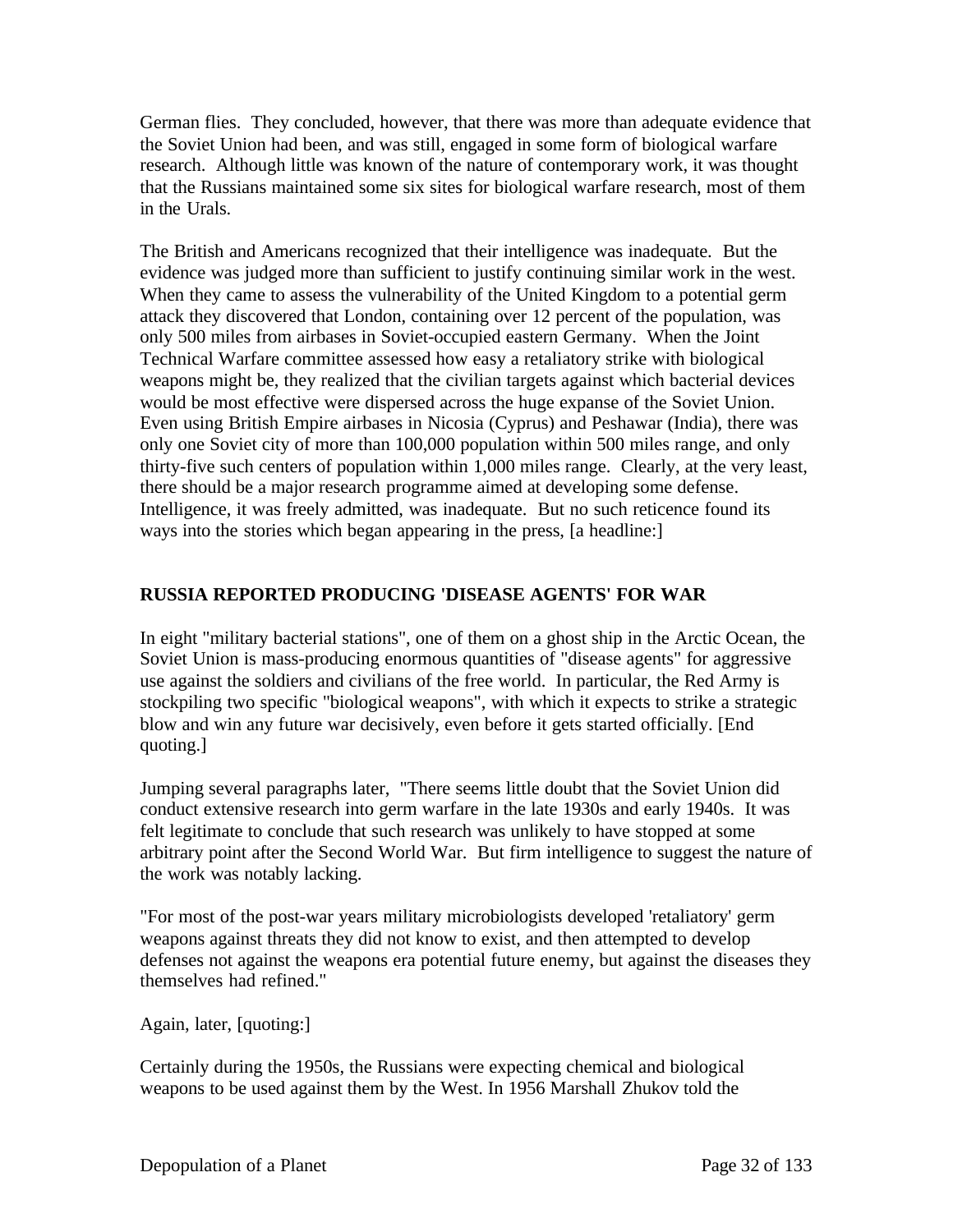Twentieth Party Congress; "Future war, if they unleash it, will be characterized by the massive use of air-forces, various rocket weapons, and various means of mass destruction, such as atomic, thermonuclear, chemical and bacteriological weapons." Zhukov did not say that the Soviet Union planned to use these weapons herself. By 1960 the head of US Army Research was telling a Congressional inquiry: "We know that the Soviets are putting a high priority on the development of lethal and non-lethal weapons, and that this weapons stockpile consists of about one-sixth chemical munitions." If it was true that one sixth of the total amount of weapons available to the Soviet Union was made up of chemical shells and bombs, it represented an alarming threat to the United States and her NATO allies. Some years after this estimate had concluded that the United States was "highly vulnerable" to germ warfare attack. They pointed out that since the end of the war very little new work had been done to produce a biological bomb. It would, they believed, take "approximately one year of intensive effort" before America could wage biological warfare. True, there was no hard evidence that any potential enemy had developed a biological weapon, but could the United States afford to take the risk of not having her own, should one later be developed elsewhere?

The argument was persuasive. In October 1950 the Secretary for Defense accepted a proposal to build a factory to manufacture disease. Congress secretly voted ninety million dollars, to be spent renovating a Second World War Arsenal near the small cotton town of Pine Bluff, in the mid-west state of Arkansas. The new biological warfare plant had ten stories, three of them built underground. It was equipped with ten fermentors for the mass production of bacteria at short notice, although the plant was never used to capacity. Local people in the town of Pine Bluff had some idea of the purpose of the new army factory being built down the road, but in general there was, as the Pentagon put it later "a reluctance to publicize the program."

The first biological weapons were ready the following year, although they were designed to attack not humans but plants. In 1950 Camp Detrick [Maryland] scientists had submitted a Top Secret report to the Joint Chiefs of Staff on work they had carried out on a "pigeon bomb". In an attempt to discover a technique of destroying an enemy's food supplies, the scientists had dusted the feathers of homing pigeons with cereal rust spores, a disease which attacks crops. The researchers discovered that even after a one hundred mile flight, enough spores remained on the birds' feathers to infect oats left in their cages. Then they had experimented in dropping pigeons out of aircraft over the Virgin Islands. Finally, they dispensed with live birds altogether and simply filled a "cluster bomb" with contaminated turkey feathers. In each of these bizarre tests the men from Camp Derrick concluded that enough of the disease survived the journey to infect the target crop. In 1951 the first anti-crop bombs were placed in production for the US Air Force.

The United States had established the first peace-time biological weapon production line.

[And later:]

Fort Detrick scientists discovered a Trinidadian who had been infected with yellow fever in 1954 and had later recovered. They took serum from the Trinidadian and injected it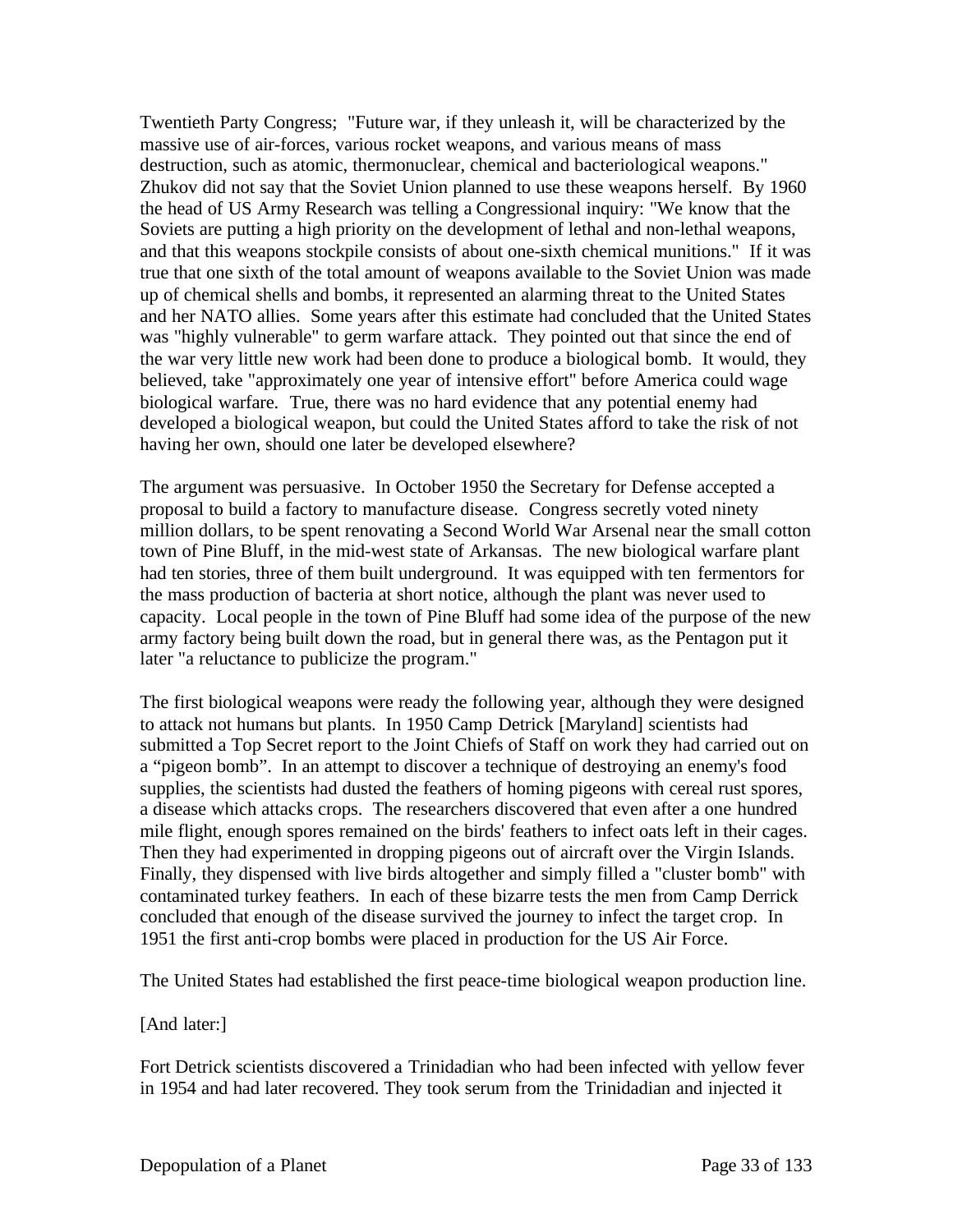into monkeys. From the monkeys they removed infected plasma, into which they dropped mosquito larvae. The infected mosquitoes were then encouraged to bite laboratory mice and pass on the disease. This ingenious technique of public health research in reverse worked. The mice duly contracted yellow fever.

Laboratories were built at Fort Detrick where colonies of the Aedes aegypti mosquitoes were fed on a diet of syrup and blood. They laid their eggs on moist paper towels. The eggs would later turn into larvae, and eventually into a new generation of mosquitoes. The Fort Detrick laboratories could produce half a million mosquitoes a month, and by the late fifties a plan had been drawn up for a plant to produce one hundred and thirty million mosquitoes a month. Once the mosquitoes had been infected with yellow fever, the Chemical Corps planned to fire them at an enemy from "cluster bombs" dropped from aircraft and from the warhead of the "Sergeant" missile.

To test the feasibility of this extraordinary weapon, the army needed to know whether the mosquitoes could be relied upon to bite people. During 1956 they carried out a series of tests in which uninfected female mosquitoes were released first into a residential area of Savannah, Georgia, and then dropped from an aircraft over a Florida bombing range. "Within a day", according to a secret Chemical Corps report, "the mosquitoes had spread a distance of between one and two miles, and bitten many people". The effects of releasing infected mosquitoes can only be guessed at. Yellow fever, as the Chemical Corps noted, is "a highly dangerous disease", at the very least causing high temperatures, headache, and vomiting. In about a third of the recorded cases at that time, yellow fever had proved fatal.

Nor were mosquitoes the only insects conscripted into the service of the army. In 1956 the army began investigating the feasibility of breeding fifty million fleas a week, presumably to spread plague. By the end of the fifties the Fort Detrick laboratories were said to contain mosquitoes infected with yellow fever, malaria and dengue (an acute viral disease also known as Breakbone Fever for which there is no cure); fleas infected with plague; ticks contaminated with tularemia; and flies infected with cholera, anthrax and dysentery. [End quoting.]

Further into the book A Higher Form Of Killing, we read:

"The Vietnam War might have represented the perfect field laboratory for men like General Rothschild to test their theories about seeding clouds with anthrax. But there was by now sufficient evidence of the way in which American and South Vietnamese troops would also be affected to rule it out. Instead the germ warfare laboratories concentrated their efforts on the development of incapacitating diseases which would bring an enemy down with sickness for days and weeks. For some years the Fort Detrick laboratories had been working on enterotoxins causing food poisoning, on the military theory, as one proponent put it, that "a guy shitting away his stomach can't aim a rifle at you". By 1964, they believed a weapon based on the theory was feasible. But by now, another disabling disease looked a better candidate."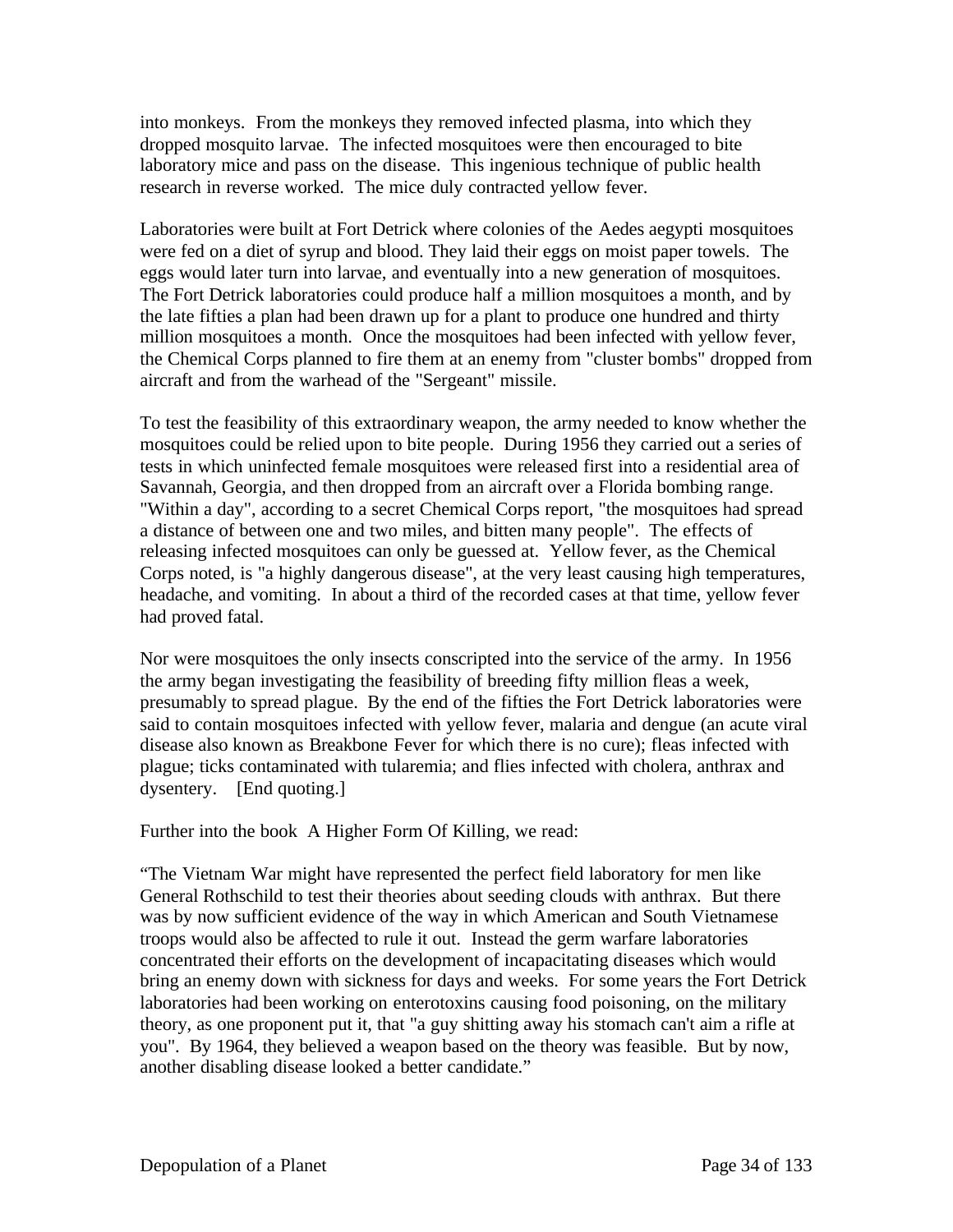Several paragraphs later, we read:

"The results of the continuing research could be seen in the maps of Dugway Proving Ground in Utah, part of which were marked "permanent bio-contaminated area", after anthrax experiments in the mid-sixties. In the Pacific more tests were carried out with "hot" agents - the jargon for real biological weapons - on a number of deserted islands. The results of the tests are still classified on the grounds that they reveal weaknesses in American defenses. By March 1967 Fort Detrick had developed a bacteriological warhead for the Sergeant missile. capable of delivering disease up to 100 miles behind enemy lines:

The Defense Department had justified the accelerating rush into biological weapons in the early sixties by saying that there was no prospect of any treaty being arrived at whichwould-be acceptable to the United States. Since any argument to ban biological weapons was unlikely, they argued, thc United States was bound to continue her research work.

"They were wrong. In 1968 the subject of chemical and biological warfare came up for discussion at the standing Eighteen Nation Disarmament Committee in Geneva. Previous attempts to get agreement on an international treaty to ban the weapons had floundered, because of an. insistence that both chemical and biological weapons be included in the same treaty. Since gas weapons had already been used in war, been proved effective, and were stockpiled on a large scale, they would be much more difficult to outlaw than germ weapons, which as far as could satisfactorily be proved had never been used in war. The British proposed that the two subjects be separated, and introduced a draft Biological Weapons Convention which would commit all signatory states to renouncing the weapons for all time.

There was heavy initial opposition from the Russians and their eastern European allies, and little overt enthusiasm from Washington. The British and Canadians, who had shared their germ warfare expertise with the Americans, nevertheless argued to President Nixon that an international treaty was now a real possibility. What was needed, they said, was a gesture of goodwill.

Nixon was already under pressure on the subject of chemical and biological weapons, and facing mounting domestic opposition. On 25 November 1969 he issued a statement. "Mankind", he said, "already carries in its own hands too many of the seeds of its own destruction." The United States was taking a step in the cause of world peace. "The United States", he went on, "shall renounce the use of lethal biological agents and weapons, and all other methods of biological warfare." It was a brave gesture, which proved the spur for which the British had been hoping.

The laborious negotiations in the Palais des Nations, Geneva, received a considerable boost with Nixon's announcement. Within two years the Soviet Union had abandoned its opposition to a germ warfare convention. On 4 April 1972 representatives of the two countries signed an undertaking that they would "never in any circumstances develop,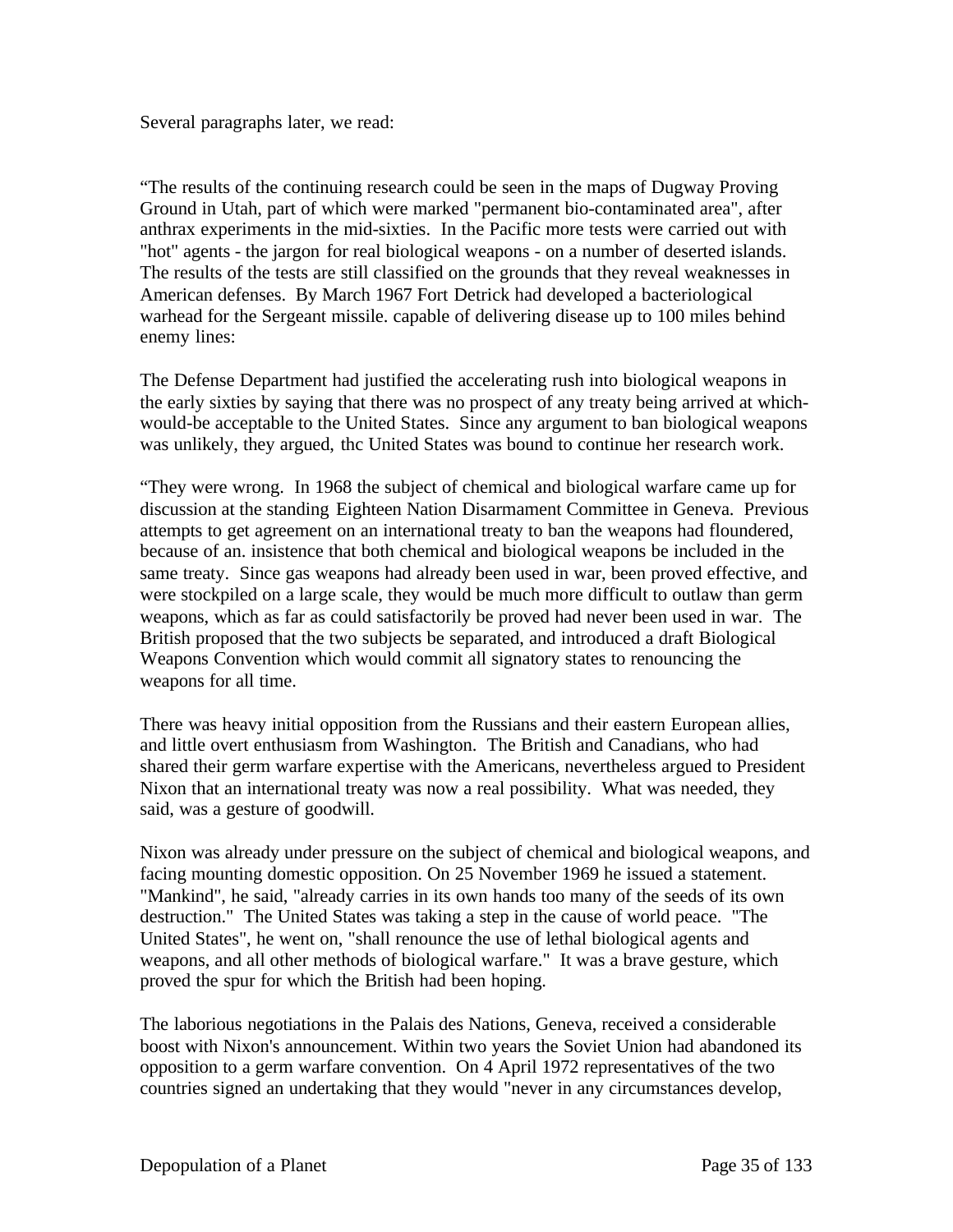produce, stockpile, or otherwise acquire or retain any biological weapons." Over eighty other countries followed suit. The Biological Weapons Convention was a triumph, because unlike many other arms control agreements which merely restricted the development and deployment of new weapons, it removed one category of armaments from the world arsenals altogether.

By the time agreement was finally signed, the research which had begun with a small group of biologists pondering their contribution to the war against Hitler had produced a host of diseases capable of spreading sickness throughout the world. In addition to infections which would destroy wheat and rice, anthrax, yellow fever, tularemia, brucellosis, Q fever and Venezuelan equine encephalomyelitis had all been "standardized" for use against man. Plans had been laid for their use behind enemy lines in the event of another war in Europe.

At Pine Bluff Arsenal in Arkansas the machinery which for twenty years had been massproducing disease was used to turn the germs into a harmless sludge, which was spread upon the ground as an army public relations officer explained what a good fertilizer it would make. And, on a small, bleak island off the Scottish coast the warning signs were due to be repainted.

# [Again:]

Despite the fact that such major powers as France and China have still (by early 1982) not signed it, largely because they consider the verification procedures to be inadequate, the 1972 Biological Weapons Convention was a. major achievement. One of the provisions of the treaty committed the eighty-seven signatory countries to "continue negotiations on good faith" with a view to obtaining a similar agreement to ban chemical weapons. The United Nations General Assembly optimistically dubbed the 1970s "The Disarmament Decade". In the field of chemical warfare it might more properly have been named "The Distrust Decade".

## [Later:]

In January 1978, a correspondent with Reuters' news agency reported from NATO headquarters that "scientific experts" had informed him that the Russians were developing "three horrific new diseases for warfare …. Lassa fever, which according to the sources, kills 35 out of every 100 people it strikes, Ebola fever, which kills 70 out of every 100; and the deadly Marburg fever (Green Monkey Disease)".

Not surprisingly, the effect of these allegations was to throw serious doubt on the value of attempting to negotiate a second treaty with the Soviet Union to ban gas warfare. Indeed, in the summer of 1978 a story appeared suggesting that Nixon's original decision to stop developing new chemical and biological weapons had been the result of work by Soviet spies. "According to US intelligence officials", said the NEW YORK TIMES, "the Soviet Union attempted to influence then-President Richard Nixon in 1969 to halt chemical and biological weapons development by transmitting information through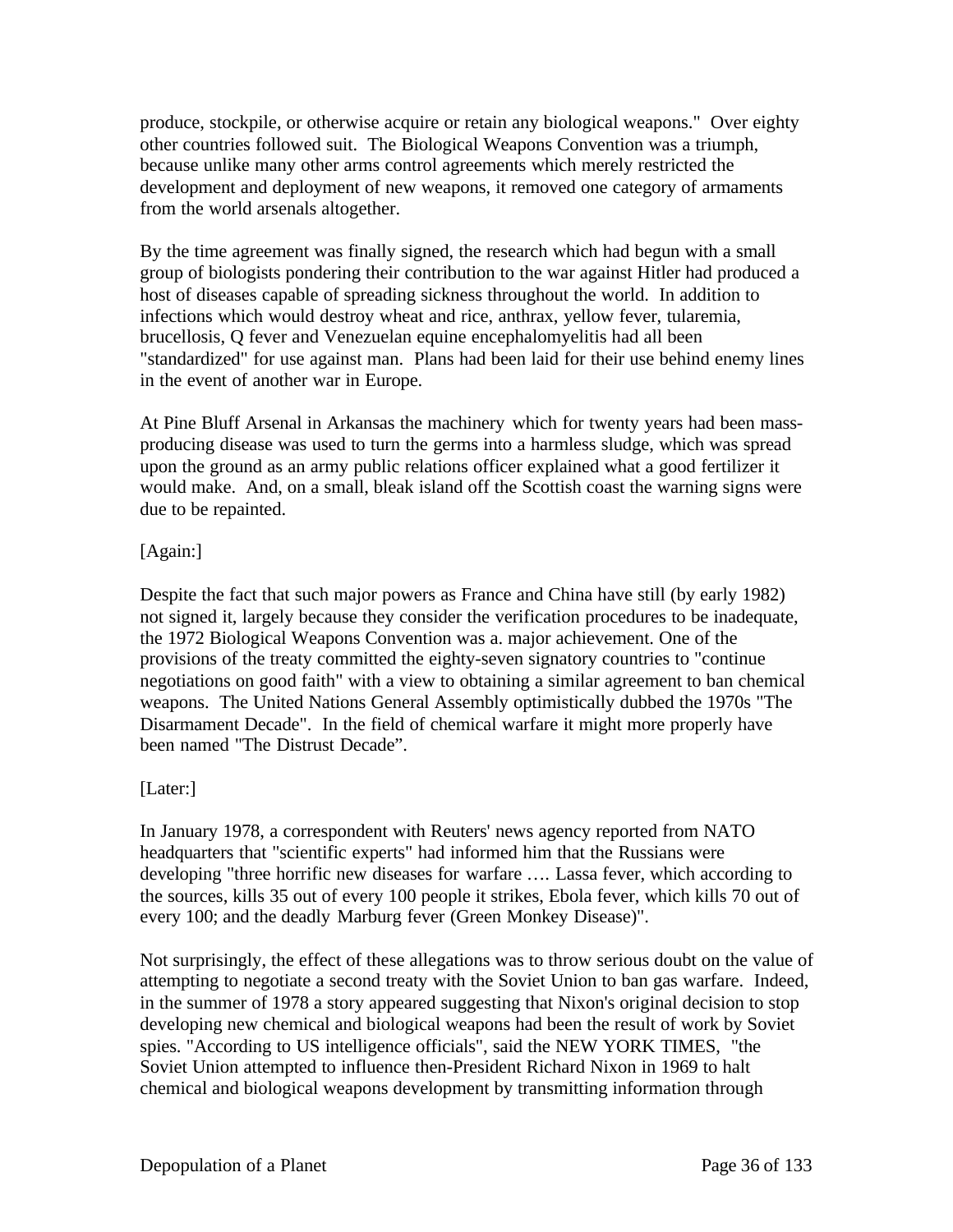double agents working for the Federal Bureau of Investigation." The paper maintained that the director of the FBI, J. Edgar Hoover, had conveyed the information to Nixon personally. While none of Nixon's White House staff was able to recall having been given any information about chemical or biological weapons by FBI agents, the NEW YORK TIMES report was sufficient nonetheless to add to the growing disquiet over what the Russians might be up to.

Soon there was a positive cascade of stories about Soviet preparations for germ warfare. A Polish army officer claimed to have been told that KGB specialists in biological warfare had been posted to Cuba. Then in October 1979 came perhaps the most sensational allegation of all.

The fledgling British news magazine Now! splashed across its front cover the headline "Exclusive. Russia's secret germ warfare disaster". It reported that "Hundreds of people are reported to have died, and thousands to have suffered serious injury as a result of an accident which took place this summer in a factory involved in the production of bacteriological weapons in the Siberian city of Novosibirsk". The Soviet authorities had attempted to hush up the accident, said the magazine, but information had been obtained from a "traveller who was in the city at the time". This "traveller" claimed that bodies of the dead were delivered to their relatives in sealed coffins. Those few who had managed to glimpse the bodies had described them as being "covered in brown patches".

#### [And again:]

In the latter half of the 1970s there emerged a group of military theorists who believed the threat of Russian chemical warfare to be one of the great unrecognized dangers facing the West. In increasingly strident tones they began to argue in favor of chemical rearmament within NATO. One of the more restrained analyses of the Soviet threat was made by Professor John Erickson, an acknowledged authority on the Soviet Army.

Erickson estimated that there were eighty thousand specialists troops in the Red Army, commanded by Lieutenant General V.K. Pikalov, whose battlefield job it was to decontaminate men, machines and weaponry of chemicals. There were a thousand ranges where Soviet troops trained to fight on a contaminated battlefield. Soviet tanks and armored cars were equipped with elaborate seals and pressurization systems to keep out gas. Chemical training was taken so seriously that Soviet soldiers, he discovered, had been burned by real gas used in training.

Erickson noted that the Russians "constantly emphasize the likely use by the enemy presumably NATO - of chemical weapons", yet NATO, as Erickson remarked, had only a small number of such weapons. Furthermore, Russian training emphasized defense not only against nerve gas, but also against blood and lung agents first developed during the First World War, and now unimportant in the NATO stockpile. Erickson decided that "the attraction of the chemical weapon would appear to bc growing for the Soviet Command".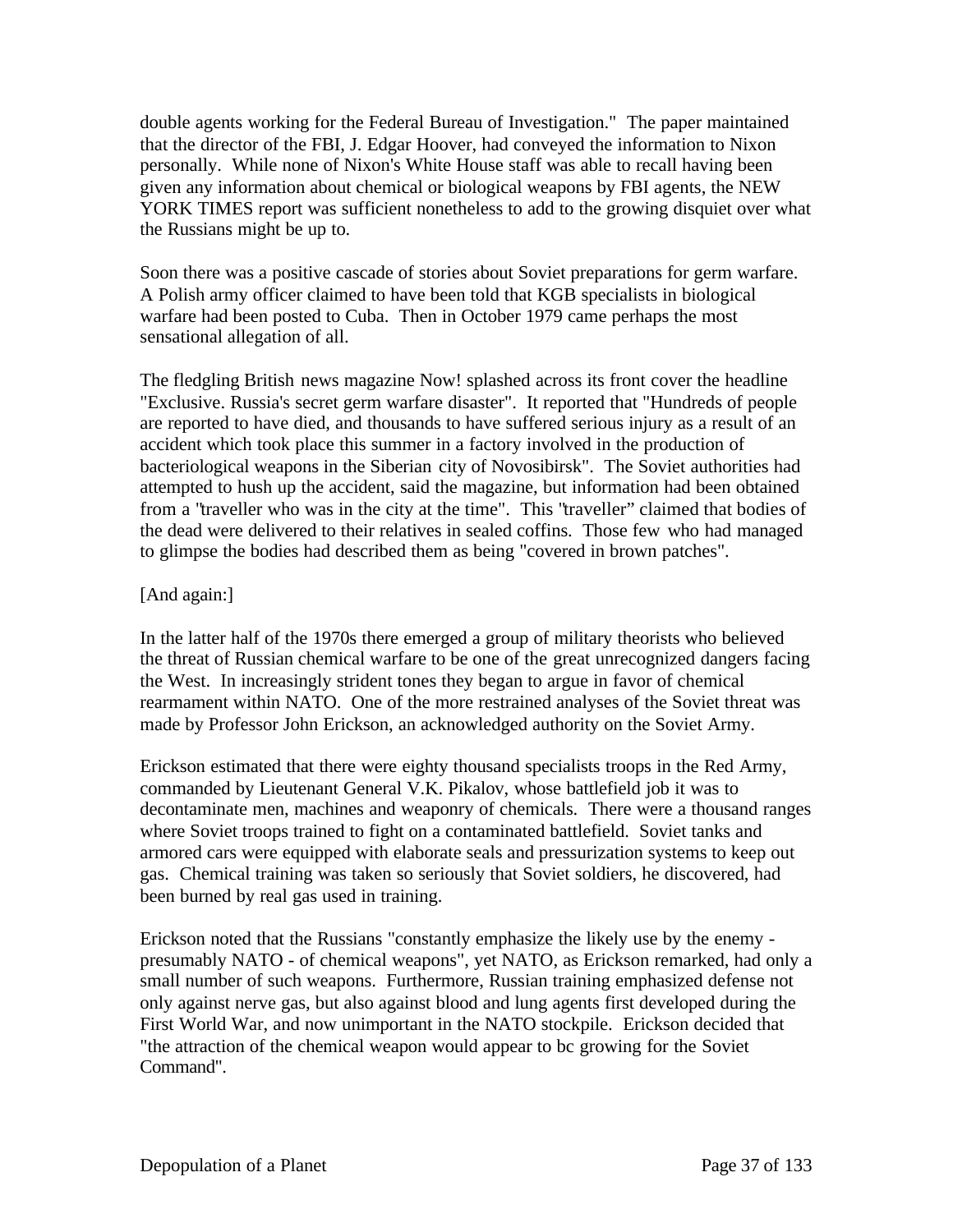#### [And, continuing later on:]

The conviction was growing among the "hawks" in NATO that the decision to stop expanding the chemical arsenal had given a dangerous hostage to fortune. In 1980 the British opened a purpose designed 7,000 acre chemical warfare "Battle Run" training area in thc Wiltshire hills alongside Porton Down. The US Army opened a specialist chemical training school in Alabama. The US Chemical Corps, reduced to 2,000 in the early 1970s, was built up to nearly 6,000 by 1981.

In 1979 NATO commanders played out of their biennial war games simulating the outbreak of World War Three. Code-named "Wintex", the exercise involved only the generals, civil servants and politicians who would make the critical decisions about how the war should be fought. In Operations Rooms in Europe and North America they acted out how they would respond to an escalating international crisis which finally pitted NATO and Warsaw Pact against each other in open war. As hostilities intensified, someone in NATO headquarters fed new information into the war plan being flashed to the decision makers in their concrete bunkers: the Soviet army had launched an attack with chemical weapons. What should be the NATO response? The choice alarmed everyone - both the small NATO members who disliked gas but wanted to avoid nuclear war at all costs, and the NATO nuclear powers, where many felt that the appropriate response was an attack with battlefield nuclear weapons, which itself ran the danger of inviting full scale Soviet nuclear counter-strike.

The then NATO Supreme Commander, General Alexander Haig, soon to become President Reagan's Secretary of State, told reporters in 1978 that NATO's ability to wage war with chemicals was "very weak". "Sometime in the near future," he said, "this will have to be reassessed". His successor as Supreme Commander went further. "We ought to be able to respond with chemical weapons," he said, "and they ought to know we have that capacity to respond." Ten years after Nixon's decision to suspend the manufacture of chemical weapons, by the end of the so-called Disarmament Decade, the advocates of chemical rearmament included some of the most senior figures in the military establishment.

There was already a weapon developed to make up for the deficiencies the generals saw all around them. The idea was simple, and, by the 1970s, some twenty years old.

#### [From A Higher Form Of Killing, in conclusion:]

Increasing cynicism about Soviet intentions had already led in the late 1970s to a more aggressive stance. Remembering the opposition to chemical weapons which had arisen during the late 1960s, and recognizing that any new generation would need to be based in Europe, the Pentagon began discussions with the British. Although initial negotiations with the Callaghan government came to nothing, discussions on the possible basing of chemical weapons in Britain were resumed after the 1979 election brought Margaret Thatcher to power. By the spring of 1980 the British Defence Secretary was publicly ruminating about the size and power of the Soviet chemical arsenal. That summer the British held a series of meetings with their American counterparts which resulted in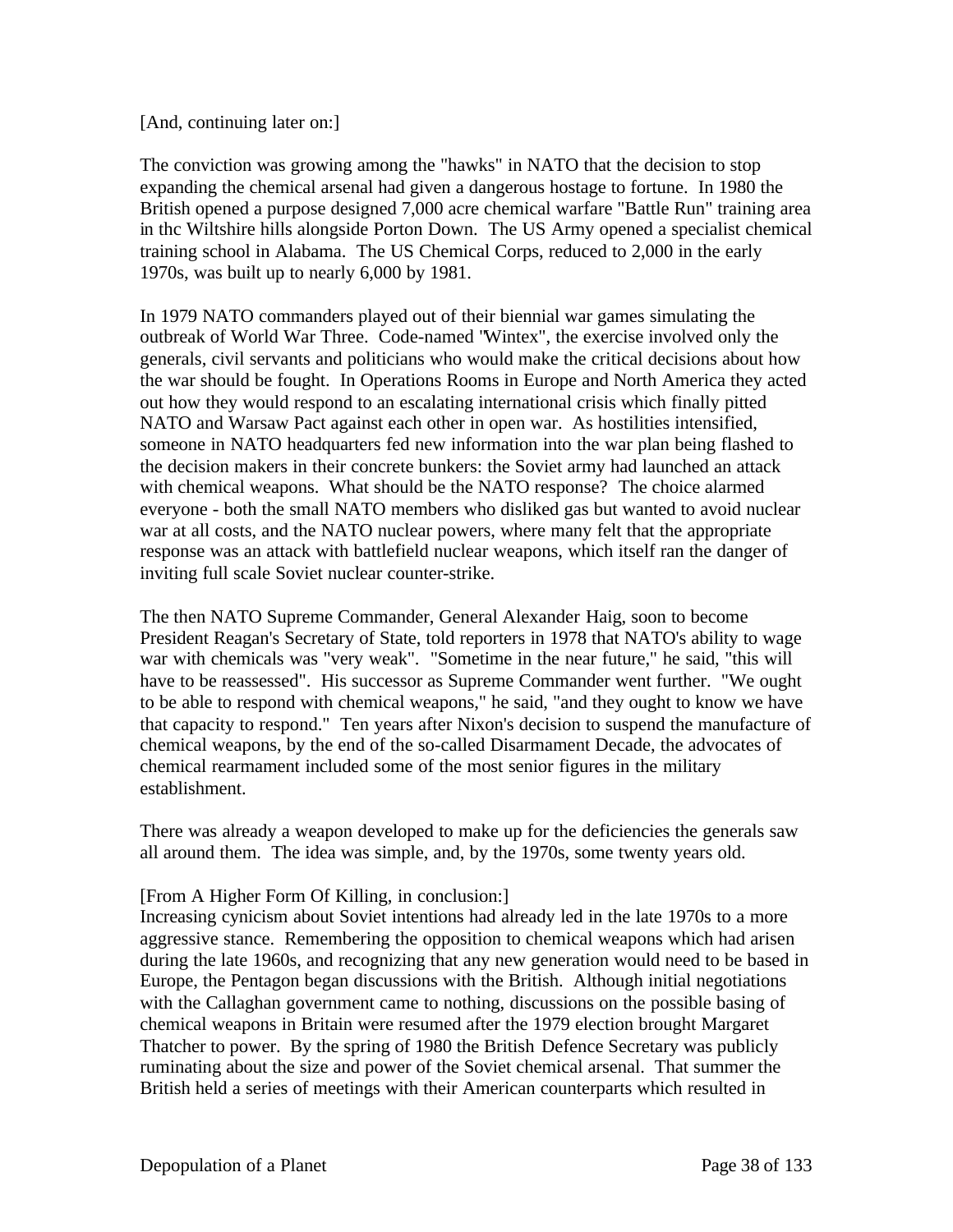British support for Pentagon proposals to begin producing a new generation of gas weapons. By December 1980 the British Defence Secretary had been finally converted to the cause of chemical rearmament.

Even before the T2 allegations, the climate had changed so much that in 1980 the Pentagon did not include proposals for a new binary gas weapon plant in its request for funds for the coming year. There was no need. When the budget proposal came before Congress for approval, eager politicians endorsed a suggestion to write into the budget plans to begin work on a new factory capable of turning out 20,000 rounds of 155 mm binary nerve agent shells every month. The entire debate in both houses of Congress took less than three hours.

By the time the T2 allegations surfaced even Richard Nixon, the man who seemed to have halted the chemical arms race in 1969, believed that his efforts had been in vain and that the Russians had rearmed while the United States stood still. In the past governments have justified continuing gas and germ research by pointing to the weapons they believe the enemy to possess. Plans for. chemical rearmament in the West are already well advanced. Unless disarmament negotiations suddenly bear fruit, the present climate of suspicion may provide the perfect culture in which to breed a new generation of weapons. [End quoting.]

# **REPORT FROM IRON MOUNTAIN**

In 1967, Report From Iron Mountain On The Possibility And Desirability Of Peace was published. The report said, in part:

"As we have indicated, the preeminence of the concept of war as the principal organizing force in most societies has been insufficiently appreciated. This is also true of its extensive effects throughout the many non-military activities of society. These effects are less apparent in complex industrial societies like our own than in primitive cultures, the activities of which can be more easily and fully comprehended." And also, [quoting:]

Another possible surrogate for the control of potential enemies of society is the reintroduction, in some form consistent with modern technology and political processes, of slavery. Up to now, this has been suggested only in fiction, notably in the works of Wells, Huxley, Orwell, and others engaged in the imaginative anticipation of the sociology of the future. But the fantasies projected in Brave New World and 1984 have seemed less and less implausible over the years since their publication. The traditional association of slavery with ancient pre-industrial cultures should not blind us to its adaptability to advanced forms of social organization, nor should its equally traditional incompatibility with Western moral and economic values. It is entirely possible that the development of a sophisticated form of slavery may be an absolute prerequisite for social control in a world at peace. As a practical matter, conversion of the code of military discipline to a euphemized form of enslavement would entail surprisingly little revision; the logical first step would be the adoption of some form of "universal" military service.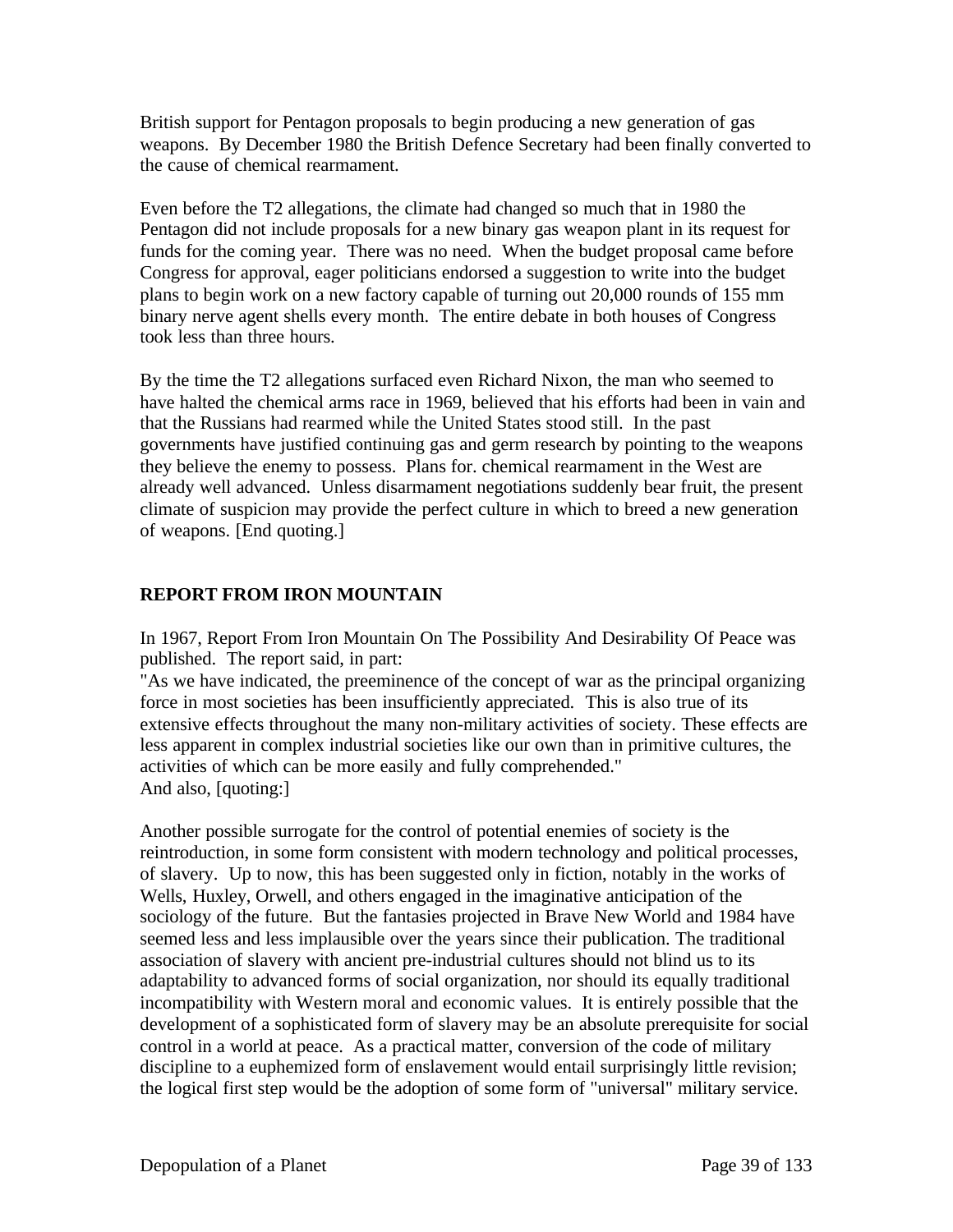#### [End quoting.]

From the Iron Mountain report, under the heading of Ecological, [quoting:]

Considering the shortcomings of war as a mechanism of selective population control, it might appear that devising substitutes for this function should be comparatively simple. Schematically this is so, but the problem of timing the transition to a new ecological balancing device make the feasibility of substitution less certain.

It must be remembered that the limitation of war in this function is entirely eugenic. War has not been genetically progressive. But as a system of gross population control to preserve the species it cannot fairly be faulted. And, as has been pointed out, the nature of war is itself in transition. Current trends in warfare - the increasing strategic bombing of civilians and the greater military importance now attached to the destruction of sources of supply (as opposed to purely "military" bases and personnel) - strongly suggest that a truly qualitative improvement is in the making. Assuming the war system is to continue, it is more than probable that the regressively selective quality of war will have been reversed, as its victims become more genetically representative of their societies.

There is no question but that a universal requirement that procreation be limited to the products of artificial insemination would provide a fully adequate substitute control for population levels. Such a reproductive system would, of course, have the added advantage of being susceptible of direct eugenic management. Its predictable further development - conception and embryonic growth taking place wholly under laboratory conditions - would extend these controls to the logical conclusion. The ecological function of war under these circumstances would not only be superseded but surpassed in effectiveness.

The indicated intermediate step - total control of conception with a variant of the ubiquitous "pill" via water supplies or certain essential foodstuffs, offset by a controlled "antidote" - is already under development. There would appear to be no foreseeable need to revert to any of the outmoded practices referred to in the previous section (infanticide, etc.) as there might have been if the possibility of transition to peace had arisen two generations ago.

The real question here, therefore, does not concern the viability of this war substitute, but the political problems involved in bringing it about. It cannot be established while the war system is still in effect. The reason for this is simple: excess population is war material. As long as any society must contemplate even a remote possibility of war, it must maintain a maximum supportable population, even when so doing critically aggravates an economic liability. This is paradoxical, in view of war's role in reducing excess population, but it is readily understood. War controls the general population level, but the ecological interest of any single society lies in maintaining its hegemony vis-a-vis other societies. The obvious analogy can be seen in a free-enterprise economy. Practices damaging to the society as a whole - both competitive and monopolistic - are abetted by the conflicting economic motives of individual capital interests. The obvious precedent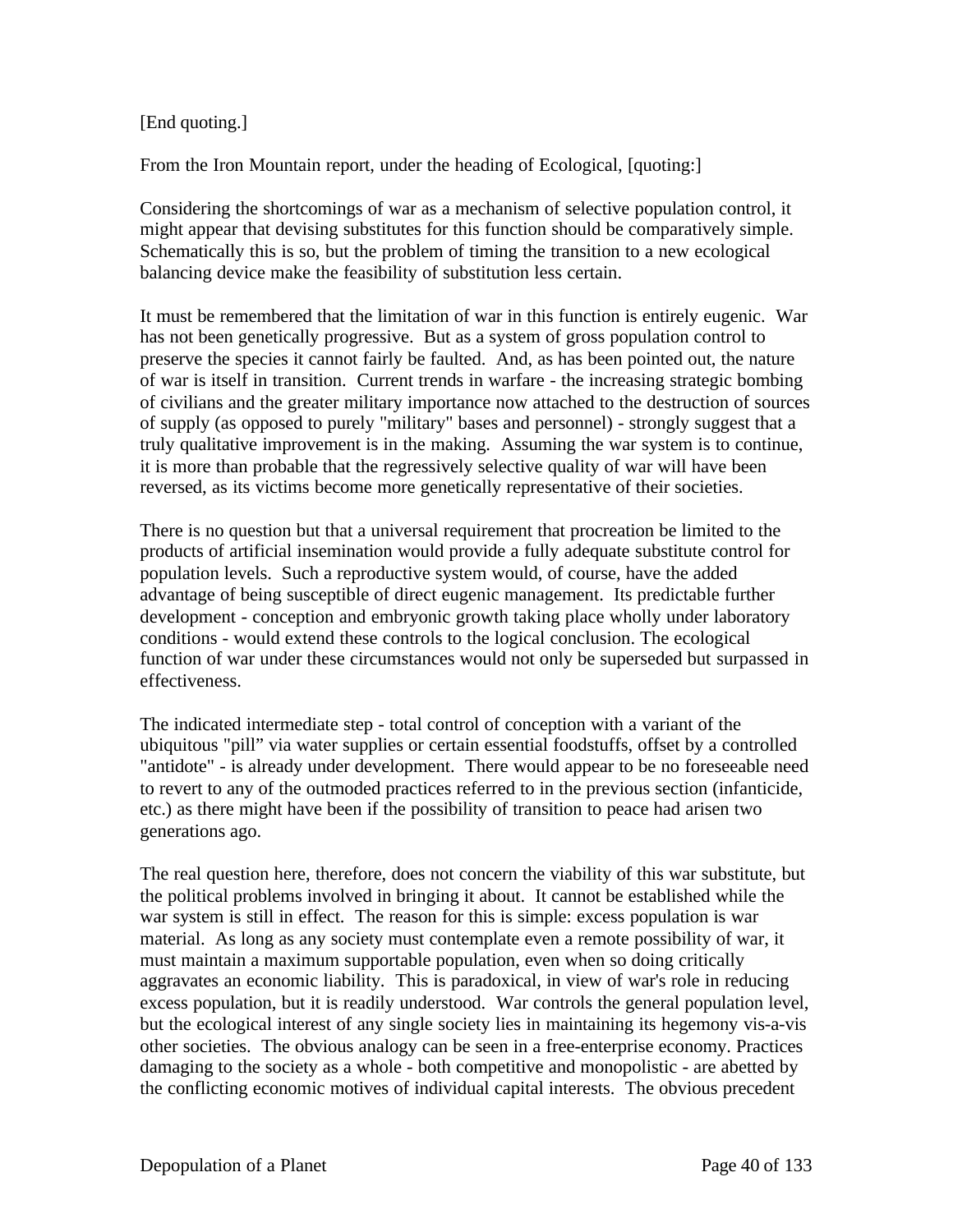can be found in the seemingly irrational political difficulties which have blocked universal adoption of simple birth-control methods. Nations desperately in need of increasing unfavorable production-consumption ratios are nevertheless unwilling to gamble their possible military requirements of twenty years hence for this purpose. Unilateral population control, as practiced in ancient Japan and in other isolated societies, is out of the question in today's world.

Since the eugenic solution cannot be achieved until the transition to the peace system takes place, why not wait? One must qualify the inclination to agree. As we noted earlier, a real possibility of an unprecedented global crisis of insufficiency exists today, which the war system may not be able to forestall. If this should come to pass before an agreed-upon transition to peace were completed, the result might be irrevocably disastrous. There is clearly no solution to this dilemma; it is a risk which must be taken. But it tends to support the view that if a decision is made to eliminate the war system, it were better done sooner than later.

[End quoting.]

## **THE CLUB OF ROME**

The 1972 document entitled The Limits To Growth - A Report For The Club Of Rome's Project On The Predicament Of Mankind, says:

"The problems U Thant mentions - the arms race, environmental deterioration, the population explosion. and economic stagnation - are often cited as the central, long-term problems of modern man. Many people believe that the future course of human society, perhaps even the survival of human society, depends on the speed and effectiveness with which the world responds to these issues. And yet only a small fraction of the world's population is actively concerned with understanding these problems or seeking their solutions."

The report goes on, [quoting:]

The following conclusions have emerged from our work so far. We are by no means the first group to have stated them. For the past several decades, people who have looked at the world with a global, long-term perspective have reached similar conclusions. Nevertheless, the vast majority of policy-makers seems to be actively pursuing goals that are inconsistent with these results. Our conclusions are:

If the present growth trends in world population, industrialization, pollution, food production, and resource depletion continue unchanged, the limit to growth on this planet will be reached sometime within the next one hundred years. The most probable result will be a rather sudden and uncontrollable decline in both population and industrial capacity.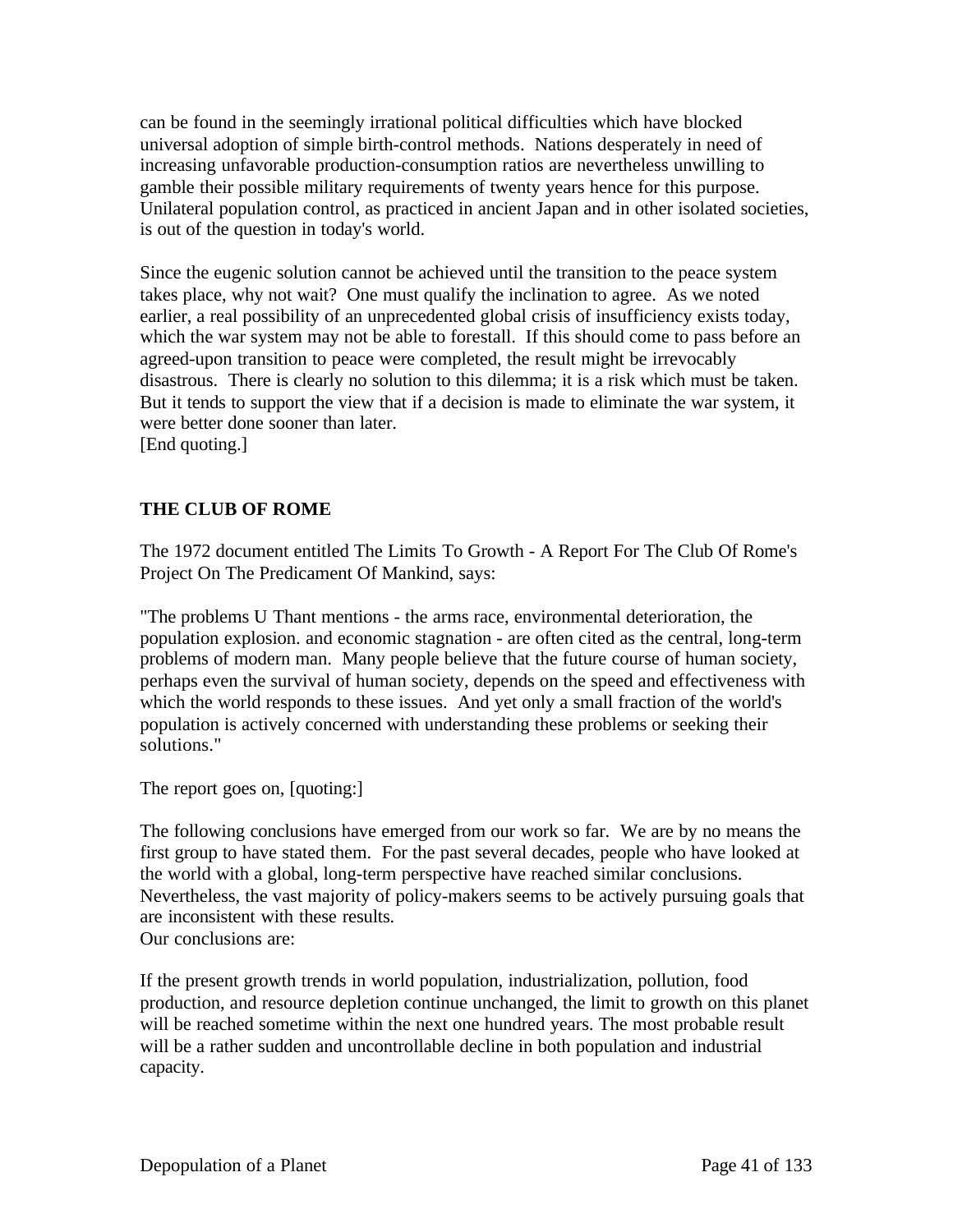It is possible to alter these growth trends and to establish a condition of ecological and economic stability that is sustainable far into the future. The state of global equilibrium could be designed so that the basic material needs of each person on Earth are satisfied and each person has an equal opportunity to realize his individual human potential.

If the world's people decide to strive for this second outcome rather than the first, the sooner they begin working to attain it, the greater will be their chances of success.

These conclusions are so far-reaching and raise so many questions for further study that we are quite frankly overwhelmed by the enormity of the job that must be done. We hope that this book will serve to interest other people, in many fields of study and in many countries of the world, to raise the space and time horizons of their concerns and to join us in understanding and preparing for a period of great transition - the transition from growth to global equilibrium.

[End quoting.]

The Report concludes with [quoting;]

How do we, the sponsors of this project, evaluate the report? We cannot speak definitively for all our colleagues in The Club of Rome, for there are differences of interest, emphasis, and judgment among them. But, despite the preliminary nature of the report, the limits of some of its data, and the inherent complexity of the world system it attempts to describe, we are convinced of the importance of its main conclusions. We believe that it contains a message of much deeper significance than a mere comparison of dimensions, a message relevant to all aspects of the present human predicament. Although we can here express only our preliminary views, recognizing that they still require a great deal of reflection and ordering, we are in agreement on the following points:

We are convinced that realization of the quantitative restraints of the world environment and of the tragic consequences of an overshoot is essential to the initiation of new forms of thinking that will lead to a fundamental revision of human behavior and, by implication, of the entire fabric of present-day society.

It is only now that, having begun to understand something of the interactions between demographic growth and economic growth, and having reached unprecedented levels in both, man is forced to take account of the limited dimensions of his planet and the ceilings to his presence and activity on it. For the first time, it has become vital to inquire into the cost of unrestricted material growth and to consider alternatives to its continuation.

We are further convinced that demographic pressure in the world has already attained such a high level, and is moreover so unequally distributed, that this alone must compel mankind to seek a state of equilibrium on our planet.

Under-populated areas still exist; but, considering the world as a whole, the critical point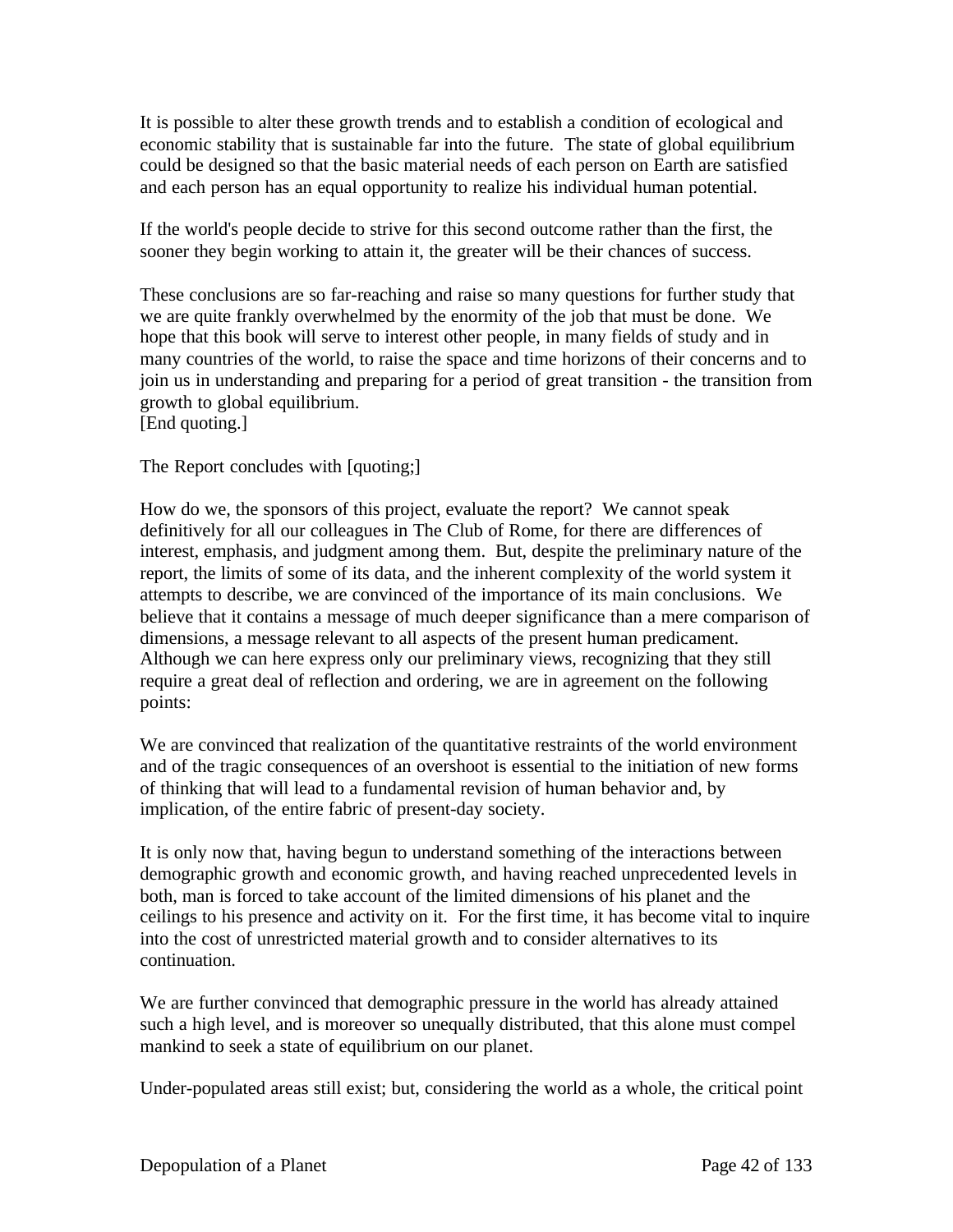in population growth is approaching, if it has not already been reached. There is of course no unique optimum, long-term population level; rather, there are a series of balances between population levels, social and material standards, personal freedom, and other elements making up the quality of life. Given the finite and diminishing stock of non-renewable resources and the finite space of our globe, the principle must be generally accepted that growing numbers of people will eventually imply a lower standard of living and a more complex problematique. On the other hand, no fundamental human value would be endangered by a leveling off of demographic growth.

We recognize that world equilibrium can become a reality only if the lot of the so-called developing countries is substantially improved, both in absolute terms and relative to the economically developed nations, and we affirm that this improvement can be achieved only through a global strategy.

Short of a world effort, today's already explosive gaps and inequalities will continue to grow larger. The outcome can only be disaster, whether due to the selfishness of individual countries that continue to act purely in their own interests, or to a power struggle between the developing and developed nations. The world system is simply not ample enough nor generous enough to accommodate much longer such egocentric and conflictive behavior by its inhabitants. The closer we come to the material limits to the planet, the more difficult this problem will be to tackle.

We affirm that the global issue of development is, however, so closely interlinked with other global issues that an overall strategy must be evolved to attack all major problems, including in particular those of man's relationship with his environment.

With world population doubling time a little more than 30 years, and decreasing, society will be hard put to meet the needs and expectations of so many more people in so short a period. We are likely to try to satisfy these demands by overexploiting our natural environment and further impairing the life-supporting capacity of the Earth. Hence, on both sides of the man-environment equation, the situation will tend to worsen dangerously. We cannot expect technological solutions alone to get us out of this vicious circle. The strategy for dealing with the two key issues of development and environment must be conceived as a joint one

We recognize that the complex world problematique is to a great extent composed of elements that cannot be expressed in measurable terms. Nevertheless, we believe that the predominantly quantitative approach used in this report is an indispensable tool for understanding the operation of the problematique. And we hope that such knowledge can lead to a mastery of its elements.

Although all major world issues are fundamentally linked, no method has yet been discovered to tackle the whole effectively. The approach we have adopted can be extremely useful in reformulating our thinking about the entire human predicament. It permits us to define the balances that must exist within human society, and between human society and its habitat, and to perceive the consequences that may ensue when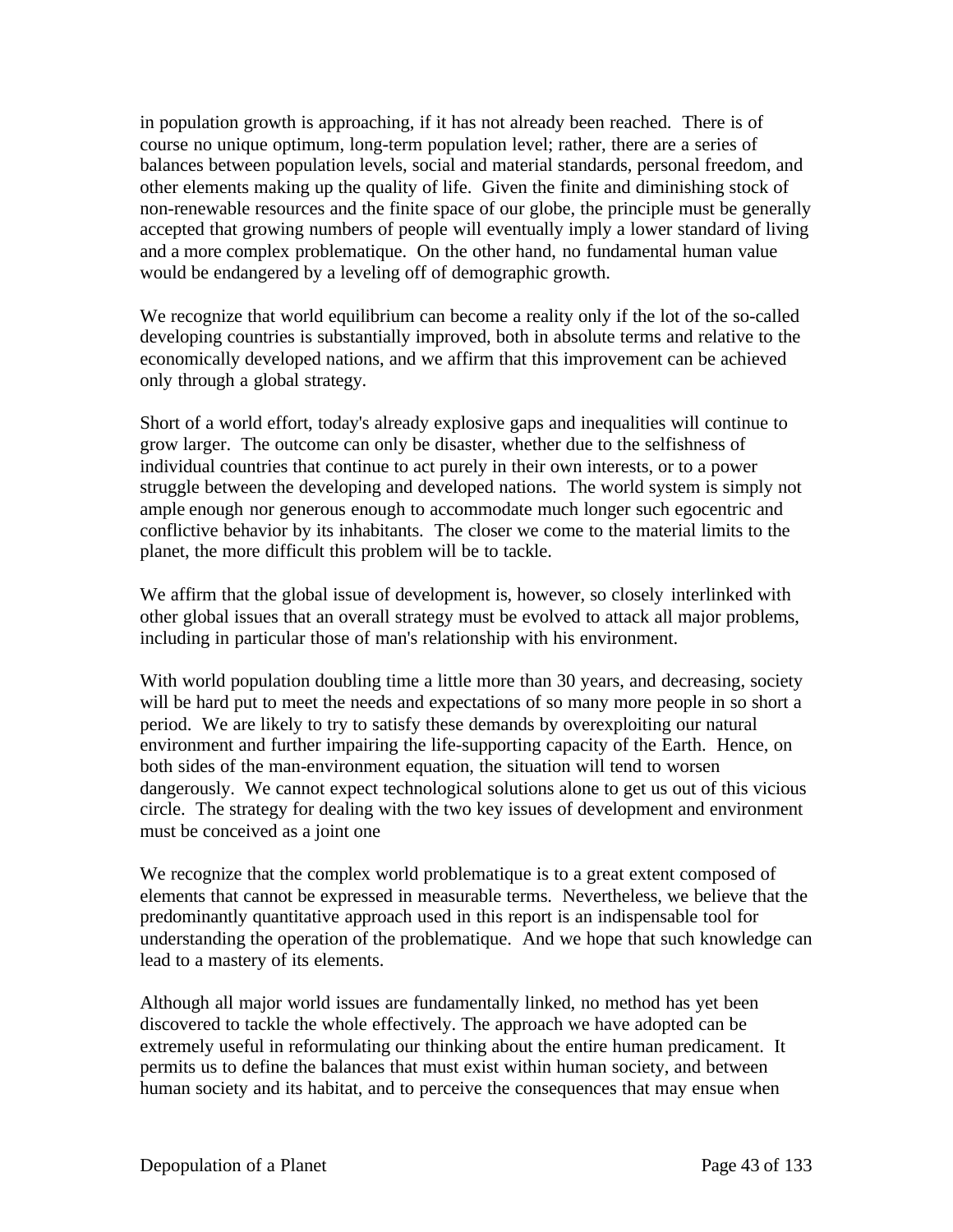such balances are disrupted.

We are unanimously convinced that rapid, radical redressment of the present unbalanced and dangerously deteriorating world situation is the primary task facing humanity. Our present situation is so complex and is so much a reflection of man's multiple activities, however, that no combination of purely technical, economic, or legal measures and devices can bring substantial improvement. Entirely new approaches are required to redirect society toward goals of equilibrium rather than growth. Such a reorganization will involve a supreme effort of understanding, imagination, and political and moral resolve. We believe that the effort is feasible and we hope that this publication will help to mobilize forces to make it possible.

This supreme effort is a challenge for our generation. It cannot be passed on to the next. The effort must be resolutely undertaken without delay, and significant redirection must be achieved during this decade.

Although the effort may initially focus on the implications of growth, particularly of population growth, the totality of the world problematique will soon have to be addressed. We believe in fact that the need will quickly become evident for social innovation to match technical change, for radical reform of institutions and political processes at all levels the highest, that of world polity. We are confident that our generation will accept this challenge if we understand the tragic conse quences that inaction may bring.

We have no doubt that if mankind is to embark on a new course, concerted international measures and joint long-term planning will be necessary on a scale and scope without precedent.

Such an effort calls for joint endeavor by all peoples, whatever their culture, economic system, or level of development. But the major responsibility must rest with the more developed nations, not because they have more vision or humanity, but because, having propagated the growth syndrome, they are still at the fountainhead of the progress that sustains it. As greater insights into the condition and workings of the world system are developed, these nations will come to realize that, in a world that fundamentally needs stability, their high plateaus of development can be justified or tolerated only if they serve not as springboards to reach even higher, but as staging areas from which to organize more equitable distribution of wealth and income worldwide.

We unequivocally support the contention that a brake imposed on world demographic and economic growth spirals must not lead to a freezing of the status quo of economic development of the world's nations.

If such a proposal were advanced by the rich nations, it would be taken as a final act of neocolonialism. The achievement of a harmonious state of global economic, socio, and ecological equilibrium must be a joint venture based on joint conviction, with benefits for all. The greatest leadership will be demanded from the economically developed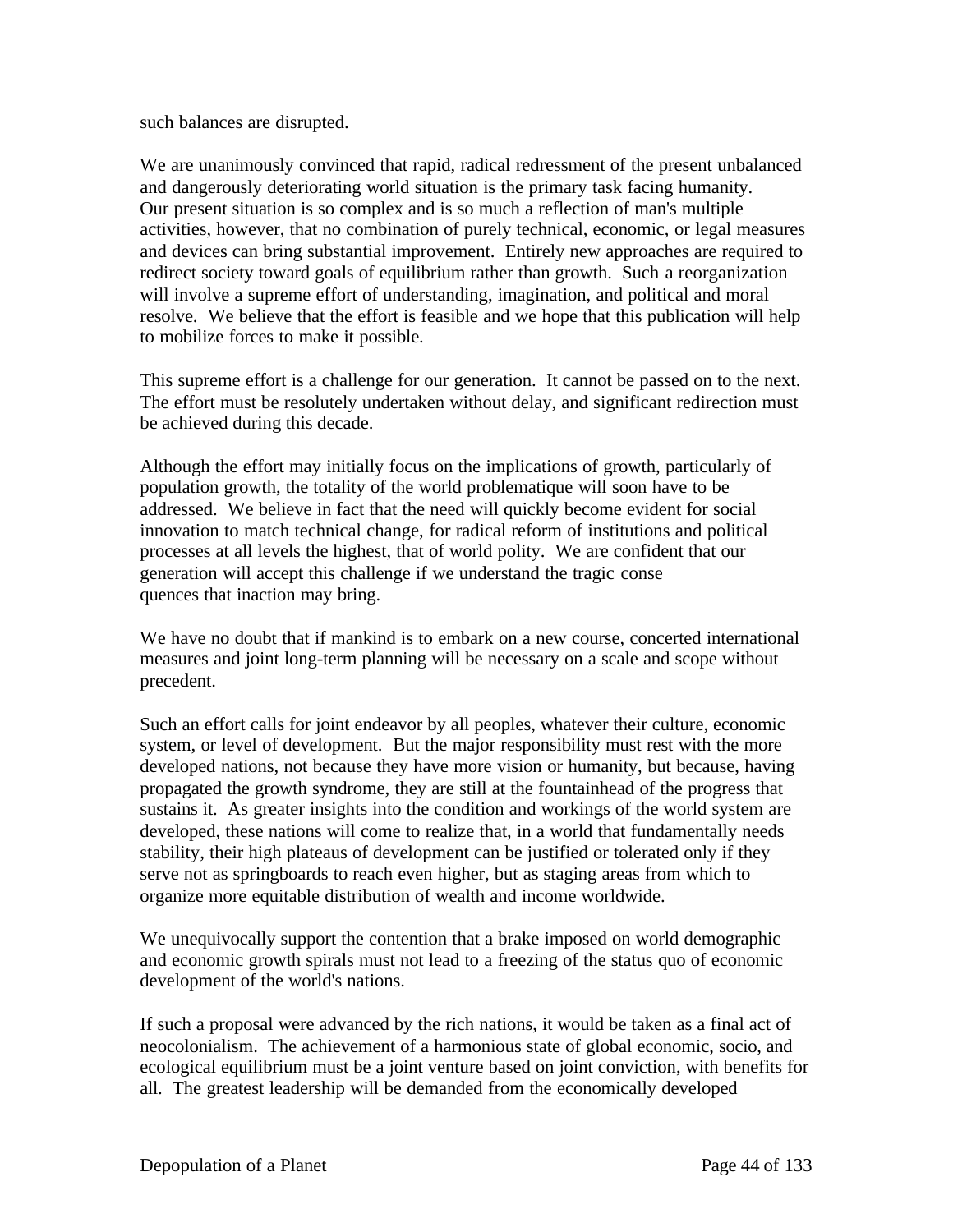countries, for the first step toward such a goal would be for them to encourage a deceleration in the growth of their own material output while, at the same time, assisting the developing nations in their efforts to advance their economics more rapidly. We affirm finally that any deliberate attempt to reach a rational and enduring state of equilibrium by planned measures, rather than by chance or catastrophe, must ultimately be founded on a basic change of values and goals at individual, national, and world levels.

This change is perhaps already in the air, however faintly. But our tradition, education, current activities, and interests will make the transformation embattled and slow. Only real comprehension of the human condition at this turning point in history can provide sufficient motivation for people to accept the individual sacrifices and the changes in political and economic power structures required to reach an equilibrium state.

The question remains of course whether the world situation is in fact as serious as this book, and our comments, would indicate. We firmly believe that the warnings this book contains are amply justified, and that the aims and actions of our present civilization can only aggravate the problems of tomorrow. But we would be only too happy if our tentative assessments should prove too gloomy.

In any event, our posture is one of very grave concern, but not of despair. The report describes an alternative to unchecked and disastrous growth and puts forward some thoughts on the policy changes that could produce a stable equilibrium for mankind. The report indicates that it may be within our reach to provide reasonably large populations with a good material life plus opportunities for limitless individual and social development. We are in substantial agreement with that view, although we are realistic enough not to be carried away by purely scientific or ethical speculations.

The concept of a society in a steady state of economic and ecological equilibrium may appear easy to grasp, although the reality is so distant from our experience as to require a Copernican revolution of the mind. Translating the idea into deed, though, is a task filled with overwhelming difficulties and complexities. We can talk seriously about where to start only when the message of The Limits to Growth, and its sense of extreme urgency, are accepted by a large body of scientific, political, and popular opinion in many countries. The transition in any case is likely to be painful, and it will make extreme demands on human ingenuity and determination. As we have mentioned, only the conviction that there is no other avenue to survival can liberate the moral, intellectual, and creative forces required to initiate this unprecedented human undertaking.

But we wish to underscore the challenge rather than the difficulty of mapping out the road to a stable state society. We believe that an unexpectedly large number of men and women of all ages and conditions will readily respond to the challenge and will be eager to discuss not if but how we can create this new future. The Club of Rome plans to support such activity in many ways. The substantive research begun at MIT on world dynamics will be continued both at MIT and through studies conducted in Europe, Canada, Latin America, the Soviet Union, and Japan. And, since intellectual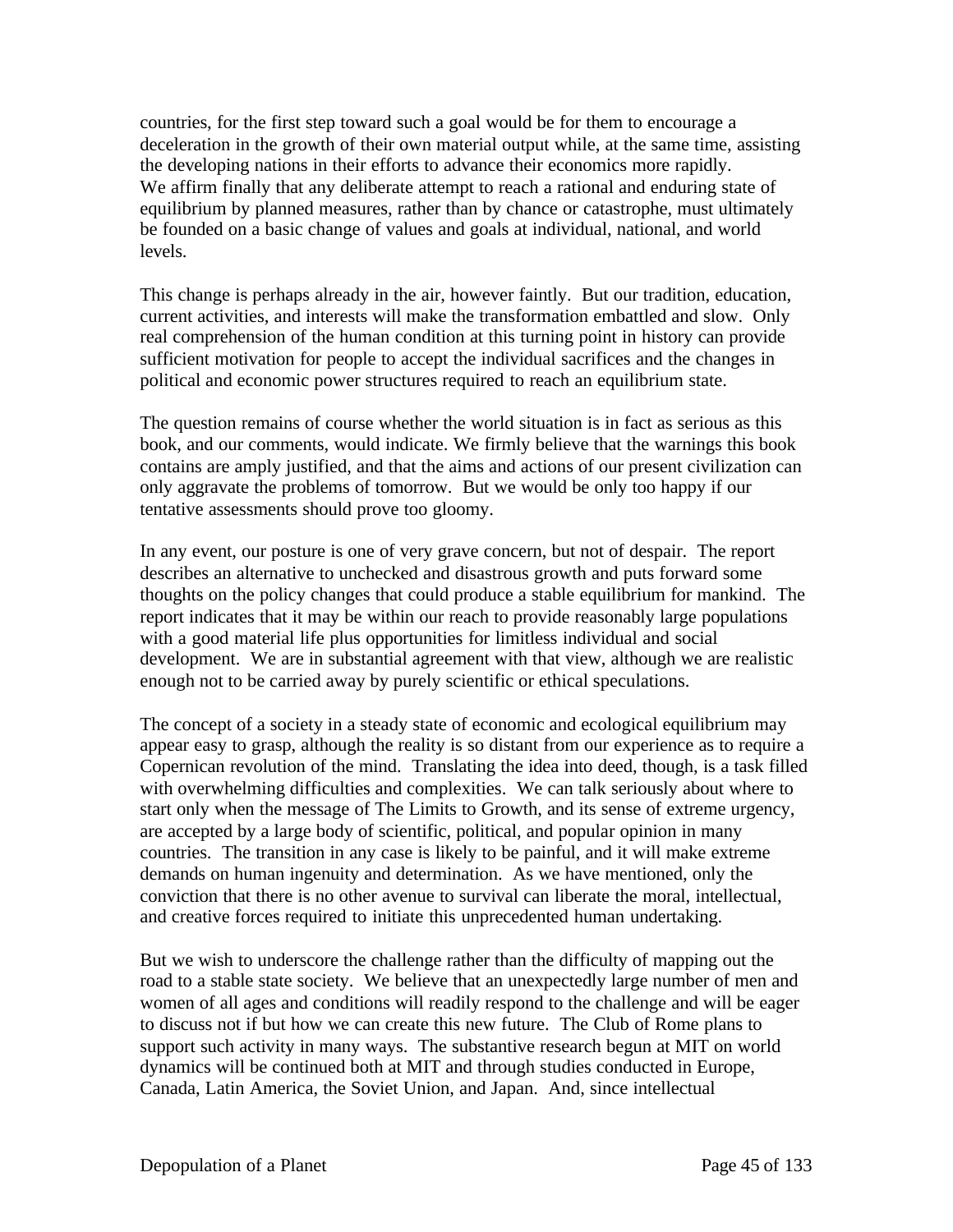enlightenment is without effect if it is not also political, The Club of Rome also will encourage the creation of a world forum where statesmen, policy-makers, and scientists can discuss the dangers and hopes for the future global system without the constraints of formal intergovernmental negotiation.

The last thought we wish to offer is that man must explore himself - his goals and values - as much as the world he seeks to change. The dedication to both tasks must be unending. The crux of the matter is not only whether the human species will survive, but even more whether it can survive without falling into a state of worthless existence.

The Executive Committee Of The Club Of Rome Alexander King, Saburo Okita, Aurelio Peccei, Eduard Pestel, Hugo Thiemann, and Carroll Wilson. [End quoting.]

Depopulation Of A Planet

By Their Fruits Ye Shall Know Them

The NWO In Full Bloom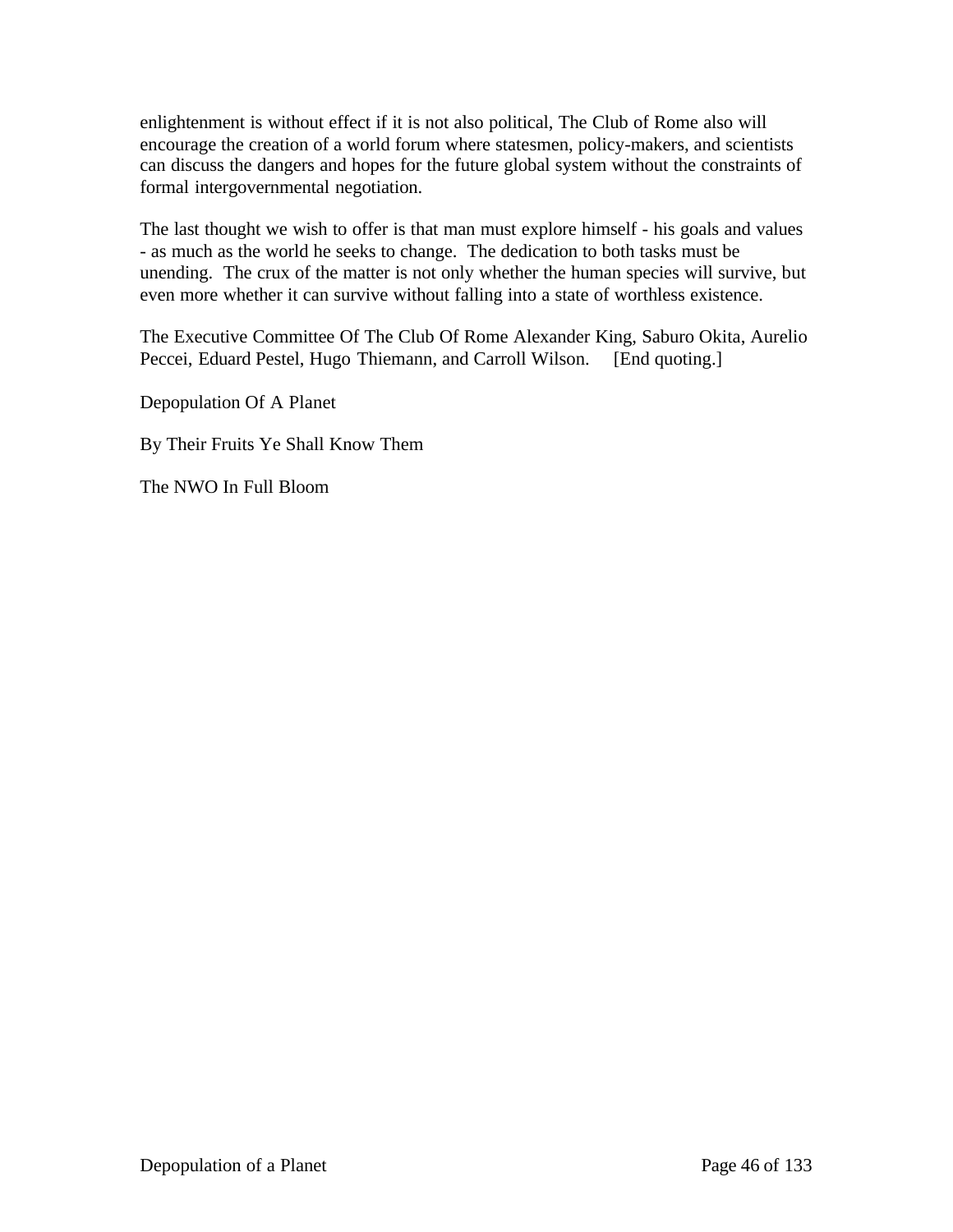# **Part III: No Easy Answers!**

#### 11/28/95 RICK MARTIN

Pope John Paul I1 said, "The common outcry, which is justly made on behalf of human rights - for example, the right to health, to home, to work, to family, to culture - is false and illusory if the right to life, the most basic and fundamental right and the condition for all other personal rights, is not defended with maximum determination." [Christifidelis laici. no. 38].

In 1974, Mankind At The Turning Point - The Second Report To The Club Of Rome was published. Written by Mahajlo Besarvic and Eduard Pestel, it says, in part [quoting:]

Suddenly - virtually overnight when measured on a historical scale - mankind finds itself confronted by a multitude of unprecedented crises: the population crisis, the environmental crisis, the world food crisis, the energy crisis, the raw material crisis, to name just a few. New crises appear while the old ones linger on with the effects spreading to every corner of the Earth until they appear in point of fact as global, worldwide, crises. Attempts at solving any one of these in isolation has proven to be temporary and at the expense of others; to ease the shortage of energy or raw materials by measures which worsen the condition of the environment means, actually, to solve nothing at all. Real solutions are apparently interdependent; collectively, the whole multitude of crises appears to constitute a single global crisis-syndrome of world development.

The intensity of the crisis in global world development and the elusiveness of effective measures to bring about a solution challenge premises that have long been most fundamental in guiding the evolution of human society. Although these premises have paved the way for human progress in the past, they have also, finally, led to the present conditions. Mankind, therefore, appears to be at a turning point: to continue on the old road - that is, to follow the traditional route, unchallenged, into the future - or to start on a new path. [End quoting.]

Jumping several paragraphs ahead,

"On certain growth issues there would seem to exist universal agreement. Consider, for example, the issue of population growth. Few would quarrel with the position that the global population cannot and should not be permitted to grow unchecked forever. That the population must level off some time, i.e., that population growth should stop, is the view gaining universal acceptance."

#### Continuing, [quoting:]

Man's dependency on Nature goes very deep indeed; his use and misuse of resources is only part of the picture. As man has become the dominant force in the shaping of lifesystems on the Earth, his ascent has been accompanied by a reduction of the biological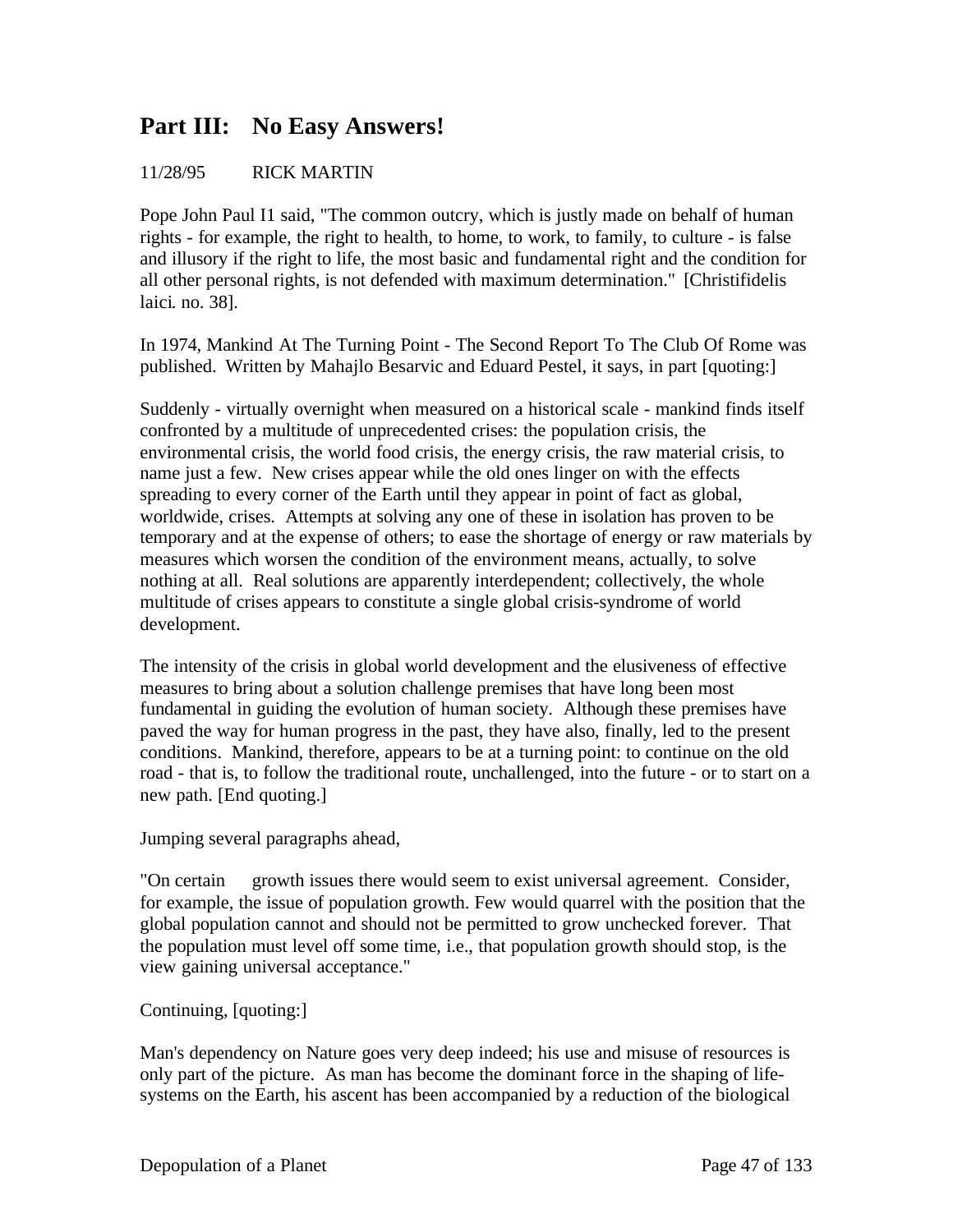diversity in Nature. Species not perceived to be in the service of man have been systematically reduced in number or eliminated. Should this trend continue, Earth will soon be inhabited by a diminished number of species. Today we understand much better than our ancestors that the existence of all life on Earth - our own included - depends on the stability of the ecological system. An Earth with less diverse inhabitants might not continue to possess the stability essential for adaptation and survival. And if our ecosystem breaks down - even if only temporarily - the effect on mankind will be calamitous. The ultimate irony confronting technological man may well reside in the fact that Nature's most potent threats to human welfare are not her destructive power earthquakes, tornadoes and hurricanes - but the fragility of the web of life, the delicacy of those skeins which bind species to species and which comprise the dynamic bonds which relate to animate and inanimate realms so inextricably in the processes of life. [End quoting.]

#### **BRIEF ON MAN'S INTERFERENCE IN NATURE**

Continuing with Mankind At A Turning Point, [quoting:]

Being "but a part of nature," man has always affected and has always been affected by his environment. However, due to the disproportionate increase in numbers and due to increased sophistication in man's intervention in natural processes, the interference of man is taking on a completely new dimension with unpredictable and potentially catastrophic consequences; this is beginning to cause concern from an unsuspected source: the scientists who originated and developed such techniques of intervention. A good example is the most recent appeal by a group of micro-biologists to the world scientific community at large to refrain from conducting the experiments that involved inserting into bacteria the genes which are resistant to antibiotics or the genes of viruses. [Remember, this was written in 1974.] The potential danger to which the appeal specifically addresses itself is due to the fact that the bacteria often used in scientific experiments of this kind is a common inhabitant in the human intestine. A prospect of such a resistant bacteria escaping and infecting the population must be taken into account; it implies the possibility of loosing new plagues upon the world. The event was properly hailed by the scientists themselves as a historical landmark of restraint to conduct experiments purely for the sake of scientific curiosity. It represents a reversal of the cherished tradition that nothing should interfere with the sciences' search for truth. However, even if the experiments in which new, resistant bacteria are created are foolproof, there exists a real danger in: (1) the potential of using such a new technique for biological warfare; (2) the possibility of such experiments being conducted outside of a properly controlled laboratory. Although the use of this less-than-a-year-old technique is still in the hands of experts, it will be a "high school project within a few years." The solemn high-level warnings against conducting such experiments whose consequences cannot be predicted could hardly be considered as a sufficient deterrent then. But there are many others, even if considered less spectacular, examples of unknown and potentially harmful consequences of man's intervention in nature. [End quoting.]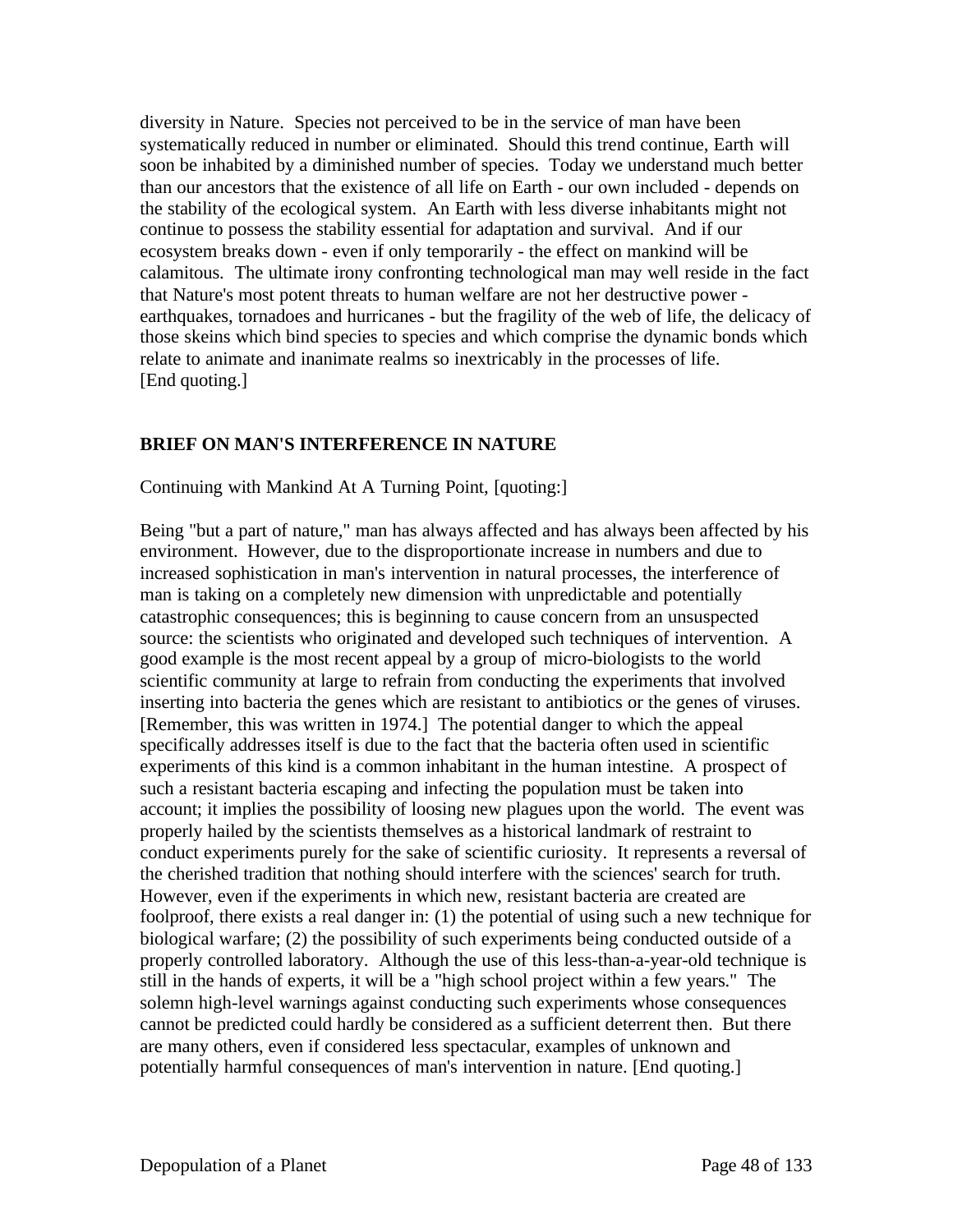### **FOOD CRISIS**

Continuing from Mankind At The Turning Point,

 "The most precious of all resources is food. Given even the most optimistic projections for population growth during the next fifty years, the worldwide demand for this resource will increase several fold. But to grasp the seriousness of the food problem and to comprehend the strain the demand for food will impose on the world system, one does not have to look into the future at all: the situation is already critical."

Further into the document, [quoting:]

Our computer analysis, pregnant with optimism, shows clearly that the food crisis in South Asia will worsen. In spite of all the advancements assumed, the availability of fertilizer and land assumed, the lack of intervening disaster assumed, the protein deficit will continuously increase; by the year 2025 it will be up to 50 million tons annually. Such deficits could never be closed by imports: to pay for that quantity of imports, South Asia would have to spend one third of its total economic output, and three times what it earns from exports. But even if South Asia had that kind of money, the physical problems of handling those quantities of food would be incredible. In one year the region would then have to import 500 million tons of grain - twice as much as the total tonnage of all goods now being shipped overseas from the United States. And that is assuming that that quantity of grain would be grown for export elsewhere - 500 million tons, after all, is larger than the total grain production of the entire Developed World. Moreover, these quantities would have to be delivered every year, in ever increasing amounts, without end. In sum, it would be impossible.

But what would happen if those imports were not available? That question forms the basis of our second, or "tragic ", scenario. All of our optimistic assumptions have remained, except that we assume that importation of grain will be part of the picture. The catastrophe would start in the early 1980s and peak around 2010: deaths related to the food shortage would be double the normal death rate. Thereafter, the death rate will decline, but only because the earlier deaths reduced the birth rate for a later generation. Or, to put is more cruelly but simply, the people who would be having babies died when they were babies. The number of food-related deaths in the fifty-year period ending in 2025 would be, in the age of 0-15 group alone, about 500 million children. [End quoting.]

In the November 1995 newsletter Forecast Highlights, Larry Acker writes, "Where is the wheat? Answer: Some of the world's wheat crop in 1995 was damaged or destroyed by bad weather, diseases, or insects. China needs wheat due to drought that lasted from October 1994 to present. The Soviets' wheat crop shrank significantly due to drought and insects. Australia's wheat burned up in a severe drought. Canada's crop was damaged by drought and the Orange Blossom Midge (an insect). Much of Europe's crop drowned out last February and the rest burned up in the drought 6 months later. Finally, Argentina's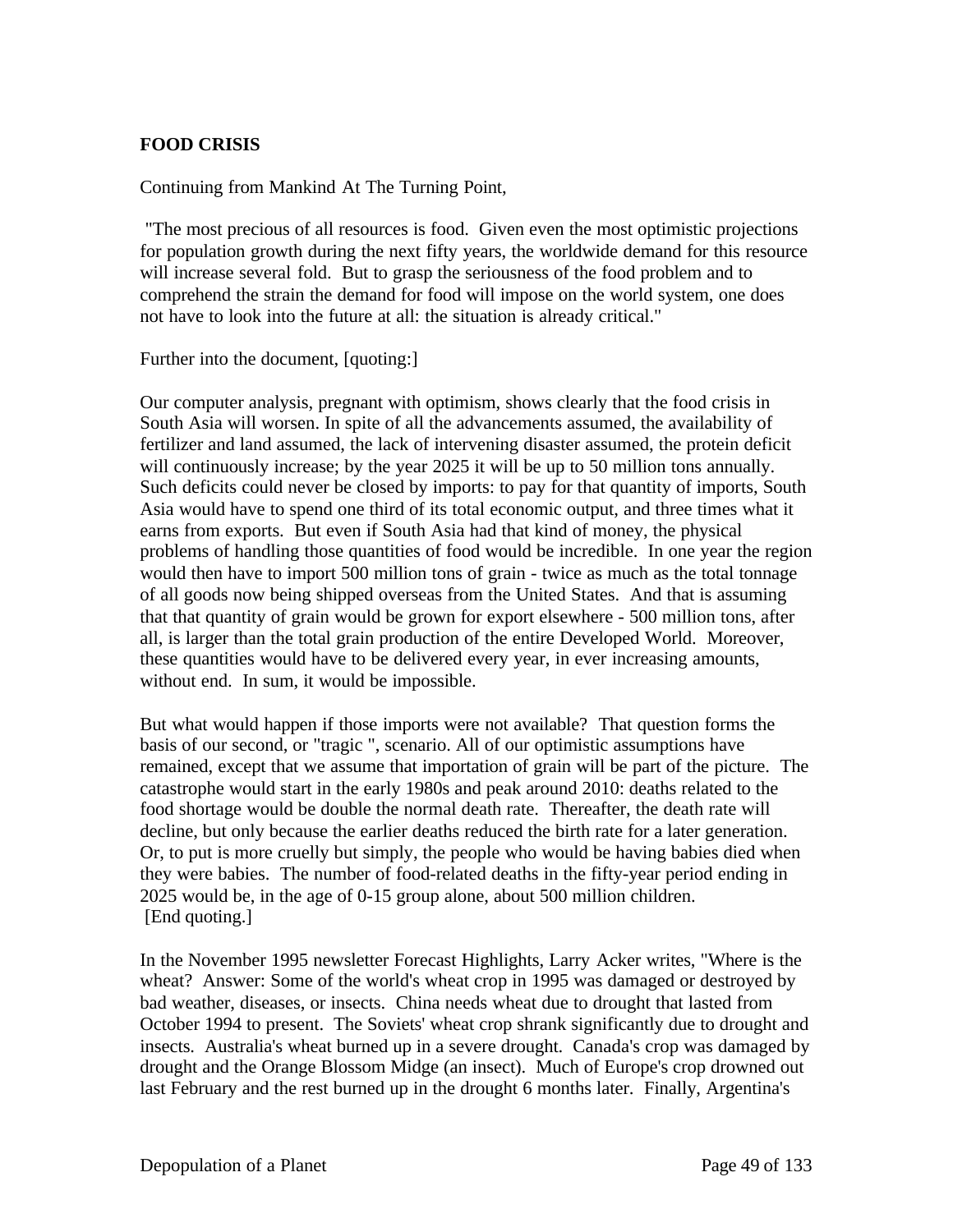winter crop went 120 days with no water - which all but ruined the 1995 crop.

"Who's left that has any wheat? Answer: the US. Even the US crop had problems, and much of the Hard Red Winter wheat belt centered in Kansas is quite dry as this is being written. Different varieties of wheat had problems in 1995 and most saw some reduction in total yields. The US is the only country that has sizable quantities of wheat still available for sale. There is more demand for wheat worldwide than the US has wheat to fill. An explosion is about to happen in the trading pits and some vicious events may take place before this is over. Keep in eye on China; they need lots of wheat and they'll have to get most of it from the US if they want it."

Returning to Mankind At The Turning Point, "In summary, the only feasible solution to the world food situation requires: (1) A global approach to the problem; (2) Investment aid rather than commodity aid, except for food; (3) A balanced economic development for all regions; (4) An effective population policy; (5) Worldwide diversification of industry, leading to a truly global economic system.

"Only a proper combination of these measures can lead to a solution. Omission of any one measure will surely lead to disaster. But the strains on the global food production capacity would be lessened if the eating habits in the affluent part of the world would change, becoming less wasteful."

Mankind At The Turning Point concludes with the following commentary. [Quoting:]

We most warmly welcome this report by Mihajlo Mesarovic and Eduard Pestel to The Club of Rome. It marks an important new step toward understanding the global natural and human systems within which we live. And it appears as a book for wide distribution at an opportune time. Under the impact of worsening world situations, public opinion has greatly matured in the last few years. However, decision-makers in every country and the world establishment generally, although forced to face up to the stark realities of our age, are still reluctant to renovate their thinking and modes of action. The Mesarovic-Pestel work will confront them with a compelling frame of references that can hardly be ignored, offering them at the same time a new, potentially powerful tool to test out the validity or futility of their views and their policies in the real world framework. [End quoting.]

And, continuing, [quoting:]

Results to date, however, are already very important. The authors have concentrated on several clusters of problems which, if not squarely met, can, alone, provoke unimaginable disasters. Backed by this intensive research and study, certain basic conclusions have been reached. They confirm earlier warnings of The Club of Rome. Two of them should be quoted here:

No fundamental redressment of the world conditions and human prospects is possible except by worldwide cooperation in a global context and with long views.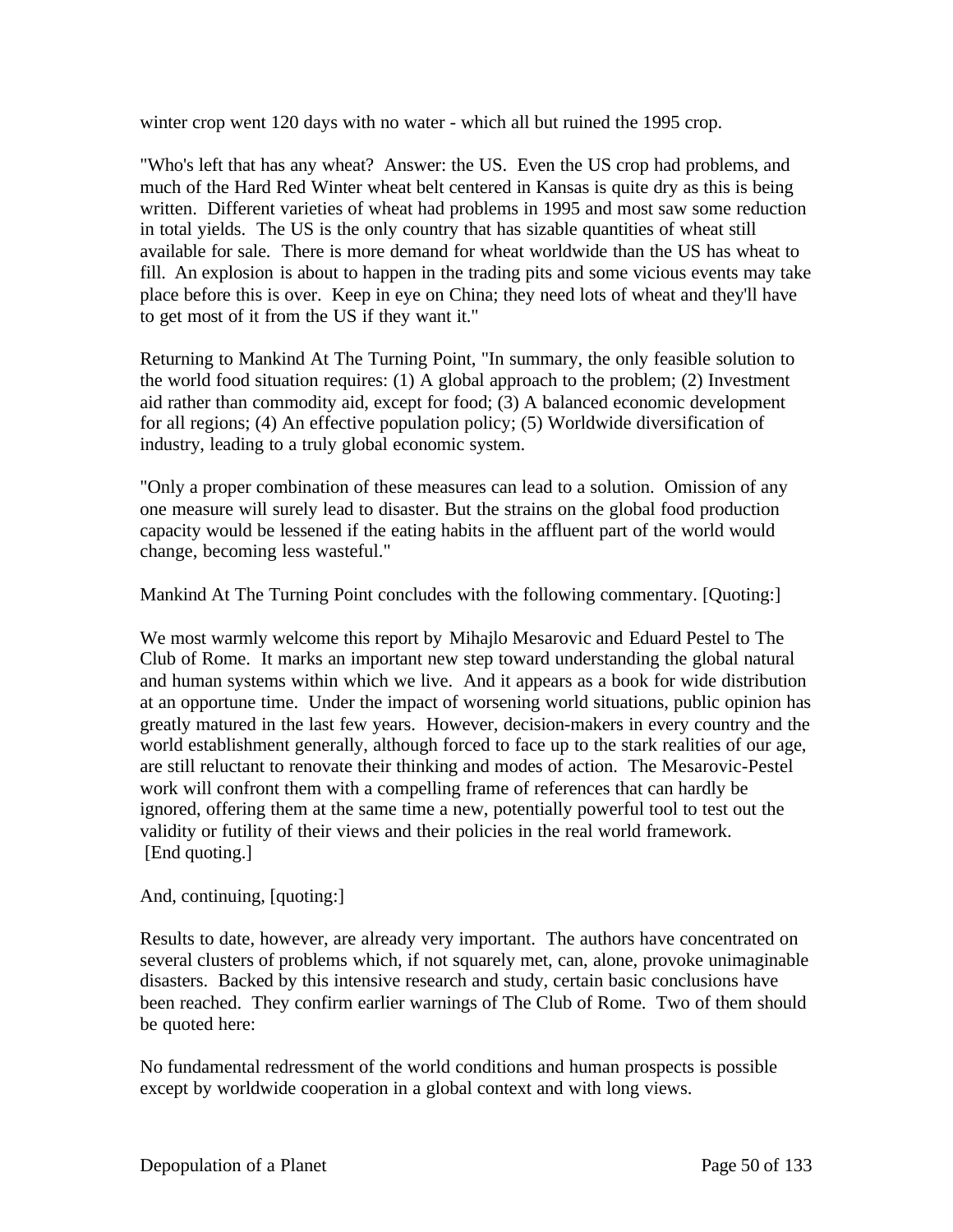The costs, not only in economic and political terms, of the world conditions and human prospects is possible except by worldwide cooperation in a global context and with long views.

The costs, not only in economic and political terms, but in human suffering as well, which will result from delay in taking early decisions, are simply monstrous.

How can a true world community emerge, or even our present human society survive when it is ridden by profound and intolerable injustices, overpopulation and megafamines, while it is crippled by energy and materials shortages, and eaten up by inflation? What explosions or breakdowns will occur, and where and when, now that nuclear war technology and civil violence are outrunning the pace of political wisdom and stability?

The odds seem against man. Yet we are moderately hopeful. The winds of change have begun to blow. A keen and anxious awareness is evolving to suggest that fundamental changes will have to take place in the world order and its power structures, in the distribution of wealth and income, in our own outlook and behavior. Perhaps only a new and enlightened humanism can permit mankind to negotiate this transition without irreparable lacerations.

In the UN, for example, new concepts such as that of "world collective economic security" as a necessary correlative to political security, and an innovative "charter of duties and rights" of members states is under consideration. In April 1974, a special session of the Assembly issued a declaration on the establishment of a "new international economic order." And the UN world conferences - first on man and his environment, followed by studies on population, food, and the law of the seas, with planned sessions on energy and materials, human settlements, etc. - address themselves to global problems and global solutions.

These are the ferments of an inevitable revolution in international relations; they herald in a different management of the human society. Last February in Salzburg The Club of Rome convened a meeting of senior statesmen from different countries and cultures to discuss global problems and long-term alternatives for human society. The concluding statement interpreted the meeting as unequivocally indicating that "a new spirit of active solidarity and cooperation" among all peoples and nations - called the Spirit of Salzburg is indispensable for mankind to face the challenge of our time. [End quoting.]

#### **COMMITTEE OF 300**

In Dr. John Coleman's comprehensive work, Conspirators Hierarchy - The Story Of The Committee Of 300. [to order call 800-942-0821] he writes [quoting:]

The Committee of 300 had already abrogated the decisions of life and death unto itself, and Peccei knew it. He had previously so indicated in his book Limits Of Growth.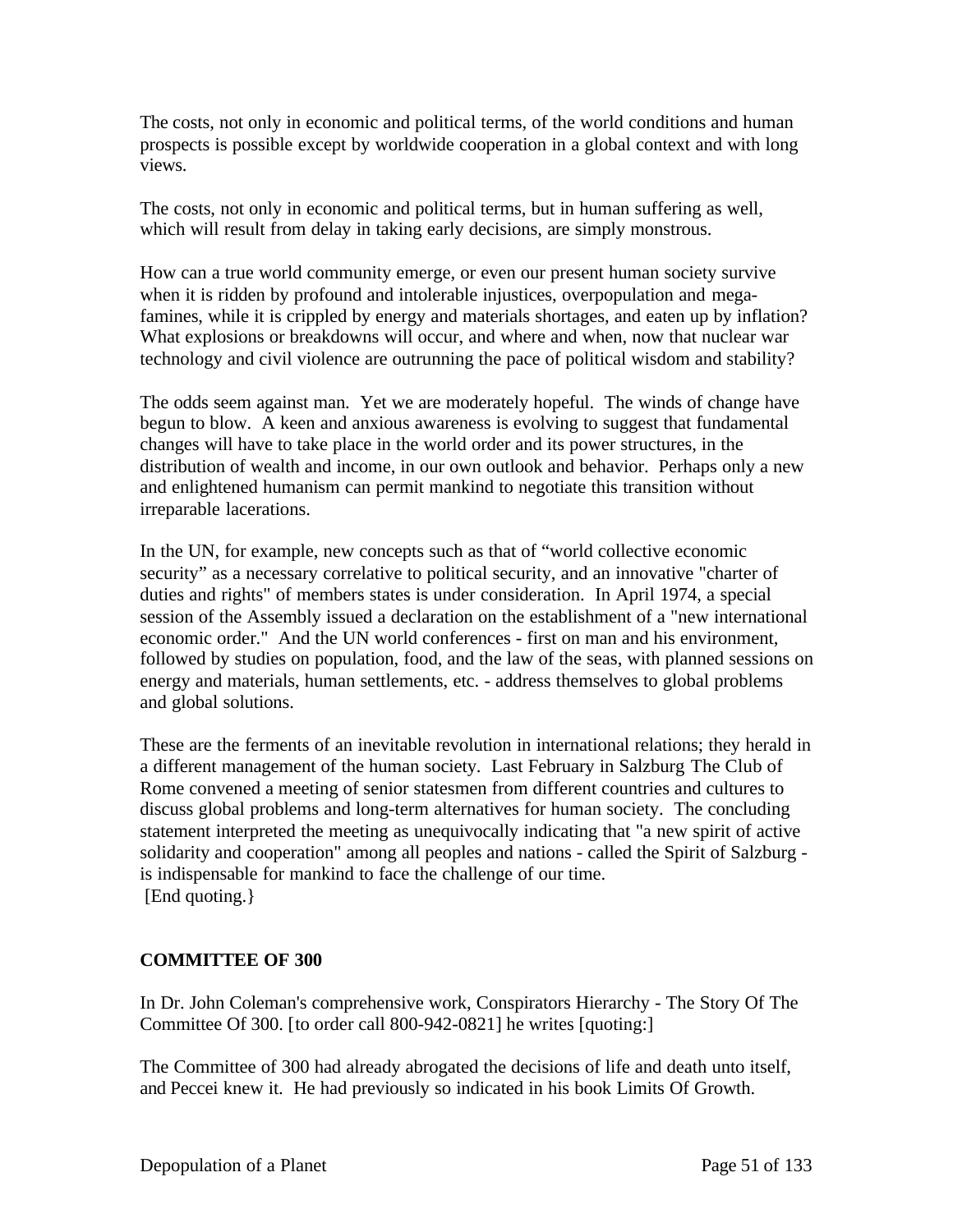Peccei completely dismissed industrial and agricultural progress and in its place demanded that the world come under one coordinating council, to wit, the Club of Rome and its NATO institutions, in a One World Government.

Natural resources would have to be allocated under the auspices of global planning. Nation states could either accept Club of Rome domination or else survive by the law of the jungle and fight to survive. In its first "test case," Meadows and Forrestor planned the 1973 Arab-Israeli War on behalf of the RIIA to sharply bring home to the world that natural resources like petroleum would in the future come under global planners' control, meaning of course, under the control of the Committee of 300.

Tavistock Institute called for a consultation with Peccei to which McGeorge Bundy, Homer Perlmutter and Dr. Alexander King were invited. From London Peccei traveled to the White House where he met with the President and his cabinet, followed by a visit to the State Department where he conferred with the Secretary of State, the State Department's intelligence service and State's Policy Planning Council. Thus, from the very beginning, the United States government was fully aware of the Committee of 300's plans for this country. That should answer the often asked question, "Why would our government allow the Club of Rome to operate in a subversive manner in the United States?"

Volcker's economic and monetary policies were a reflection of those of Sir Geoffrey Howe, Chancellor of the Exchequer and member of the Committee of 300. This serves to illustrate how Britain has controlled the United States, beginning from soon after the War of 1812, and continues to exercise control over this country through the policies of the Committee of 300.

What are the goals of the secret elite group, the inheritors of Illuminism (Moriah Conquering Wind), the Cult of Dionysius, the Cult of Isis, Catharism, Bogomilism? This elite group that also calls itself the Olympians (they truly believe they are equal in power and stature to the legendary gods of Olympus, who have, like Lucifer their god, set themselves above our true God) absolutely believe they have been charged with implementing the following by divine right:

(1) A One World Government - New World Order with a unified church and monetary system under their direction. Not many people are aware that the One World Government began setting up its "church" in the 1920s/1930s, for they realized the need for a religious belief inherent in mankind to have an outlet and, therefore, set up a "church" body to channel that belief in the direction they desired.

(2) The utter destruction of all national identity and national pride.

(3) The destruction of religion and more especially the Christian religion, with the one exception, their own creation mentioned above.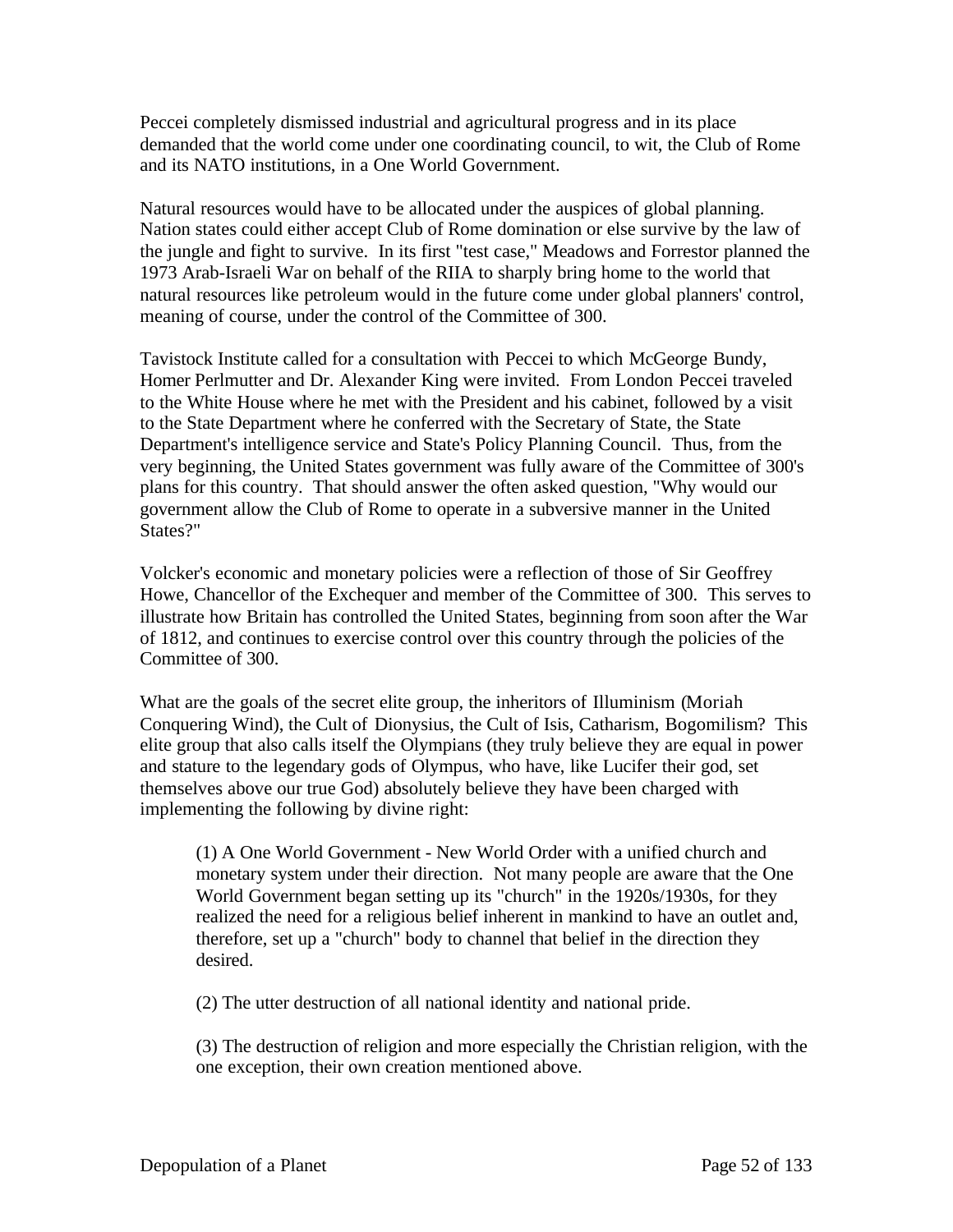(4) Control of each and every person through means of mind control and what Brzezinski calls "technotronics" which would create human-like robots and a system of terror beside which Felix Dzerzinski's Red Terror will look like children at play.

(5) An end to all industrialization and the production of nuclear generated electric power in what they call "the post-industrial zero-growth society". Exempted are the computer and service industries. United States industries that remain will be exported to countries such as Mexico where abundant slave labor is available. Unemployables in the wake of industrial destruction will either become opiumheroin and/or cocaine addicts, or become statistics in the elimination process we know today as Global 2000.

(6) Legalization of drugs and pornography.

(7) Depopulation of large cities according to the trial run carried out by the Pol Pot regime in Cambodia. It is interesting to note that Pol Pot's genocidal plans were drawn up here in the United States by one of the Club of Rome's research foundations. It is also interesting that the Committee is presently seeking to reinstate the Pol Pot butchers in Cambodia.

(8) Suppression of all scientific development except for those deemed beneficial by the Committee. Especially targeted is nuclear energy for peaceful purposes. Particularly hated are the fusion experiments presently being scorned and ridiculed by the Committee and its jackals of the press. Development of the fusion torch would blow the Committee's conception of "limited natural resources" right out of the window. A fusion torch properly used could create unlimited untapped natural resources from the most ordinary substances. Fusion torch uses are legion and would benefit mankind in a manner which is as yet not even remotely comprehended by the public.

(9) Cause by means of limited wars in the advanced countries, and by means of starvation and diseases in Third World countries, the death of 3 billion people by the year 2000, people they call "useless eaters". The Committee of 300 commissioned Cyrus Vance to write a paper on this subject of how best to bring about such genocide. The paper was produced under the title the Global 2000 Report and was accepted and approved for action by President Carter, for and on behalf of the U.S. Government, and accepted by Edwin Muskie, then Secretary of State. Under the terms of the Global 2000 Report, the population of the United States is to be reduced by 100 million by the year 2050.

(10) To weaken the moral fiber of the nation and to demoralize workers in the labor class by creating mass unemployment. As jobs dwindle due to the post industrial zero growth policies introduced by the Club of Rome, demoralized and discouraged workers will resort to alcohol and drugs. The youth of the land will be encouraged by means of rock music and drugs to rebel against the status quo,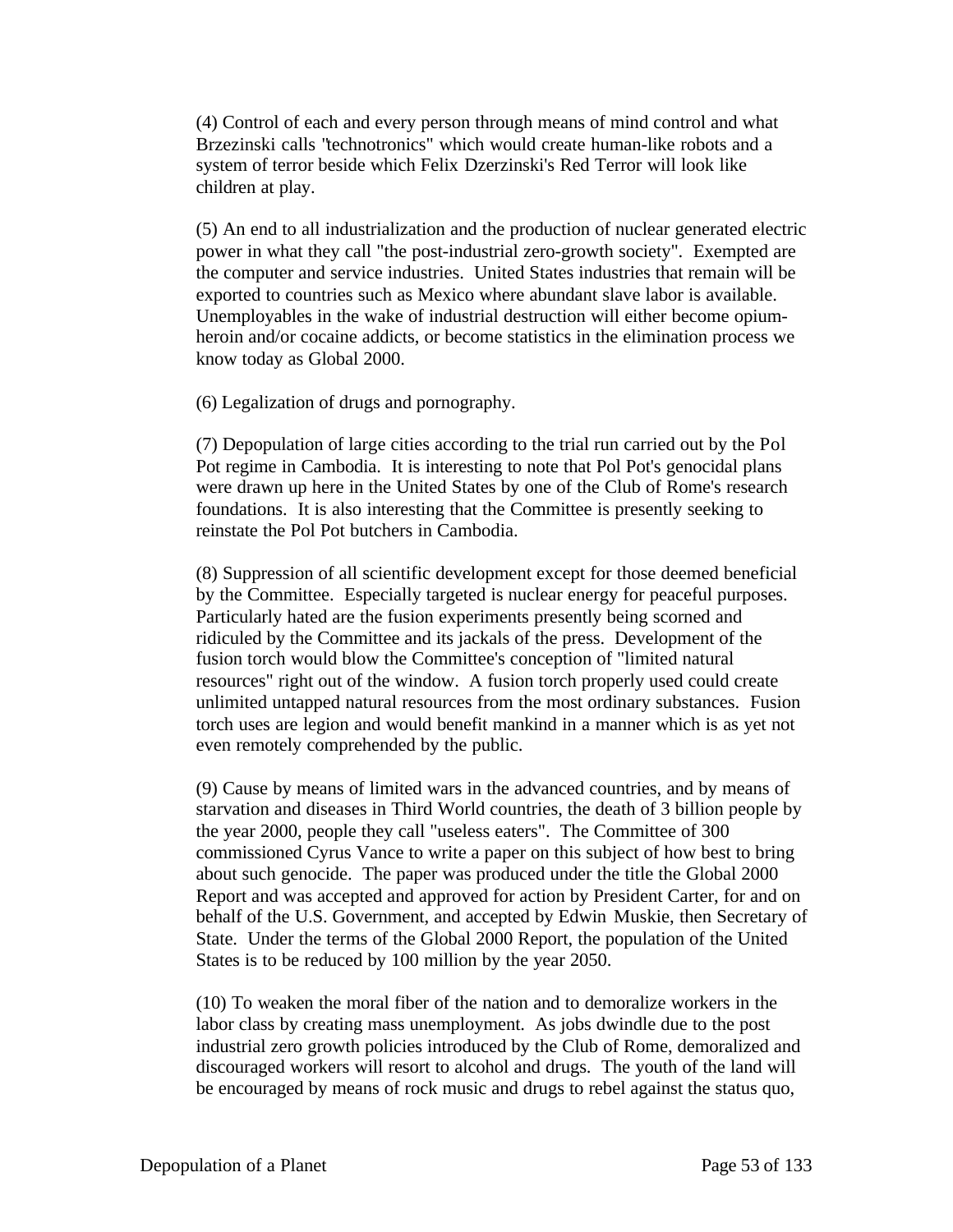thus undermining and eventually destroying the family unit. In this regard The Committee of 300 commissioned Tavistock Institute to prepare a blueprint as to how this could be achieved. Tavistock directed Stanford Research to undertake the work under the direction of Professor Willis Harmon. This work later became known as The Aquarian Conspiracy.

(11) To keep people everywhere from deciding their own destinies by means of one created crisis after another and then "managing" such crises. This will confuse and demoralize the population to the extent where faced with too many choices, apathy on a massive scale will result. In the case of the United States, an agency for crisis management is already in place. It is called the Federal Emergency Management Agency (FEMA), whose existence I first disclosed in 1980. There will be more on FEMA as we proceed.

(12) To introduce new cults and continue to boost those already functioning, which includes rock "music" gangsters such as the filthy, degenerate Mick Jagger's Rolling Stones (a gangster group much favored by European Black Nobility) and all of the Tavistock-created "rock" groups which began with The Beatles.

(13) To continue to build up the cult of Christian fundamentalism begun by the British East India Company's servant, Darby, which will be misused to strengthen the Zionist state of Israel through identifying with the Jews through the myth of "God's Chosen People" and by donating very substantial amounts of money to what they mistakenly believe is a religious cause in the furtherance of Christianity.

(14) To press for the spread of religious cults such as the Moslem Brotherhood, Moslem fundamentalism, the Sikhs, and to carry out experiments of the Jim Jones and "Son of Sam"-type of murders. It is worth noting that the late Ayatollah Khomeini was a creation of British Intelligence Military Intelligence Division 6, commonly known as MI-6, as I reported in my 1985 work, What Really Happened In Iran.

(15) To export "religious liberation" ideas around the world so as to undermine all existing religions but more especially the Christian religion. This began with "Jesuit Liberation Theology" which brought about the downfall of the Somoza family rule in Nicaragua and which is today destroying El Salvador, now 25 years into a "civil war", Costa Rica and Honduras. One very active entity engaged in so-called liberation theology is the Communist-oriented Mary Knoll Mission. This accounts for the extensive media attention to the murder of four of Mary Knoll's so-called nuns in El Salvador a few years ago.

The four nuns were Communist subversive agents and their activities were widely documented by the government of El Salvador. The United States press and new media refused to give any space or coverage to the mass of documentation in possession of the Salvadoran government, documentation which proved what the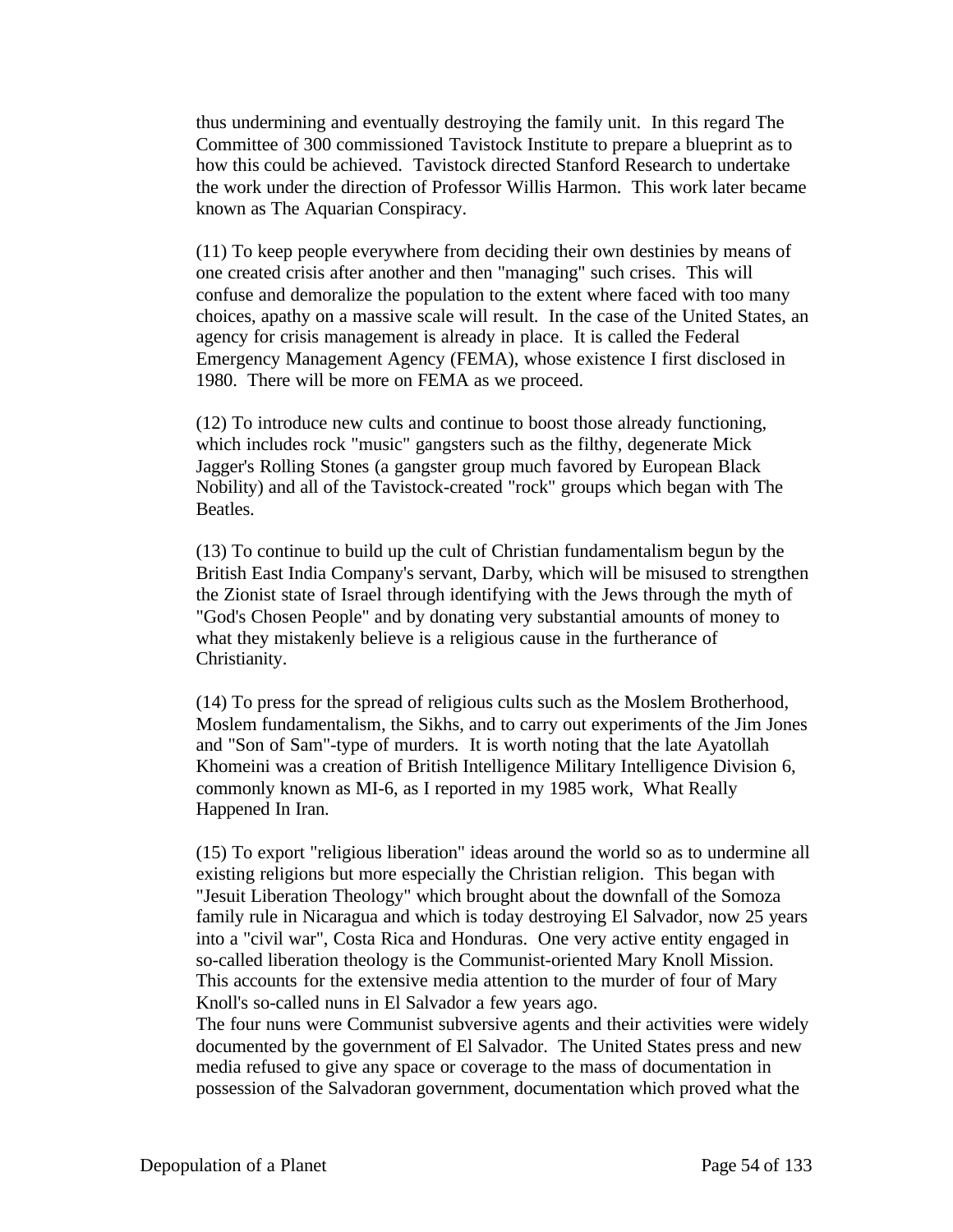Mary Knoll Mission nuns were doing in the country. Mary Knoll is in service in many countries, and played a leading role in bringing Communism to Rhodesia, Mozambique, Angola and South Africa.

(16) To cause a total collapse of the world's economies and engender total political chaos.

(17) To take control of all foreign and domestic policies of the United States.

(18) To give the fullest support of supranational institutions such as the United Nations (UN), the International Monetary Fund (IMF), the Bank of International Settlements (BIS), the World Court and, as far as possible, make local institutions of lesser effect by gradually phasing them out or bringing them under the mantle of the United Nations.

(19) Penetrate and subvert all governments, and work from within them to destroy the sovereign integrity of nations represented by them.

(20) Organize a world-wide terrorist apparatus and negotiate with terrorists whenever terrorist activities take place. It will be recalled that it was Beittino Craxi who persuaded the Italian and U.S. governments to negotiate with the Red Brigades kidnappers of Prime Minister Moro and General Dozier. As an aside, General Dozier is under orders not to talk about what happened to him. Should he break that silence, he will not doubt be made "a horrible example of" in the manner in which Kissinger dealt with Aldo Moro, Ali Bhutto and General Zia ul Haq.

Take control of education in America with the intent and purpose of utterly and completely destroying it.

Much of these goals, which I first enumerated in 1969, have since been achieved or are well on their way to being achieved. Of special interest in the Committee of 300 program is the core of their economic policy, which is largely based on the teachings of Malthus, the son of an English country parson who was pushed to prominence by the British East India Company upon which the Committee of 300 is modeled.

Malthus maintained that man's progress is tied to the Earth's natural ability to support a given number of people, beyond which point Earth's limited resources would rapidly be depleted. Once these natural resources have been consumed, it will be impossible to replace them. Hence, Malthus observed, it is necessary to limit populations within the boundaries of decreasing natural resources. It goes without saying that the elite will not allow themselves to be threatened by a burgeoning population of "useless eaters," hence culling must be practiced. As I have previously stated, "culling" is going on today, using the methods mandated in the Global 2000 Report.

All economic plans of the Committee meet at the crossroads of Malthus and Frederick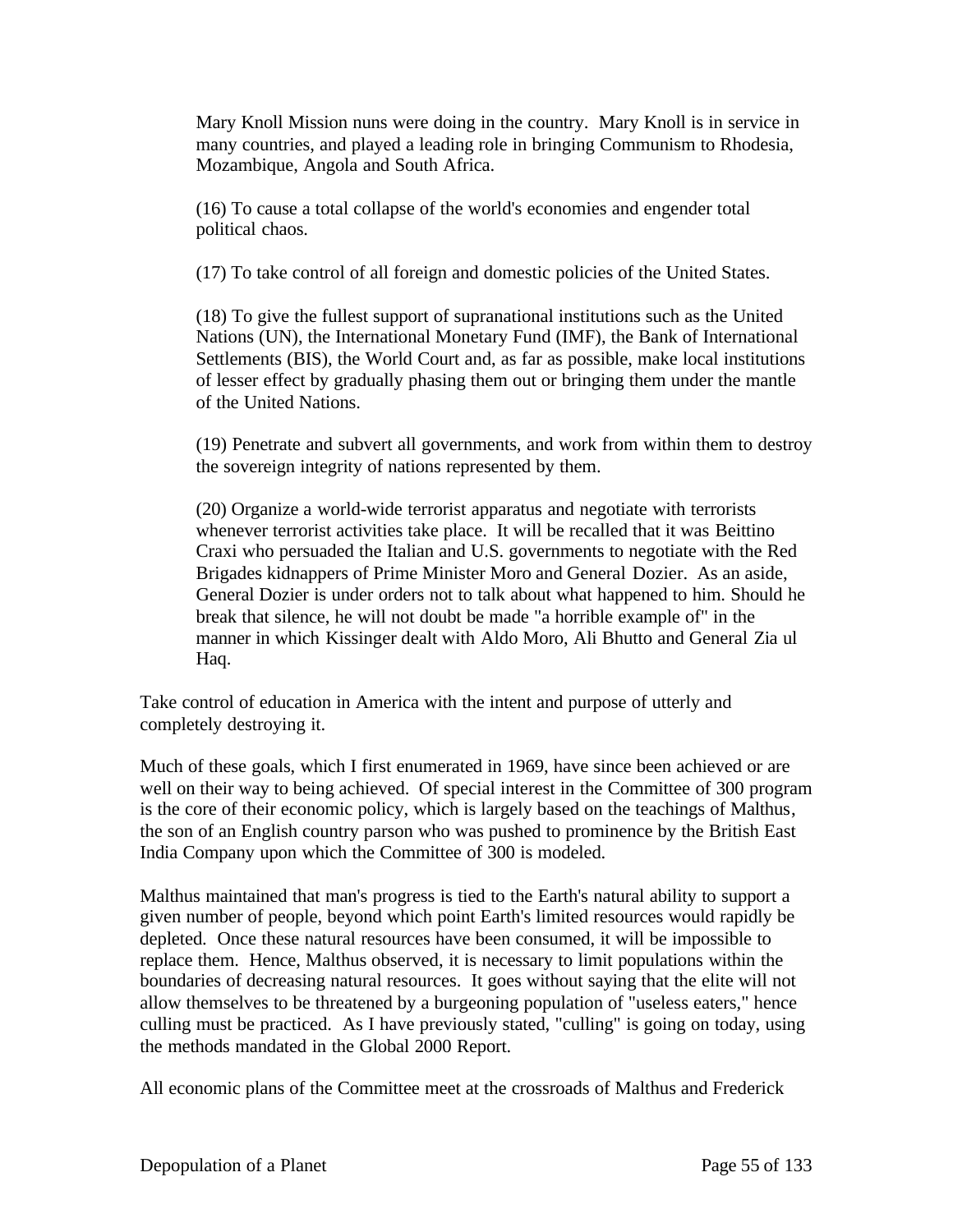Von Hayek, another doom and gloom economist who is sponsored by the Club of Rome. The Austrian born Von Hayek has long been under the control of David Rockefeller, and Von Hayek theories are fairly widely accepted in the United States. According to Von Hayek, the United States economic platform must be based on (a) Urban Black Markets; (b) Small Hong Kong-type industries utilizing sweat-shop labor; (c)The Tourist Trade; (d) Free Enterprise Zones where speculators can operate unhindered and where the drug trade can flourish; (e) End of all industrial activity and; (f) Close down all nuclear energy plants.

Von Hayek's ideas dove-tail perfectly with those of the Club of Rome, which is perhaps why he is so well promoted in rightwing circles in this country. The mantle of Von Hayek is being passed to a new, younger economist, Jeoffrey Sachs, who was sent to Poland to take up where Von Hayek left off. It will be recalled that the Club of Rome organized the Polish economic crisis which led to political destabilization of the country. The exact same economic planning, if one dare call it that, will be forced upon Russia, but if widespread opposition is encountered, the old price-support system will quickly be restored.

The Committee of 300 ordered the Club of Rome to use Polish nationalism as a tool to destroy the Catholic Church and pave the way for Russian troops to reoccupy the country. The "Solidarity" movement was a creation of the Committee of 300's Zbigniew Brzezinski, who chose the name for the "trade union" and selected its office holders and organizers. Solidarity is no "labor" movement, although Gdansk shipyard workers were used to launch it, but rather it was a high-profile political organization, created to bring forced changes in preparation for the advent of the One World Government.

Most of Solidarity's leaders were descendants of Bolshevik Jews from Odessa and were not noted for hating Communism. This helps to understand the saturation coverage provided by the American news media. Professor Sachs has taken the process a step further, ensuring economic slavery for a Poland recently freed from the domination of the USSR. Poland will now become the economic slave of the United States. All that has happened is that the master has changed.

Brzezinski is the author of a book that should have been read by every American interested in the future of this country. Entitled The Technotronic Era, it was commissioned by the Club of Rome. The book is an open announcement of the manner and methods to be used to control the United States in the future. It also gave notice of cloning and "robotoids," i.e., people who acted like people and who seemed to be people, but who were not. Brzezinski, speaking for the Committee of 300 said the United States was moving "into an era unlike any of its predecessors; we are moving toward a technotronic era that could easily become a dictatorship." I reported fully on The Technotronic Era in 1981 and mentioned it in my newsletters a number of times.

Brzezinski went on to say that our society "is now in an information revolution based on amusement focus, spectator spectacles (saturation coverage by television of sporting events) which provide an opiate for an increasingly purposeless mass." Was Brzezinski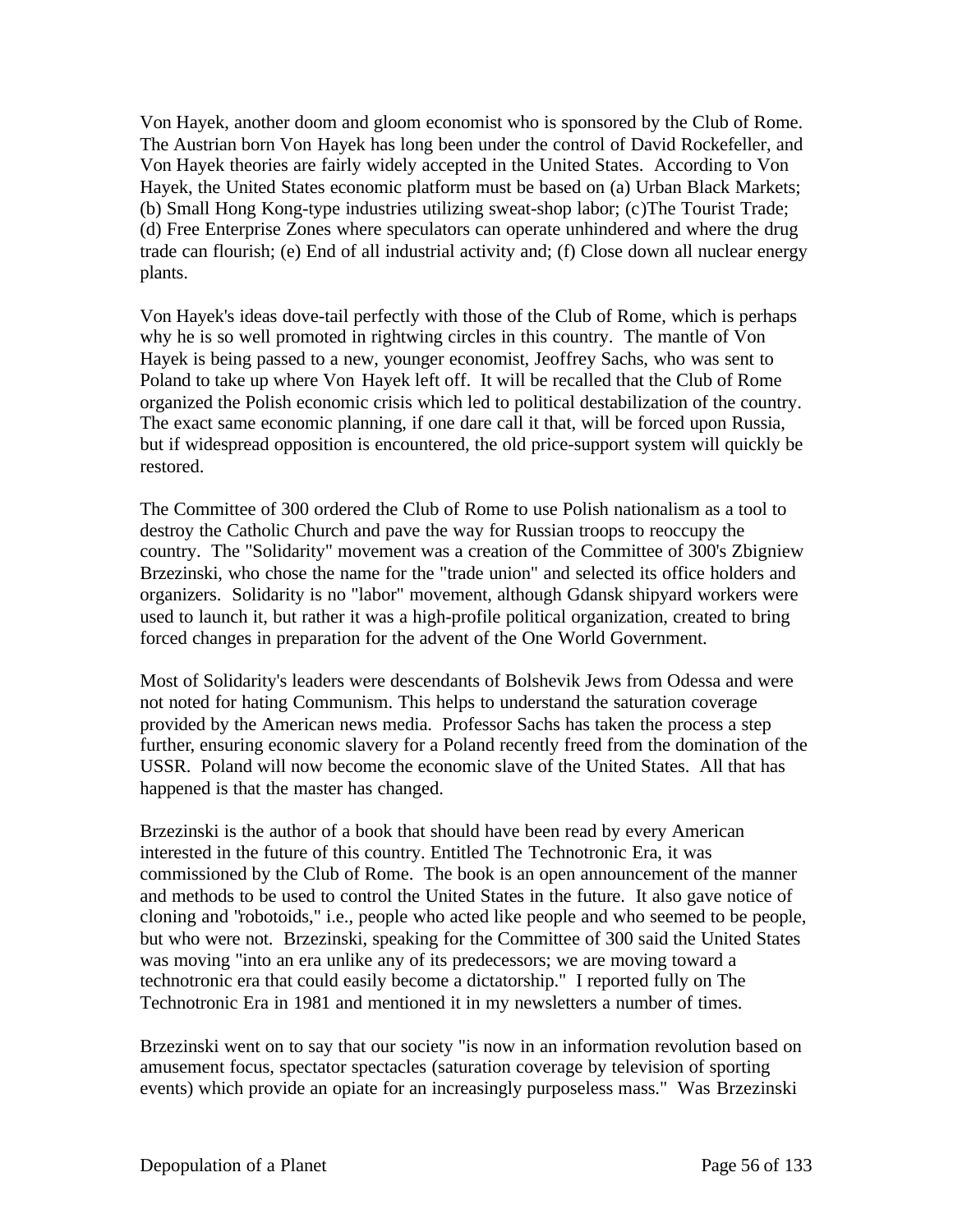another seer and a prophet? Could he see into the future? The answer is NO; what he wrote in his book was simply copied from the Committee of 300's blueprint given to the Club of Rome for execution. Isn't it true that by 1991 we already have a purposeless mass of citizens? We could say that 30 million unemployed and 4 million homeless people are a "purposeless mass," or at least the nucleus of one.

In addition to religion, "the opiate of the masses" which Lenin and Marx acknowledged was needed, we now have the opiates of mass spectator sport, unbridled sexual lusts, rock music and a whole new generation of drug addicts. Mindless sex and an epidemic of drug usage was created to distract people from what is happening all around them. In The Technotronic Era, Brzezinski talks about "the masses" as if people are some inanimate object - which is possibly how we are viewed by the Committee of 300. He continually refers to the necessity of controlling us "masses".

At one point, he lets the cat out of the bag:

"At the same time the capacity to assert social and political control over the individual will vastly increase. It will soon be possible to assert almost continuous control over every citizen and to maintain up-to-date files, containing even the most personal details about health and personal behavior of every citizen in addition to the more customary data.

"These files will be subject to instantaneous retrieval by the authorities. Power will gravitate into the hands of those who control information. Our existing institutions will be supplanted by pre-crisis management institutions, the task of which will be to identify in advance likely social crises and to develop programs to cope with them. (This describes the structure of FEMA which came much later.)

"This will encourage tendencies through the next several decades toward a Technotronic Era, a dictatorship, leaving even less room for political procedures as we know them. Finally, looking ahead to the end of the century, the possibility of biochemical mind control and genetic tinkering with man, including beings which will function like men and reason like them as well, could give rise to some difficult questions."

Brzezinski was not writing as a private citizen but as Carter's National Security Advisor and a leading member of the Club of Rome and a member of the Committee of 300, a member of the CFR and as a member of the old Polish Black Nobility. His book explains how America must leave its industrial base behind and enter into what is called "a distinct new historical era."

[End quoting.]

Again, quoting from The Committee of 300:

Also in 1971, at a later date, the Mitchell Energy and Development Corporation held its energy strategy meeting for the Club of Rome: The recurring theme: LIMIT THE GROWTH OF THE U.S.A. Then to crown it all, the First Global Conference on the Future was held in July of 1980, attended by 4000 social engineers and members of think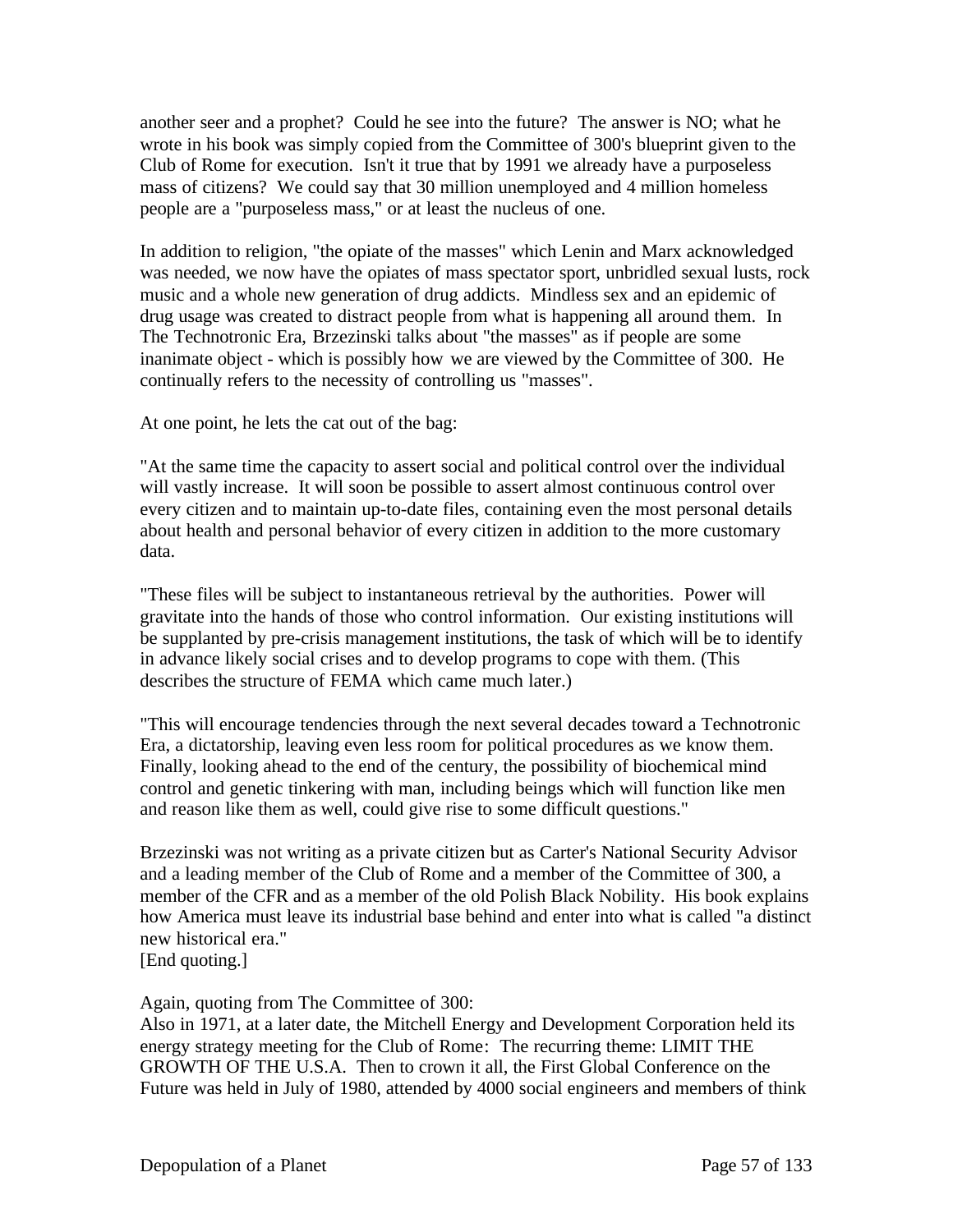tanks, all of whom were members of or affiliated with various institutions operating under Club of Rome umbrella organizations.

The First Global Conference on the Future had the blessing of the White House which held its own conference based on the transcripts of the First Global Conference forum. It was called the "White House Commission on the 1980s" and OFFICIALLY recommended the policies of the Club of Rome "as a guide to future U.S. policies" and even went so far as to say that the United States economy is moving out of the industrial phase. This echoed the theme of Sir Peter Vickers Hall and Zbigniew Brzezinski and provides further proof of the control exercised by the Committee of 300 over U.S. affairs, both domestic and foreign.

As I said in 1981, we are set up, politically, socially and economically so that we remain locked into the Club of Rome's plans. [End quoting.]

# **THE CLUB OF ROME**

In En Route To Global Occupation: A High Ranking Government Liaison Exposes The Secret Agenda For World Unification, written by Gary H. Kah, the Club of Rome is described as: [quoting]

Another organization that has drawn a high percentage of its members from the Council on Foreign Relations is the Club of Rome. The Club of Rome (COR) claims to be an informal organization of less than one hundred people who are, in their own words, "...scientists, educators, economists, humanists, industrialists, and national and international civil servants..." Included among these have been members of the Rockefeller family. Altogether, there are approximately twenty-five CFR members who belong to the American Association for the Club of Rome.

The Club had its beginnings in April 1968, when leaders from ten different countries gathered in Rome at the invitation of Aurelio Peecei, a prominent Italian industrialist with close ties to the Fiat (there's a company worth looking at) and Olivetti Corporations. The organization claims to have the solutions for world peace and prosperity. However, these solutions always seem to promote the concept of world government at the expense of national sovereignty.

The Club of Rome has been charged with the task of overseeing the regionalization and unification of the entire world; the Club could therefore be said to be one step above the Bilderbergers in the one-world hierarchy. (COWs founder, Peccei, has been a close associate of the Bilderbergers.) As far as I have been able to determine, most of the directives for the planning of the world government are presently coming from the Club of Rome.

The Club' s findings and recommendations are published from time to time in special, highly confidential reports, which are sent to the power-elite to be implemented. On 17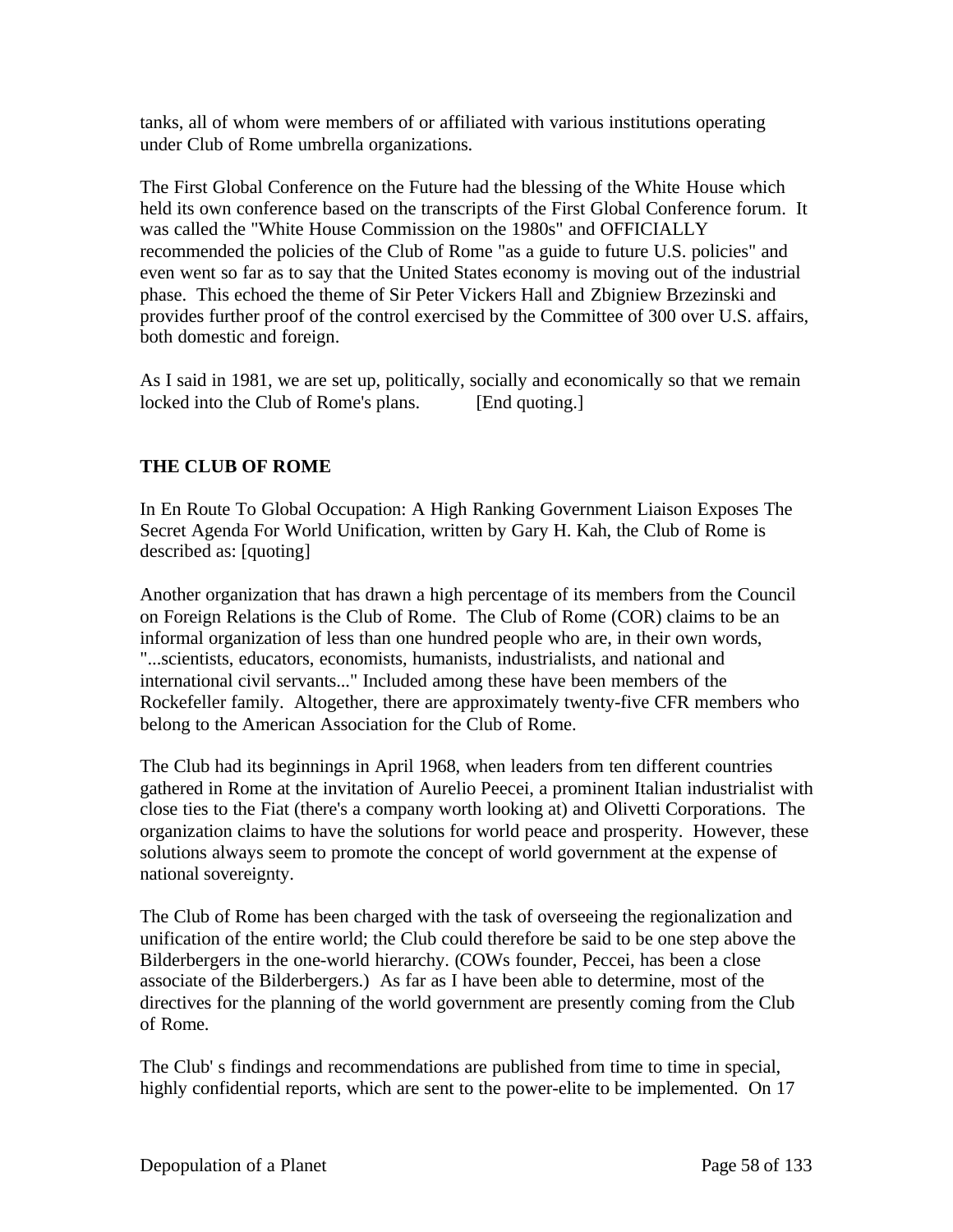September 1973 the Club released one such report, entitled Regionalized and Adaptive Model of the Global World System, prepared by COR members Mihajlo Mesarovic and Eduard Pestel.

The document reveals that the Club has divided the world into ten political/economic regions, which it refers to as "kingdoms". While these "kingdoms" are not set in concrete and changes could still occur, it gives us an idea of what lies ahead.

Referring to the Mesarovic-Pestel study, Aurelio Peccei, the Club's founder, states:

Their world model, based on new developments of the multilevel hierarchical systems theory, divides the world into ten interdependent and mutually interacting regions of political, economic or environmental coherence... It will be recognized of course that these are still prototype models. Mesarovic and Pestel have assumed a Herculean task. The full implementation of their work will take many years. [End quoting.]

#### SENATOR JESSE HELMS

On December 15, 1987, Senator Helms delivered a speech before Congress that contained, in part, the following comments. [Quoting:]

This campaign against the American people - against traditional American culture and values - is systematic psychological warfare. It is orchestrated by a vast array of interests comprising not only the Eastern establishment but also the radical left. Among this group we find the Department of State, the Department of Commerce, the money center banks and multinational corporations, the media, the educational establishment, the entertainment industry, and the large tax-exempt foundations.

Mr. President, a careful examination of what is happening behind the scenes reveals that all of these interests are working in concert with the masters of the Kremlin in order to create what some refer to as a New World Order, Private organizations such as the Council on Foreign Relations, the Royal Institute of International Affairs, the Trilateral Commission, the Dartmouth Conference, the Aspen Institute for Humanistic Studies, the Atlantic Institute, and the Bilderberger Group serve to disseminate and to coordinate the plans for this so-called New World Order in powerful business, financial, academic, and official circles...

The psychological campaign that I am describing, as I have said, is the work of groups within the Eastern establishment, that amorphous amalgam of wealth and social connections whose power resides in its control over our financial system and over a large portion of our industrial sector. The principal instrument of this control over the American economy and money is the Federal Reserve System. The policies and the industrial sectors, primarily the multinational corporations, are influenced by the money center banks through debt financing and through the large blocks of stock controlled by the trust departments of the money center banks.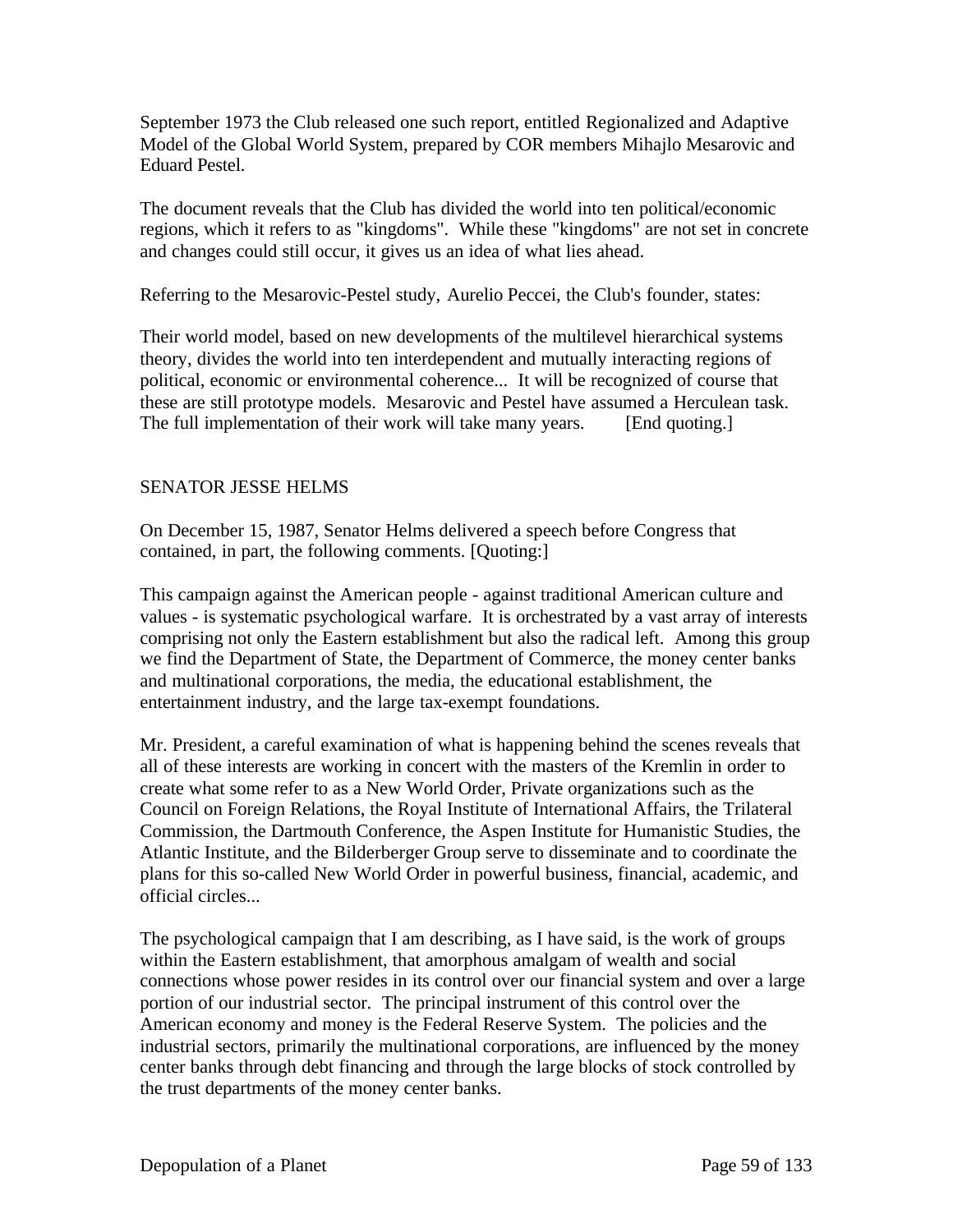Anyone familiar with American history, and particularly American economic history, cannot fail to notice the control over the Department of State and the Central Intelligence Agency which Wall Street seems to exercise...

The influence of establishment insiders over our foreign policy has become a fact of life in our time. This pervasive influence runs contrary to the real long-term national security of our Nation. It is an influence which, if unchecked, could ultimately subvert our constitutional order.

The viewpoint of the establishment today is called globalism. Not so long ago, this viewpoint was called the "One-World" view by its critics. The phrase is no longer fashionable among sophisticates; yet, the phrase "One World" is still apt because nothing has changed in the minds and actions of those promoting policies consistent with its fundamental tenets.

Mr. President, in the globalist point of view, nation-states and national boundaries do not count for anything. Political philosophies and political principles seem to become simply relative. Indeed, even constitutions are irrelevant to the exercise of power. Liberty and tyranny are viewed as neither necessarily good nor evil, and certainly not a component of policy.

In this point of view, the activities of international financial and industrial forces should be oriented to bringing this one-world design - with a convergence of the Soviet and American systems as its centerpiece- into being... All that matters to this club is the maximization of profits resulting from the practice of what can be described as finance capitalism, a system which rests upon the twin pillars of debt and monopoly. This isn't real capitalism. It is the road to economic concentration and to political slavery. End quoting.]

#### **THE WORLD ORDER**

In Eustace Mullins' book The World Order - Our Secret Rulers, he writes [quoting:]

In 1985, as a sequel to the history of the Federal Reserve System, this writer published The World Order as a compendium of additional information on this subject. It never occurred to me to call it The New World Order because my researches had traced its depredations back for some five thousand years. Perhaps in response to the exposes in this volume, the spokesman for the Brotherhood of Death went public with their claims for a "New World Order", which essentially was the Brave New World described by Aldous Huxley in his groundbreaking novel. Behind all demands for this new order were the same imperatives, as listed by Professor Stanley Hoffmann, in Primacy or World Order, "What will have to take place is a gradual adaptation of the social, economic, and political system of the United States to the imperatives of world order."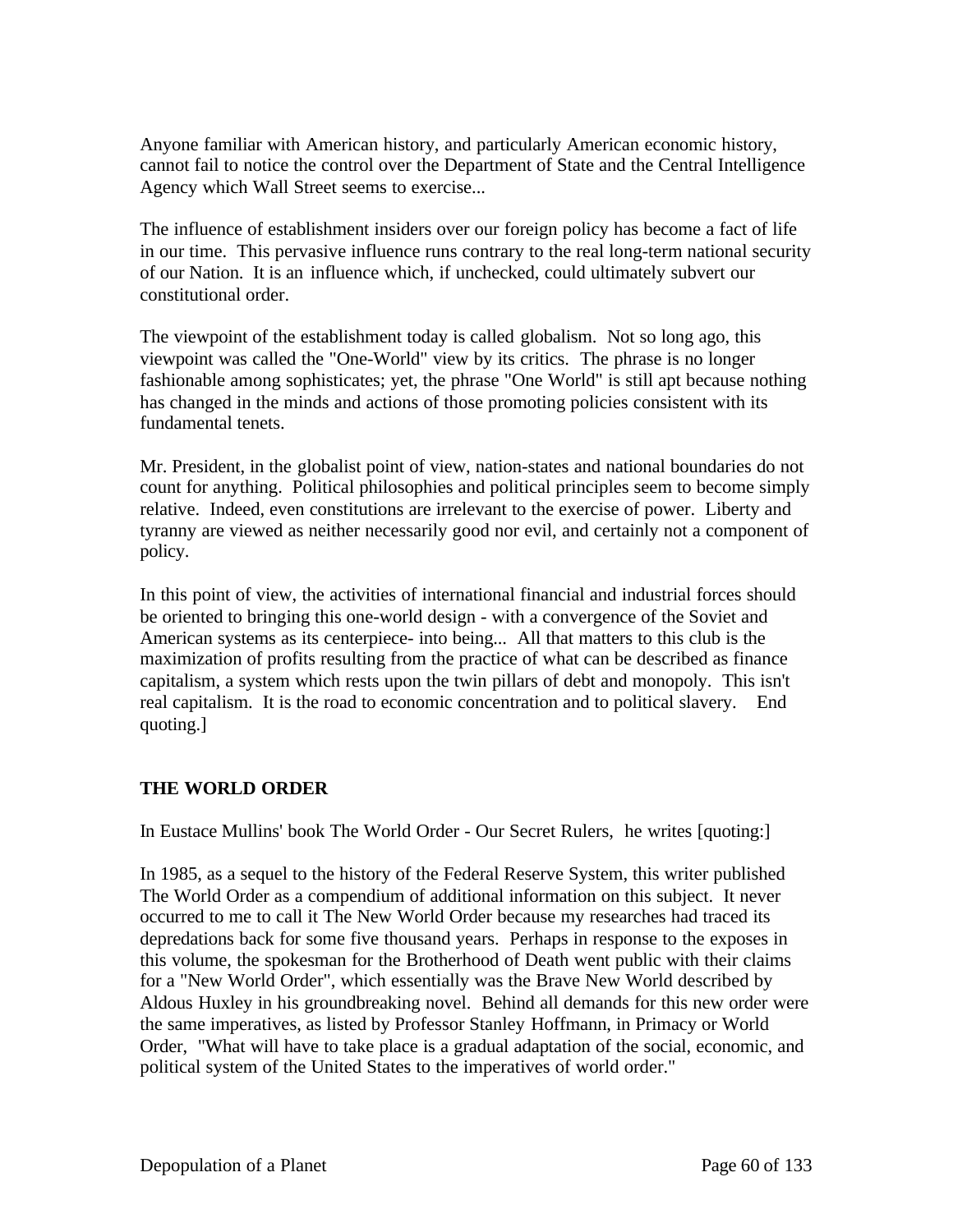As Professor Hoffmann points out, the United States is the primary target of the missiles of the New World Order because it still retains, however perverted and distorted, the essential machinery for a republic which provides for the freedom of its citizens. The Order's present goals were originated by Lord Castlereagh at the Congress of Vienna in 1815, when he handed over Europe to the victorious Money Power, as exemplified by the presence of the House of Rothschild. This was "the balance of power", which was never a balance of power at all, but rather a worldwide system of control to be manipulated at the pleasure of the conspirators. Henry Kissinger has been busily reviving this program for renewed control, as he wrote in a think piece for Newsweek, January 28, 1991, "We now face 'a new balance of power'. Today, it translates into the notion of 'a new world order', which would emerge from a set of legal arrangements to be safeguarded by collective security."

When minions of the World Order such as Henry Kissinger call for "collective security", what they are really seeking is a protective order behind which they can safely carry out their depredations against all mankind. This was very reluctantly identified by President George Bush, after months of dodging questions about the "new world order" which he had publicly called for, when he finally stated it really was "a United Nations peacekeeping force". This took us back to the Second World War, which produced the United Nations. Walter Millis, in Road To War, America 1914-17 further removed this program to the First World War, when he wrote, "The Colonel's (Edward Mandel House) sole justification for preparing such a bath of blood for his countrymen was his hope of establishing a new world order of peace and security as a result."

Note the call for "security"; once again, this is the cry of the international criminals for protection as they carry out their universal work of sabotage and destruction. House had first laid out the program for this "world order" in his book, Philip Dru - Administrator, in which Dru, (House himself) became the guiding force behind the government and directed it to the goals of world order. The same forces set up a Second World War, from which the United Nations emerged as the new guarantor of "collective security". Random House Dictionary tells us that the United Nations was created in Washington, January 2, 1942, when twenty-six nations allied against the Axis, or "fascist" Powers. In The American Language, H.L. Mencken says that President Roosevelt coined the term, "United Nations" in conference with Prime Minister Winston Churchill at the White House in December of 1941, on the eve of the Pearl Harbor attack which manipulated us into World War II. The United Nations became an active entity at the Dumbarton Oaks conference in 1944, when Great Britain, the United States and Russia set it in motion as a financial dictator.

If the United Nations was created to fight "fascism", its mission ended in 1945, when Fascism was defeated by military force. Fascism derives its name from the bundle of rods which ancient Roman officials carried into court to punish offenders. Thus, fascism historically means law and order, the rule of law, and the intent to punish criminals. This, of course, is what the conspirators of the World Order wish to avoid at all costs. The Oxford English Dictionary defines Fascism as "one of a body of Italian nationalists which was organized in 1919 to oppose Communism in Italy." Other definitions state simply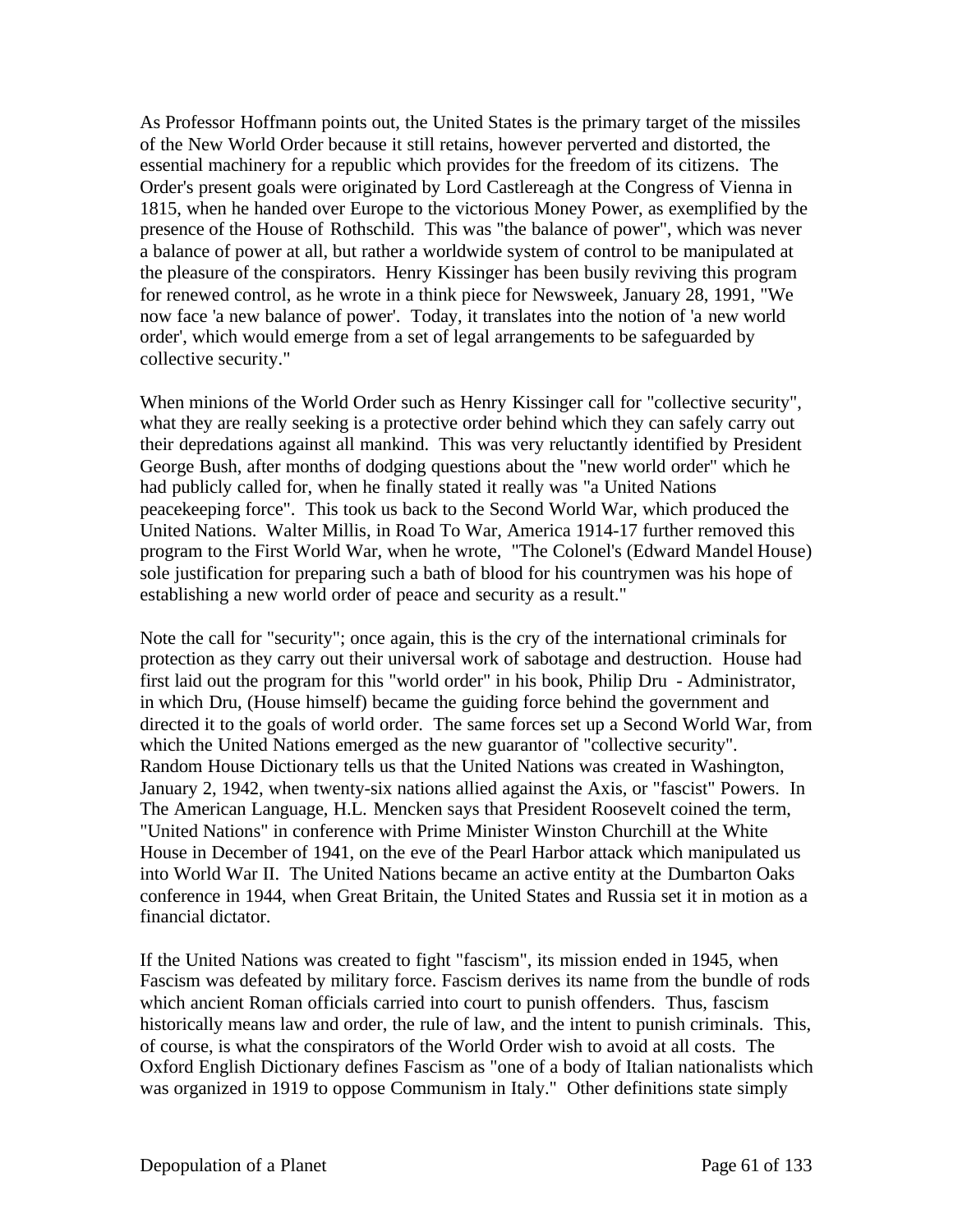that the Fascists were organized "to fight Bolshevism". Thus the United Nations essentially was set up to battle against "anti-Communists" as exemplified by Germany, Italy and Japan. When this goal was successful in 1945, the United Nations no longer had a historic mission. Nevertheless, it continued to function, and the Rockefellers donated the most expensive parcel of real estate in Manhattan for its world headquarters. It was against this background that the Governor of New York, Nelson Aldrich Rockefeller, addressed a meeting at the Sheraton Park Hotel on July 26, 1968, in which he called for the creation of "a new world order".

Rockefeller ignored the fact that it was Adolf Hitler who had preempted this title as "My New Order" for Europe. The phrase was an attractive one to our politicians, as President Bush revealed when he addressed Congress on September 11, 1990, in a speech carried nationally on television, in which he called for "a new world... a world quite different from the one we have known...a new world order." He continued to reiterate this demand in subsequent addresses on television, declaring on January 29, 1991 in his annual State of the Union address, "It is a big idea - a new world order, where diverse nations are drawn together in common to achieve the universal aspirations of mankind, peace and security, freedom, and the rule of law." He repeated this toxin on February 1, 1991 in three separate addresses on the same day, in which he emphasized the new world order call. He modestly refrained from pointing out that it was not a new phrase, and that it had been adopted by Congress in 1782 for the Great Seal of the United States, the incomplete pyramid with its occult eye, and the phrase "Novus Ordo Seclorum" beneath it, identifying this nation as committed to "a new world order" or a new order for the ages which apparently depended upon pyramid power for its fulfillment. This symbol dated from 1776, when Adam Weishaupt, founder of the Illuminati sect, formulated a program remarkably similar to that of the world order conspirators today. Weishaupt called for:

"(1) Abolition of all monarchies and all ordered governments; Abolition of private property and inheritances; Abolition of patriotism and nationalism; Abolition of family life and the institution of marriage, and the establishment of communal education for children; Abolition of all religion."

It was hardly accidental that the Rothchilds, when they hired Karl Marx and the League of Just Men to formulate a program, received the Communist Manifesto of 1848, which contained the above formula. Weishaupt's activities had taken over the Freemason movement in 1782, which then became one of the vehicles for the enactment of this program. Its true origin in ancient Oriental despotism was revealed on the editorial page of The Washington Post, January 5, 1992, when philosopher Nathan Gardels warned that "the ideal area for the new world order would be China, not the United States." Gardels points out that Marxism was a product of Western philosophy, i.e., Hegel, but that a world order would produce Oriental despotism. He supported his thesis with quotes from the Japanese Prime Minister, who complained that "abstract notions of human rights" should not interfere with foreign policy, and from Chinese leaders who denounced demands for independent liberty as "garbage".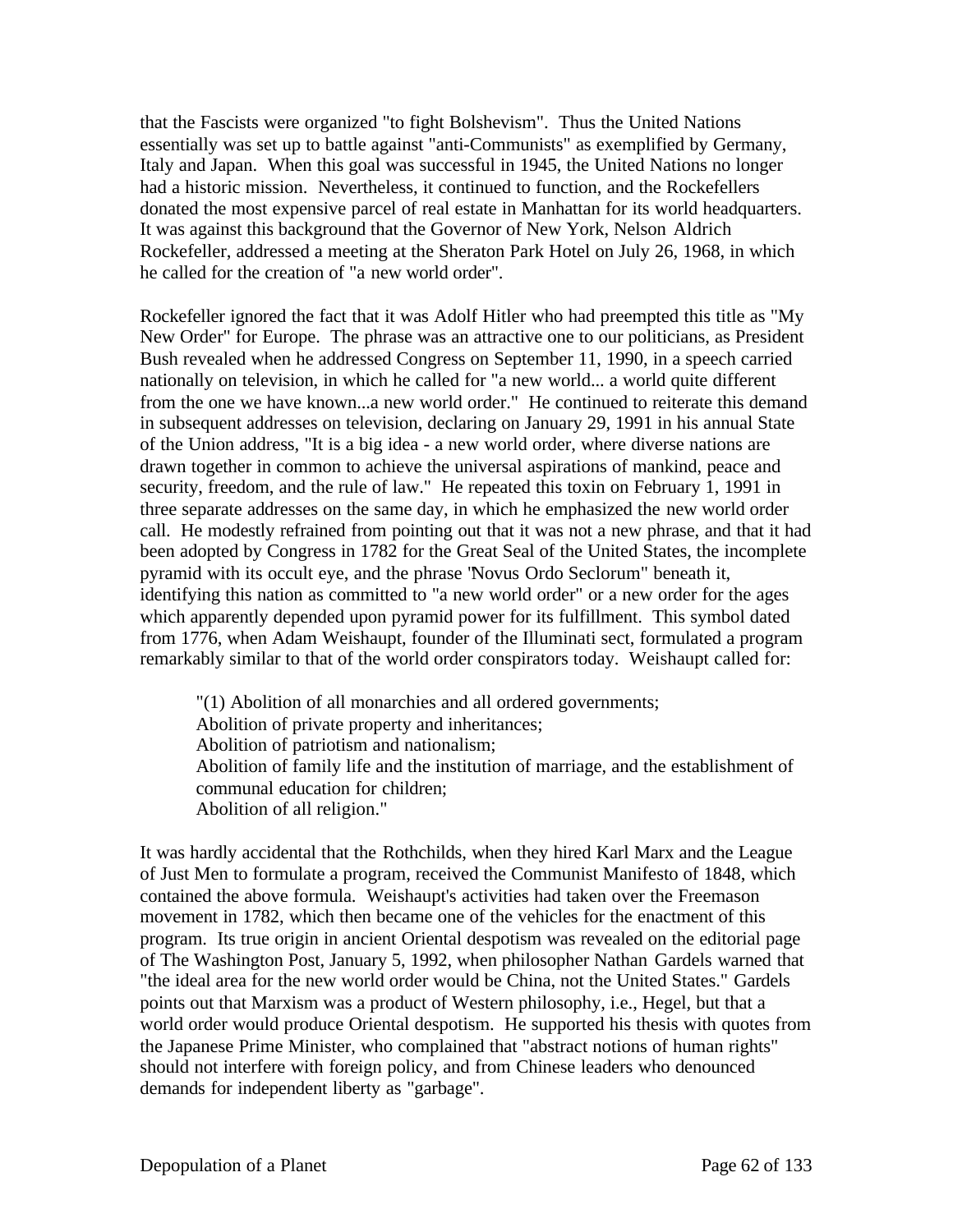President Bush modestly points out one of his aides, Brent Scowcroft, as the author of the magical phrase, "new world order". People Magazine, November 25, 1991 said, "Scowcroft's influence first became evident last year, several weeks after Iraq's invasion of Kuwait. Again, while fishing, he and Bush came up with the idea of "a new world order", an ambitious phrase meant to suggest a new United States foreign policy in the post-cold war era." [End quoting.]

#### **TO RULE THE WORLD**

Again, quoting from Eustice Mullins' The World Order - Our Secret Rulers. [Quoting:]

Five men rule the world. This Council of Five consists of Baron Guy de Rothschild, Evelyn de Rothschild, George Pratt Shultz, Robert Roosa (from Bush's family firm of Brown Brothers Harriman) and one vacancy, at this writing. In the past several years, members of the Council who have died include Averill Harriman, Lord Victor Rothschild, and Prince Thurn und Taxis of Regensburg, Germany. None of them holds public office, but they choose who shall hold office in the nations. These five men comprise the apex of the pyramid of power, the World Order. We may ask, Why should there be a World Order? Is it not sufficient to hold absolute power in a single nation, or in a group of nations? The answer is NO, because of the nature of international travel, international trade, and international finance. International travel requires that a person may travel in peace from one nation to another, without being molested. Excepting cases of anarchy, revolution or war, this requirement can usually be met. International trade requires that traders of one nation can go to another nation, transact their business, and return with their goods or their profits. This requirement too is usually met. If not, the offended nation can exercise military force, as Great Britain did in its Opium Wars.

It is the third requirement, international finance, which called into being the World Order. In earlier days, when international trade consisted of barter, payment in gold or silver or piracy, the seizure of goods by force, there was no need for a world arbiter to determine the value of instruments of trade. The development of paper money, stocks, bonds, acceptances and other negotiable instruments necessitated a power, able to exercise influence anywhere in the world, to declare that a piece of paper represented one billion dollars in real wealth, or even one dollar in real wealth. An entry on a computer, flashed from London to New York, states that someone owes five billion dollars to someone else. Without genuine power banking, no such sum could ever be collected, regardless of the factuality or morality of the debt. As anyone in the Mafia can tell you, you don't collect unless you are willing to break legs. The World Order is always prepared to break legs, and break them they do, by the millions.

What would have happened to the earliest settlers in America if they had gone to the Indians and said, "Give us your goods and the deeds to your homes and lands. In return, we will give you this beautifully printed piece of paper." The Indians would, and did, attack them. If the settlers arrived with an army led by a Pizaro or a Cortez, they took the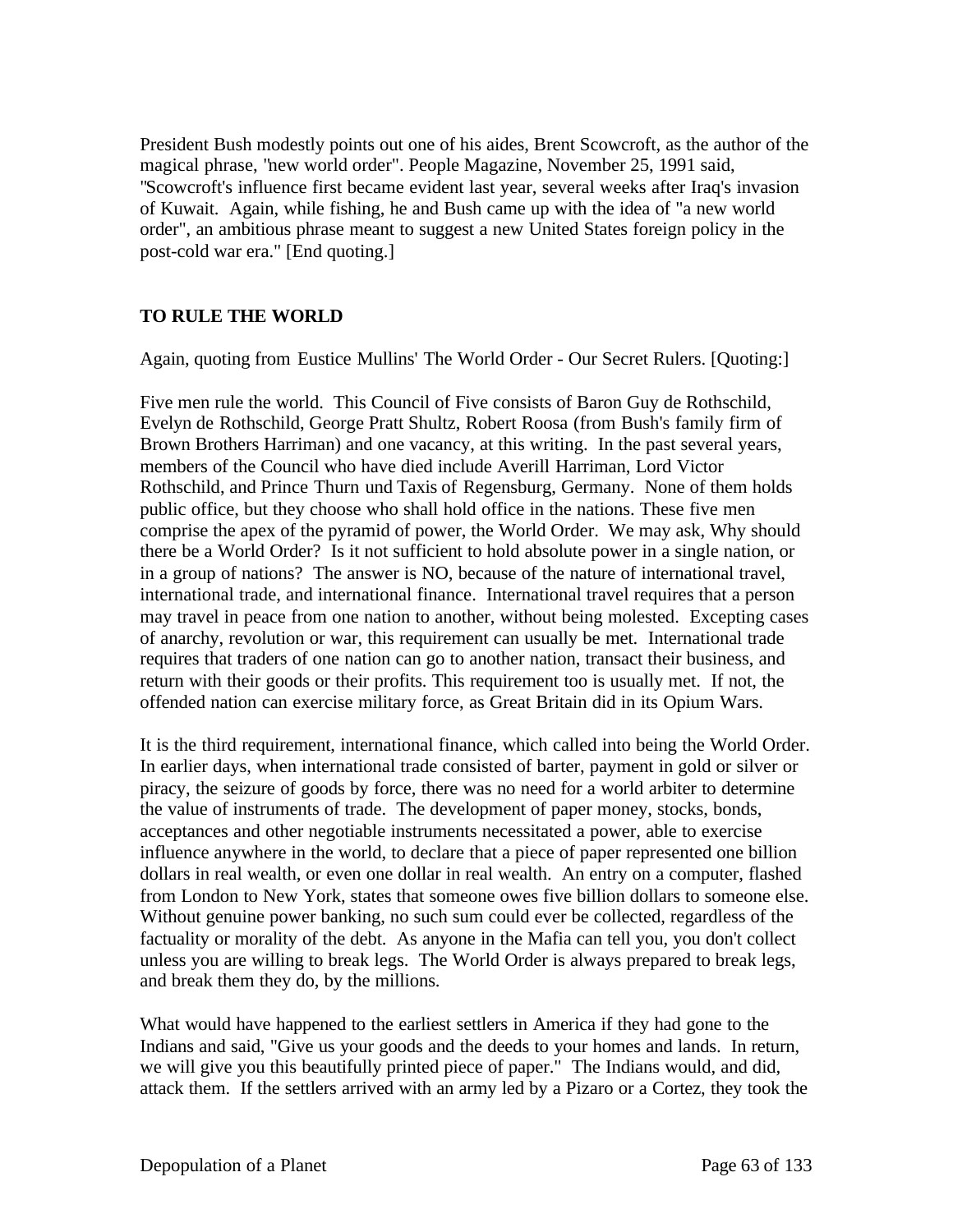lands without a piece of paper.

The World Order rules with its pieces of paper, but behind every paper is a force which can be employed anywhere in the world. The force may be disguised by various subterfuges as international agreement, associations or other camouflage, but its base is always force.

The World Order rules through a simple technique, Divide and Conquer (Divide et impera). Every natural or unnatural division among people, every occasion for hatred or greed, is exploited and exacerbated to the limit. The polarization of racial and ethnic groups in the U.S. is accelerated by a flood of government decrees, originating in foundation "studies", which are designed solely to set American against American. Only in this way can the World Order maintain its iron grip on the daily lives of the people. The World Order also rules by the principle of 1984 - no groups of two or more people are allowed to gather unless the World Order has a representative present. If you start a club of dandelion fanciers, the Order will send someone who will bc quietly helpful, avoid taking the front position, and who will offer to pay the rent of a meeting place or the printing of the minutes. In more radical groups, the Order's representative will be the first to suggest dynamiting a building, assassinating an official, or other violent action.

The international terrorism of the Communist Party originated in a small club of German and French working men in Paris, dedicated to quiet reading and discussion, until Karl Marx joined. It was then converted into a revolutionary group. This one example explains the Order's determination to allow no group, however insignificant, to remain unmonitored. The World Order adopted the Hegelian dialectic, the dialectic of materialism, which regards the World as Power, and the World as Reality. It denies all other powers and all other realities. It functions on the principle of thesis, antithesis and a synthesis which results when the thesis and antithesis are thrown against each other for a predetermined outcome. Thus the World Order organizes and finances Jewish groups; it then organizes and finances anti-Jewish groups; it organizes Communist groups; it then organizes and finances anti-Communist groups. It is not necessary for the Order to throw these groups against each other; they seek each other out like heat-seeking missiles, and try to destroy each other. By controlling the size and resources of each group, the World Order can always predetermine the outcome.

In this technique, members of the World Order are often identified with one side or the other. John Foster Dulles arranged financing for Hitler, but he was never a Nazi. David Rockefeller may be cheered in Moscow, but he is not a Communist. However, the Order always turns up on the winning side. A distinguishing trait of a member of the World Order, although it may not be admitted, is that he does not believe in anything but the World Order. Another distinguishing trait is his absolute contempt for anyone who actually believes in the tenets of Communism, Zionism, Christianity, or any national, religious or fraternal group, although the Order has members in controlling positions in all of these groups. If you are a sincere Christian, Zionist or Moslem, the World Order regards you as a moron unworthy of respect. You can and will be used, but you will never be respected.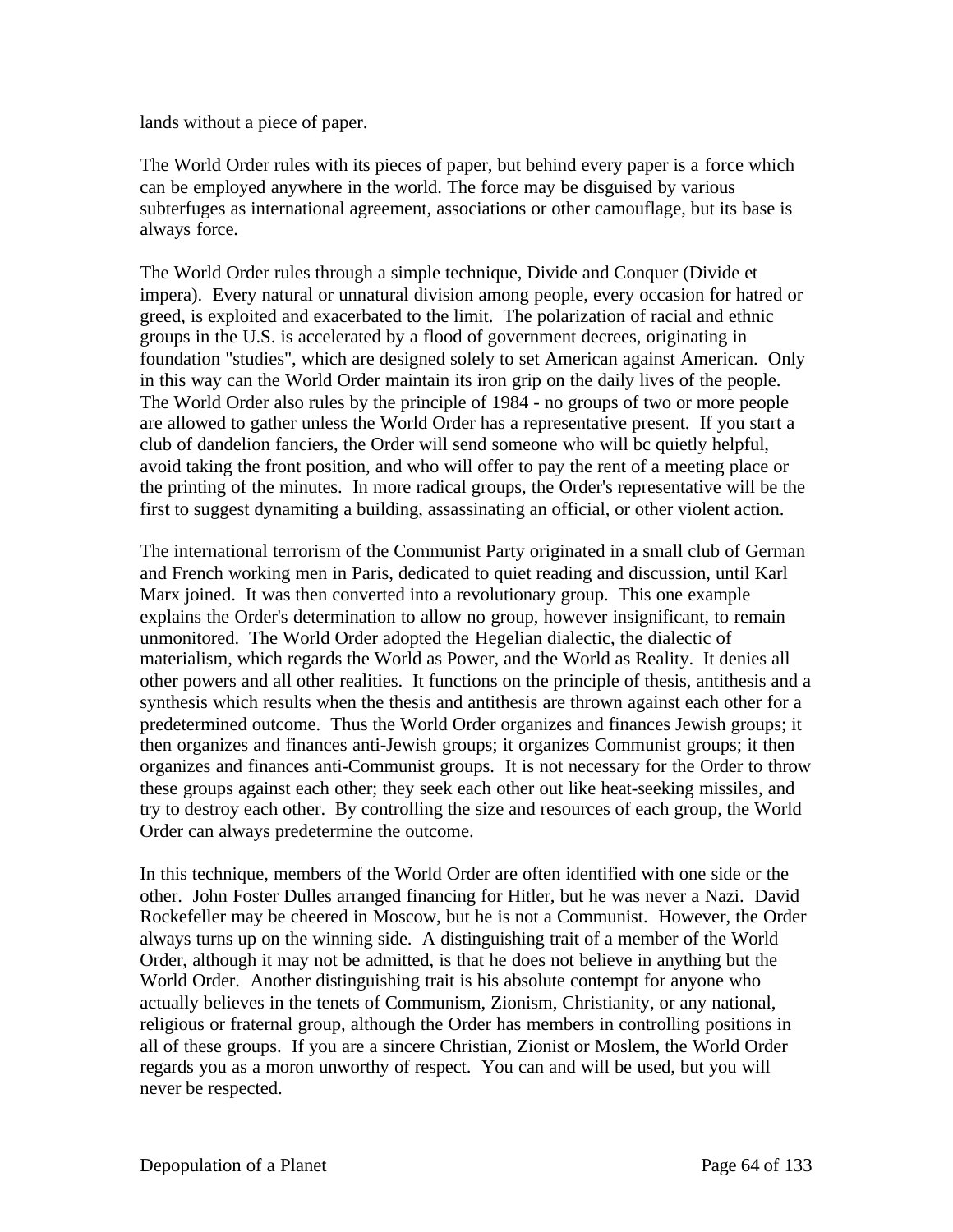It has taken centuries of patient effort for the World Order to attain the power it exercises today. Its origins as an international force go back to the Phoenician slave-traders, continues through the Phnariot families of the Byzantine Empire, then the Venetian and Genoese traders and bankers of the Middle Ages, who moved into Spain and Portugal, and later into England and Scotland. By the 14th Century, the Genoese controlled the Scottish landlords. The Imperial Family of the Byzantine Empire, the Paleologues (meaning 'the Word') were attacked by the Gnostic faction, whose materialistic Aristotelian philosophy was the forerunner of Hegelian dialective and Marxism. The Paleologues devoutly believed in the Christian faith, as expressed by the Orthodox Rite. The materialistic Venetian and Genoese armies, with the aid of the Turkish "infidels", looted and conquered Constantinople, the legendary "City of God". The Byzantine survivors recreated their culture in Russia, with Moscow as "the third Rome". The plan to destroy the Orthodox Church with its Romanov (new Rome) leaders was the hidden goal of the First World War. The victors came away with one billion dollars of the Romanov fortune, after achieving the defeat of their hated enemy, the Orthodox Church.

During the Middle Ages, European power centers coalesced into two camps, the Ghibellines, those who supported the Emperor's Hohenstaufen family, (an Italian adaptation of Weinblingen, the name of the Hohenstaufen estate), and the Guelphs, from Welf, the German prince who competed with Frederick for control of the Holy Roman Empire. The Pope then allied himself with the Guelphs against the Ghibellines resulting in their victory. All of modern history stems directly from the struggle between these two powers. The Guelphs, also called the Neri, or Black Guelphs, and Black Nobility, were the Normans who conquered England in the 11th century; the Genoese who backed Robert Bruce in his conquest of Scotland, and who supported William of Orange in his seizure of the throne of England. William's victory resulted in the formation of the Bank of England and the East India Company, which have ruled the world since the 17th century. Every subsequent coup d'etat, revolution and war has centered in the battle of the Guelphs to hold and enhance their power, which is now the World Order.

The power of the Guelphs grew through their control of banking and international trade. It was extended through the Italian centers to the north of Florence, in Lombardy, which became great financial centers. All Italian bankers, including the Genoese, the Venetians, and Milanese, were referred to as "Lombards"; Lombard, in German, means "deposit bank"; the Lombards were bankers to the entire Medieval world. Modern history begins with the transfer of their operations north to Hamburg, Amsterdam, and finally to London.

The great American fortunes originated with the Guelph slave trade to the colonies. Many of the slave traders doubled in piracy. Trinity Church, whose leading vestryman later was J.P. Morgan, was originally known as "the church of the pirates". Capt. William Kidd provided the material to build it in 1697, and a pew was reserved for him. He was arrested the next year, and hanged in chains at Newgate. In 1711, a slave market was set up on Wall Street near the church, and functioned there for many years.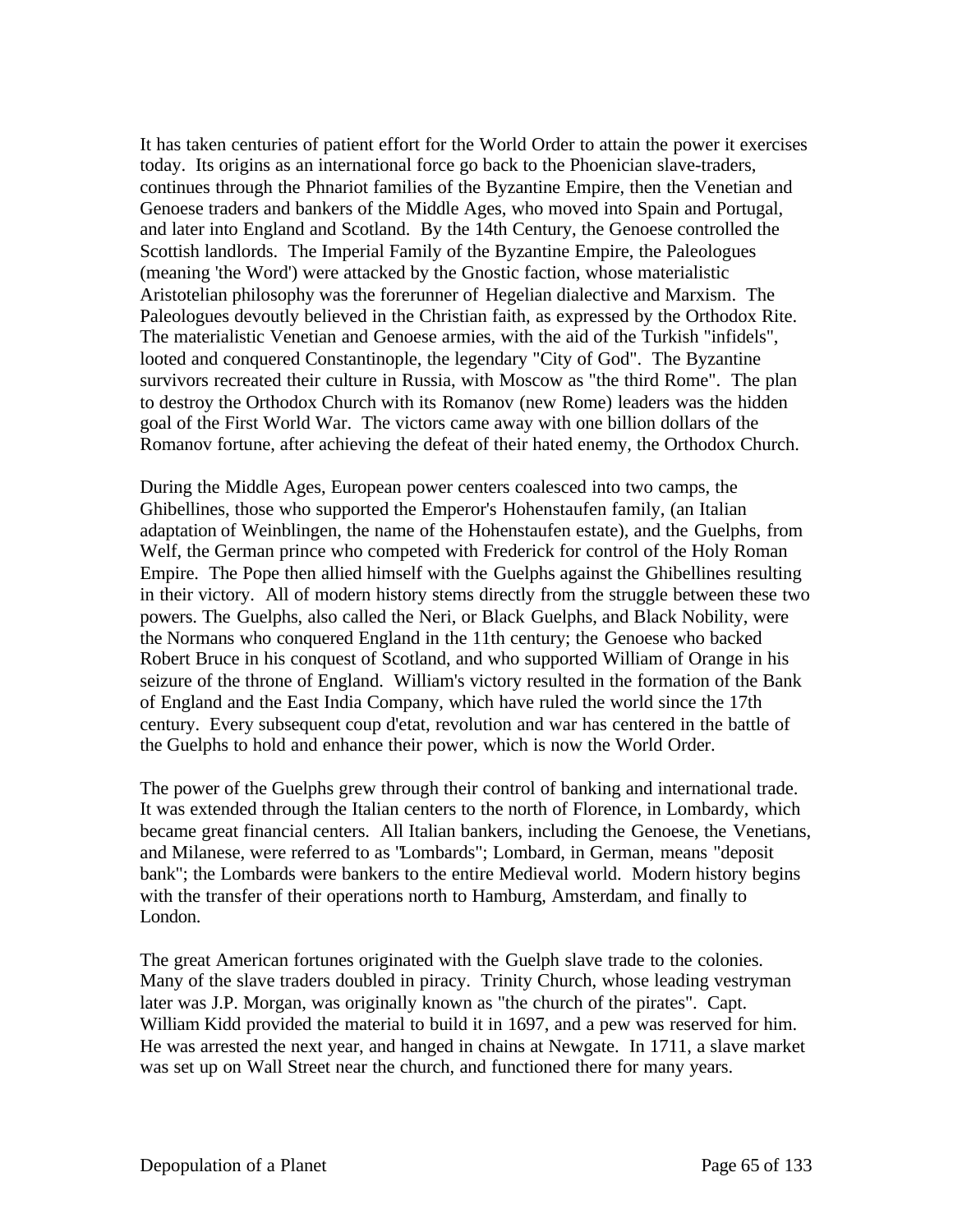Two of the most powerful influences in the world today are the international drug trade, which began with the East India Co., and international espionage, which began with the Bank of England. [End quoting]

## **QUALITY OF LIFE**

In the 1969 book, Population, Evolution, and Birth Control: A Collage of Controversial Ideas, author Harrison Brown writes, [quoting:]

If we were willing to be crowded together closely enough, to eat foods which would bear little resemblance to the foods we eat today, and to be deprived of simple but satisfying luxuries such as fireplaces, gardens and lawns, a world population of 50 billion persons would not be out of the question. And if we really put our minds to the problem we could construct floating islands where people might live and where algae farms could function, and perhaps 100 billion persons could be provided for. If we set strict limits to physical activities so that caloric requirements could be kept at very low levels, perhaps we could provide for 200 billion persons. [End quoting]

## **LOOK AT THE NUMBERS**

In Michael Tobias' book World War III - Population and the Biosphere A t The End Of The Millennium, (published in 1994 by Bear & Co., Santa Fe, NM) is written,

"It is estimated that every second more than twenty-eight people are born and ten die; that every hour, more than eleven-thousand newborns cry out. Each day more than 1 million human conceptions are believed to come about, resulting in some 350,000 new cases of venereal disease, and more than 150,000 abortions. Among those newborns, every day 35,000 will die by starvation, 26,000 of them children. Meanwhile, each twenty-four hours, the pace of war against the planet increases, sometimes in major affronts, other times imperceptibly, at least by our limited perceptual standards. That war includes the loss of 57 million tons of topsoil and eighty square miles of tropical forest and the creation of seventy square miles of virtually lifeless desert - every day. At current birth and death rates, the world is adding a Los Angeles every three weeks. If average human growth rates were to continue at their present course (the so-called "constant fertility variant") the world's population would reach at least 10 billion by the year 2030, 20 billion by 2070, 40 billion by 2110, and 80 billion by the year 2150." Depopulation of a Planet

Blueprint For The "Thinning"

Scoundrels' Plan Unfolds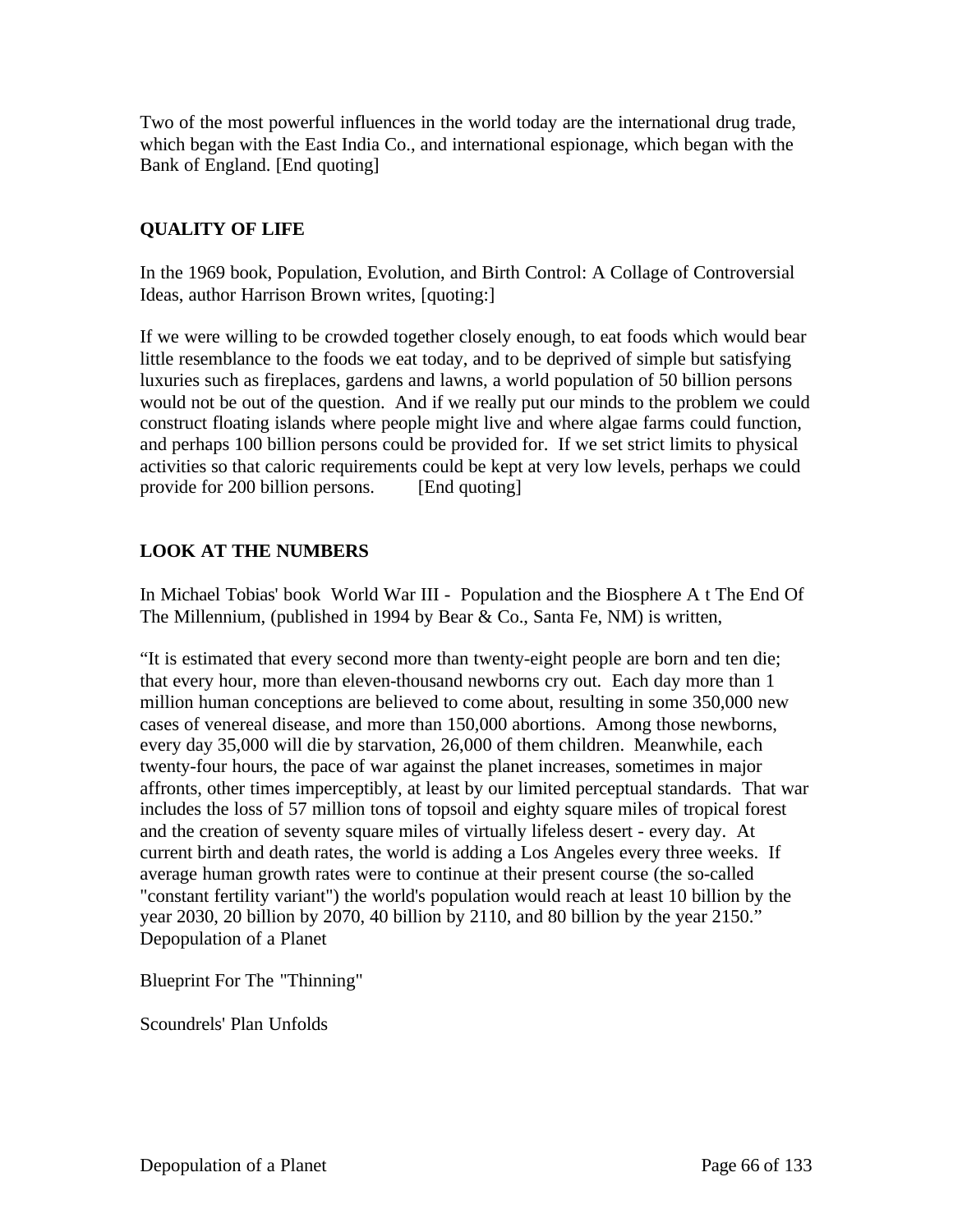# **Part IV: A Picture Emerges**

#### 12/20/95 RICK MARTIN

In his 1957 book New Bottles For New Wine, Julian Huxley writes, [quoting:]

#### **TRANSHUMANISM**

As a result of a thousand million years of evolution, the universe is becoming conscious of itself, able to understand something of its past history and its possible future. This cosmic self-awareness is being realized in one tiny fragment of the universe - in a few of us human beings. Perhaps it has been realized elsewhere too, through the evolution of conscious living creatures on the planets of other stars. But on this our planet, it has never happened before.

Evolution on this planet is a history of the realization of ever new possibilities by the stuff of which Earth (and the rest of the universe) is made - life; strength, speed and awareness; the emergence of mind, long before man was ever dreamt of, with the production of color, beauty, communication, maternal care, and the beginnings of intelligence and insight. And finally, during the last few ticks of the cosmic clock, something wholly new and revolutionary, human beings with their capabilities for conceptual thought and language, for self-conscious awareness and purpose, for accumulating and pooling conscious experience. For do not let us forget that the human species is as radically different from any of the microscopic single-called animals that lived a thousand million years ago as they were from a fragment of stone or metal.

The new understanding of the universe has come about through the new knowledge amassed in the last hundred years - by psychologists, biologists, and other scientists, by archaeologists, anthropologists, and historians. It has defined man's responsibility and destiny - to be an agent for the rest of the world in the job of realizing its inherent potentialities as fully as possible.

It is as if man had been suddenly appointed managing director of the biggest business of all the business of evolution - appointed without being asked if he wanted it, and without proper warning and preparation. What is more, he can't refuse the job. Whether he wants to or not, whether he is conscious of what he is doing or not, he is in point of fact determining the future direction of evolution on this Earth. That is his inescapable destiny, and the sooner he realizes it and starts believing in it, the better for all concerned. [End quoting]

#### **SOCIALISM**

"We will build the New World Order piece by piece right under their noses" (the American people). "The house of the New World Order will have to he built from the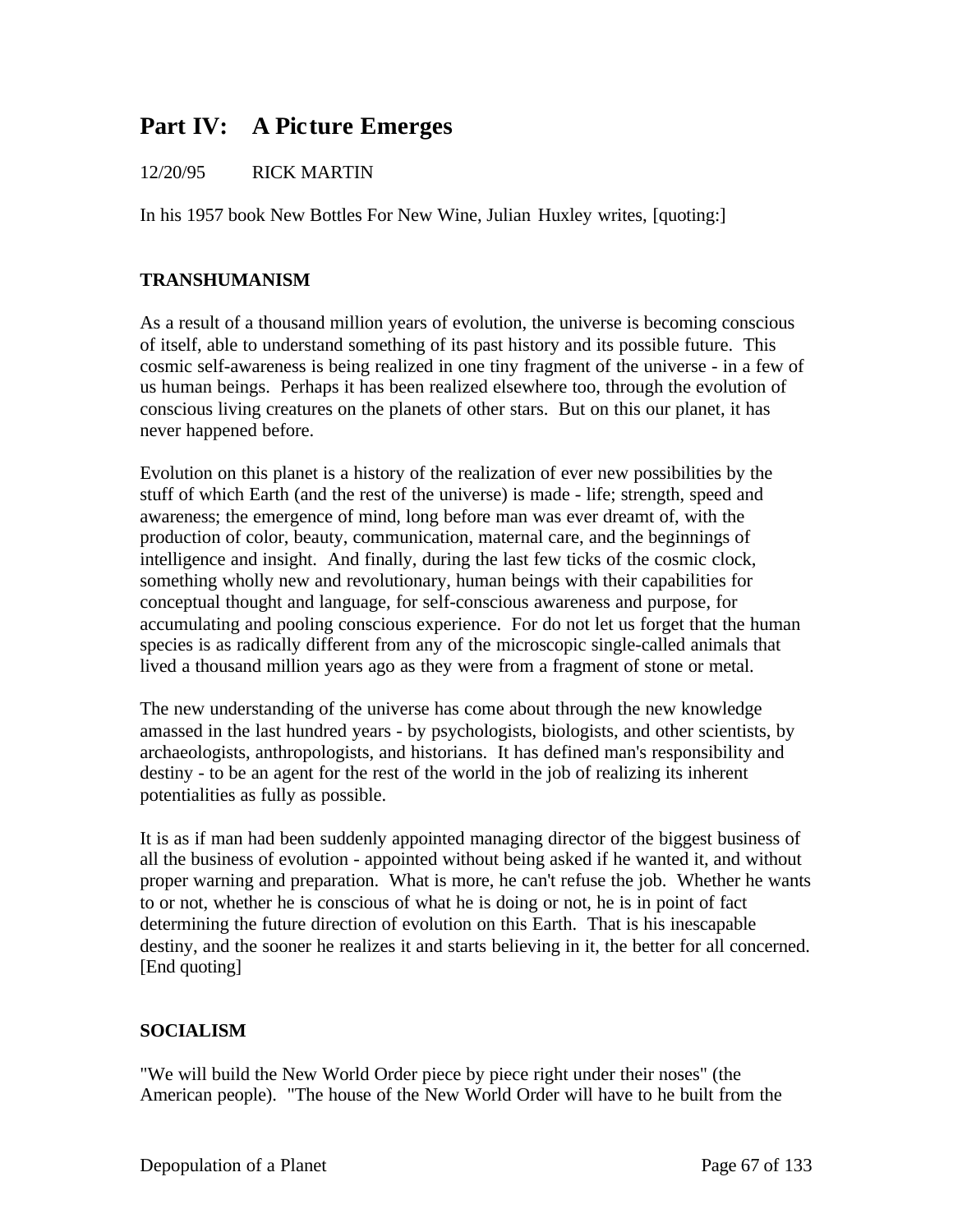bottom up rather than from the top down. An end run around sovereignty, eroding it piece by piece, will accomplish much more than the old-fashioned frontal attack." Richard Gardner, leading American Socialist, Foreign Affairs - The Journal of the Council on Foreign Relations (CFR), April 1974, quoted from John Coleman's new book Socialism: The Road To Slavery [WIR, 2533 N. Carson St., #J118, Carson City, NV 89706 - 800-942-0821].

[Continuing to quote from Coleman's book:]

"There is an account of the various Socialists' goals set by the British Fabian Society, whose motto is, "Make Haste Slowly." When asked to explain Communism, Lenin replied, "Communism is Socialism in a hurry." Socialism has nowhere to progress but to Communism.

"Socialism is revolution without openly violent methods but nevertheless does the utmost violence to the psyche of the nation. It is a movement governed by stealth. Its slow advance on the United States from its home base in England was almost imperceptible up to the 1950s. The Fabian Socialist movement remains distinct from so-called Socialist Party groups and its forward crawl was thus almost imperceptible to the majority of Americans. "When you wound a Communist, a Socialist bleeds" is a saying that dates back to the early days of Fabian Socialism.

"Socialism ardently welcomes proliferation of central government power which they strive to secure for themselves, always pretending it to be for the common good. The United States and Britain are full to the brim with false prophets pushing the New World Order. These Socialist missionaries preach peace and humanitarianism and common good. Fully aware that they could not overcome the resistance of the American people to Communism by direct means, the insidious Fabian Socialists knew they had to move silently and slowly, and avoid alerting the people to their real objectives. Thus was "scientific Socialism" adopted as the way to overcoming the United States and making of it the leading Socialist country in the world.

"How far Fabian Socialism has succeeded, and where we stand today is told in this book [Socialism: The Road To Slavery]. Presidents Wilson, Roosevelt, Eisenhower, Carter. Kennedy and Johnson were eager, willing servants of Fabian Socialism. Their mantle was passed to President Clinton. Democracy and Socialism go hand-in-hand. All United States presidents since Wilson have repeatedly stated that the United States is a Democracy, when in fact, it is a Confederated Republic. Fabian Socialism directs the destiny of the world in a way which is disguised to render it unrecognizable. Socialism is the author of the graduated income tax, the destroyer of nationalism, the author of socalled 'free trade."

#### **JULIAN HUXLEY**

Quoting again from New Bottles For New Wine, written in 1957: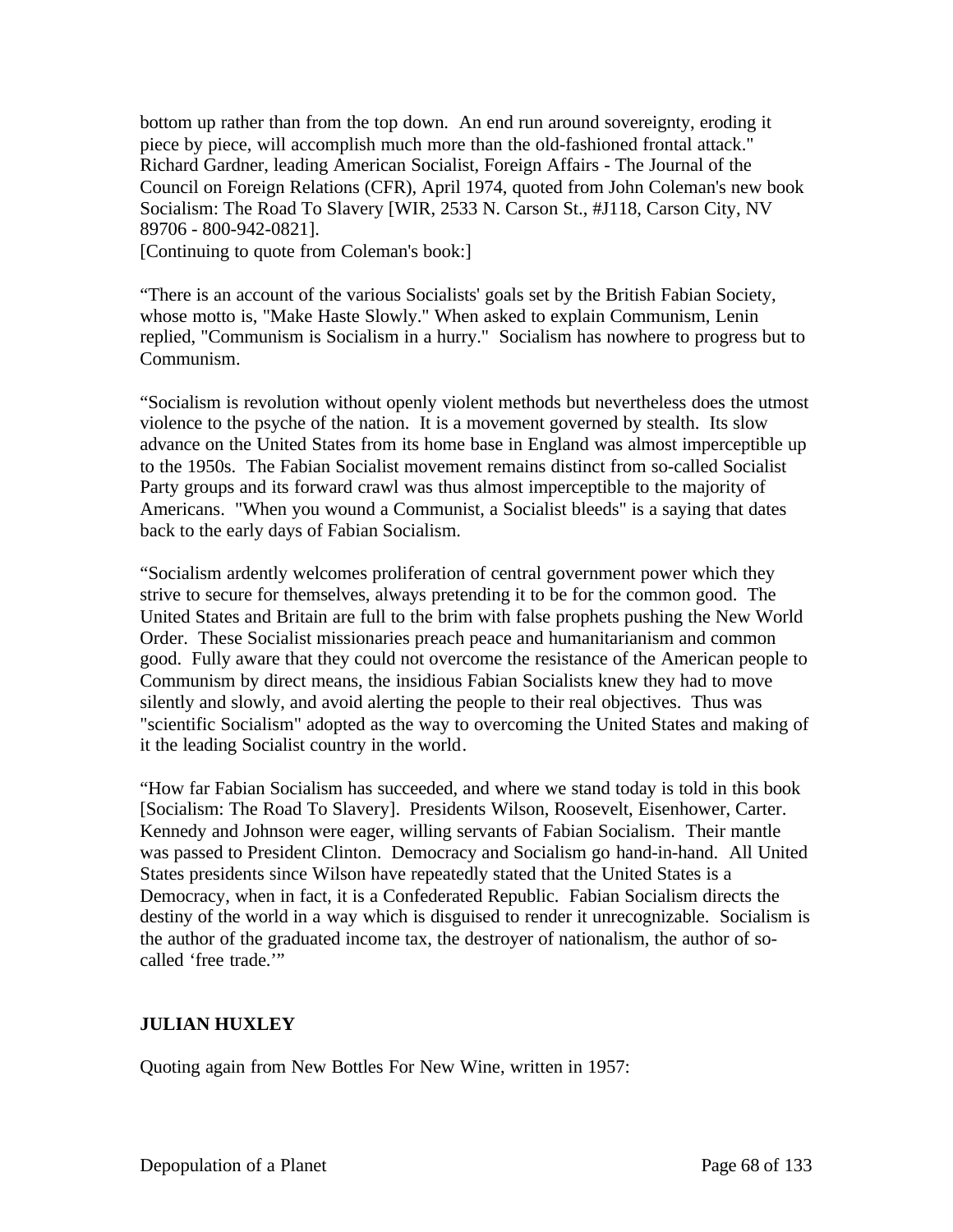"But man does not live by bread alone. He needs power and shelter and clothing, and in addition to all material requirements he needs space and beauty, sport and recreation, interest and enjoyment.

"Excessive population can erode all these things. Up till now, rapid population increase has led to hyper-trophied cities, so big that they are beginning to defeat their own ends; they are producing discomfort, inefficiency and nervous strain as well as cutting off millions of people from any real contact or sense of unity with nature.

"Population increase also threatens the world's open spaces and the beauty of unspoilt nature. In small countries with high population density, like England, the pressure on mere space is becoming acute. But even in newer and less densely inhabited countries the process of erosion and destruction is going on, often at an alarming rate. Everywhere, even in Africa, wild life - not merely big game, but wild life in general - is shrinking and often being exterminated: the world's mountains are being invaded by hydroelectric projects, its forests cut down or commercialized, its wilderness infiltrated by farmers and miners and tourists and other invaders. Even the cultural richness of the world is being impoverished. The pressure of population is being translated into economic and social pressures, which are forcing mass-produced goods into every corner of the globe, pushing people into Western dress and Western habits, sapping ancient cultural ideals and destroying traditional art and craftsmanship.

"Indeed, once we start looking at the population problem as a whole and in all its implications, we find ourselves being pressed into a reconsideration of human values in general. First of all we must reject the idea that mere quantity of human beings is of value apart from the quality of their lives. Then, after realizing that all existence is a process of transformation or evolution, that the human species in its cultural evolution is continuing and extending the process of biological evolution from which it arose, that the well-rounded and developed human personality is the highest product of the evolutionary process of which we have any knowledge, but that the human individual cannot achieve full development except in the environment provided by an adequate society, we find ourselves inevitably driven to the ideal of fulfillment - greater fulfillment for more fully developed human individuals.

"Accordingly, the values we must pursue are those which permit or promote greater human fulfillment. Food and health, energy and leisure are its necessary bases: its valuegoals are knowledge and interest, beauty and emotional expression, inner integration and outer participation, enjoyment and a sense of significance. In practice these values often come into competition and even conflict; so to achieve greater fulfillment we need a pattern of compromise and mutual adjustment between values.

"The space and the resources of our planet are limited. Some we must set aside for the satisfaction of man's material needs - for food, raw materials, and energy. But we must set aside others for more ultimate satisfactions - the enjoyment of unspoilt nature and fine scenery, the interest of wild life, travel, satisfying recreation, beauty in place of ugliness in human building, and the preservation of the variety of human culture and of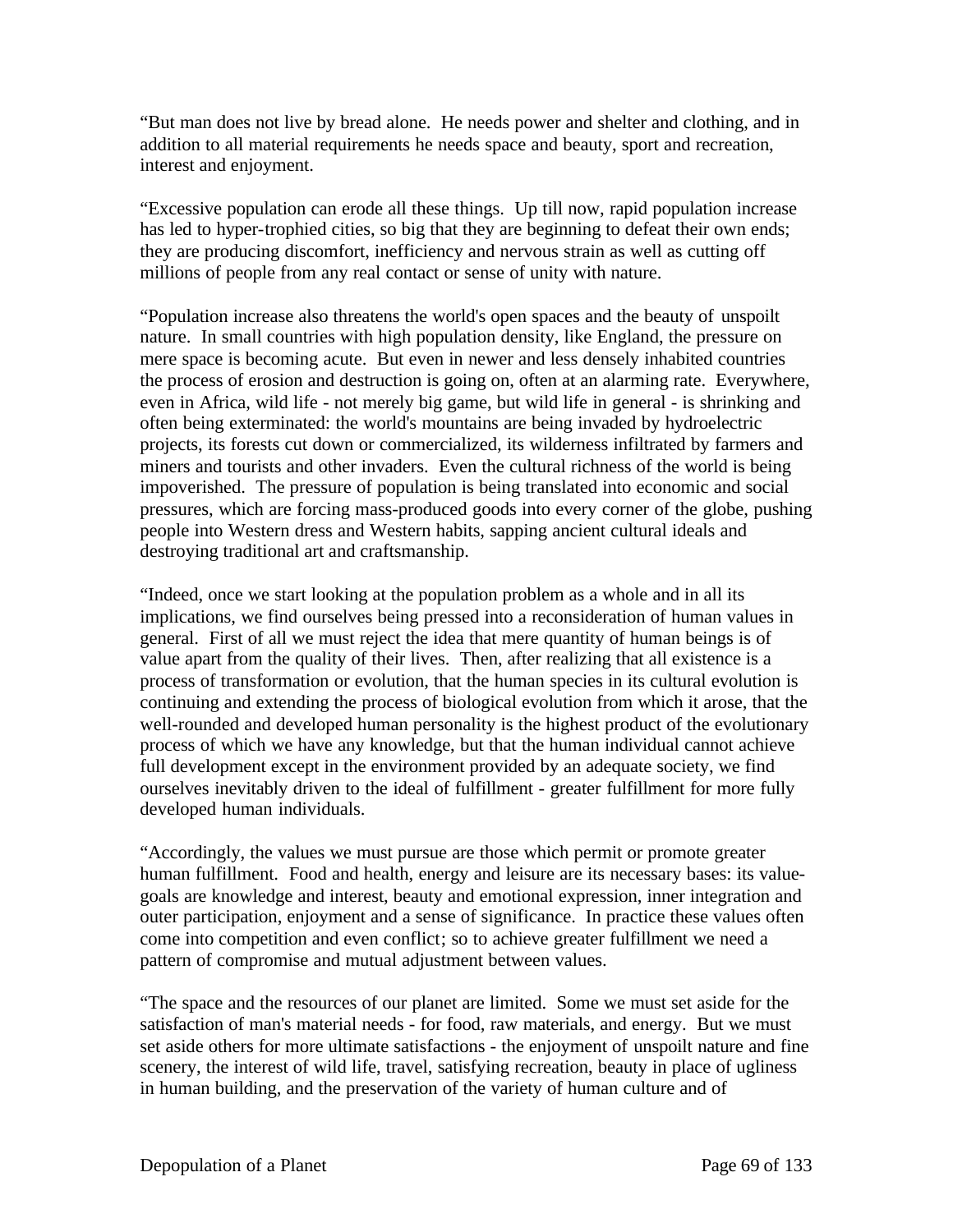monuments of ancient grandeur.

"In practice this means limiting the use to which some areas are put. You cannot use ploughed fields to land aircraft on, you cannot grow crops in built-over areas, you cannot permit exploitation or unrestricted "development" in National Parks or nature sanctuaries. In the long run, you cannot avoid paying the price for an unrestricted growth of human numbers: and that price is ruinous.

"It is often asserted that science can have no concern with values. On the contrary, in all fields of Social Science, and (in rather a different way) wherever the applications of Natural Science touch social affairs and affect human living, science must take account of values, or it will not be doing its job satisfactorily. The population problem makes this obvious. As soon as we recall that population is merely a collective term for aggressions of living human beings, we find ourselves thinking about relations between quantity and quality-quantity of the human beings in the population and quality of the lives they lead: in other words, values.

"Though I may seem to have painted the picture of world population in gloomy colors, there is hope. Just as the horrible destructiveness of atomic warfare is now prompting a reconsideration of warfare in general, and seems likely to lead to the abandonment of allout war as an instrument of national policy, so I would predict that the threat of overpopulation to human values like health, standard of living, and amenity will prompt a reconsideration of values in general and lead eventually to a new value-system for human living. But time is of the essence of the contract. If before the end of the century the rate of human increase is not lowered, instead of continuing to rise, so many values will have been damaged or destroyed that it will be difficult to recreate them, let alone to build a new and better system."

#### **VIETNAM**

The Vietnam War may have ended, but it continues to claim its victims. Veterans, who were at the peak of their physical condition when they fought in Vietnam, are now sick and dying - not from lingering enemy wounds but from an insidious, poisonous herbicide that was sprayed over the countryside of that war-torn nation.

During the war, U.S. airplanes dumped an estimated twelve million gallons of the defoliant Agent Orange over nearly five million acres of Vietnam in an attempt to deny the enemy protective cover. United States soldiers below - often surrounded by a fog of the herbicide - were told that it was harmless. It was not. Quoting from Fred Wilcox's 1989 book Waiting For An Army To Die - The Tragedy Of Agent Orange:

In 1970 when the order to stop using Agent Orange in South Vietnam was issued, the U.S. military was left with thousands of fifty-five-gallon drums containing this herbicide. Some of these barrels were stored on Johnston Island in the Pacific, while others went to the Naval Construction Battalion Center at Gulfport, Mississippi. But the drums started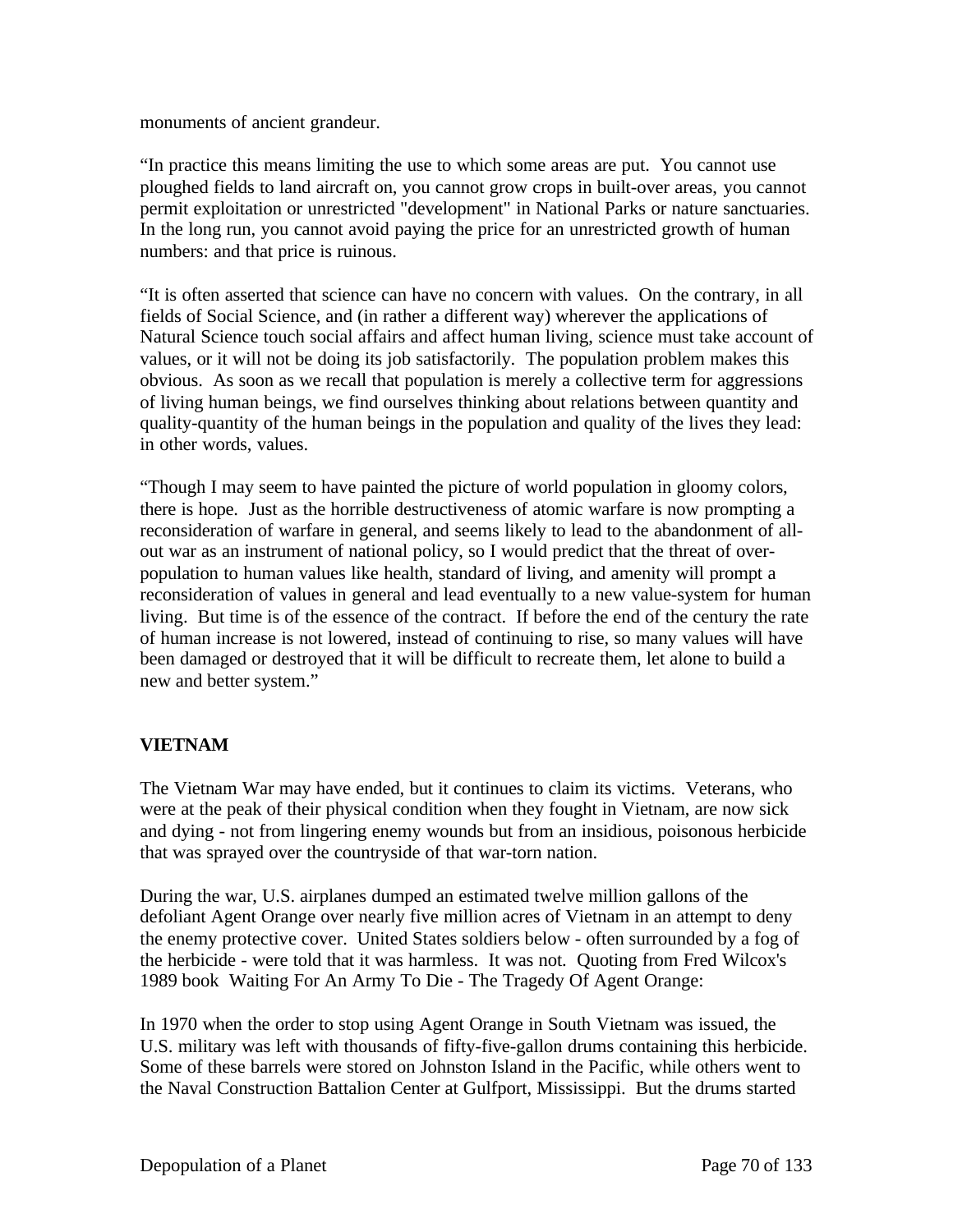to rust and their contents began leaking, making it imperative that something more "final" be done about the surplus stocks of herbicide Orange. In February 1972, the Mississippi Air and Pollution Control Commission ordered that the Agent Orange stored at Gulfport be removed immediately. Faced with this, the Air Force tried returning the remaining stocks of Agent Orange to its manufacturers, who refused to accept the offer. Air Force officials also suggested that the surplus herbicide be disposed of "by the prudent disposition of herbicide Orange for use on privately owned or governmentally owned lands." This plan also failed and, seven years after the barrels were removed from Vietnam, the EPA finally granted the Air Force a permit to incinerate the remaining stocks of Agent Orange on the German-built ship Vulcnus in the South Pacific. By the time the permit was granted, more than 5,000 drums containing over a quarter million gallons of Agent Orange had rotted through.

At the first "Defoliation Conference" sponsored by the Department of Defense and attended by several chemical companies (including Dow and Monsanto), General Fred J. Delmore, commanding general, U.S. Army, Edgewood Arsenal, told the companies' representatives that the DOD wanted to make sure that whatever it used for defoliants would be "perfectly innocuous to man and animals and at the same time will do the job." Albert Hayward, chief of the program coordination office at Fort Detrick, told the conference that "it goes without saying that the materials must be applicable by ground and air spray, that they must be logistically feasible, and that they must be nontoxic to humans and livestock in the area affected." In a 1964 press release, Dow asserted that its 2,4,5-T was absolutely nontoxic to humans or animals, but by 1965 the company confirmed that it contained TCDD. Dow also admitted that it had not informed the USDA or the DOD that it had discovered 2,4,5-T to be contaminated with TCDD.

The class action [suit by Vietnam veterans] is not only unique but ironic in many ways: 2.5 million Vietnam veterans suing chemical companies that were, theoretically, manufacturing a product that would save American lives in Vietnam; the chief attorney for the veterans confiding that he gets his most incriminating information on the effects of dioxin from scientists who work for one of the plaintiff war contractors; and the chemical companies arguing they were just "following orders" when they made Agent Orange, some of which was 15 to 15,000 times more contaminated with dioxin than the 2,4,5-T sold for domestic use.

Although the class action suit has been filed on behalf of all veterans who served in Vietnam, the number of veterans who were listed as sick or dying at the time of the interview was approximately 40,000. More veterans will undoubtedly be added to this list in the future. [End quoting.]

#### **CHEMICAL AND BIOLOGICAL**

In Robert Harris and Jeremy Paxman's book A Higher Form Of Killing - -The Secret Story Of Chemical And Biological Warfare, we read [quoting:]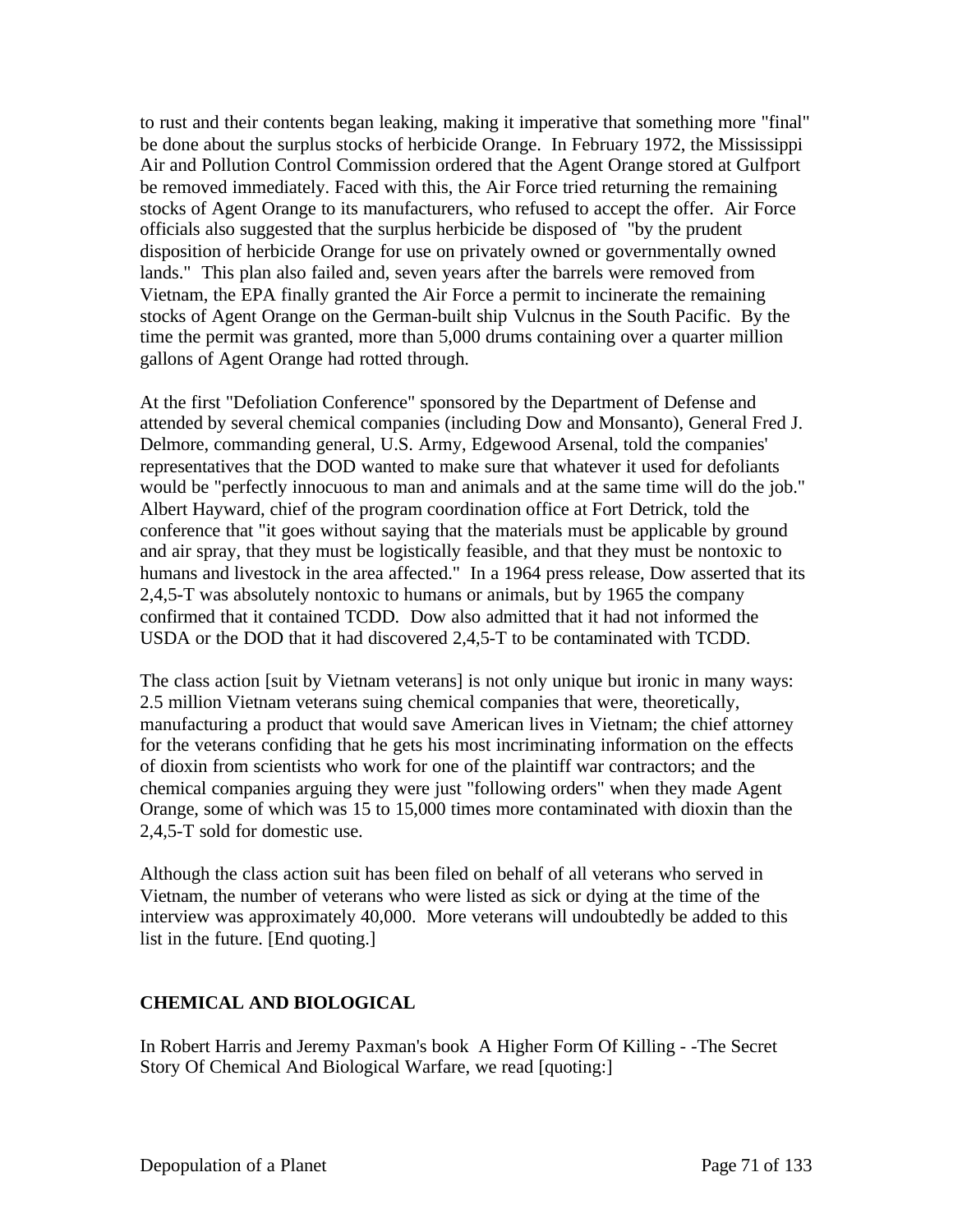The secret story of chemical and biological warfare demonstrates few things so clearly as the way in which discoveries made in the cause of human welfare can be used to devise ever more sophisticated instruments of death. Discoveries in veterinary science are tuned to the development of new biological weapons. A potential pesticide is transformed into a nerve agent. Yet the present generation of weapons is based upon scientific discoveries made up to fifty years ago: until the late 1970s British and American chemists were still attempting to produce an antidote to soman, an agent which had first been developed in the laboratories of Nazi Germany. Horrific though the effects of today's weapons may be, however, they are capable of infinite refinement. The present arsenals are huge: the "inadequate" stock of nerve gas in the United States is sufficient to kill the entire population of the world four thousand times over.

It is in the field of biological warfare that the most frightening possibilities present themselves. It is now nearly thirty years since Crick and Watson made their momentous discovery of the "double helix" structure of DNA, the molecule which controls heredity. The discovery has not yet, as far as is known, been applied to the business of war. But in the civilian laboratories of Europe and North America biologists are regularly tampering with the nature of life itself through "gene splicing" or recombinant DNA. It has been called the most awesome discovery since man split the atom. Should the breakthrough, like atomic physics, come to be applied to warfare the implications scarcely bear thinking about.

As long ago as 1962, forty scientists were employed at the U.S. Army biological warfare laboratories on full-time genetics research. "Many others", it was said, "appreciate the implications of genetics for their own work". The implications were made more specific seven years later, when a Department of Defense spokesman claimed that genetic engineering could solve one of the major disadvantages of biological warfare, that it is limited to diseases which occur naturally somewhere in the world.

Within the next 5 to 10 years, it would probably be possible to make a new infective micro-organism which could differ in certain important respects from any known diseasecausing organisms. Most important of these is that it might be refractory [i.e., not yielding to treatment] to the immunological and therapeutic processes upon which we depend to maintain our relative freedom from infectious disease.

The possibility that such a "super germ" may have been successfully produced in a laboratory somewhere in the world in the years since that assessment was made is one which should not be too readily cast aside. [End quoting.]

#### **AIDS**

In Phoenix Journal #65, The Last Great Plague Upon Man: AIDS And Related Murder Tools, Hatonn writes [quoting:]

AIDS is, by all definition, a "plague"! It will affect society in ways that you cannot now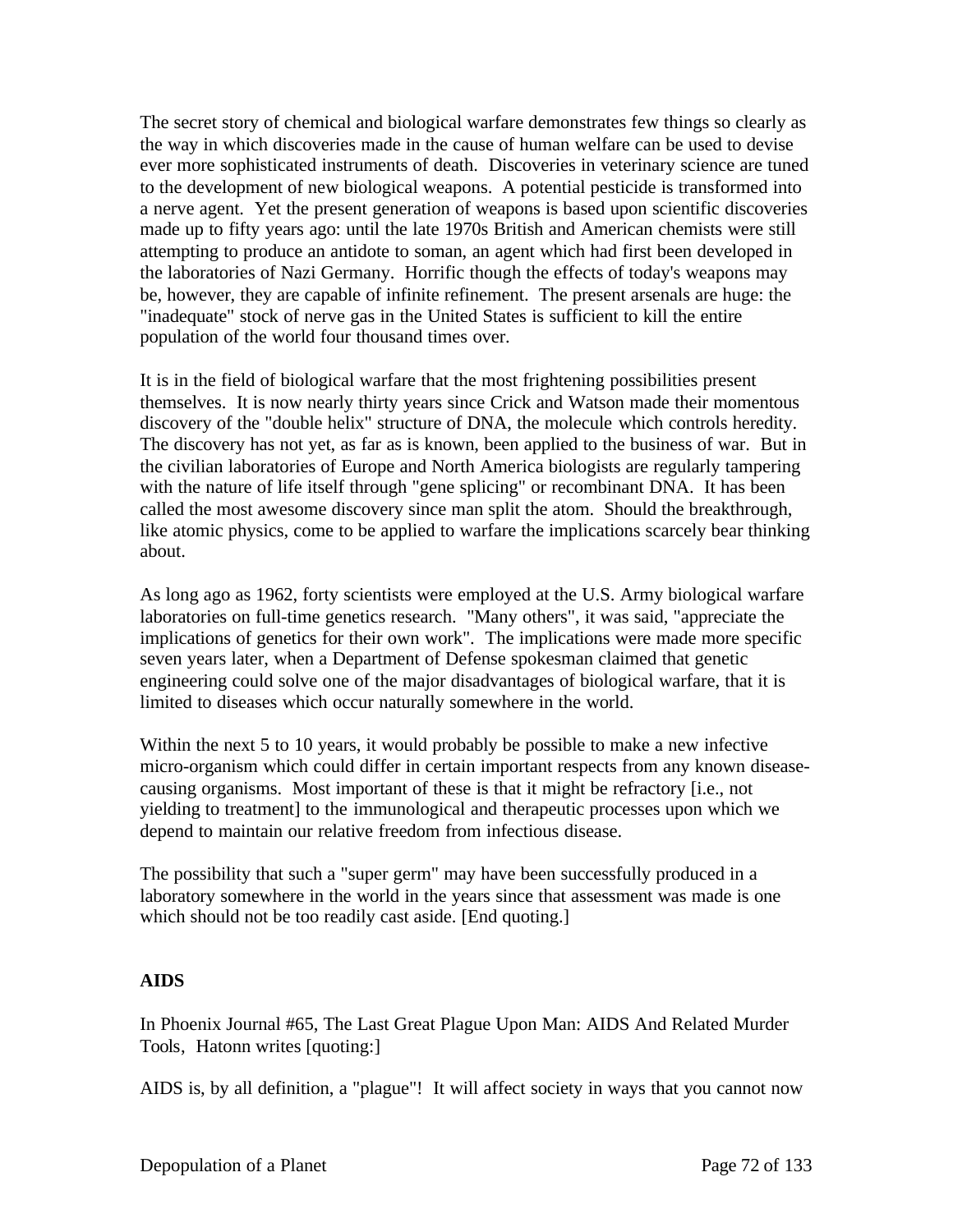even imagine. There is no cure within your grasp as a people and no prospects of a vaccine - both of which will be thoroughly discussed as we move along. Even by scientific optimistic projections it is not even hoped for within the next fifteen to twenty years, at best. It is projected by Public Health experts that over 2.4 billion people, half the world's population, will die from AIDS viruses and mutations by those viruses within that period of time. Not a pretty picture by any standard.

Economic devastation is impending for the medical health systems, insurance facilities and all related services within the next decade.

Now, some shocking information for most of you newly interested readers who feel safe and secure with your singular relationships and the comfort of a cozy condom. If things do not change radically and immediately, what you are really destined for is extinction.

AIDS is NOT prevented, nor hardly even impacted, by use of condoms. AIDS is NOT a venereal disease. AIDS is NOT a homosexual disease and AIDS did not come from any monkey bite in far off Africa. It came right out of a man-organized laboratory by cross breeding cattle and sheep viruses.

The AIDS virus was specifically requested, produced, deployed, and now threatens extinction of the species. You are headed for the worst catastrophe in the history of your world.

The first officially diagnosed case of AIDS was in San Francisco in 1981. Actually, it went something like this: The AIDS virus appeared in New York in 1978, San Francisco and Los Angeles in 1980. It appeared in young, white, male homosexuals who were between the ages of twenty and forty and promiscuous in behavior. Simultaneously with its appearance, there was conducted a Hepatitis B vaccine study in New York in 1978 and in San Francisco and Los Angeles in 1980 - among young white male homosexuals who were between the ages of twenty and forty.

You must surely ask yourself if there is a relationship between the Hepatitis B vaccine study in the United States and the subsequent outbreak of AIDS in the same population groups and at exactly the same time.

Further, this followed right on the steps of the outbreak of the disease in Third World areas such as Africa and Haiti in the 1970s. West Coast gays, particularly in San Francisco, made Haiti a main playground and vacation spot during that ensuing period of time, thereby being hit from two directions.

In your mid 1970s the outbreak of smallpox in Africa was epidemic and spreading into many other sectors. An organization was created called the World Health Organization (WHO), which made an all out effort to inoculate thousands and thousands of people, among which were some 15,000 Haitians who were working in Africa at the time.

You have to have some understanding of viruses, bacteria, human cell origin, tissue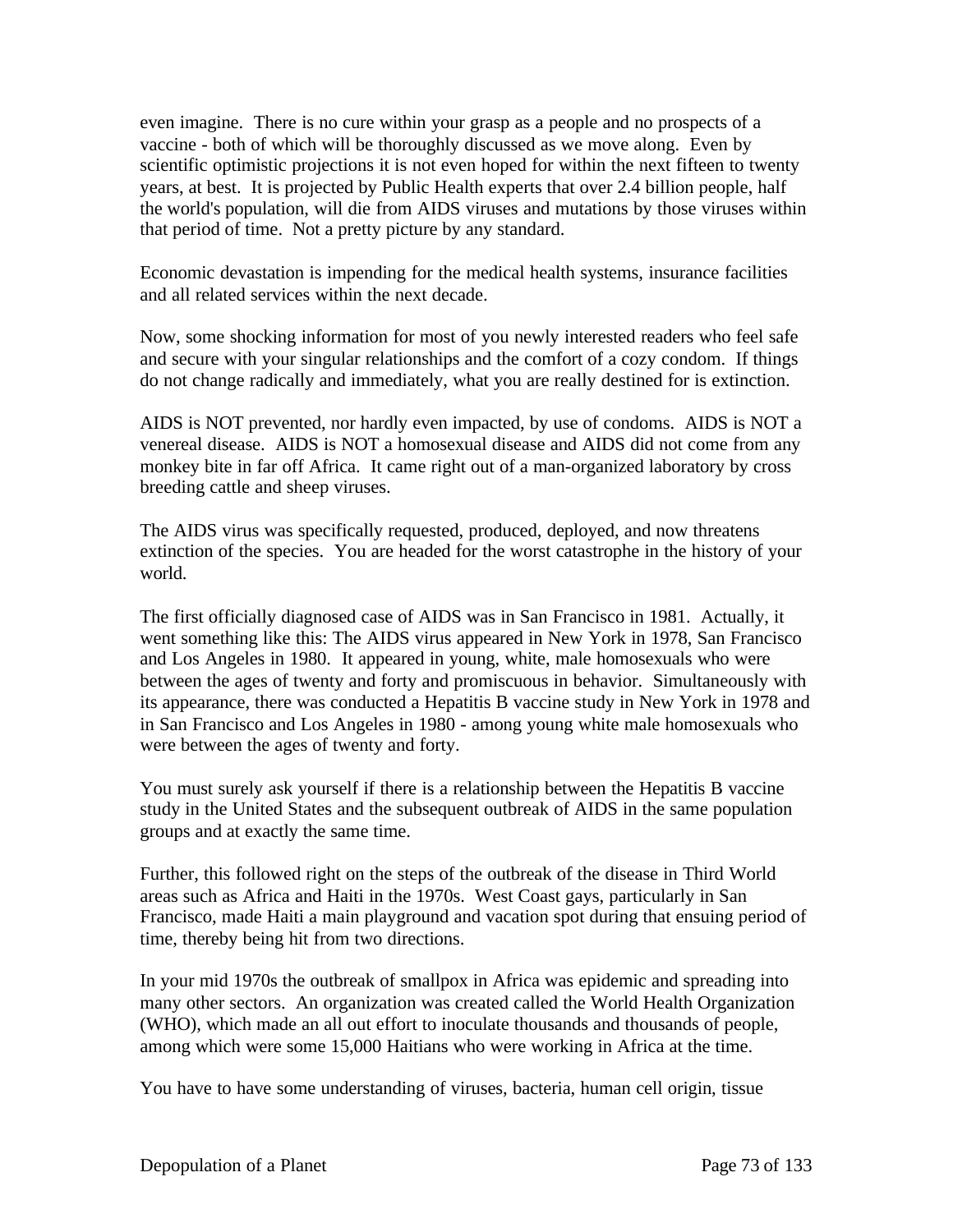culture and manipulation of all those things within the laboratory.

In addressing what the AIDS virus is, the virus has a morphology which is actually a Dtype retrovirus. So what are viruses? Some of you people are convinced, and I shall not confuse you, that viruses are the smallest replicating micro-organism. That means they are thought to be the smallest replicating organism that require other cells in which to grow themselves.

That viruses are not capable of reproducing themselves on their own, outside of living tissue, is the conviction of the scientists today. Viruses must inhabit another cell for potential growth and reproduction.

Bacteria, fungus, and some other organisms are actually capable of growing outside of tissue, in other words, they don't have to inhabit other tissue to reproduce themselves. They can grow on tissue culture plates such as bacteria. The viruses must grow inside of tissue which requires that there be living human or animal tissue in which they may replicate.

Retrovirus means that it is a small replicating organism which grows inside of living tissue. So what does the term "retro" mean? In the case of this particular virus, it stands for the fact that contained within the AIDS virus, and other so-called human retroviruses, or other animal retroviruses, are small enzymes known as reverse transcriptase. That is where the word "retro" comes from. The reverse transcriptase, which is where the "re" comes from "reverse" and the "tro" from transcriptase. That is an enzyme in the AIDS virus which actually is responsible for duplication of the genes of the AIDS virus which are in an RNA form, different from human form. Human genetic material grows in a DNA form.

If the AIDS virus is to insert itself into human material, somehow after infection of the cell, what happens is this enzyme duplicates the RNA of the AIDS virus into a DNA form and actually inserts that into the human DNA. The AIDS virus genes get in and are actually duplicated into DNA form, copied by the reverse transcriptase. That information is then inserted into the genetic makeup of the human cell. This is now an AIDS virus residing within the human genes which then sends out a signal for production of a NEW AIDS virus. Read carefully - NEW AIDS VIRUS!

Beyond AIDS the genetic information of all retroviruses is copied into the DNA form by the reverse transcriptase inserted into the genes and subsequent production of new viruses.

Let me generalize a bit of information here for better understanding. Virology is the study of viruses which deals with tiny living organisms visible only with the use of the most powerful electron microscopes on your planet as you now recognize the scientific limitations. Millions of AIDS viruses can easily fit onto the head of a small pin. The AIDS virus is particularly deadly to you humans because of its ability to not invade and neutralize human cells, but the virus's ability to put its own genetic material inside the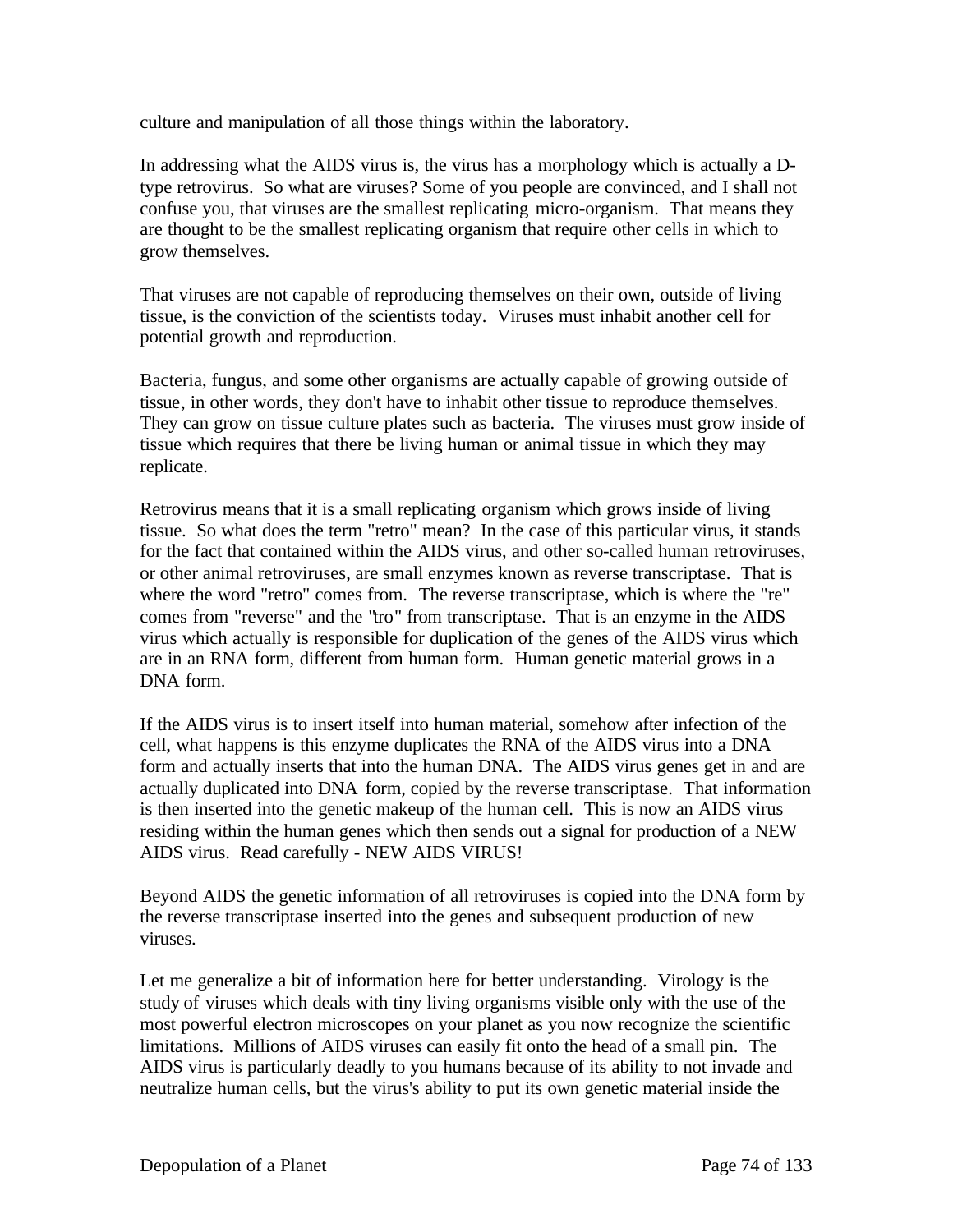human cell's genetic structure, thereby allowing the virus to use the human cell as a kind of virus factory, reproducing from a human cell's raw materials. [End quoting.]

## **DR EVA SNEAD**

In her courageous and well documented two volume book Some Call It AIDS - I Call It Murder, Dr. Eva Snead writes [quoting:]

According to Robert Lederer's Chemical-Biological Warfare, Medical Experiments, and Population Control, "U.S. CBW [chemical-biological warfare] has been used primarily for counter-insurgency operations against Third World peoples struggling for selfdetermination, and destabilization of Third World governments which have thwarted U.S. domination. It has been directed in direct attack against various adversaries; early records take us back to as early as 1763, when white colonial settlers gave smallpoxinfected blankets to Native Americans who sought friendly relations. Many died as a result." The tactic was repeated during the "Trail of Tears" of the 1800s.

The examples are numerous and abhorrent, and my mind entertains the possibility that even the great flu pandemic that swept the planet in 1917-1919 was a result of deliberate or accidental biologic accidents: soldiers as carriers of innumerable and unpredictable microorganisms, transmitted by what was called serum therapy and prophylaxis, crude vaccines administered to people who were immune-suppressed by the administration of so many antigens, as well as by host vs. graft reactions to the serums, and by the use of lindane (Kwell) and other parasite-killers.

Not only is CBW unhealthy for its victims, but can seriously endanger those who tell the ugly truth. "In 1958 the Eisenhower administration pressed sedition charges against three North Americans who had published the germ warfare charges in China Monthly Review, John W. Powell, Sylvia Powell and Julian Schuman, but failed to get convictions."

An interesting connection between CBW and vital illnesses, including AIDS is derived from the reported infestation of Cuban pigs with African Swine fever in 1971 and 1980. African Swine Fever virus was found in some AIDS cases and the researchers that worked in the perusal of such connections found themselves attacked by academia. Some researchers believe that one of the most dangerous places on Earth, because of its biologic weapons against livestock and food plants is Plum Island, N.Y., where exercises in bio-warfare as described above, are allegedly practiced.

Lederer describes the fantasies of the military in their search for an ultimate weapon. In 1969, a military official testified before Congress: Within the next 5 to 10 years, it would probably be possible to make a new infective micro-organism which could differ in certain important respects from any known disease-causing organisms. Most important of these is that it might be refractory [resistant] to the immunological and therapeutic processes upon which we depend to maintain our relative freedom from infectious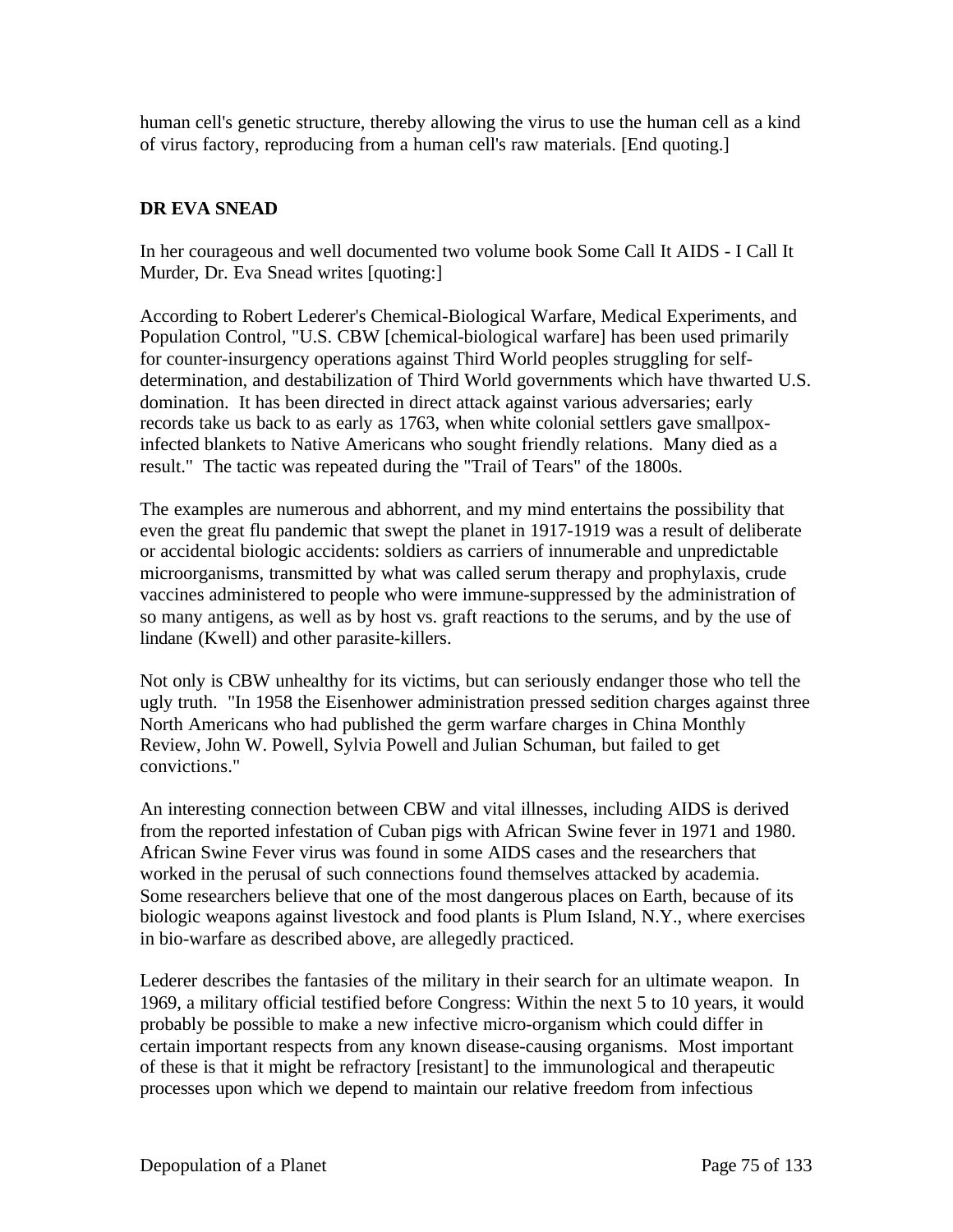disease."

Before the coining of the acronym AIDS, Porton Down Laboratories, the CBW of the British Army reported the successful transmission of genes between different strains of plague bacillus. The 1985 U.S. government study reported to the President's Chemical Warfare Review Commission "the predictable likelihood of new agents being developed for which no vaccines or counter-agents are known or available."

In November 1970, Carl A. Larson reportedly wrote in Military Review that "ethnic chemical weapons ... would be designed to exploit naturally occurring differences in vulnerability among specific population groups." Reportedly South Africa pioneered research into diseases which afflicted only black people.

The pretence that AIDS exists as an independent reality, and that it is sexually transmitted has been used to convince people to use condoms. Besides the overt purpose of such practice, condoms are contraceptives that reduce birth rate. People who would not voluntarily practice birth control because of their religious persuasion, may be seduced by a belief in hygiene, to practice involuntary family planning.

"Population control of the Third World has been a policy goal of U.S. officials for many years. In 1977, Ray Ravenhott, director of the population program for the U.S: Agency for International Development (AID), publicly announced his agency's goal was to sterilize one quarter of the world's women. He admitted, in essence, that this was necessary to protect U.S. corporate interests from the threat of revolutions spawned by chronic unemployment." The agency's acronym AID seems to be a Freudian slip to tell us that AID begat AIDS!

From the beginning, those groups listed as primary targets and disseminators of AIDS "have published articles proposing CBW-AIDS theories with varying degrees of thoughtfulness and documentation." Accusations and denials went back and forth, most of them indicating that the best candidate location for the creation of a harmful virus might be Fort Detrick, Maryland, and that the covert actions was called "Operation Firm Hand". This last tidbit of information, so ironical since people tend to refer to gay men as limp-wristed, was provided by an anonymous letter by someone purporting to be an exemployee of the U.S. Army Biological Warfare Laboratory at Fort Detrick.

Scientists deal with very strange plans, at times. Although not at Fort Detrick (The Trick, as I like to call it), but at Cold Spring Harbor, Long Island, N.Y., scientists have written and done work on a MMMV (Multiple Monster Malignant Virus). This was an analysis of what would be necessary to create such a monstrosity.

[Still quoting from Dr. Snead's Some Call it AIDS - I Call It Murder:]

The role of the CIA in the Belgian Congo has been previously discussed. In addition to the information which surfaced at the Frank Church Committee Hearings in 1976,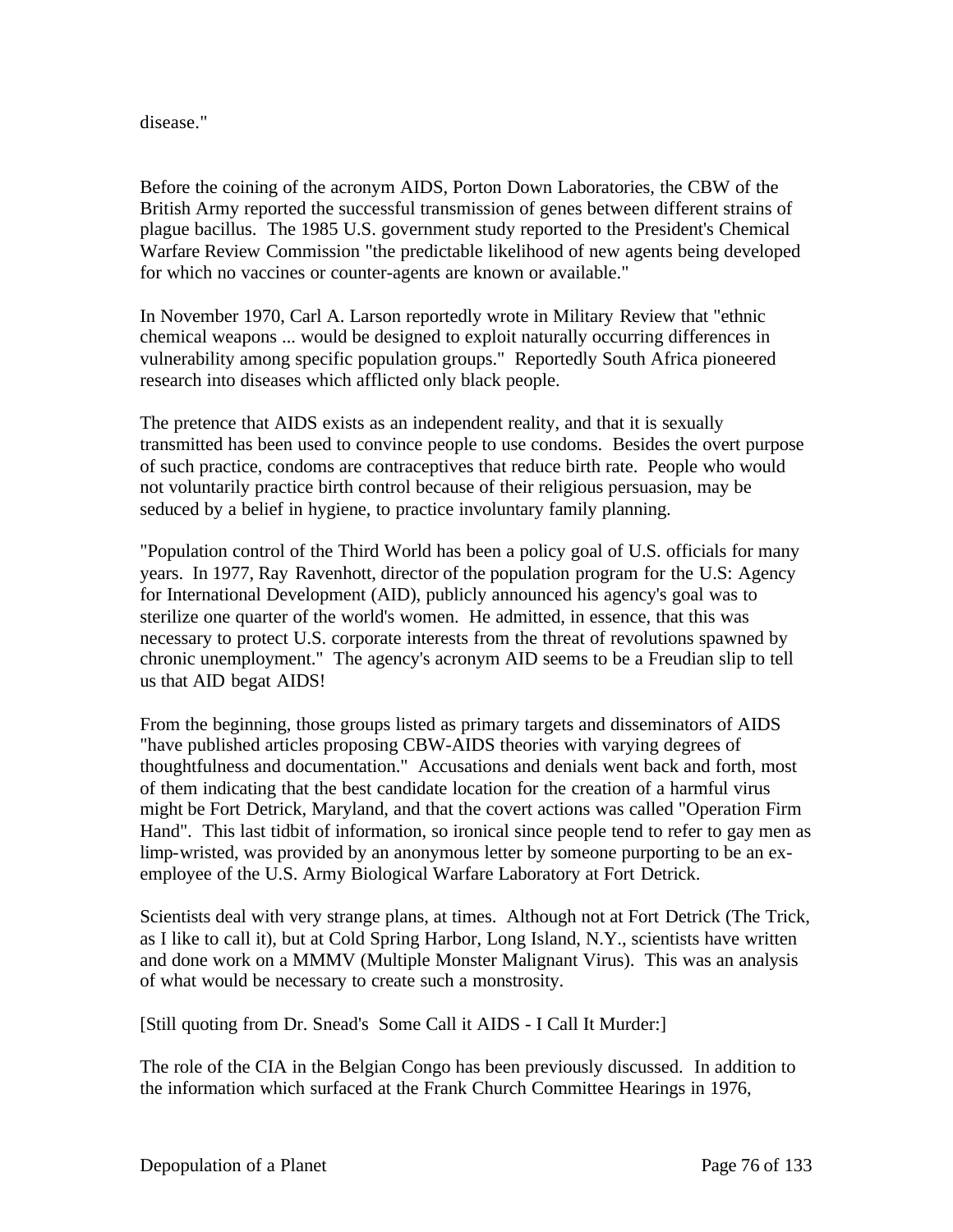Lederer tells us that "Serge Mukendi, U.S. representative of the Workers and Peasant Party of the Congo, the country now known as Zaire, points out that the CIA's attempted poisoning of Lumumba and its MK-ULTRA experiments render reasonable the possible later use of CBW in Congo-Zaire. He noted the Agency for International Development commissioned a study by the School of International Studies at Columbia University to examine the possibilities of limiting the Congo-Zaire's population growth 'to prevent famine'." As one example, he cited the dumping of highly toxic radioactive wastes in the Congo-Zaire. AIDS, he charged, may have been the ultimate population measure.

I was informed that The New York Times of Jan. 29, 1987, published a story about the fact that Zaire was supporting immunization tests against the AIDS virus. This test, the details of which were carefully kept in secret, was administered to twelve European and Congolese, including the medical Director Dr. Daniel Zagury. Allegedly he had injected himself with the product. Inoculations have the advantage of direct targets who can easily be identified and studied, and who have no way of controlling or knowing what substance they are receiving. The researcher has enormous latitude to administer any substance of his choosing and calling it by any name he wants to.

Vaccination campaigns are not only an excellent decoy for biological warfare, they themselves can be lethal bio-weapons.

Lederer's theories as to the origin of AIDS can be summarized as:

Theory number one is presented by two East German researchers in microbiology: Jacob and Lilli Segal, who accept the existence of AIDS, and its causation by HIV, but insist that it was a military blunder. Similar theories have been presented by Robert Strecker and Sir John Scale, who in turn blame the Soviet Union for such an invention. Ultimately, Lederer himself points out that the whole artificial HIV theory rests on the assumption that in fact HIV is the virus which causes AIDS, a theory which has become increasingly questionable.

The second theory: Dioxin is one of the components of the sadly famous Agent Orange, and also a by-product of PCP when this substance is burned. A couple of Vietnam veterans are mentioned by the author (Dave Bergh and Eal Zela Tex Aldredge ) as proponents of a toxic origin of AIDS.

According to EPA studies mentioned by Lederer, sites of dioxin dumping closely parallel areas of high AIDS incidence.

Susan Cavin, a journalist for a lesbian magazine, quotes up to "23 symptoms of indirect dioxin exposure parallel those of AIDS." The author cites "soft tissue sarcomas (cancerous tumors), weight loss, lung disorders, thymus and spleen depletion, liver damage, brain disorders, and personality changes - dramatically decreased resistance to infection - severe depletion of T-lymphocytes and leukocytes - fungus infections lymphomas." The article reports that, "Vietnam veterans are experiencing lymphomas at a rate one-third higher than expected." Little did anybody realize that the victims had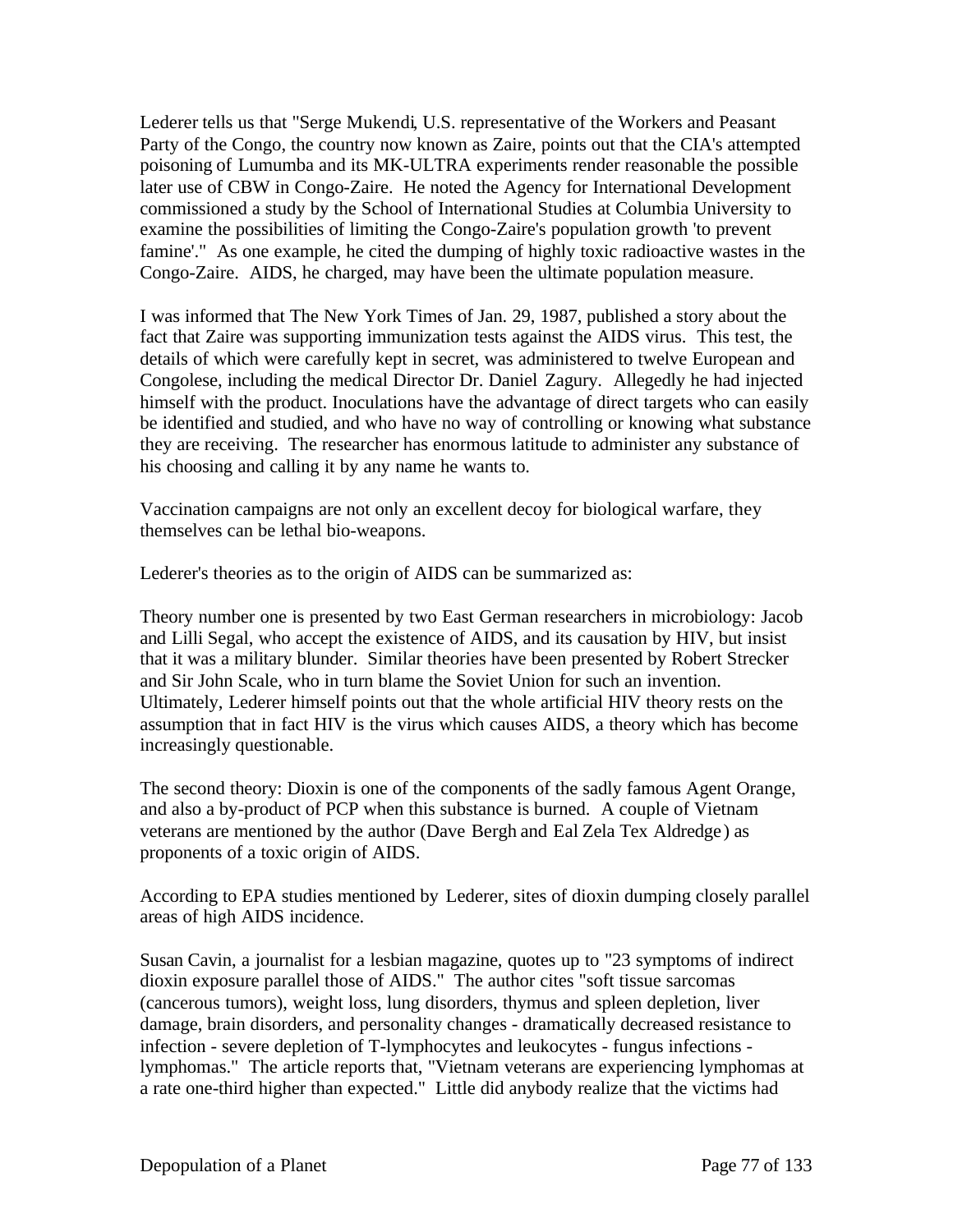previously been inoculated with SV40 and abenoviruses which became activated with the dioxin!

Interestingly enough, "The CDC uses the Hepatitis-B model to explain AIDS, that is, both diseases affect very similar groups. Has it occurred to anyone to follow the trails of the Hepatitis vaccine, the gamma-globulins, the other vaccines, the vaccinated animal products, etc., and study how they overlap with AIDS?

Lederer's third theory "was developed by Mark E. Whiteside, M.D., and Caroline MacLeod, M.D., M.P.H., co-directors of the Institute of Tropical Medicine in Miami, Florida." Their main areas of research were Miami and Belle Glade (the town with the highest per-capita incidence of AIDS in the United States).

Whiteside vehemently disagrees with the hetero-sexual transmission theory, offered for the spread of AIDS in Belle Glade, Fl., where the population that is highly afflicted mimics a swath cut through Third World populations. He says that those studies are "seriously flawed by overwhelming bias, inadequate controls, and lack of prospective data" particularly questioning relationship between the high percentage of childhood AIDS in children whose mothers test negative in African distribution (mostly heterosexual) of AIDS cases, and the dogmatic affirmations by the government of the sexual transmission theory, and the unusual confinement of Belle Glade AIDS to just one neighborhood. Some of the facts simply can not be reconciled with the existing conventional wisdom.

These researchers believe, Lederer reports, "that AIDS is a tropic-based, environmental disease, caused by at least two arbor-viruses (insect-borne viruses) called maguari and dengue, both endemic to tropical regions - the primary means of transmission being reposted bites by blood-sucking insects - mosquitoes or ticks - carrying the virus from person to person." Other means of blood exchange are also implicated by these researchers.

"AIDS corresponds to the insect belt in many parts of the world. Before modern day AIDS, the region of greatest density of Kaposi's Sarcoma was on the border of Zaire and Uganda. Such tropical tumors of Kaposi's Sarcoma and Burkitt's lymphoma were always linked to environmental conditions - the distribution of these tumors correlated with malaria and the insect-borne virus (arbor-virus) infection. A correlation between antibodies to HTLV-III/LAV (HIV) and antibodies to malaria is also noted. Another correlation noticed by these researchers, is the striking similitude between the distribution of AIDS and that of TB.

When Whiteside and MacLeod tested Florida patients for over 50 arbor-virus, they found that a very high percentage tested positive to dengue and maguari viruses. The first one causes a painful disease similar to a severe flu (Dengue is the name of a tropical dance characterized by body contortions similar to those the victims of this disease suffer due to spasms and pain), the second had not been known to cause diseases in animals or humans, but belongs to a family of viruses associated with Kaposi's Sarcoma.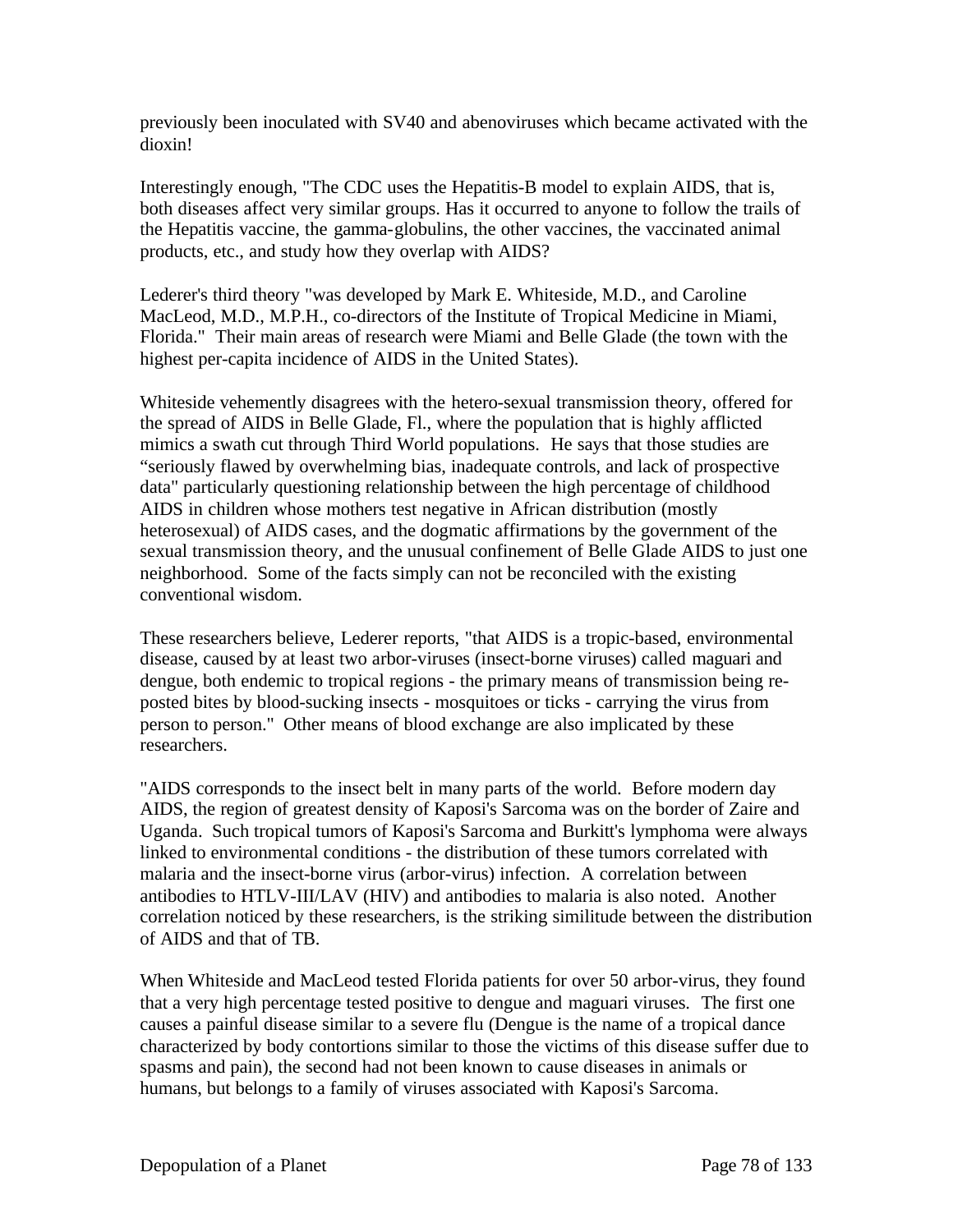The Dengue antibodies found were two types of Dengue viruses: Dengue I and Dengue II, which have done quite a bit of suspicious international traveling. "Dengue type I - had been limited to S.E. Asia and Africa until 1977, when it appeared in Jamaica, Cuba and Puerto Rico. It later spread to Haiti and other Caribbean Islands."

An epidemic occurred in Cuba in 1977 that was not only the first Dengue I, but the first Dengue epidemic since 1944. Dengue type II was fairly common in a mild form, but in 1981 Cuba had an unprecedented epidemic of type II in the "hemorrhagic shock form, with internal bleeding and shock - which resulted in 300,000 illnesses and 158 fatalities, including 101 children under 15."

The authors suspect that the movement of troops from Cuba into Angola in 1977 might have caused some of this transoceanic viral leap.

A 1982 CAIB investigation concluded that the 1981 hemorrhagic Dengue type II epidemic in Cuba and another in 1977 were "almost certainly the result of U.S. biological warfare. The U.S. Army's Biological Warfare Laboratory at Fort Detrick, Maryland, has for years done experiments with insect-borne disease in general and Dengue in particular. In the 1950s, the Army carried out 'field tests' releasing huge quantities of mosquitoes in Black communities in Georgia and Florida." It was also reported that Dengue type I had been isolated in the South Pacific in 1974. This report appeared in the Bulletin Of The World Health Organization in 1980.

It is also worth mentioning, that Russia allegedly produced the ultimate CBW weapon in the form of a mutant Dengue virus known as D7, which might have found its way into different countries by troop movements or other means.

If an epidemic like this is of such great concern, why does it take 6 years to make this information public?

Lederer questions the validity of the Dengue-Maguari AIDS link, because the countries with high levels of Dengue have low levels of AIDS. However, some researchers are satisfied that arborviruses and insect transmission are co-factors, at least, to the AIDS epidemic. [End quoting.]

## **MORE ON AIDS**

In Prof. Robert O'Driscoll's new book Corruption In Canada, appears an article written by J. L. Read titled New World Order Strategy For Population Reduction: AIDS [quoting:]

In 1938 The National Resources Subcommittee on Population Problems (NRS) recommended in its report to President Roosevelt that appropriate legislative action should be taken regarding global population problems. The NRS stated that "transition from an increasing to a stationary or decreasing population may on the whole be a benefit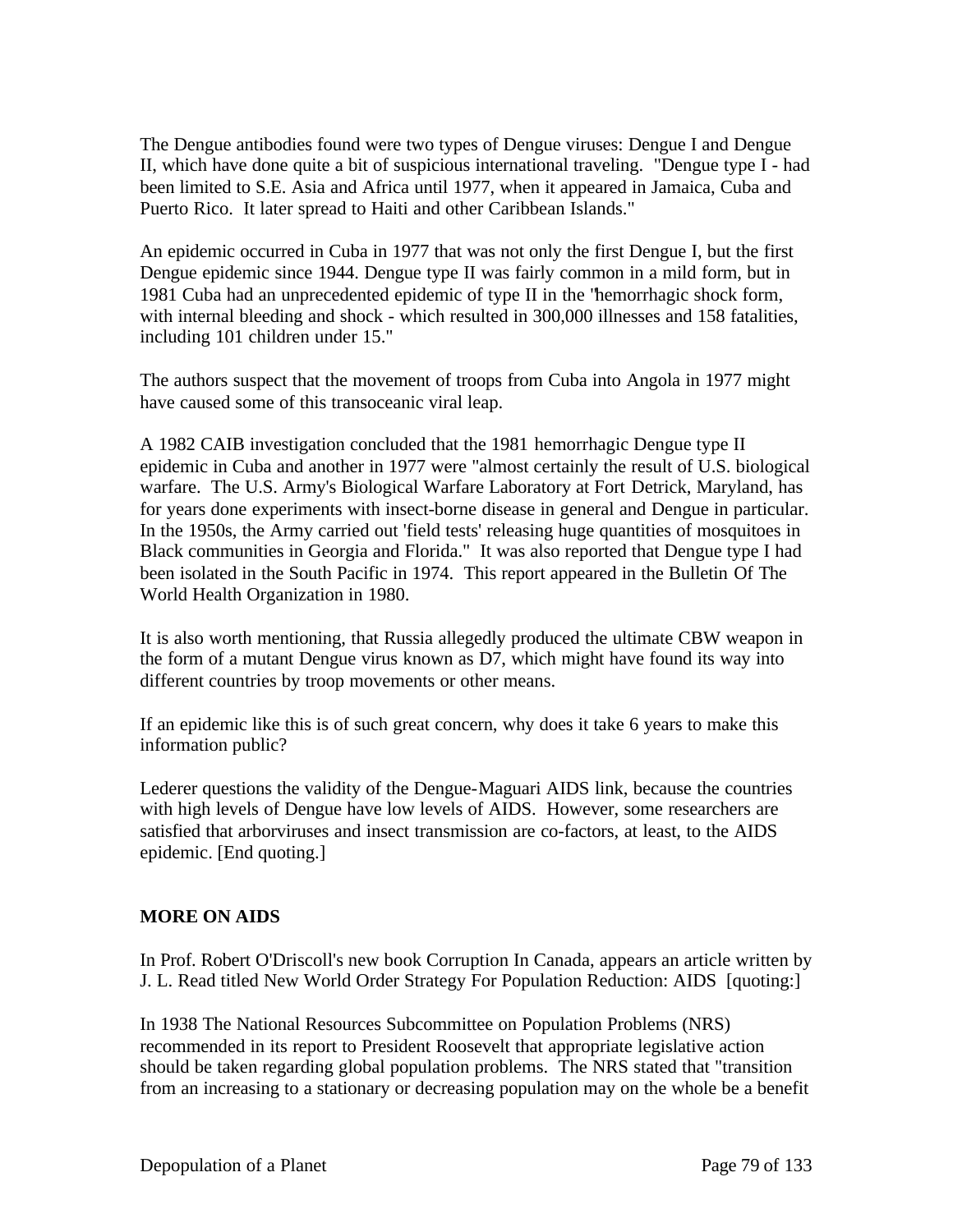to the life of the nation."

In 1970 microbiologist Dr. MacArthur solicited the Appropriations Committee of the House for money for molecular biological research with these words, "Within the next 5 to 19 years, it would probably be possible to make a new infective micro-micro-organism which could differ in certain important aspects from any known disease-causing organism. Most important of these is that it might be refractory to the immunological and therapeutic processes upon which we depend to maintain our relative freedom from infectious disease."

What is a virus? In his book Virus Hunting, AIDS, Cancers and the Human Retrovirus, Dr. Robert C. Gallo (the doctor who is credited with the discovery of AIDS) states that viruses are "obligate cellular parasites". This means they need another medium in which to grow and reproduce, therefore they invade a living cell and use it as their new home. Viruses are the smallest known living organism, needing an electron microscope or similar device at 50,000X magnification to be seen. Viruses can live outside of living tissue in crystal form indefinitely.

AIDS is also known at HTLV-III or Human T-Cell Lymphotrophic Virus. It is a retrovirus that attacks the T-4 cells of the immune system. A retrovirus is a virus that has a special enzyme, reverse transcriptase, that is able to incorporate itself into the DNA of the host cell, thereby using the DNA of that cell to reproduce more virus, B cells are the part of the immune system that help to produce protective antibodies. The T-4 cells of the immune system are lymphocytes, or small white blood cells, acted upon by hormones in the thymus gland before they reach the blood stream. T-4 cells help speed up the production of anti-bodies by the B cells. Therefore, if the T-4 cells are destroyed the body is unable to aid the B cells in antibody production and will die of any opportunistic infection.

Viruses are also known to lie latent in the infected organism. Thus, though they are present and potentially harmful, they are dormant, not seeking cells for reproduction. AIDS is known to have a 3 to 5 years incubation time before the virus begins actively reproducing and impairing the immune system to infection.

In 1972 at the Biological Warfare Convention it was decided to dismantle our biological warfare arsenals. Robert Harris and Jeremy Paxman point out in A Higher Form Of Killing, "With the decision to renounce germ warfare for all time, Fort Detrick had been handed over to the civilian National Cancer Institute. But part of the camp remained secret. Here the Pentagon established the Army Medical Research Institute of Infectious Diseases, where a small group of biologists would continue to work on those diseases which plague mankind ..."

According to Dr. William C. Douglass in his newsletter The Cutting Edge, "The National Cancer Institute in collaboration with the World Health Organization made the AIDS virus in their laboratories at Fort Detrick." Fort Detrick, Maryland had been the leading laboratory responsible for all biological warfare testing for the U.S. Government. Dr.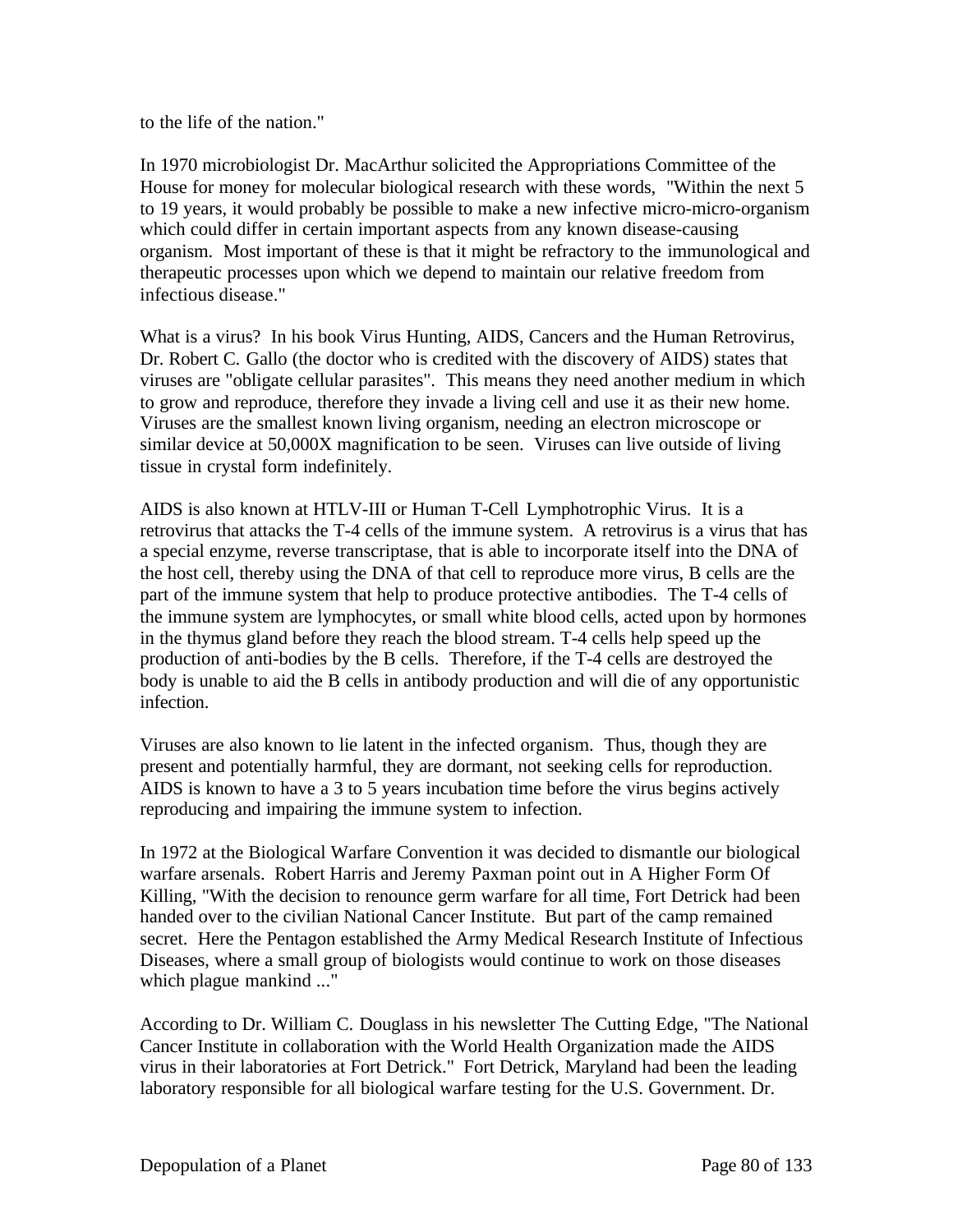Douglass goes on to state, "They combined the deadly retroviruses, bovine leukemia virus and sheep visna virus, and injected them into human tissue cultures."

Dr. Robert Strecker has studied the AIDS virus extensively. In his video The Strecker Memorandum he reveals that in the early 70s "The Danish Cancer Registry (an international panel of experts) noted that it is possible to visualize the mutation of a virus into variety of high contageosity to man resulting in a pandemic of neo-plastic disease before we could develop a vaccine." Dr. Strecker concurs with the concept that AIDS was created in a laboratory from the bovine and visna virus through recombinant DNA.

Not only was the World Health Organization (WHO), via Fort Detrick, responsible for the creation of AIDS, but there is overwhelming evidence that it was also responsible for the deliberate, initial introduction of AIDS into the world population. In 1987 Science Editor Pearce Wright wrote an article "Small pox vaccine triggered AIDS virus". The World Health Organization began a 13-year small pox vaccination program in Third World countries ending in 1981. The small pox vaccine was contaminated with the AIDS virus. Though WHO has admitted through its own investigation that the vaccine was contaminated, it has suppressed its findings. Wright's article, which linked the vaccination program and the increase of AIDS victims in the Third World, especially Africa, was given no press in the United States.-

A further connection is pointed out by Lt. Col. T. E. Bearden in his book Aids Biological Warfare. He states, "The small pox vaccine theory would account for the position of the Central African states as the most afflicted countries, why Brazil became the most affected Latin American country, and how Haiti became the route for the spread of AIDS to the U.S.; Brazil, the only South American country covered in the eradication campaign, has the highest incidence of AIDS in that region."

The pollution of vaccine, including the Salk vaccine for polio is extensively covered in a video by Dr. Eva Snead entitled AIDS: The Other Side Of The Story. She reveals how the polio vaccine prior to 1962 was known to be contaminated with SV-40 (simian virus 40). This virus contaminated the vaccine because the polio vaccine was grown on the kidney cells of monkeys and simian or monkey virus contaminated the vaccine that was given to the public. Dr. Snead also points out that research has shown that SV-40 is ideally suited for genetic manipulation, splicing and the creation of hybrids or mutants. Since it is known that the AIDS virus, or HTLV-III has created many mutant strains since its original discovery, there is a possible connection between the SV-40 virus, and contamination of the widely - and mandatorily - given polio vaccines. Again, the information of the contamination of the polio vaccine with a dangerous simian virus was withheld from the public, though the government was well aware of this fact.

The government would have us believe that AIDS started in the homosexual population and has been spread likewise. To help create this reality, The Centers for Disease Control (CDC) set up an inoculation program in 1978 that targeted the homosexual population. Dr. W. Szmuness, head of the New York City blood bank, devised rules for a hepatitis vaccine study. It was to be administered to non-monogamous homosexual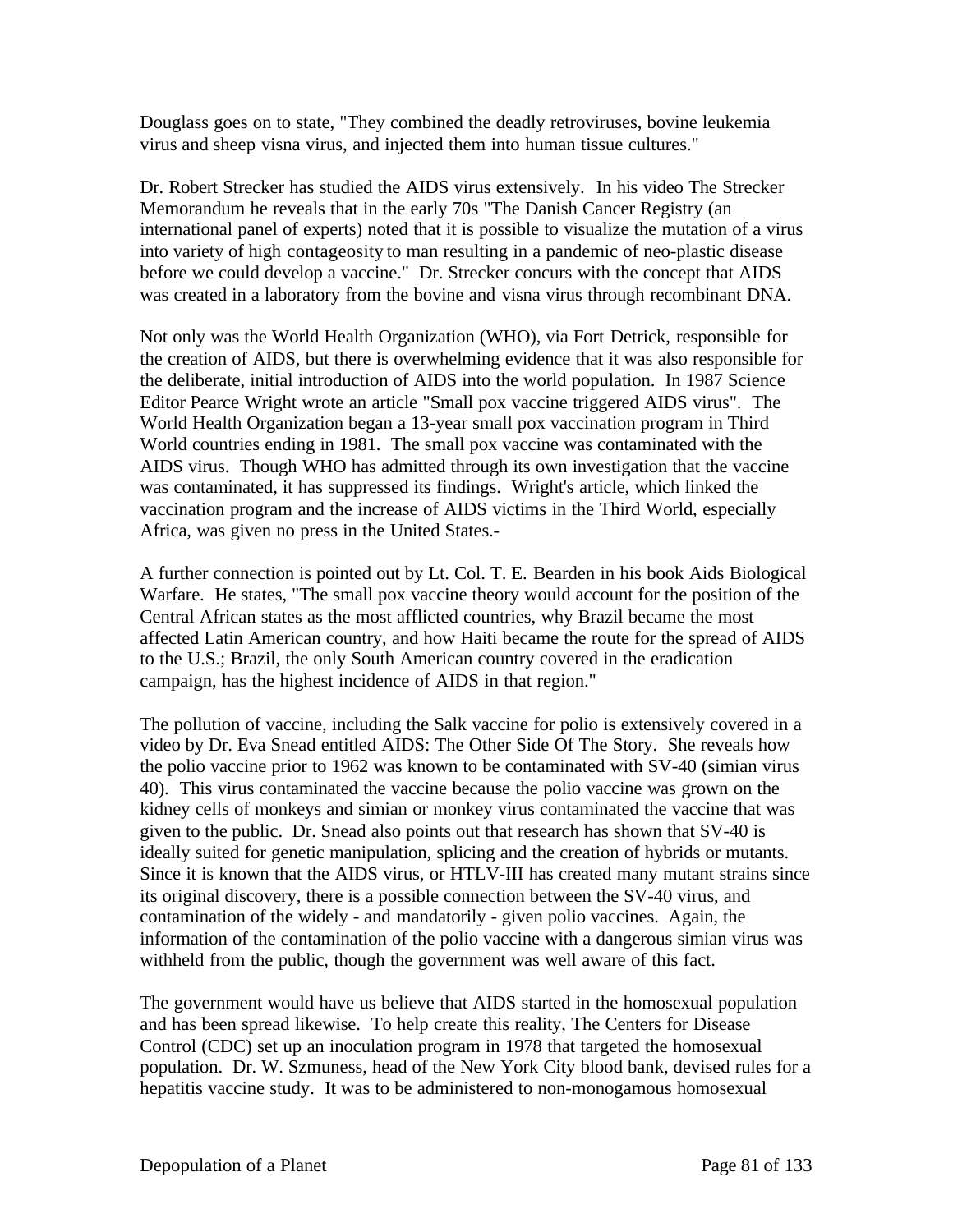males between the ages of 20 and 40. There were over 1000 inoculated. Dr. Alan Cantwell reports in his book AIDS And The Doctors Of Health that "newly liberated homosexuals were anxious to cooperate with the government in matters of gay health...Within a decade, most of the men in the experiment would be doomed to die." The CDC admitted in 1984 that at least 60 percent of those who received the hepatitis vaccine were infected with AIDS. They have since refused to give any more information on the subject. [End quoting.]

# **ALDOUS HUXLEY**

In a 1959 lecture delivered in Santa Barbara, California, Aldous Huxley said, in part: "In general, one can say that it is only when human beings are threatened by somebody else that they are ready to unite and to accept short-range privations for long-range goods; they are ready to unite under the threat of war and catastrophe. Undoubtedly, the best thing for world government under law would be invasion from Mars. Unfortunately, this is rather unlikely to take place. But is it possible to persuade ourselves that after all human beings are their own Martians, that with over-population and over-organization and over-technicalization, we are committing immense aggressions against ourselves? Can we unite against ourselves for our own higher interest? It might be possible, that what we regard as a piping time of peace is not, in fact, a piping time of peace, but that there is a real threat overhanging us all the time against remote speculation, but it is possible that some such argument might finally persuade people to take the step of getting together and forming a government in which all should live together under law."

# **THE GLOBAL 2000 REPORT TO THE PRESIDENT ENTERING THE 21ST CENTURY**

[Quoting, through several subsections:]

## **COMMISSION ON POPULATION GROWTH AND THE AMERICAN FUTURE (1970**)

In July 1969 President Nixon sent to Congress a historic first population message, recommending the establishment by legislation of a blue-ribbon commission to examine the growth of the nation's population and the impact it will have on the American future. John D. Rockefeller III, who had started the Population Council, had been urging since the early days of the Eisenhower Administration that such a commission be established. Lyndon Johnson had refused to see Rockefeller in 1964, but by 1968, he was ready to yield to pressure and established the President's Committee on Population and Family Planning: The Transition from Concern to Action, suggested the establishment of a presidential commission to give the problem further study. It recommended that family planning services be extended to every American woman unable to afford them. It also recommended an increase in the budgets of HEW and the Office of Economic Opportunity for the purpose of population research. The report was released without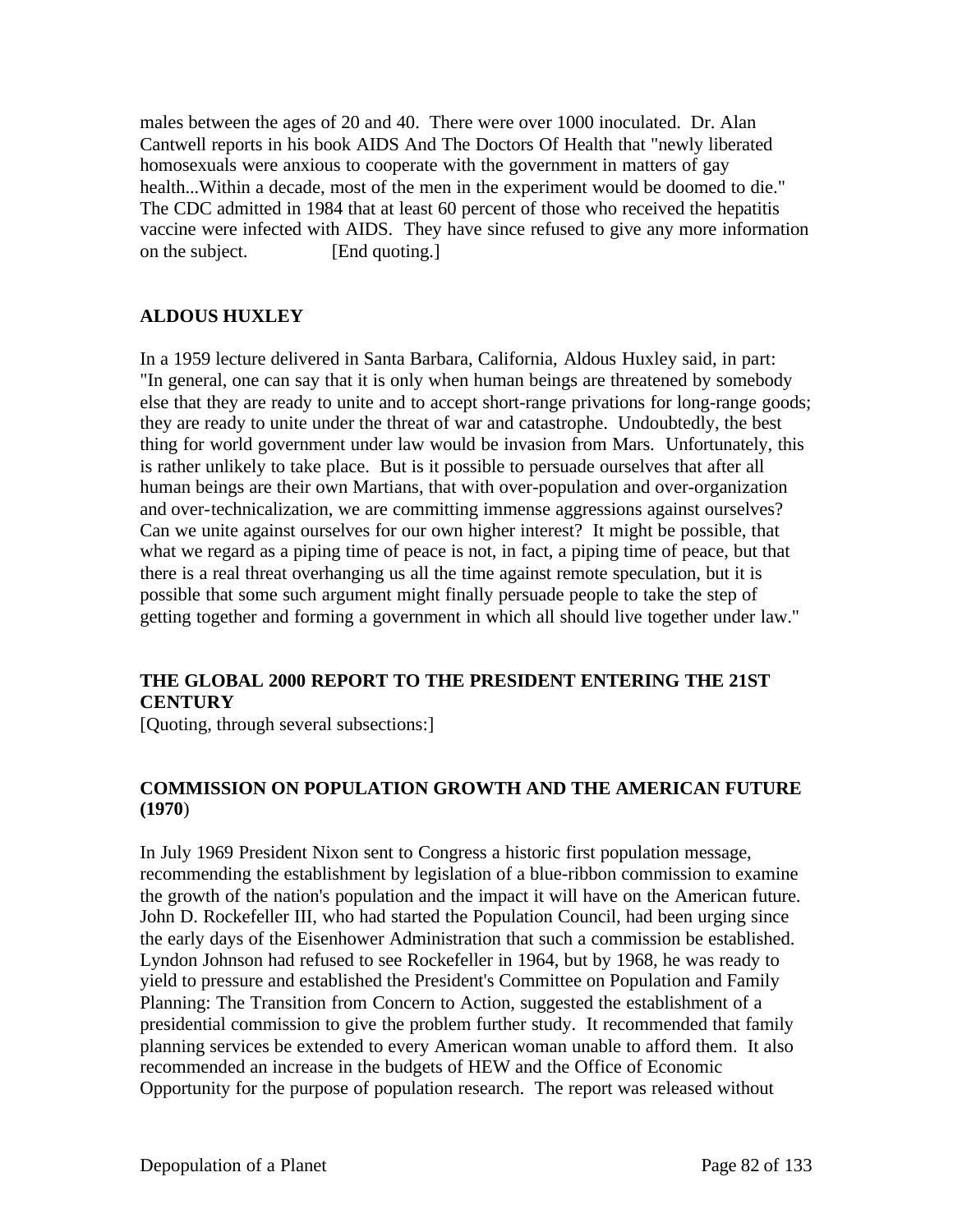publicity in January 1969, just before Johnson left office. He did not meet with the Committee to receive the report, nor make a statement on it.

In early 1969, Rockefeller's pressure for a presidential commission was abetted by presidential counselor Moynihan, who convinced Nixon that the time had come to face the problems of population. The President asked in his message to Congress that a Commission be assigned to develop population projections and estimate the impact of an anticipated 100 million increase in U.S. population by the year 2000. For the interim, the President called for more research "on birth control methods" and for the establishment, as a national goal, of "the provision of adequate family planning services within the next five years for all those who want them but cannot afford them." In his message to Congress, Nixon stated:

One of the most serious challenges to human destiny in the last third of this century will be the growth of the population. Whether man's response to that challenge will be a cause for pride or for despair in the year 2000 will depend very much on what we do today. If we now begin our work in an appropriate manner, and if we continue to devote a considerable amount of attention and energy to this problem, then mankind will be able to surmount this challenge as it has surmounted so many during the long march of civilization.

When the Congress passed a bill in March 1970 creating the Commission on Population Growth and the American Future, President Nixon named John D. Rockefeller III chairman of the 24-member group.

The Commission's conclusion was that no substantial benefits would result from continued growth of the nation's population.

"The population problem, and the growth ethic with which it is intimately connected, reflect deeper external conditions and more fundamental political, economic, and philosophical values. Consequently, to improve the quality of our existence while slowing growth, will require nothing less than a basic recasting of American values."

The more than 60 Population Commission recommendations included:

Creation of an Office of Population Growth and Distribution within the Executive Office of the President;

Establishment, within the National Institutes of Health, of a National Institute of Population Sciences to provide an adequate institutional framework for implementing a greatly expanding program of population research;

Legislation by Congress establishing a Council of Social Advisers, with one of the main functions the monitoring of demographic variables;

The addition of a mid-decade census of the population; and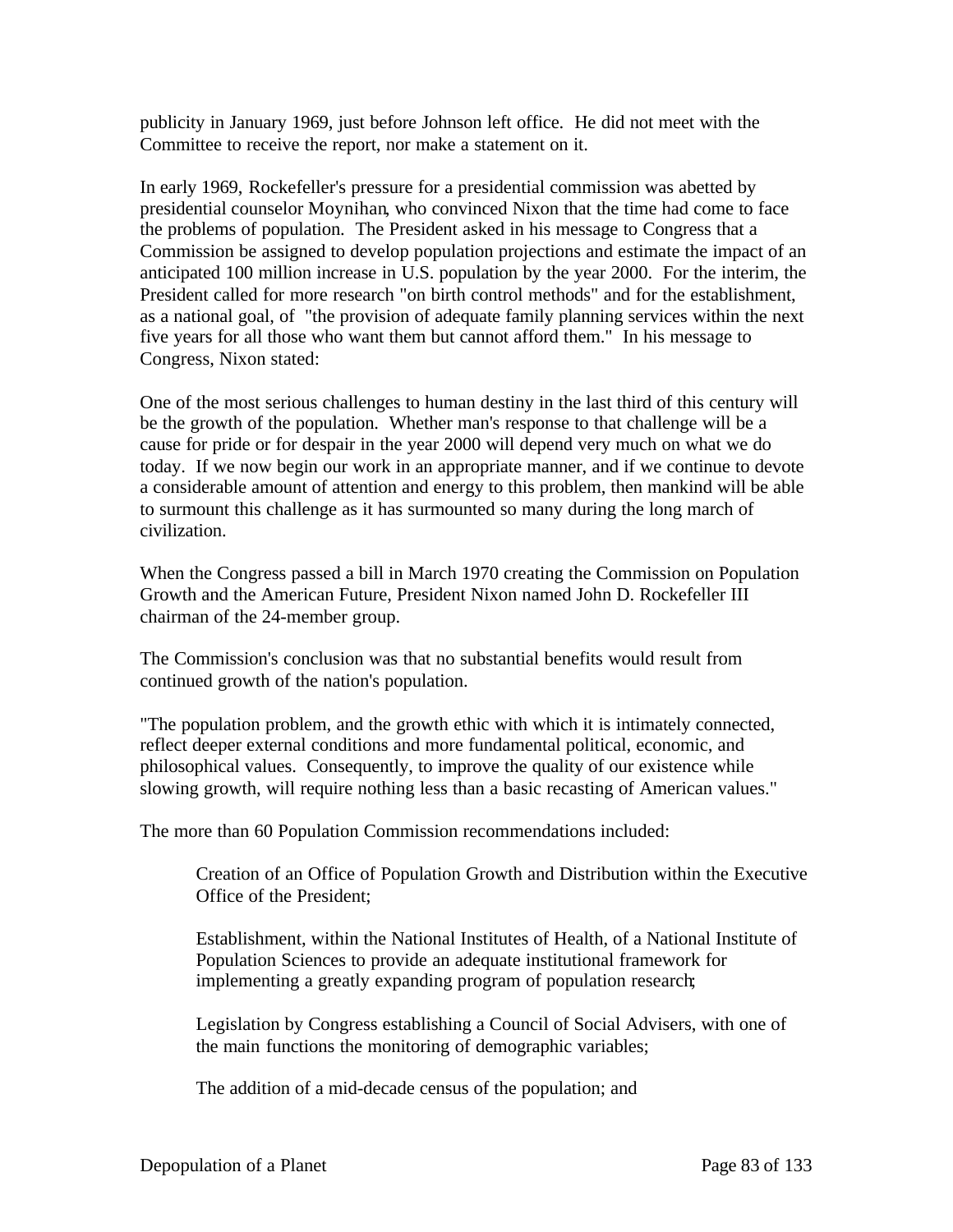National planning for a stabilized population.

These recommendations were overshadowed, at least in the publicity given them, by the recommendations that states adopt legislation permitting minors "to receive contraceptive and prophylactic information and services in appropriate settings sensitive to their needs and concerns" and "that present state laws restricting abortion be liberalized along the lines of the New York statute, such abortion to be performed on request by the duty licensed physicians under conditions of medical safety," The Commission also recommended that abortion be covered by health insurance benefits, and that established federal, state, and local governments make funds available to support abortion in states with liberalized statutes.

President Nixon was unhappy with the Commission report, released in March 1972 at the beginning of his re-election campaign, largely because of the recommendations on liberalized abortion and the furnishing of contraceptives to teenagers (which in 1972 was a bigger issue than abortion). The President met only a few minutes with Mr. Rockefeller. He perfunctorily received the Commission report, but issued a statement repudiating it. No word of support was forthcoming for the stabilized population concept that he had backed in 1969.

Although all members of the Commission showed their support for the report by signing it, several members wrote minority statements about certain recommendations, especially the one on abortion. The Commission debated whether to finesse the two controversial issues, since these recommendations were not of major demographic importance. But Chairman Rockefeller felt it was only right that the majority of the Commission be able to state an opinion on all relevant issues.

The timing of the report was unfortunate in that during the three years since Nixon's population message, the public had come to agree on stabilizing population growth, and the goal of the two-children family was already being achieved in the statistics.

No recommendations were made by the Commission in the resources and environment areas.

The deputy director of the Population Commission staff, Robert Parke, felt that the report and the research volumes made a strong base for future efforts at meeting population growth problems. And he believed the Commission and its staff had learned at least one valuable lesson: A commission studying a controversial subject should not publish its report during a presidential campaign.

# **NATIONAL COMMISSION ON MATERIALS POLICY (1970)**

Congress legislated a New National Commission on Materials Policy in the fall of 1970 as a part of the Resources Recovery Act.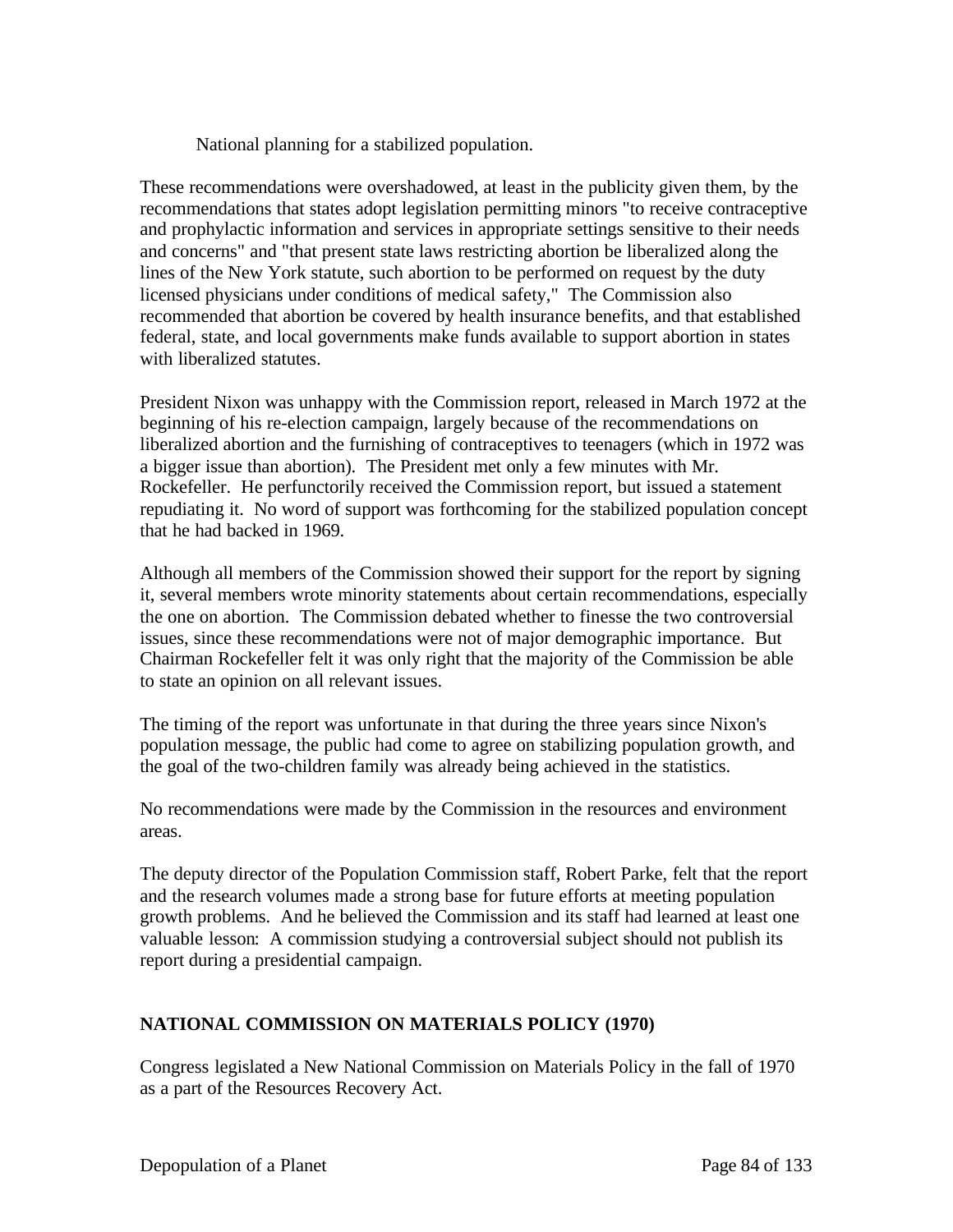The Materials Policy Commission did not attempt a materials resources inventory and update of the Paley Commission but rather concentrated its attention on the policy area and emphasized the environmental aspects of resources problems, an area which the Paley Commission had ignored. The new Commission contracted for a study of the estimated demand for 10 commodities by the year 2000.

The major recommendations of the Commission, when it reported to the President and Congress in June 1973, were mostly general policy directives:

"Strike a balance between the need to produce goods and the need to protect the environment by modifying the materials system so that all resources, including environmental, are paid for by users. Strive for an equilibrium between the supply of materials and the demand for their use by increasing primary materials production and by conserving materials through accelerated waste recycling and greater efficiency-of-use of materials. Manage materials policy more effectively by recognizing the complex interrelationships of the materials - energy - -environment system so that laws, executive orders, and administrative practices reinforce policy and not counteract it."

# **INTERNATIONAL INSTITUTE FOR APPLIED SYSTEMS ANALYSIS (1972)**

A unique institute with a holistic approach to common problems that cannot be solved by any single country alone is the International Institute for Applied Systems Analysis (IIASA). The Institute is situated near Vienna, Austria, and supports about 100 research scientists. It is considered non-governmental because its members are scientific institutions from the participating nations and not the political entities of the governments themselves. It was founded in October 1972 on the initiative of the academies of science or equivalent institutions in 12 industrial nations, both East and West (institutions from five other countries have since joined the Institute). The Academy of Science of the U.S.S.R. and the U.S. National Academy of Sciences (funded through the National Science Foundation) contribute the largest part of the financial support, and private sources such as philanthropic or corporate foundations contribute about \$1 million a year.

IIASA's programs are classified as either "global" (programs that affect and can be resolved only by the actions of more than one nation) and "universal" (those that affect and can be resolved by actions of individual nations but which all nations share). As the name of the Institution indicates, its scientific research and study concentrate on applying modern methods of analysis to contemporary problems of society, using the tools of modern management, such as systems theory, operations research, and cybernetics. Emphasis is placed on attempting to bridge the gap between scientists and decisionmakers. The results of studies are widely communicated through publications distributed by members scientific institutions, and an effort is made to inform the non expert of the results of studies of international problems.

Two current major global projects are on energy systems and on food and agriculture.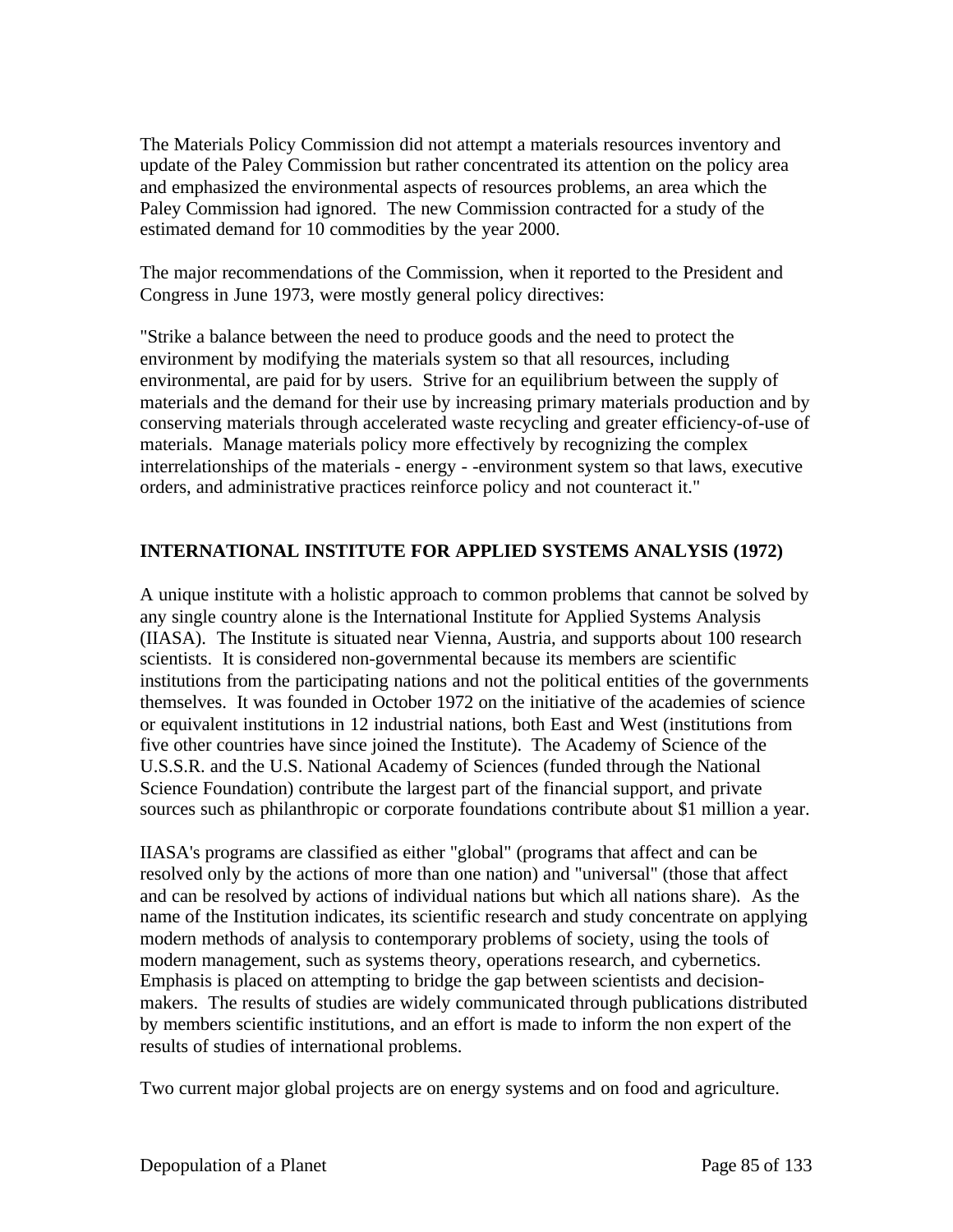The energy project is concentrating on finding strategies for the transition over the next 15 to 50 years from an energy economy based on oil, gas, and conventional coal to an economy based on the virtually inexhaustible resources - solar, nuclear, and geothermal as well as to some extent on new sources of coal. Research activities include studying systems implications of the exploitation of scarce energy resources; energy demand studies, such as one that projects global energy demand with regard to the development of regions, world population growth, and changes in life-style; and a study of strategies relating the nuclear-risk problem to decision-making. The final energy project report is expected in 1979.

Although IIASA is composed of scientific representatives from industrial nations, the food and agriculture program is concerned also with a number of less developed countries (LDCs) that have agricultural economies. The program objectives are to evaluate the nature and dimensions of the world food situation, to study alternative policy actions at the national, regional, and global level that may alleviate existing and emerging food problems, and to determine how to meet the nutritional needs of the growing global population.

Typical projects include developing a model of the dynamic interdependence between migration and human settlement patterns and agricultural technology, identifying and measuring the environmental consequences of water use in agriculture as constraints on agricultural structures of some pilot LDCs - describing their agricultural policy objectives and devising planning models suitable for estimating the consequences of alternative national policies.

## **NATIONAL COMMISSION ON SUPPLIES AND SHORTAGES: ADVISORY COMMITTEE ON NATIONAL GROWTH POLICY PROCESSES (1975)**

Another Nixon-Ford era initiative in the materials field with a major institutional objective was the National Commission on Supplies and Shortages and its separate Advisory Committee on National Growth Policy Processes. These activities, like the 1971-73 National Commission on Materials Policy, were conceived by Congress.

The Commission did not attempt any new data collection or make supply-and-demand projections into the future. Instead it analyzed available information, concluding that "we see little reason to fear that the world will run out of natural resources during the [next] quarter century."

The Commission's report, Government and the Nation's Resources, was released the first week of 1977.

In its report to the President and Congress, the Advisory Committee urged that the nation become not a planned society, but a planning society. Adequate and open planning for the future would result in less government interference, and the necessary government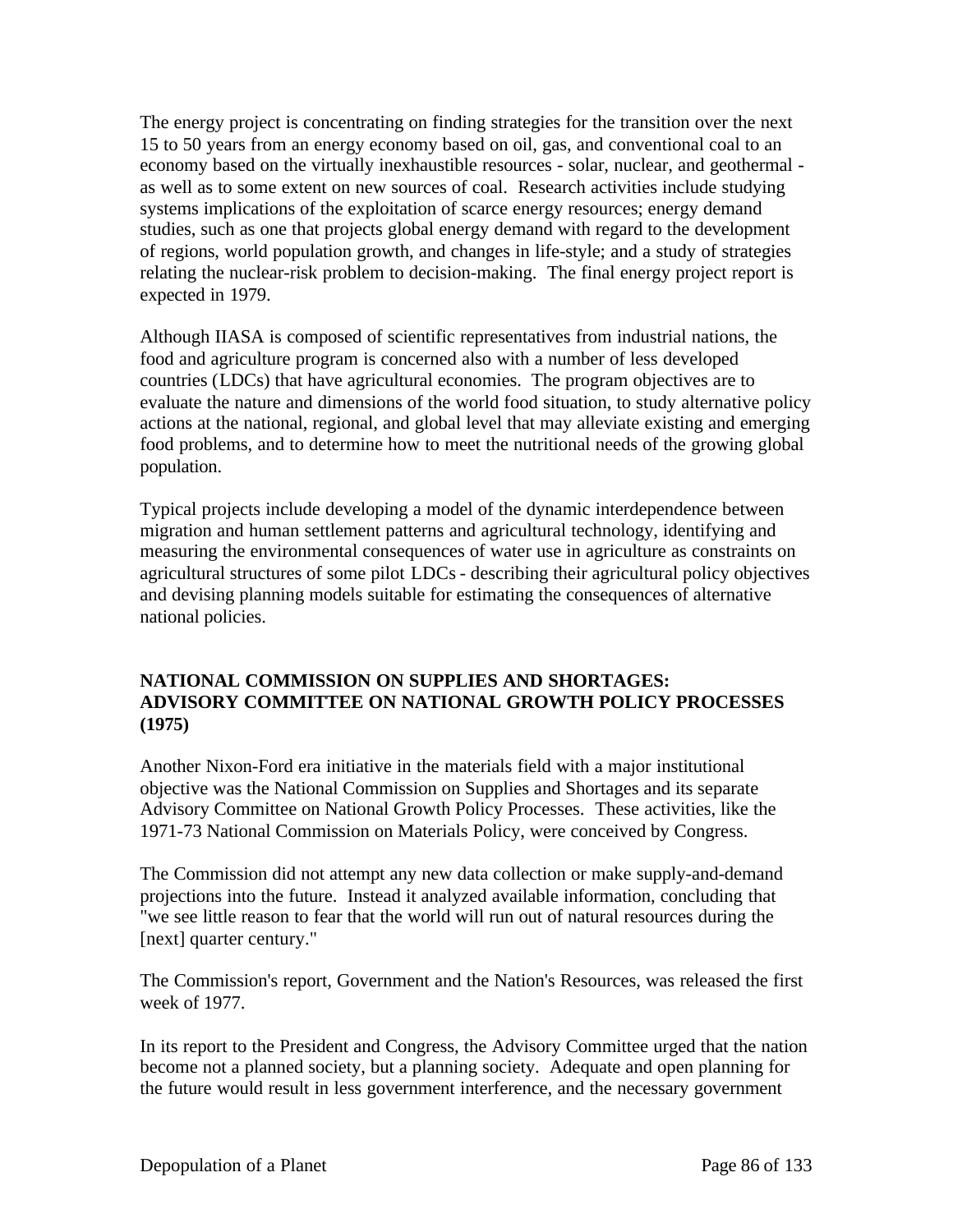intervention would be more considered, more timely, and less heavy-handed. The report's prime recommendation was for the institutionalization of the planning process in an independent executive branch agency to be created by Congress and called the National Growth and Development Commission. The new Commission would have the mandate "to examine emerging issues of middle-to-long-range growth and development, and to suggest feasible alternatives for the Congress, the President, and the public."

[Still quoting from The Global 2000 Report to the President of the United States - Entering the 21st Century, published in 1980:]

# **SOME OBSERVATIONS**

For the past 70 years the nation's leadership has perceived periodically a need for longterm analysis of problems relating to natural resources, population, or the environment. For the most part, these issues have been addressed on an ad hoc basis by appointing presidential commissions and other temporary groups to study the situation, make their reports, and then disband. As a result, decision-makers continue to deal primarily with immediate problems, while consideration of how to prepare for conditions that might exist 10, 20, or 30 years in the future is postponed for lack of adequate or systematic information on the options available and on the social, economic, and environmental impacts of alternative choices.

Future-oriented commissions or study groups have generally studied natural resources problems separately from problems related to population and the environment. There has been insufficient recognition of the interrelation of these three issues. Each succeeding year, as the problems become more complex and the interrelationships more involved, the need for a holistic approach to decision-making becomes more urgent.

Most analyses of future problems in population, natural resources, and the environment have been made only on a national basis. President Truman recognized the need for assessing global implications of natural resources when he constructed his Materials Policy Commission in 1951 to make its study of materials policy international in scope, at least to the extent of considering the needs and resources of friendly nations. But while the harmful effects of population growth, resource consumption, and pollution spread across borders and oceans, the international approach to long-range planning for solutions to these problems continues to be neglected.

When commissions or other bodies have been formed to consider long-term problems in population, natural resources, and the environment, their effectiveness has been hampered by lack of provisions for following up on their recommendations. In several cases the heads of commissions felt so strongly about the need for ongoing institutions that they set up private organizations on their own to follow up with their group's recommendations, which have lead to some efforts of ongoing analysis.

One recommendation has been made by virtually every presidential commission on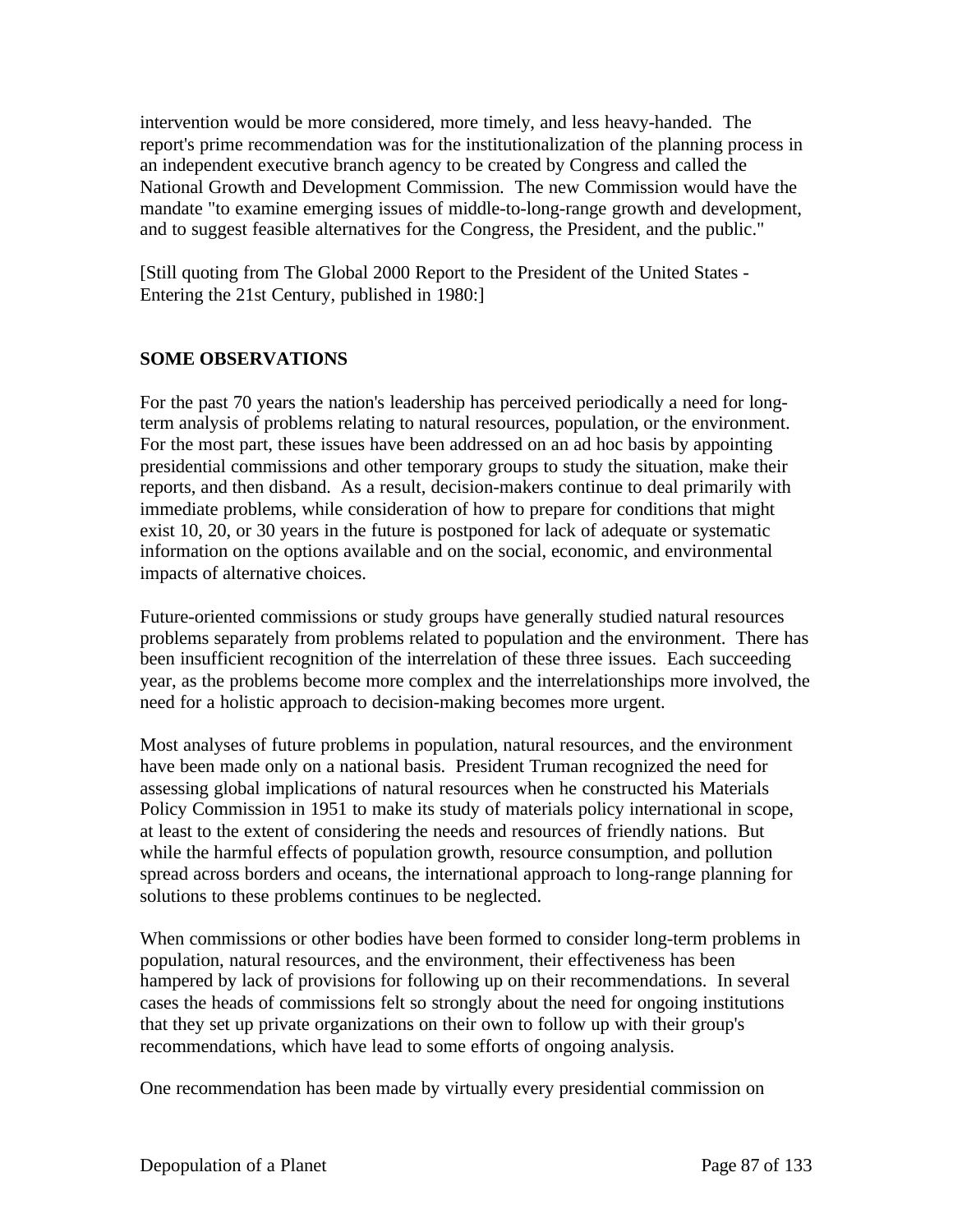population, natural resources, or the environment: the establishment of a permanent body somewhere high in the executive branch for performing continuous future research and analysis. Although ideas for location of such a permanent group have varied, proposals have generally indicated that a statutorily created institution with access to the President could explore potential goals, watch for trends, and look at alternative possibilities for accomplishing stilted objectives.

A permanent institution would have much more freedom in choosing the moment to present new ideas, and thus avoid the timing and politics-related problems that have often hindered activities of temporary presidential commissions. The interest of a President or Congress or the public proved to be much greater at the time a study is started than when it is completed

The Materials Policy Commission was appointed by President Truman in January 1951, when military involvement in Korea had reintroduced fears of shortages that were still fresh in the minds of administrators and the public following World War II. But when the Commission's report went to the President in June 1952, the scarcity issue had lost its priority and public concern. When President Nixon sent a message to Congress in 1969 asking for creation of a commission to study population growth, the subject was politically attractive inasmuch as people were concerned about rising birthrates. But by the time the Population Commission's report was submitted, statistics showed that the birthrate in the nation had already declined to a stability rate - two children per family and the subject had less political importance. Another unfavorable timing factor was that the report was sent to the President at the start of his 1972 re-election campaign; some of the Commission's recommendations raised controversy, causing the President to repudiate the Commission's work. On the other hand, the release of the report of the Outdoor Recreation Resources Review Commission came at a time when the popularity of outdoor recreation was booming, and Congress welcomed help in devising solutions to the problems connected with the growing recreation use of public lands, national parks, and national forests. Another problem of timing was the frequent long delays between the request for a commission and its creation, or between the time the law was passed and the President appointed the public members. Sometimes the period allowed for a study was too short, as with the preparation of Toward a Social Report. · That study also ran into a frequent timing problem: having been started by one President, the study is then submitted either at the end of his term or to his successor.

For all these reasons, many observers have urged the establishment by law of a permanent group in Executive Office of the President to institutionalize the coordination of long-term global and holistic considerations of population, resources, environment, and their related issues.

#### **MAJOR FINDINGS AND CONCLUSIONS IN THE GLOBAL 2000 REPORT**

If present trends continue, the world in 2000 will be more crowded, more polluted, less stable economically, and more vulnerable to disruption than the world we live in now.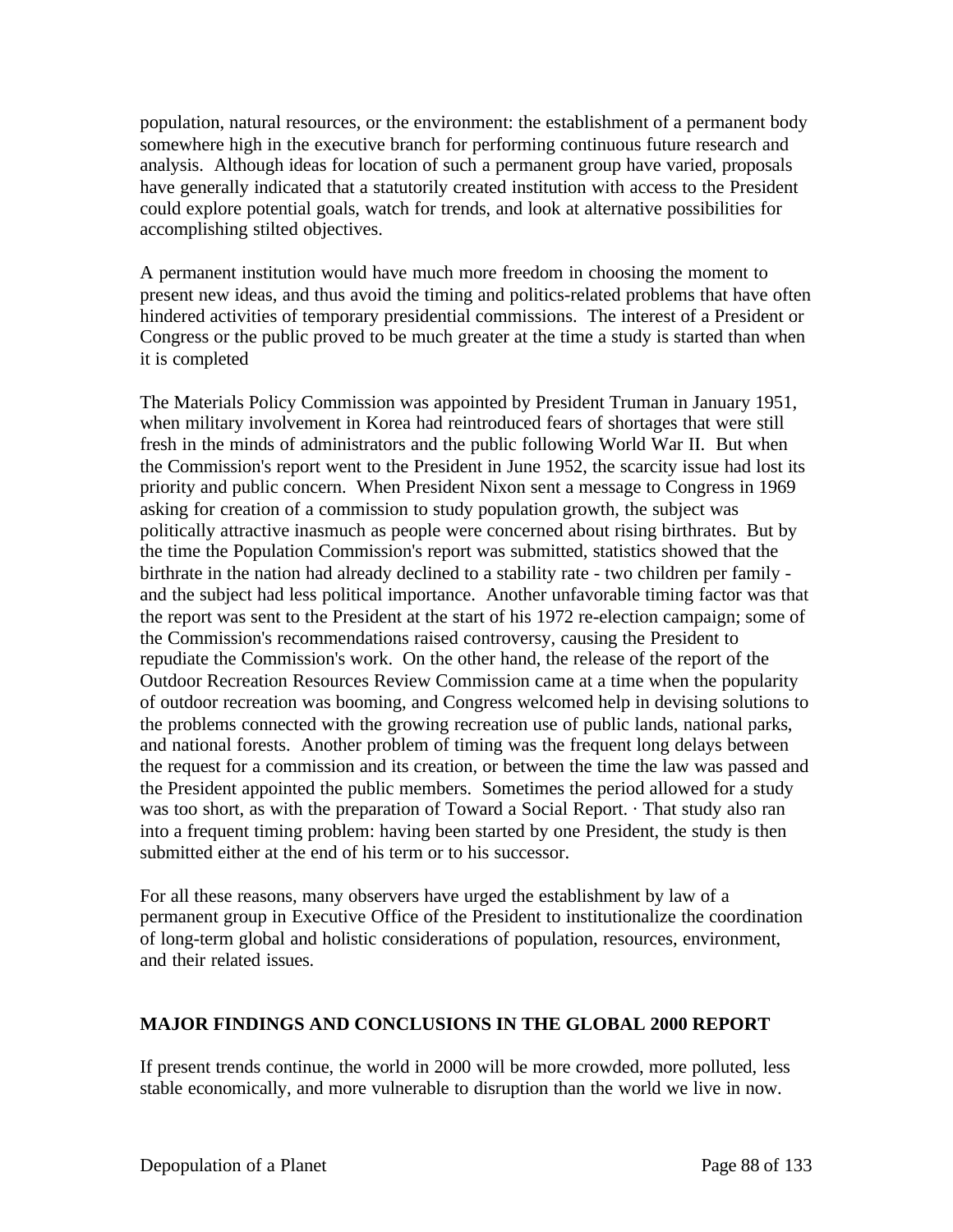Serious stresses involving population, resources, and environment are clearly visible ahead. Despite greater material output, the world's people will be poorer in many ways than they are today.

For hundreds of millions of the desperately poor, the outlook for food and other necessities of life will be no better. For many it will be worse. Barring revolutionary advances in technology, life for most people on Earth will be more precarious in 2000 than it is now - unless the nations of the world act decisively to alter current trends.

This, in essence, is the picture emerging from the U.S. Government's projections of probable changes in world population, resources, and environment by the end of the century, as presented in the Global 2000 Study. They do not predict what will occur. Rather, they depict conditions that are likely to develop if there are no changes in public policies, institutions, or rates of technological advance, and if there are no wars or other major disruptions. A keener awareness of the nature of the current trends, however, may induce changes that will alter these trends and the projected outcome.

Rapid growth in world population will hardly have altered by 2000. The world's population will grow from 4 billion in 1975 to 6.35 billion in 2000, an increase of more than 50 percent. Ninety percent of this growth will occur in the poorest countries.

World food production is projected to increase 90 percent over the 30 years from 1970 to 2000. At the same time, real prices for food are expected to double.

Arable land will increase only 4 percent by 2000, so that most of the increased output of food will have to come from higher yields. Most of the elements that now contribute to higher yields - fertilizer, pesticides, power for irrigation, and fuel for machinery - depend heavily on oil and gas.

During the 1990s world oil production will approach geological estimates of maximum production capacity, even with rapidly increasing petroleum prices. The Study projects that the richer industrialized nations will be able to command enough oil and other commercial energy supplies to meet rising demands through 1990. With the expected price increases, many less developed countries will have increasing difficulties meeting energy needs. For the one-quarter of humankind that depends primarily on wood for fuel, the outlook is bleak. Needs for fuel-wood will exceed available supplies by about 25 percent before the turn of the century.

While the world's finite fuel resources - coal, oil, gas shale, tar sands and uranium - are theoretically sufficient for centuries, they are not evenly distributed; they pose difficult economic and environmental problems; and they vary greatly in their amenability to exploitation and use.

Non-fuel mineral resources generally appear sufficient to meet projected demands through 2000, but further discoveries and investments will be needed to maintain reserves. In addition, production costs will increase with energy prices and may make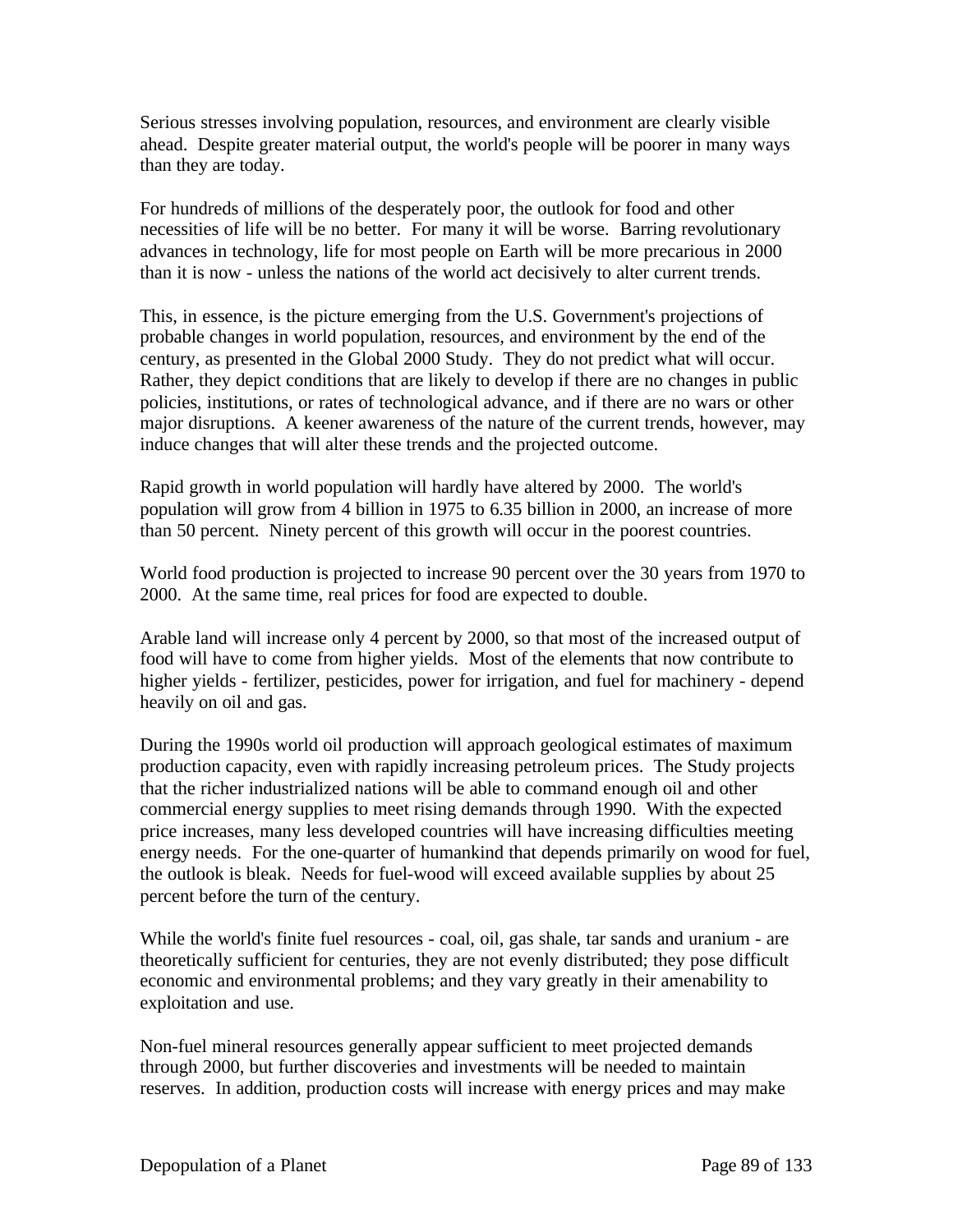some non-fuel mineral resources uneconomic. The quarter of the world's population that inhabits industrial countries will continue to absorb three-fourths of the world's mineral production.

Regional water shortages will become more severe. In the 1970-2000 period population growth alone will cause requirements for water to double in nearly half the world. Still greater increases would be needed to improve standards of living. In many LDCs, water supplies will become increasingly erratic by 2000 as a result of extensive deforestation. Development of new water supplies will become more costly virtually everywhere.

Significant losses of world forests will continue over the next 20 years as demand for forest products and fuel-wood increases.

Serious deterioration of agricultural soils will occur worldwide, due to erosion, loss of organic matter, desertification, salinization, alkalinization, and water-logging. Already, an area of cropland and grassland approximately the size of Maine is becoming barren wasteland each year, and the spread of desert-like conditions is likely to accelerate.

Atmospheric concentrations of carbon dioxide and ozone-depleting chemicals are expected to increase at rates that could alter the world's climate and upper atmosphere significantly by 2050. Acid rain from increased combustion of fossil fuels (especially coal) threatens damage to lakes, soils, and crops. Radioactive and other hazardous materials present health and safety problems in increasing numbers of countries.

Extinctions of plant and animal species will increase dramatically.

The future depicted by the U.S. Government projections, briefly outlined above, may actually understate the impending problems.

At present and projected growth rates, the world's population would reach 10 billion by 2030 and would approach 30 billion by the end of the twenty-first century. These levels correspond closely to estimates by the U.S. National Academy of Sciences of the maximum carrying capacity of the entire planet.

Indeed, the problems of preserving the carrying capacity of the Earth and sustaining the possibility of a decent life for the human beings that inhabit it are enormous and close upon us. Yet there is reason for hope. It must be emphasized that the Global 2000 Study's projections are based on the assumption that national policies regarding population stabilization, resource conservation, and environmental protection will remain essentially unchanged through the end of the Century.

The United States, possessing the world's largest economy, can expect its policies to have a significant influence on global trends. An equally important priority for the United States is to cooperate generously and justly with other nations - particularly in the areas of trade, investment, and assistance - in seeking solutions to the many problems that extend beyond our national boundaries.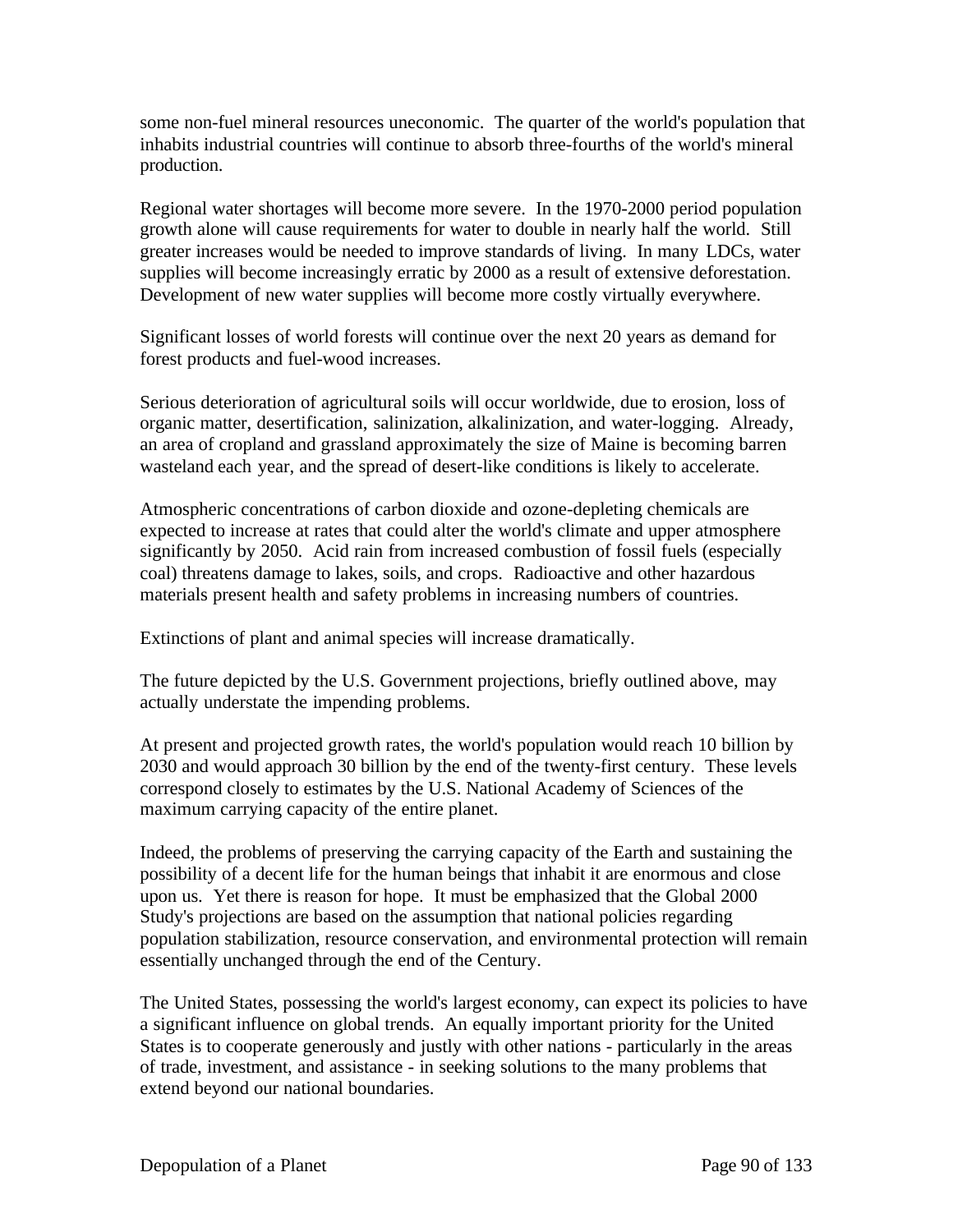With its limitations and rough approximations, the Global 2000 Study may be seen as no more than a reconnaissance of the future; nonetheless its conclusions are reinforced by similar findings of other recent global studies that were examined in the course of the Global 2000 Study. All these studies are in general agreement on the nature of the problems and on the threats they pose to the future welfare of humankind. The available evidence leaves no doubt that the world - including this Nation - faces enormous, urgent, and complex problems in the decades immediately ahead. Prompt and vigorous changes in public policy around the world are needed to avoid or minimize these problems before they become unmanageable. Long lead times are required for effective action. If decisions are delayed until the problems become worse, options for effective action will be severely reduced. [End quoting.]

JANUARY 2, 1996

Depopulation Of A Planet

Environmental Issues Become Key To Imposing NWO Agenda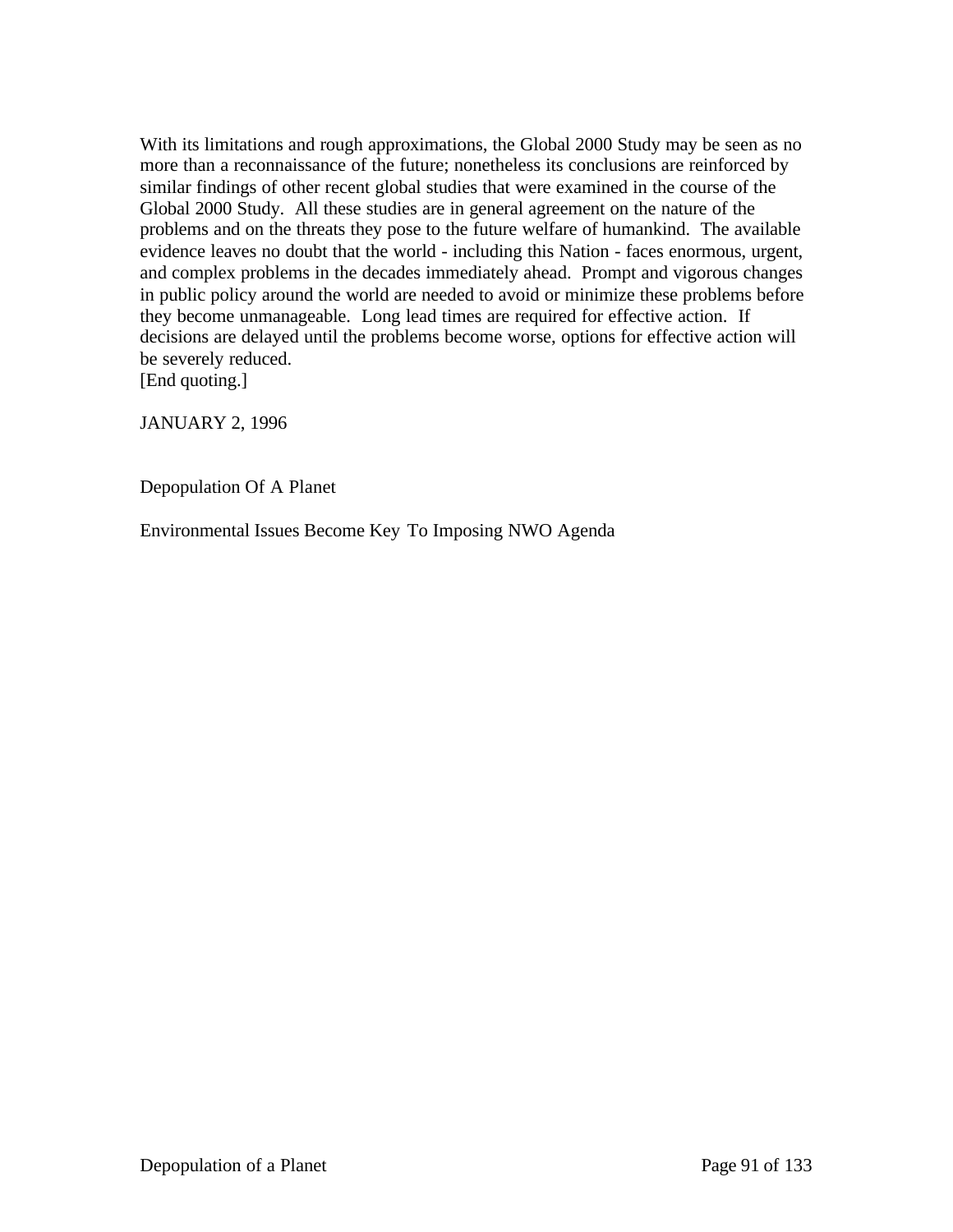# **Part V: U.N. Rings The Alarm**

## 12126195 RICK MARTIN

In their book The Healing Planet - Strategies For Resolving The Environmental Crisis, Paul and Anne Ehrlich write:

"In this century, humanity has become a truly planetary ecological force, its effects going far beyond the transformation of the landscape to include altering the composition of the atmosphere globally, interfering with planetary nutrient cycles, modifying climate, and exterminating other life forms. In historical perspective, the switch - from a modest to an overwhelming scale of impact, and from a positive to a negative impact on carrying capacity - was almost instantaneous and monumental: human activities now appear to be lowering the long-term carrying capacity and incurring risks on a scale unimaginable less than a lifetime ago."

And, also, later in the book: "Controlling population growth is critical. We cannot emphasize too strongly that significant resources must be directed into programs that limit population growth both in the United States and abroad. Because of the built-in time lags, unless the surge in human numbers is halted soon and a gradual population shrinkage begun, there is no hope of solving the problems discussed in this volume."

From the environmental impact side of the discussion, the Ehrlichs write, [quoting:]

Measured by commercial energy use, each American, on average, causes some 70 times as much environmental damage as a Ugandan or Laotian, 20 times that of an Indian, 10 times that of a Chinese, and roughly twice that of citizens of Japan, the United Kingdom, France, Sweden, or Australia. Americans use about 50 percent more commercial energy than Soviet citizens, (who nonetheless have caused even more havoc by using it with minimum efficiency and virtually no effort to prevent environmental damage). In terms of per-capita energy use, only Canada, Luxembourg, and a few oil producers are really in our league.

Viewed in this light, the United States is the world's most overpopulated nation. It is the world's fourth largest nation in population, now numbering more than a quarter-billion people, and the average American consumes more of Earth's riches than an average citizen of any of the other "big ten" nations... Because of this combination of a huge population, great affluence, and damaging technologies, the United States has the largest impact of any nation on Earth's fragile environment and limited resources. [End quoting.]

## **ECO-92 EARTH CHARTER (SEPT. 20, 1991)**

In September 1991, as a preliminary to the United Nations "Earth Summit" Conference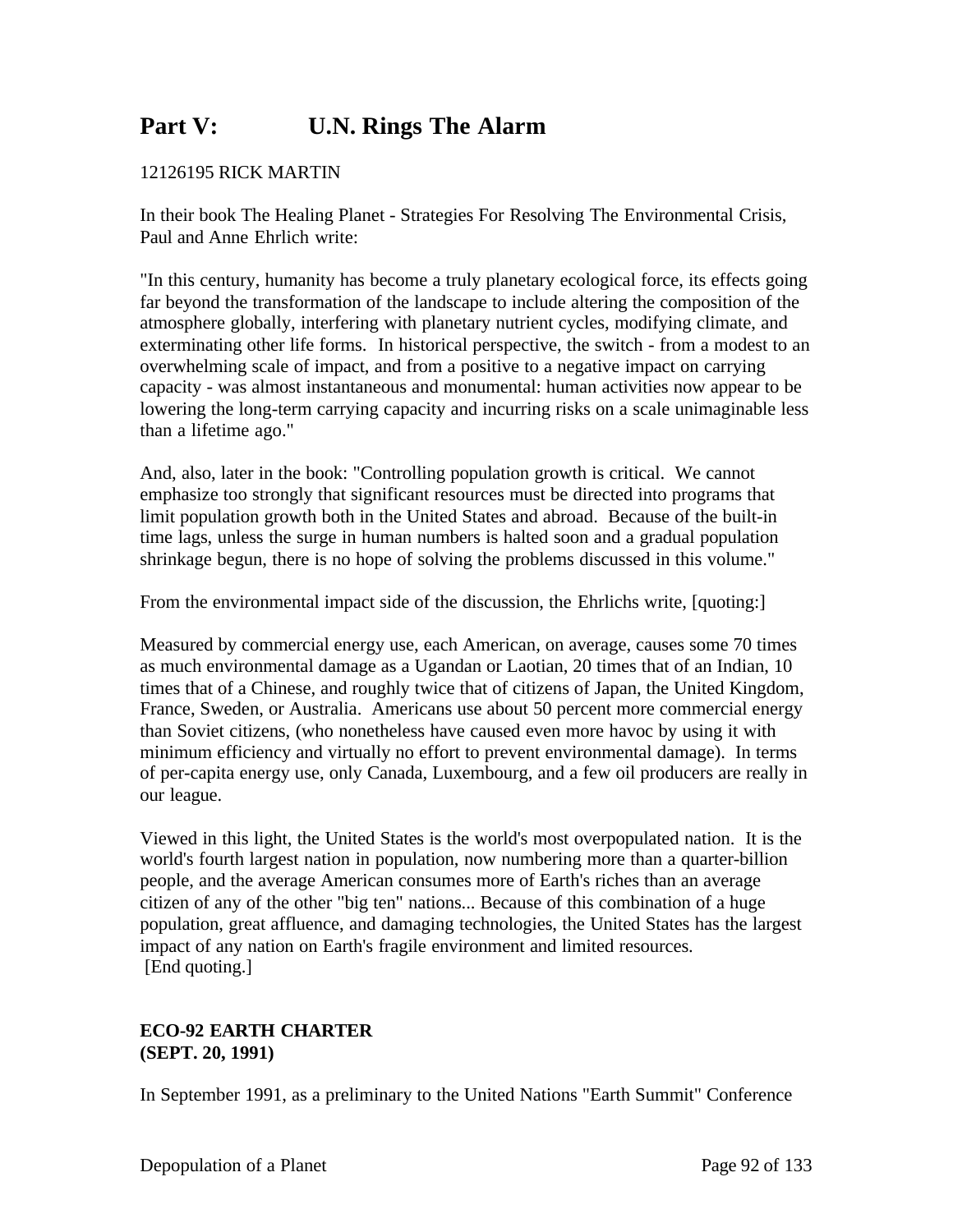held in Brazil in 1992, the United Nations Associations of the United States, Canada, and Iowa sponsored a Midwest Public Hearing in Des Moines, Iowa. At the Iowa Hearing, held in co-operation with the Secretariat of the U.N. Conference in Brazil, a rather startling document was circulated privately to some of the officials. It reveals U.N. thinking on world population. [Quoting:]

The time is pressing. The Club of Rome was founded in 1968, Limited To Growth was written in 1979, but insufficient progress has been made in population reduction.

Given global instabilities, including those in the former Soviet bloc, the need for firm control of world technology, weaponry, and natural resources is now absolutely mandatory. The immediate reduction of world population, according to the mid-1970s recommendations of the Draper Fund, must be immediately effected.

The present vast overpopulation, now far beyond the world-carrying capacity, cannot be answered by future reductions in the birth rate due to contraception, sterilization, abortion, but must be met in the present by the reduction in the numbers presently existing. This must be done by whatever means necessary.

The issue is falsely debated between a political and a cultural approach to population and resources, when in fact, faced with stubborn obstruction and day-to-day political expediency which make most of the leaders of the most populous poor countries unreliable, the issue is compulsory cooperation.

Compulsory cooperation is not debatable with 166 nations, most of whose leaders are irresolute, conditioned by localist cultures, and lacking appropriate notions of the New World Order. Debate means delay and forfeiture of our goals and purpose.

This same document directs that the following policy must be implemented:

The Security Council of the United Nations, led by the Anglo-Saxon Major Nation powers, will decree that henceforth the Security Council will inform all nations that its sufferance on population has ended, that all nations have quotas for reduction on a yearly basis, which will be enforced by the Security Council by selective or total embargo of credit items of trade including food and medicine, or by military force, when required.

The Security Council of the U.N. will inform all nations that outmoded notions of all national sovereignty will be discarded and that the Security Council has complete legal, military, and economic jurisdiction in any region in the world and that this will be enforced by the Major Nations of the Security Council.

The Security Council of the U.N. will take possession of all natural resources, including the watersheds and great forests, to be used and preserved for the good of the Major Nations of the Security Council.

The Security Council of the U.N. will explain that not all races and peoples are equal, nor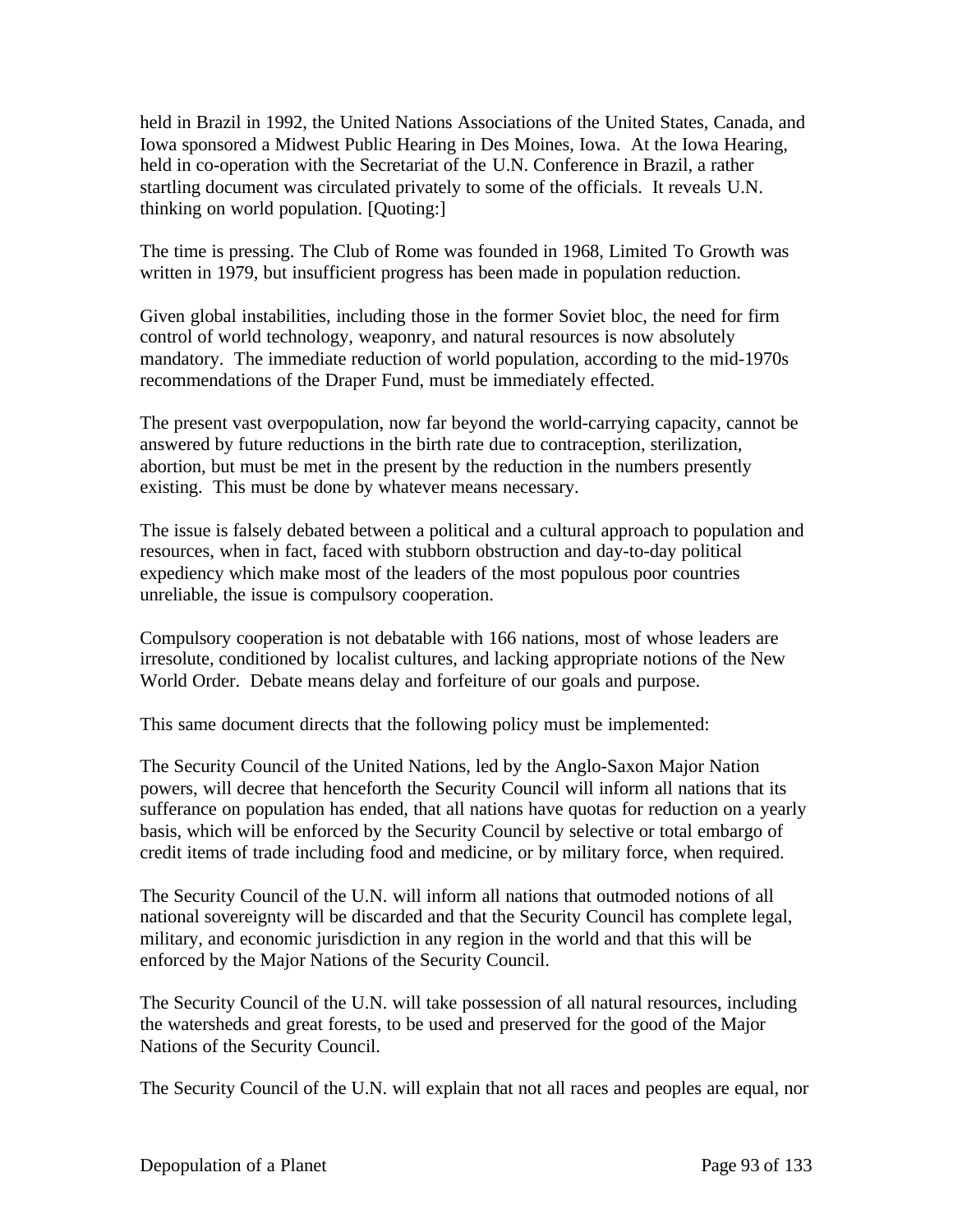should they be. [Sounds remarkably similar to George Orwell's Animal Farm.] Those races proven superior by superior achievements ought to rule the lesser races, caring for them on sufferance that they cooperate with the Security Council. Decision making, including banking, trade, currency rates, and economic development plans, will be made in stewardship by the Major Nations.

All of the above constitute the New World Order, in which Order, all nations, regions and races will cooperate with the decisions of the Major Nations of the Security council.

The purpose of this document is to demonstrate that action delayed could well be fatal. All could be lost if mere opposition by minor races is tolerated and the unfortunate vacillations of our closest comrades is cause for our hesitations. Open declaration of intent followed by decisive force is the final solution. This must be done before any shock hits our financial markets, tarnishing our credibility and perhaps diminishing our force. [End quoting.[

## **UNITED NATIONS CONFERENCE ON ENVIRONMENT & DEVELOPMENT**

On December 22, 1989. Resolution 44/228 titled United Nations Conference On Environment and Development, was adopted without a vote. This resolution called for the Earth Summit which was held in Brazil in 1992, and called for Earth Day on June 5, 1992.

Let's look at the contents of this tremendously important, yet little known, U.N. resolution. [Note to our readers - I realize that most "resolutions" are pretty dry reading. Not so in this case - well, maybe a little. Read along and be surprised at the broad, sweeping impact this has on everyone. Due to the importance and scope of the resolution, I've decided to include most of the document here.] [Quoting:]

Recalling its resolution 43/196 of 20 Dec. 1988 on a United Nations conference on environment and development,

Taking note of decision 15/3 of 25 May 1989 of the Governing Council of the United Nations Environment Program 161/[A/44/25] on a United Nations conference on environment and development,

Taking note also of Economic and Social Council resolution 1989/87 of 26 July 1989 on the convening of a United Nations conference on environment and development,

Taking note of Economic and Social Council resolution 1989/101 July 1989 entitled "Strengthening international co-operation on environment: provision of additional financial resources to developing countries",

Recalling also General Assembly resolution 42/186 of 11 Dec. 1987 on the Environmental Perspective of the Year 2000 and Beyond, and resolution 42/187 of 11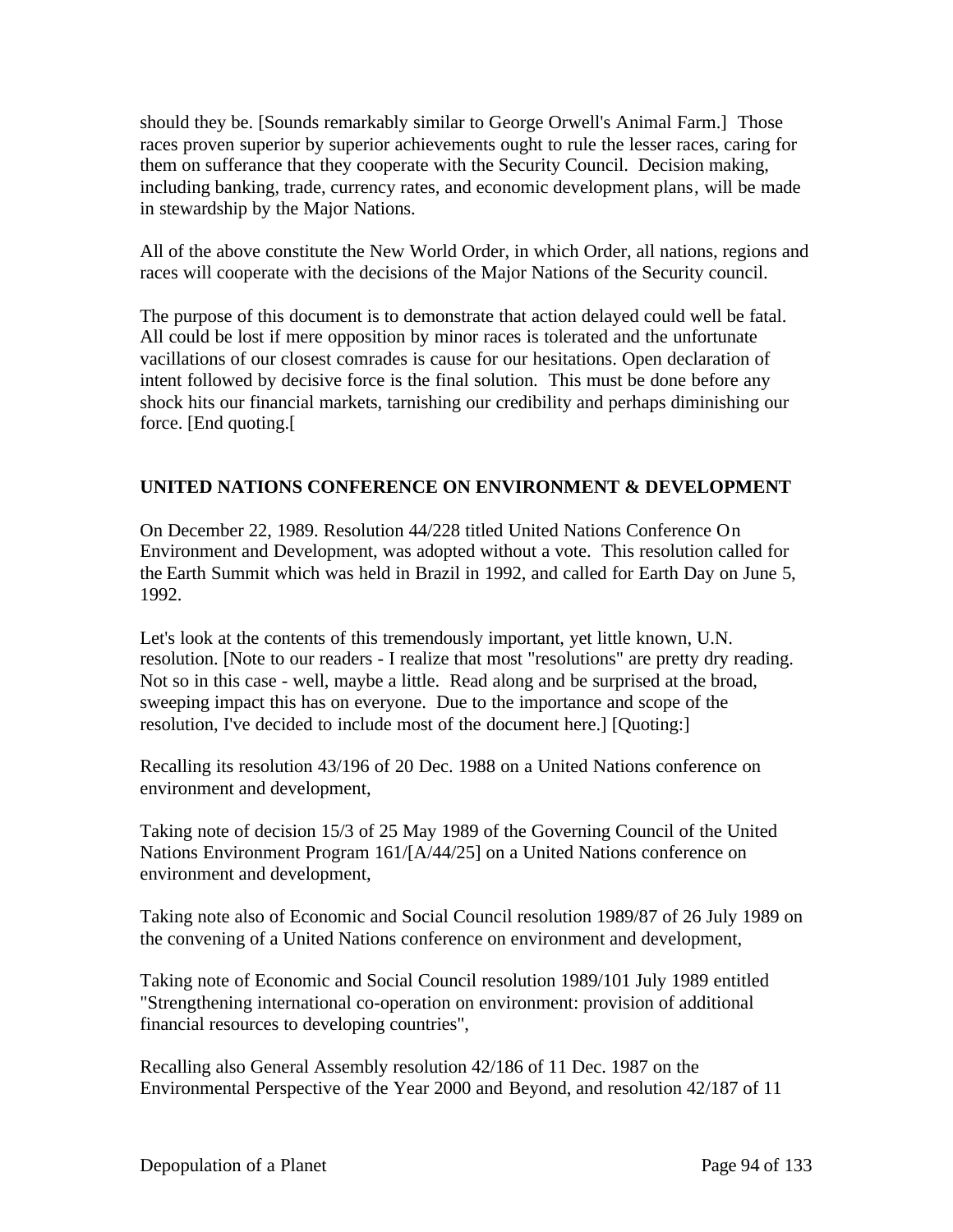Dec. 1987 on the report of the World Commission on Environment and Development, 162/[A/42/427],

Taking note of the report of the Secretary-General on the question of the convening of a United Nations conference on environment and development, 163/[A/44/256/1989/66],

Mindful of the views expressed by Governments in the plenary debate held at its fortyfourth session on the convening of a United Nations conference on environment and development,

Recalling the Declaration of the United Nations Conference on the Human Environment. 164/,

Deeply concerned by the continuing deterioration of the state of the environment and the serious degradation of the global life-support systems, as well as by trends that, if allowed to continue, could disrupt the global ecological balance, jeopardize the lifesustaining qualities of the Earth and lead to an ecological catastrophe, and recognizing that decisive, urgent and global action is vital to protecting the ecological balance of the Earth,

Recognizing the importance for all countries of the protection and enhancement of the environment,

Recognizing also that the global character of environmental problems, including climate change, depletion of the ozone layer, transboundary air and water pollution, the contamination of the oceans and seas and degradation of land resources, including drought and desertification requires actions at all levels, including the global, regional and national levels and involving the commitment and participation of all countries,

Gravely concerned that the major cause of the continuing deterioration of the global environment is the unsustainable pattern of production and consumption, particularly in industrialized countries,

Stressing that poverty and environmental degradation are closely interrelated and that environmental protection in developing countries must, in this context, be viewed as an integral part of the development process and cannot be considered in isolation from it,

Recognizing that measures to be undertaken at the international level for the protection and enhancement of the environment must take fully into account the current imbalances in global patterns of production and consumption,

Affirming that the responsibility for containing, reducing and eliminating global environmental damage must be borne by the countries causing such damage, must be in relation to the damage caused and must be in accordance with their respective capabilities and responsibilities, [based on Ehrlich's statement above, this sounds a lot like America will pay for it]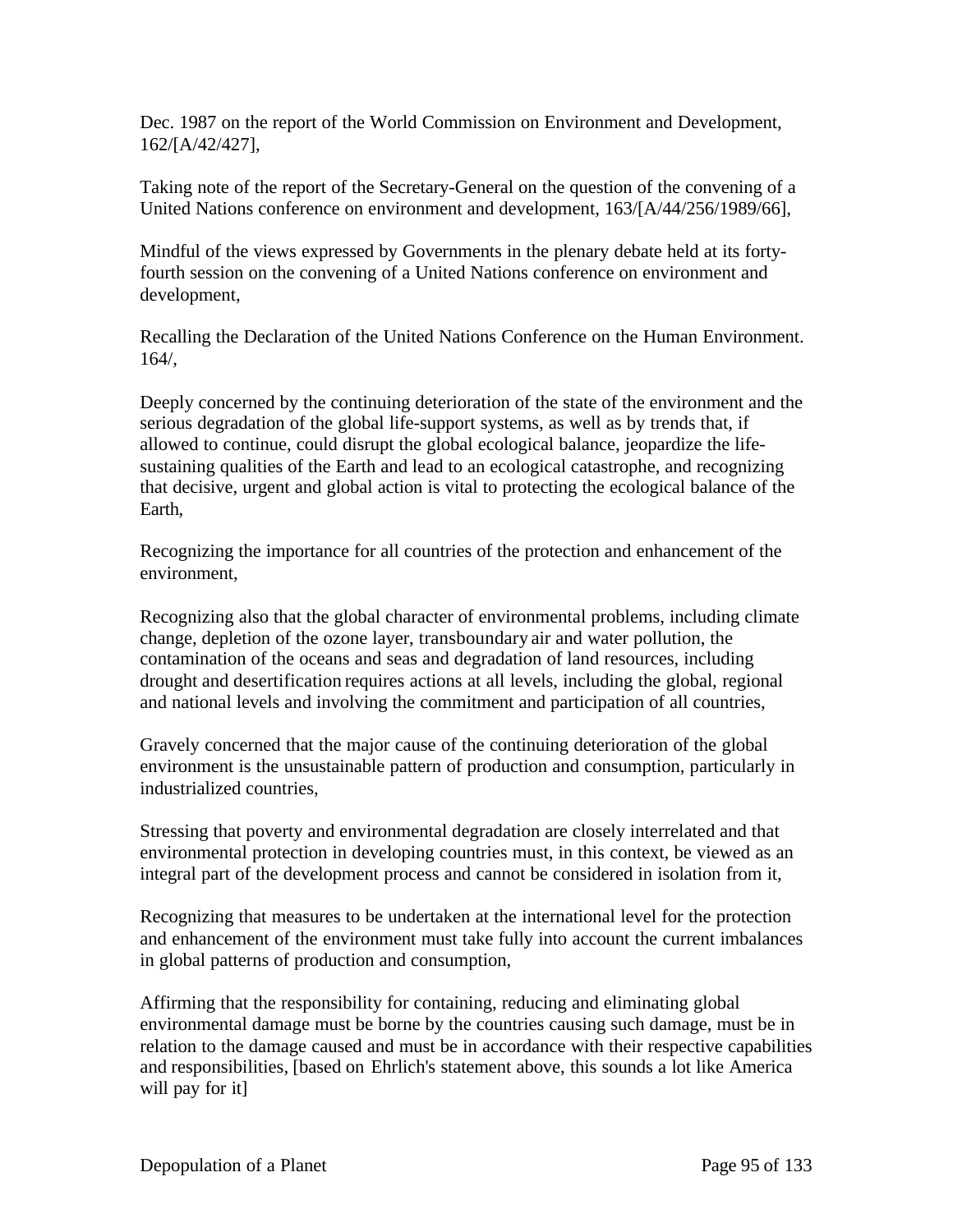Recognizing the environmental impact of material remnants of war and the need for further international co-operation for their removal,

Stressing the importance for all countries to take effective measures for the protection, restoration and enhancement of the environment in accordance, inter alia. with their respective capabilities, while at the same time acknowledging the efforts being made in all countries in this regard, including international co-operation between developed and developing countries,

Stressing the need for effective international co-operation in the area of research, development and application of environmentally sound technologies,

Conscious of the crucial role of science and technology in the field of environmental protection and of the need of developing countries, in particular, concerning favorable access to environmentally sound technologies, processes, equipment and related research and expertise through international co-operation designed to further global efforts for environmental protection, including the use of innovative and effective means,

Recognizing that new and additional financial resources will have to be channeled to developing countries in order to ensure their full participation in global efforts for environmental protection, [still quoting:]

Decides to convene a United National Conference on Environment and Development of two weeks' duration and at the highest possible level of participation to coincide with World Environment Day, 5 June 1992;

Accepts with deep appreciation the generous offer of the Government of Brazil to host the Conference;

Affirms that the Conference should elaborate strategies and measures to halt and reverse the effects of environmental degradation in the context of strengthened national and international efforts to promote sustainable and environmentally sound development in all countries;

Affirms that the protection and enhancement of the environment are major issues that affect the well-being of peoples and economic development throughout the world;

Also affirms that the promotion of economic growth in developing countries is essential to address problems of environmental degradation;

Further affirms the importance of a supportive international economic environment that would result in sustained economic growth and development in all countries for protection and sound management of the environment;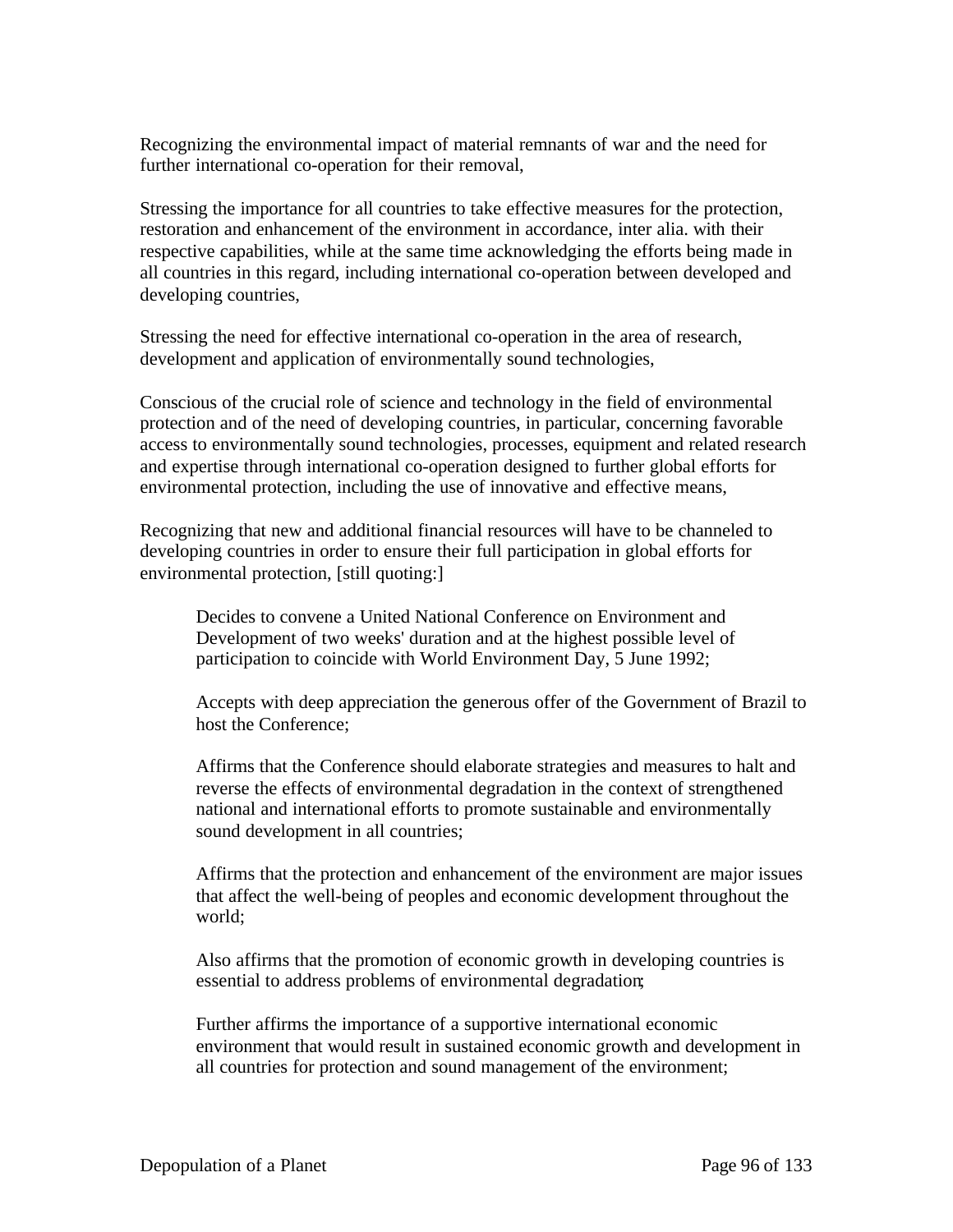Reaffirms that States have, in accordance with the Charter of the United Nations and the applicable principles of international law, the sovereign right to exploit their own resources pursuant to their environmental policies, and also reaffirms their responsibility to ensure that activities within their jurisdiction or control do not cause damage to the environment of other States or of areas beyond the limits of national jurisdiction and the need for States to play their due role in preserving and protecting the global and regional environment in accordance with their capacities and specific responsibilities;

Affirms the responsibility of States for the damage to the environment and natural resources caused by activities within their jurisdiction or control through transboundary interference, in accordance with national legislation and applicable international law;

Notes that the largest part of the current emission of pollutants into the environment, including toxic and hazardous wastes, originates in developed countries, and therefore recognizes that those countries have the main responsibility for combating such pollution;

Stresses that large industrial enterprises, including transnational corporations, are frequently the repositories of scarce technical skills for the preservation and enhancement of the environment, conduct activities in sectors that have an impact on the environment and, to that extent, have specific responsibilities and that, in this context, efforts need to be encouraged and mobilized to protect and enhance the environment in all countries;

Reaffirms that the serious external indebtedness of developing countries, and other countries with serious debt-servicing problems, has to be addressed efficiently and urgently in order to enable those countries to contribute fully and in accordance with their capacities and responsibilities to global efforts to protect and enhance the environment;

Affirms that in the light of the above, the following environmental issues, which are not listed in any particular order of priority, are among those of major concern in maintaining the quality of the Earth's environment and especially in achieving environmentally sound and sustainable development in all countries:

(a) Protection of the atmosphere by combating climate change, depletion of the ozone layer and transboundary air pollution;

(b) Protection of the quality and supply of freshwater resources;

(c) Protection of the oceans and all kinds of seas, including enclosed and semi-enclosed seas, and of coastal areas and the protection, rational use and development of their living resources;

(d) Protection and management of land resources by, inter alia, combating deforestation, desertification and drought;

(e) Conservation of biological diversity;

(f) Environmentally sound management of biotechnology;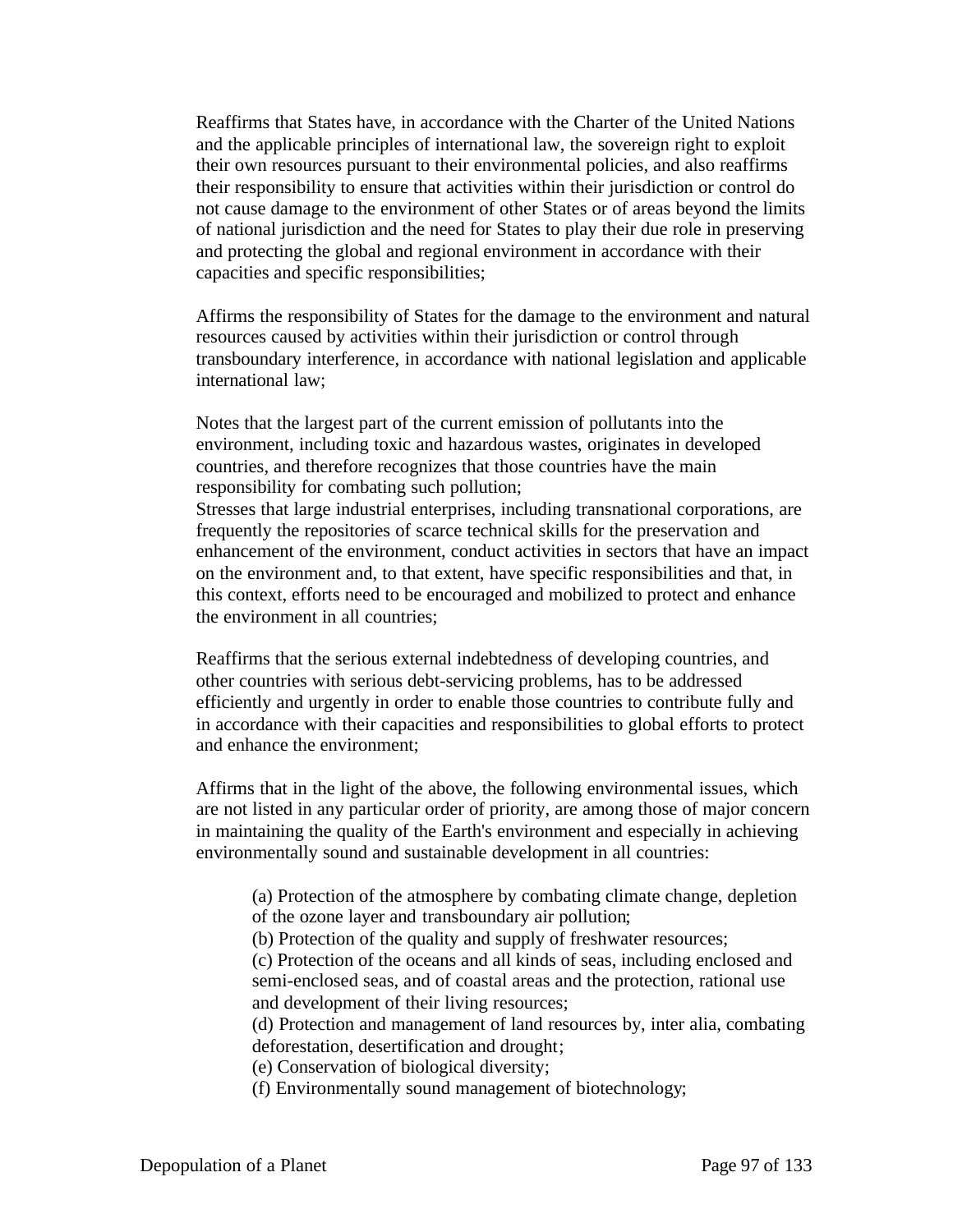(g) Environmentally sound management of wastes, particularly hazardous wastes, and of toxic chemicals, as well as prevention of illegal international traffic in toxic and dangerous products and wastes; (h) Improvement of the living and working environment of the poor in urban slums and rural areas, through eradicating poverty, inter alia by implementing integrated rural and urban development programs, as well as taking other appropriate measures at all levels necessary to stem the degradation of the environment;

Protection of human health conditions and improvement of the quality of life;

Emphasizes the need for strengthening international co-operation for the management of the environment to ensure its protection and enhancement and the need to explore the issue of benefits derived from activities, including research and development, related to the protection and development of biological diversity;

Reaffirms the need to strengthen international co-operation, particularly between developed and developing countries, in research and development and the utilization of environmentally sound technologies;

Decides that the Conference, in addressing environmental issues in the development context, should have the following objectives:

To examine the state of the environment and changes that have occurred since the 1972 United Nations Conference on the Human Environment and since the adoption of such international agreements as the Plan of Action to Combat Desertification, 165/[1977-A/Conf. 74/36] the Vienna Convention for the Protection of the Ozone Layer, adopted on 22 March 1985, and the Montreal Protocol on Substances that Deplete the Ozone Layer, adopted on 16 September 1987, taking into account the actions taken by all countries and intergovernmental organizations to protect and enhance the environment;

To identify strategies to be coordinated regionally and globally, as appropriate, for concerted action to deal with major environmental issues in the socioeconomic development processes of all countries within a particular time-frame;

To recommend measures to be taken at the national and international levels to protect and enhance the environment, taking into account the specific needs of developing countries, through the development and implementation of policies for sustainable and environmentally sound development with special emphasis on incorporating environmental concerns in the economic and social development process, and of various sectorial policies and through, inter alia, preventive action at the sources of environmental degradation, clearly identifying the sources of such degradation and appropriate remedial measures, in all countries;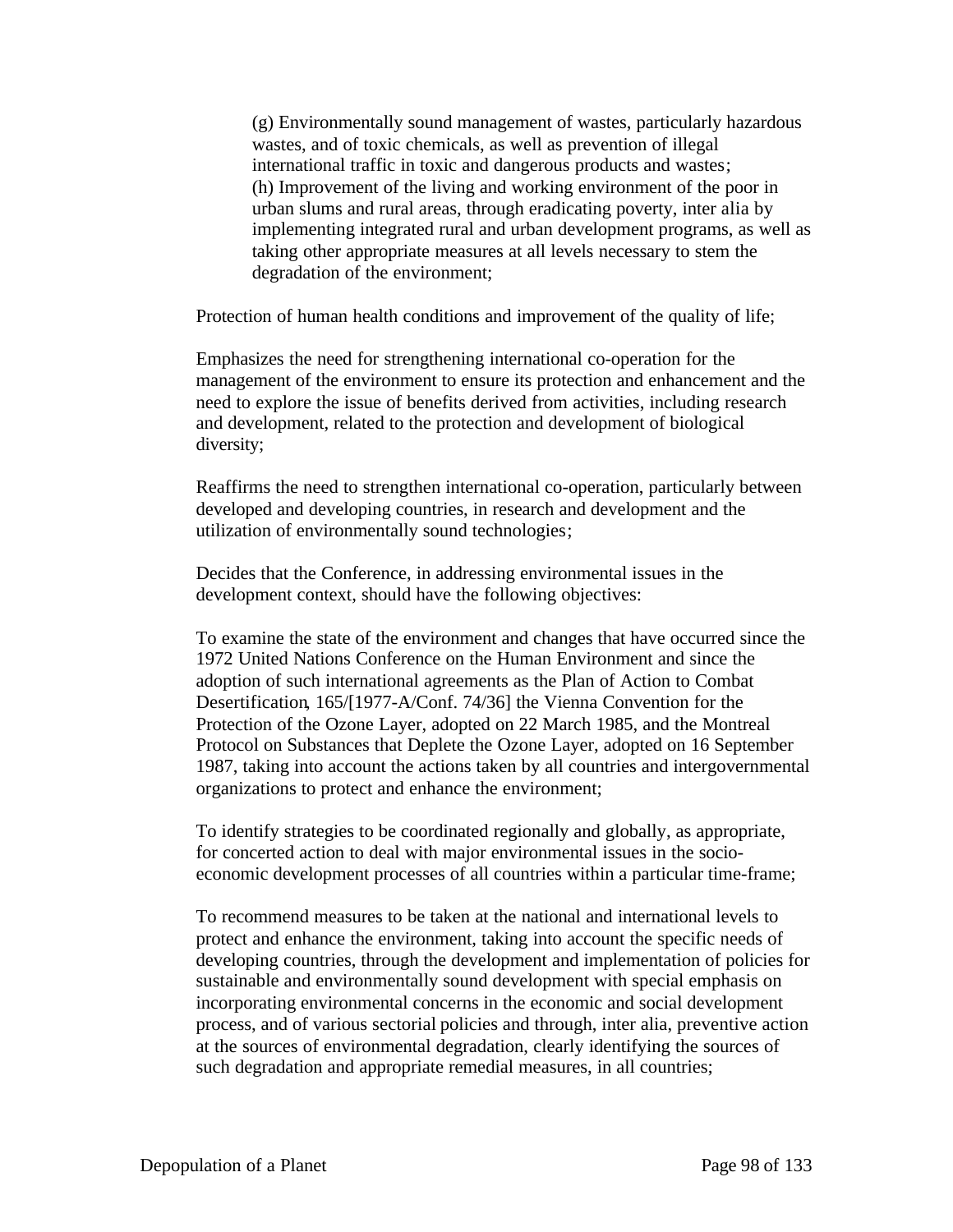To promote the further development of international environmental law, taking into account the Declaration of the United Nations Conference on Human Environment, 166/[U.N. pub. sales no. E.73.II.A.14] as well as the special needs and concerns of the developing countries, and to examine, in this context, the feasibility of elaborating general rights and obligations of States, as appropriate, in the field of the environment, also taking into account relevant existing international legal instruments;

To examine ways and means further to improve co-operation in the field of protection and enhancement of the environment between neighboring countries with a view to eliminating adverse environmental effects;

To examine strategies for national and international action with a view to arriving at specific agreements and commitments by Governments for defined activities to deal with major environmental issues, in order to restore the global ecological balance and to prevent further deterioration of the environment, taking into account the fact that the largest part of the current emission of pollutants into the environment, including toxic and hazardous wastes originates in developed countries, and therefore recognizing that those countries have the main responsibility for combating such pollution;

To accord high priority to drought and desertification control and to consider all means necessary, including financial, scientific and technological resources, to halt and reverse the process of desertification with a view to preserving the ecological balance of the planet;

To examine the relationship between environmental degradation and the structure of the international economic environment, with a view to ensuring a more integrated approach to environment-and-development problems in relevant international forums without introducing new forms of conditionality;

To examine strategies for national and international action with a view to arriving at specific agreements and commitments by Governments and by intergovernmental organizations for defined activities to promote a supportive international economic environment that would result in sustained and environmentally sound development in all countries, with a view to combating poverty and improving the quality of life, and bearing in mind that the incorporation of environmental concerns and considerations in development planning and policies should not be used to introduce new forms of conditionality in aid or in development financing and should not serve as a pretext for creating unjustified barriers to trade;

To identify ways and means to provide new and additional financial resources, particularly to developing countries, for environmentally sound development programs and projects in accordance with national development objectives, priorities and plans and to consider ways of establishing effective monitoring of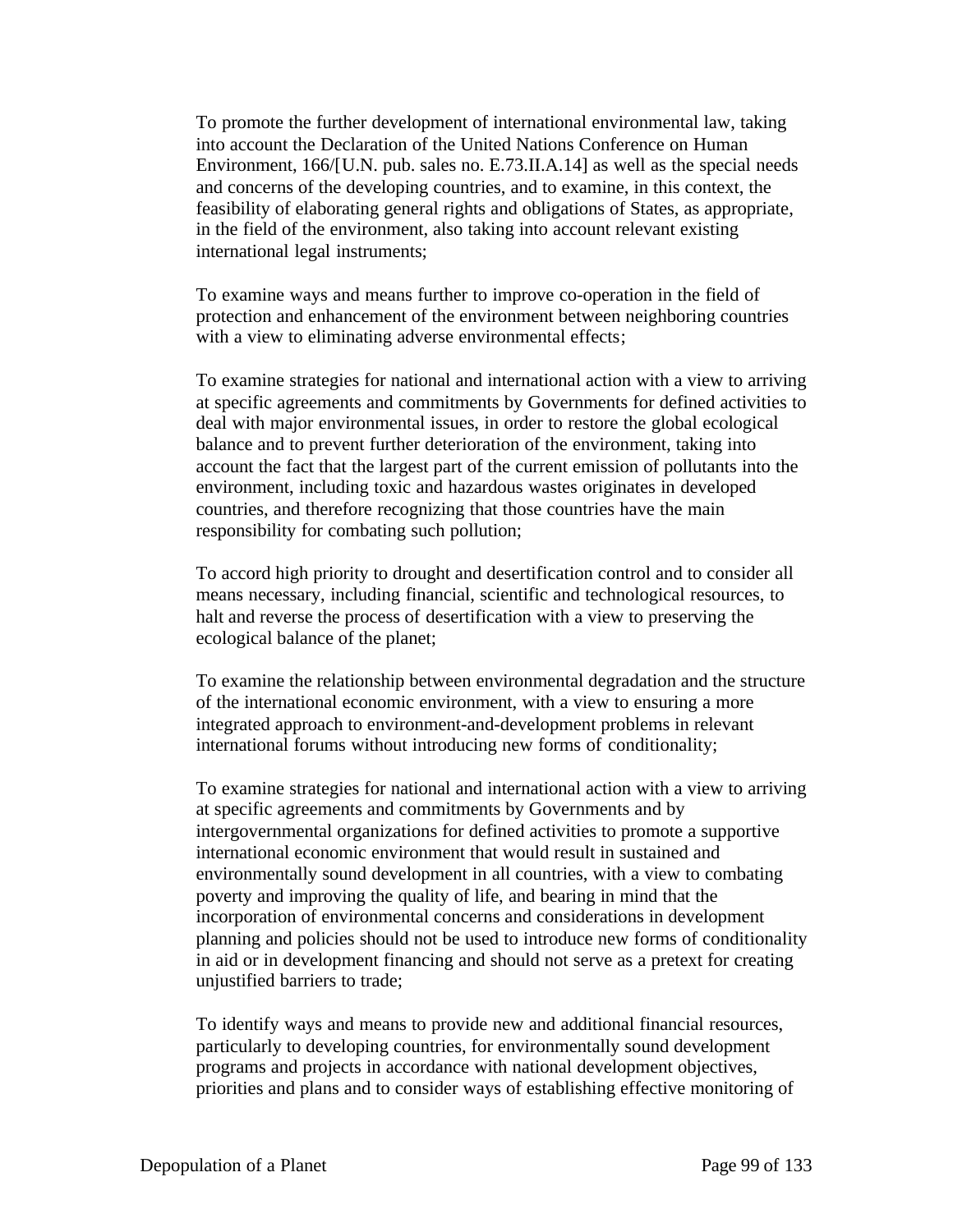the implementation of the provision of such new and additional financial resources, particularly to developing countries, so as to enable the international community to take further appropriate action on the basis of accurate and reliable data;

To identify ways and means to provide additional financial resources for measures directed towards solving major environmental problems of global concern and especially to support those countries, in particular developing countries, for whom the implementation of such measures would entail a special or abnormal burden, in particular owing to their lack of financial resources, expertise or technical capacity;

To consider various funding mechanisms, in eluding voluntary ones, and to examine the possibility of a special international fund and other innovative approaches, with a view to ensuring the carrying out, on a favorable basis, of the most effective and expeditious transfer of environmentally sound technologies to developing countries;

To examine with the view to recommending effective modalities for favorable access to, and transfer of, environmentally sound technologies, in particular to the developing countries, including on concessional and preferential terms, and for supporting all countries in their efforts to create and develop their endogenous technological capacities in scientific research and development, as well as in the acquisition of relevant information, and, in this context, to explore the concept of assured access for developing countries to environmentally sound technologies in its relation to proprietary rights with a view to developing effective responses to the needs of developing countries in this area;

To promote the development of human resources, particularly in developing countries, for the protection and enhancement of the environment;

To recommend measures to Governments and the relevant bodies of the United Nations system, with a view to strengthening technical co-operation with the developing countries to enable them to develop and strengthen their capacity for identifying, analyzing, monitoring, managing or preventing environmental problems in accordance with their national development plans, objectives and priorities;

To promote open and timely exchange of information on national environmental policies, situations and accidents;

To review and examine the role of the United Nations system in dealing with the environment and possible ways of improving it;

To promote the development or strengthening of appropriate institutions at the national, regional and global levels to address environmental matters in the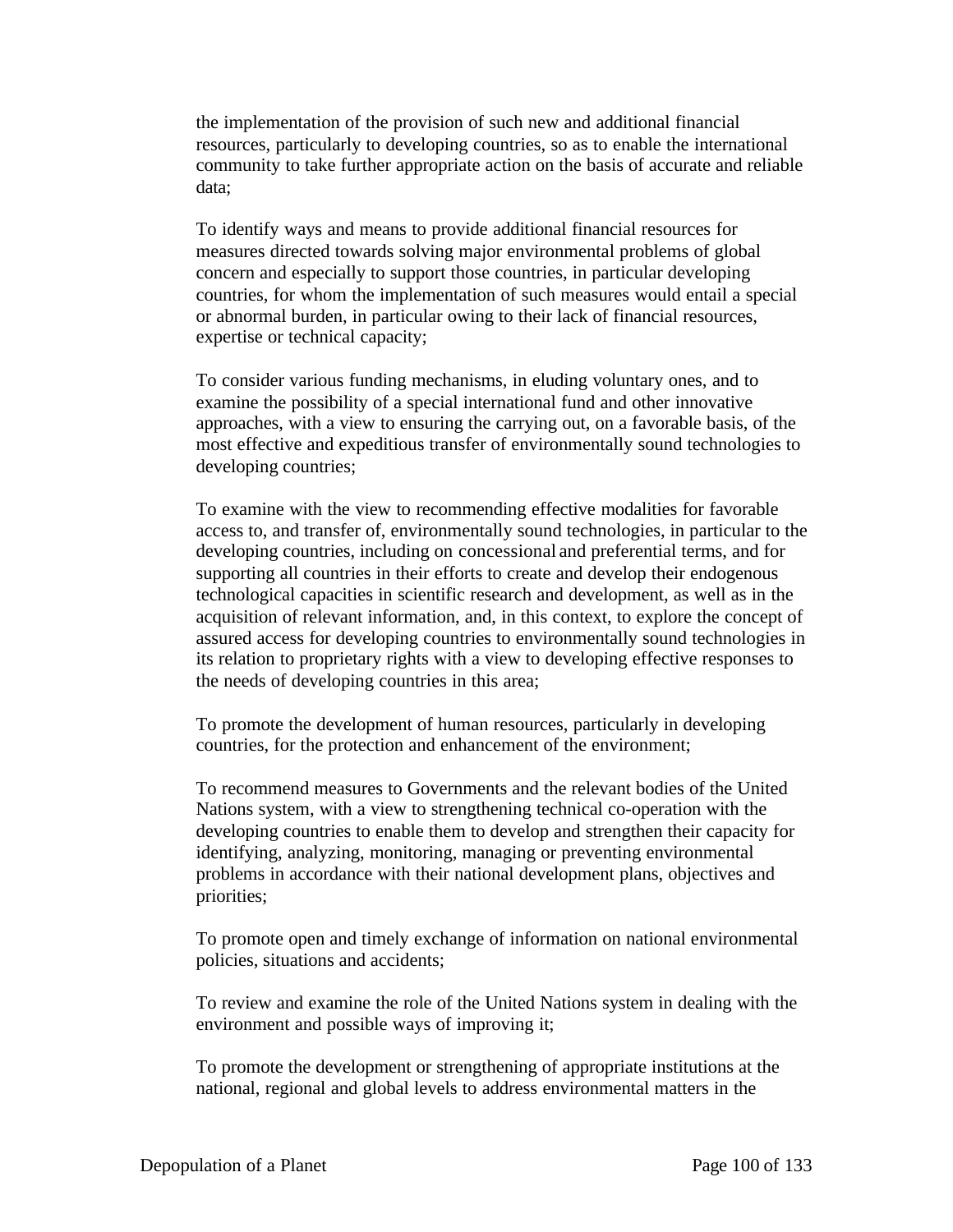context of the socio-economic development processes of all countries;

To promote environmental education, especially of the younger generation, as well as other measures to increase awareness of the value of the environment;

To promote international co-operation within the United Nations system in monitoring, assessing and anticipating environmental threats and in rendering assistance in cases of environmental emergency;

To specify the respective responsibilities of and support to be given by the organs, organizations and programs of the United Nations system for the implementation of the conclusion of the Conference;

To quantify the financial requirements for the successful implementation of Conference decisions and recommendations and to identify possible sources, including innovative ones, of additional resources;

To assess the capacity of the United Nations system to assist in the prevention and settlement of disputes in the environmental sphere and to recommend measures in this field, while respecting existing bilateral and international agreements that provide for the settlement of such disputes. [End quoting.]

Section II, the final section of the resolution, goes on to outline the specific logistics from Committees to participants and ways to co-ordinate the Conference and future actions.

## **AGENDA 21 - THE EARTH SUMMIT**

In the book Agenda 21: The Earth Summit Strategy To Save Our Planet, edited by Daniel Sitarz, we find [quoting:]

Agenda 21 is, first and foremost, a document of hope. Adopted at the Earth Summit in Brazil [1992] by nations representing over 98% of the Earth's population, it is the principal global plan to confront and overcome the economic and ecological problems of the late 20th century. It provides a comprehensive blueprint for humanity to use to forge its way into the next century by proceeding more gently upon the Earth. As its sweeping programs are implemented world-wide, it will eventually impact on every human activity on our planet. Deep and dramatic changes in human society are proposed by this monumental historic agreement. Understanding those changes is essential to guide us all into the future on our fragile planet.

Humanity is at a crossroads of enormous consequence. Never before has civilization faced an array of problems as critical as the ones now faced. As forbidding and portentous as it may sound, what is at stake is nothing less than the global survival of human kind.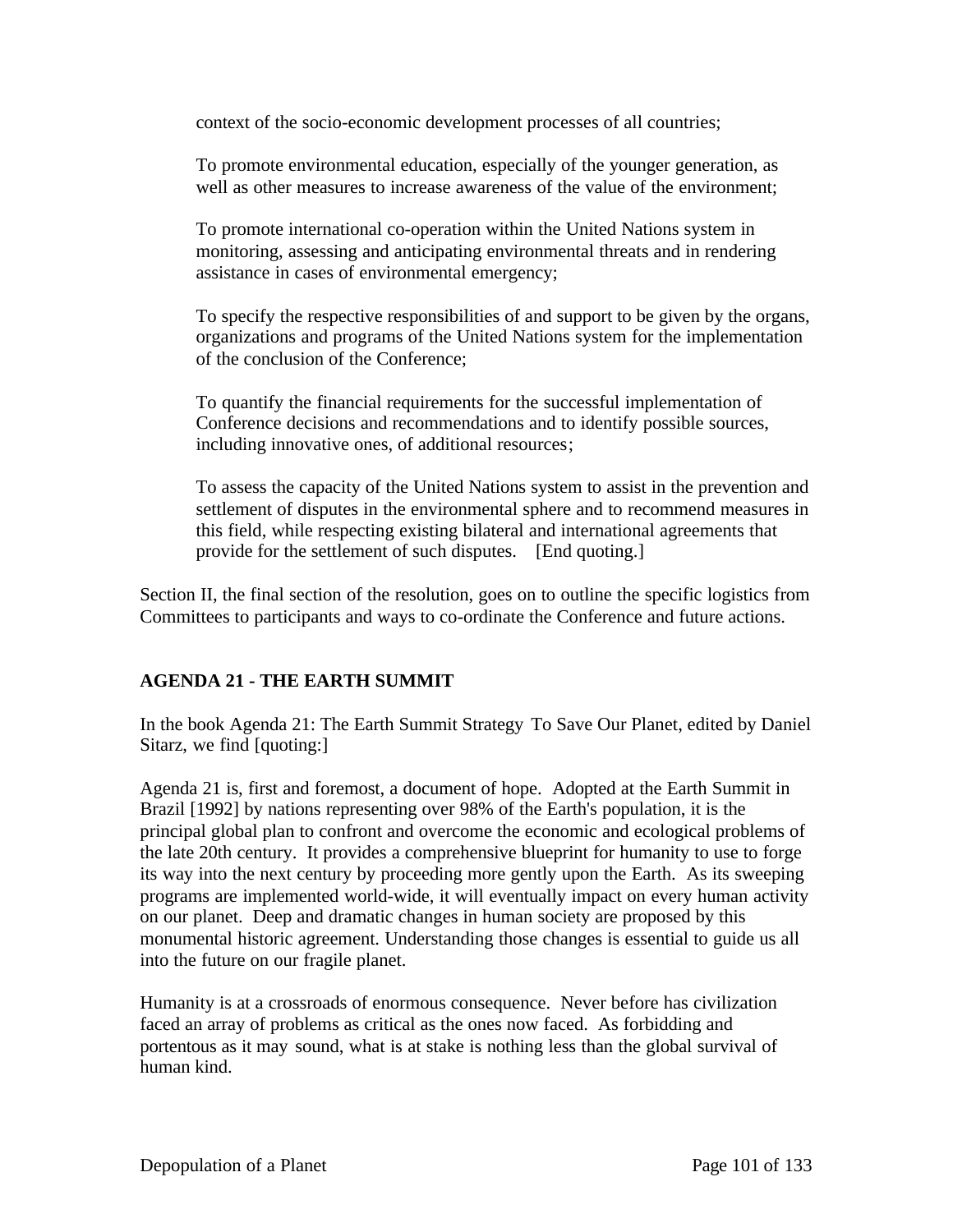The effects of human impact upon the Earth have been accelerating at a rate unforeseen even a handful of decades ago. Where once nature seemed forever the dominant force on Earth, evidence is rapidly accumulating that human influence over nature has reached a point where natural forces may soon be overwhelmed. Only very recently have the citizens of Earth begun to appreciate the depth of the potential danger of human impact on our planet. The equilibrium of the planet is in jeopardy, as judged by forces as profound as the global climate and the atmospheric protection from the Sun's damaging rays. Major changes in the ecological balance of the world are occurring very rapidly, more rapidly in many cases than humanity's ability to assess the dangers.

Despite perceived feelings of superiority over nature, humanity remains fully and totally dependent upon the natural world. We need the bounty of nature to survive on this planet. We need the fresh air to breathe, the clean water to drink, the fertile soil to provide our sustenance. Human impact upon these vital substances has reached the point of causing potentially irreversible damage. Scientists around the world, in every country on Earth, are documenting the hazards of ignoring our dependence upon the natural world.

There is strong evidence from the world's scientific community that humanity is very, very close to crossing certain ecological thresholds for the support of life on Earth. The Earth's ozone layer, our only protection from the harmful rays of the Sun is being depleted. Massive erosion is causing a rapid loss in the fertile soil of our planet and with it a potentially drastic drop in the ability to produce food for the world's people. Vast destruction of the world's forests is contributing to the spread of the world's deserts, increasing the loss of bio-diversity and hampering the ability of the Earth's atmosphere to cleanse itself. The planet's vast oceans are losing their animal life at a staggering rate and are fast reaching the limit of their ability to absorb humanity's waste. The land animals and plants of our planet are experiencing a rate of extinction unseen on Earth since the time of the dinosaurs; extinctions brought on not by cataclysmic events of nature but by the impact of a single species: homo-sapiens. The increasing pollution of air, water and land by hazardous and toxic waste is causing wide-spread health problems that are only now beginning to be understood. All of these problems are being intensified by the explosive growth in the sheer numbers of human beings in the last half of the 20th century.

For the first time in history, humanity must face the risk of unintentionally destroying the foundation of life on Earth. The global scientific consensus is that if the current levels of environmental deterioration continue, the delicate life-sustaining qualities of this planet will collapse. It is a stark and frightening potential. To prevent such a collapse is an awesome challenge for the global Community. [Continuing to quote portions of Agenda 21:]

In December of 1989, the General Assembly of the United Nations confronted this daunting task. The urgency of the problems of development and environment prompted the nations of the world to call for an unprecedented meeting - a meeting of all of the nations on Earth - an Earth summit. The United Nations Conference on Environment and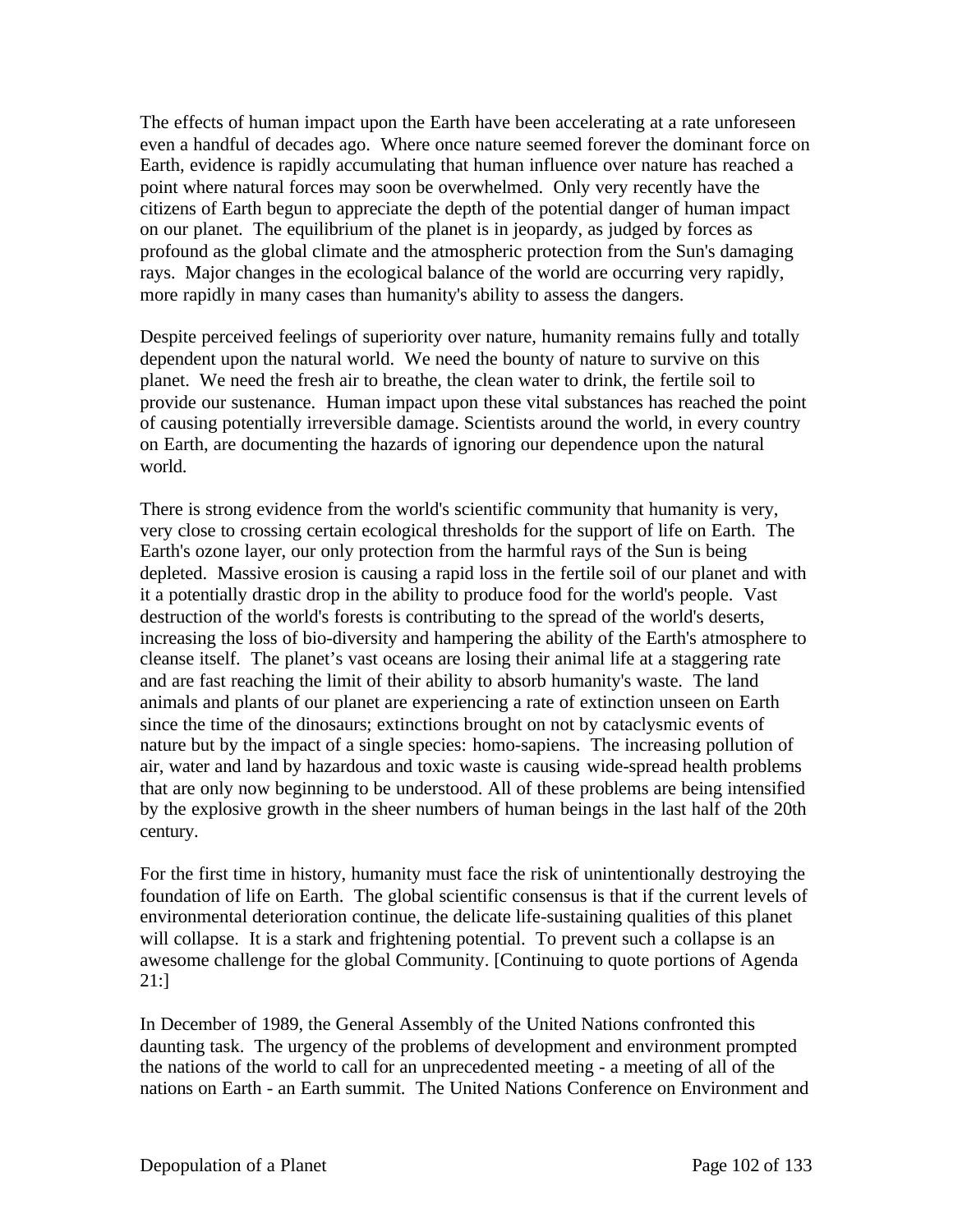Development was set for June of 1992 in Rio de Janeiro, Brazil.

The scope of attendance at this historic meeting clearly defines the importance of its task. It was, very simply, the largest gathering of heads of state in the history of life on Earth. On June 13, 1992, nearly 100 world leaders met around a single table in Rio de Janeiro in the largest face-to-face meeting of national leaders in the history of international diplomacy.

Agenda 21 is not a static document. It is a plan of action. It is meant to be a hands-on instrument to guide the development of the Earth in a sustainable manner. Recognizing the global nature of the environmental problems that face humanity, it is based on the premise that sustainable development of the Earth is not simply an option: it is a requirement - a requirement increasingly imposed by the limits of nature to absorb the punishment which humanity has inflicted upon it. Agenda 21 is also based on the premise that sustainable development of the Earth is entirely feasible. The transition to a global civilization in balance with nature will be an exceedingly difficult task, but Agenda 21 is the collective global alert that there is no alternative. We must align human civilization with the natural equilibrium of our planet and we must do so very rapidly if we are to prevent an irreversible decline in the quality of life on Earth.

The bold goal of Agenda 21 is to halt and reverse the .environmental damage to our planet and to promote environmentally sound and sustainable development in all countries on Earth. It is a blueprint for action in all areas relating to the sustainable development of our planet into the 21st century. It calls for specific changes in the activities of all people. It includes concrete measures and incentives to reduce the environmental impact of the industrialized nations, revitalize development in developing nations, eliminate poverty world-wide and stabilize the level of human population.

Effective execution of Agenda 21 will require a profound reorientation of all human society, unlike anything the world has ever experienced - a major shift in the priorities of both governments and individuals and an unprecedented redeployment of human and financial resources. This shift will demand that a concern for the environmental consequences of every human action be integrated into individual and collective decision-making at every level.

The successful implementation of the far-ranging actions proposed by Agenda 21 will require active participation by people throughout the world, at the local, national and global levels. There are measures that are directed at all levels of society - from international bodies such as the United Nations and the World Bank to local groups and individuals. There are specific actions which are intended to be undertaken by multinational corporations and entrepreneurs, by financial institutions and individual investors, by high tech companies and indigenous people, by workers and labor unions, by farmers and consumers, by students and schools, by governments and legislators, by scientists, by women, by children - in short, by every person on Earth.

The overall levels and patterns of human consumption and production must be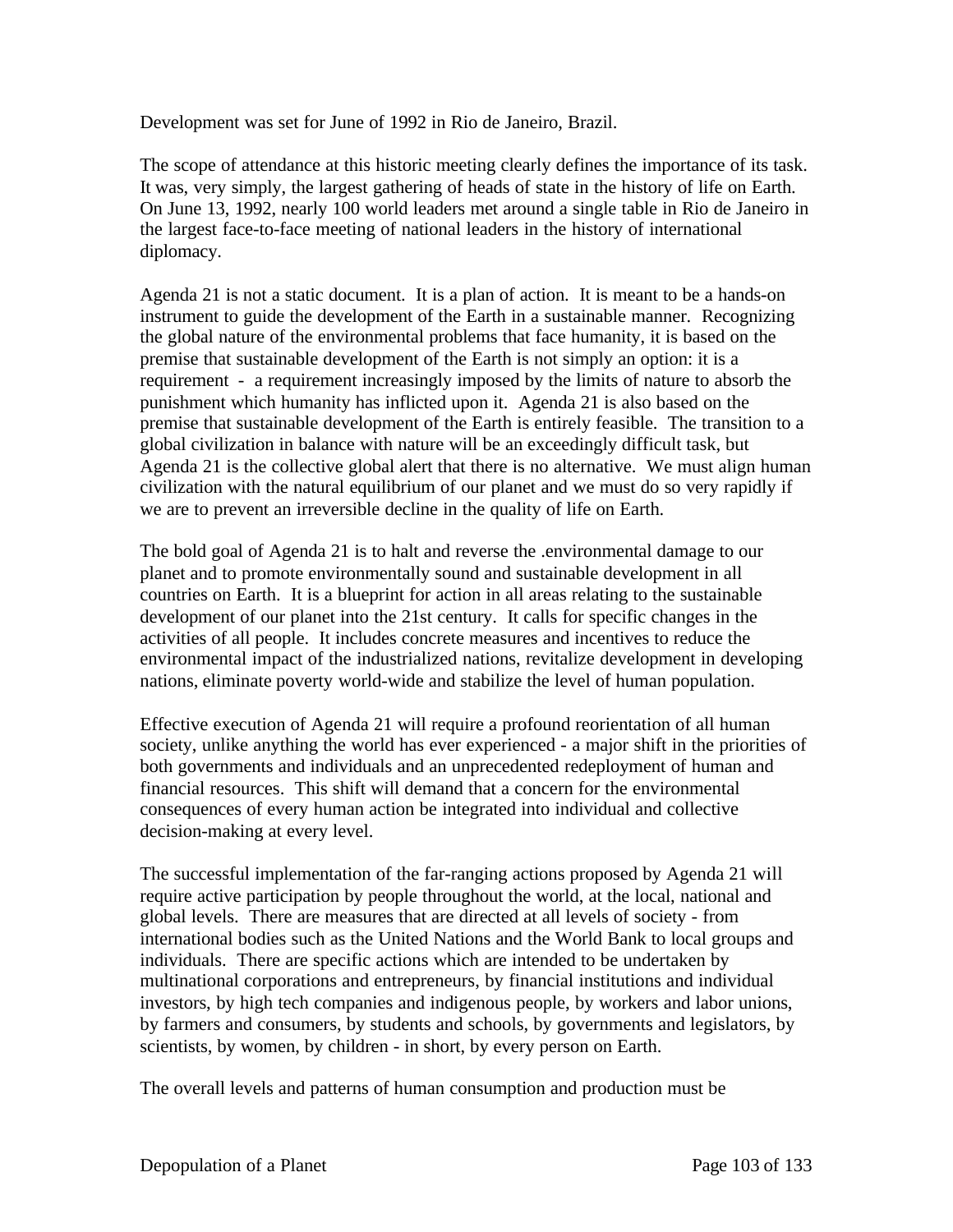compatible with the finite capacities of the Earth. As the human population on Earth increases, there will be ever greater pressure for people throughout the world to attain a higher standard of living. If the model lifestyle for this increasing populace is based on the current excessive consumption levels and inefficient production methods of the industrialized countries, the thresholds of economic and environmental disaster will soon be reached. Sustainable patterns of consumption and efficient methods of production must be developed and encouraged in all societies.

One of the most important root causes of the intensifying human impact on our planet is the unprecedented growth in the sheer numbers of human beings in the last 50 years. The world's population is now growing by nearly 100 million people every year. Population pressures are placing increasing stress on the ecological systems of the planet. All countries must improve their ability to assess the environmental impact of their population growth rates and develop and implement appropriate policies to stabilize populations.

[Still quoting from Agenda 21, under the heading Controlling Population Growth, we read:]

The spiraling growth of world population fuels the growth of global production and consumption. Rapidly increasing demands for natural resources, employment, education and social services make any attempts to protect natural resources and improve living standards very difficult. There is an immediate need to develop strategies aimed at controlling world population growth. There is an urgent demand to increase awareness among decision-makers of the critical role that population plays in environmental protection and development issues.

[Then, under National Population Policies, we find:]

Existing plans for sustainable development have generally recognized that population is a vital factor which influences consumption patterns, production, lifestyles and long-term sustainability. Far more attention, however, must be given to the issue of population in general policy formulation and the design of global development plans. All nations of the world have to improve their capacities to assess the implications of their population patterns. The long term consequences of human population growth must be fully grasped by all nations. They must rapidly formulate and implement appropriate programs to cope with the inevitable increase in population numbers. At the same time, measures must be incorporated to bring about the stabilization of human population. The full consequences of population growth must be understood and taken into account at all levels of decisionmaking.

[Agenda 21 ends with:]

In the next few years, the basic tenets of Agenda 21 will begin to influence decisionmaking at every level of society. A deep understanding of the rationale behind the drive for sustainable global development will enable every person to contribute to the success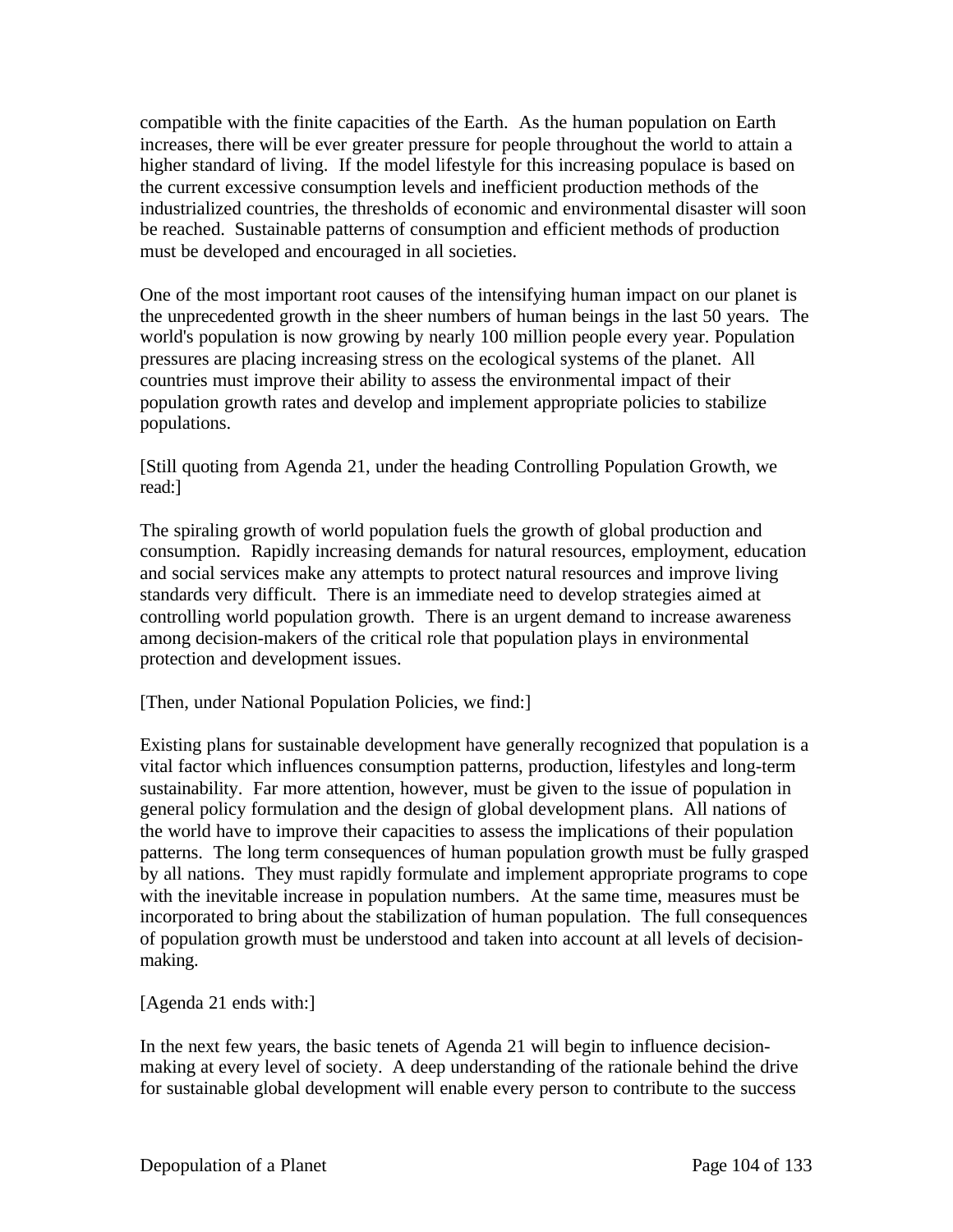of Agenda 21 programs. For the far-ranging programs of Agenda 21 to be successful, a concern for the environment must begin to be integrated into every human action and every personal decision. What we manufacture, what we buy, what we wear, how we travel, what we eat, who we choose as leaders: these and a myriad of other daily questions must begin to be answered with a recognition that every single human action has an impact upon both the environment and upon all other people. Humanity has reached the point in its history when it must begin the difficult and demanding task of taking responsibility for each and every one of its actions. The sheer numbers of human beings are now causing our collective actions to have an unprecedented effect upon the planet.

As humanity approaches the end of this century, it is poised at a crossroads of unmatched magnitude. The very existence of human life on Earth may well depend upon the direction which is taken in the next few years. Without question, the character and quality of human life on this planet is at stake. The potential for catastrophe is huge. However, the possibilities for success are encouraging. Agenda 21 is itself a monument to the ability of humanity to join together in a global effort to solve the major problems of civilization. We each now have the opportunity and responsibility to help shape the future of life on our fragile planet. The consequences of our collective decisions will be our heritage. [End quoting.]

# **VACCINES**

In his book Vaccines: Are They Really Safe And Effective ?, Neil Miller (National Vaccine Information Center) writes[quoting:]

A brief review of the data presented in this book indicates that:

1) Many of the vaccines were not the true cause of a decline in the incidence of the disease. Increased nutritional and sanitary measures probably deserve credit. Some diseases may also have their own evolutionary cycles; the virulent nature of the virgin disease is transformed into a tame illness as members of the population are exposed to it and gain "herd" immunity.

2) None of the vaccines can confer genuine immunity. Often the opposite is true; the vaccine increases the chance of contracting the disease. (Published "vaccine efficacy rates" are misleading. They are often evaluated by measuring blood antibody levels - not by comparing infection rates in vaccinated and unvaccinated persons.)

3) All of the vaccines can produce side-effects. Reactions range from soreness at the injection site to brain damage and death.

4) The long-term effects of all vaccines are unknown. Particularly distressing are the implications that vaccines can be devastating to the young child's immature immune system. Studies were presented showing impaired health protection following injections.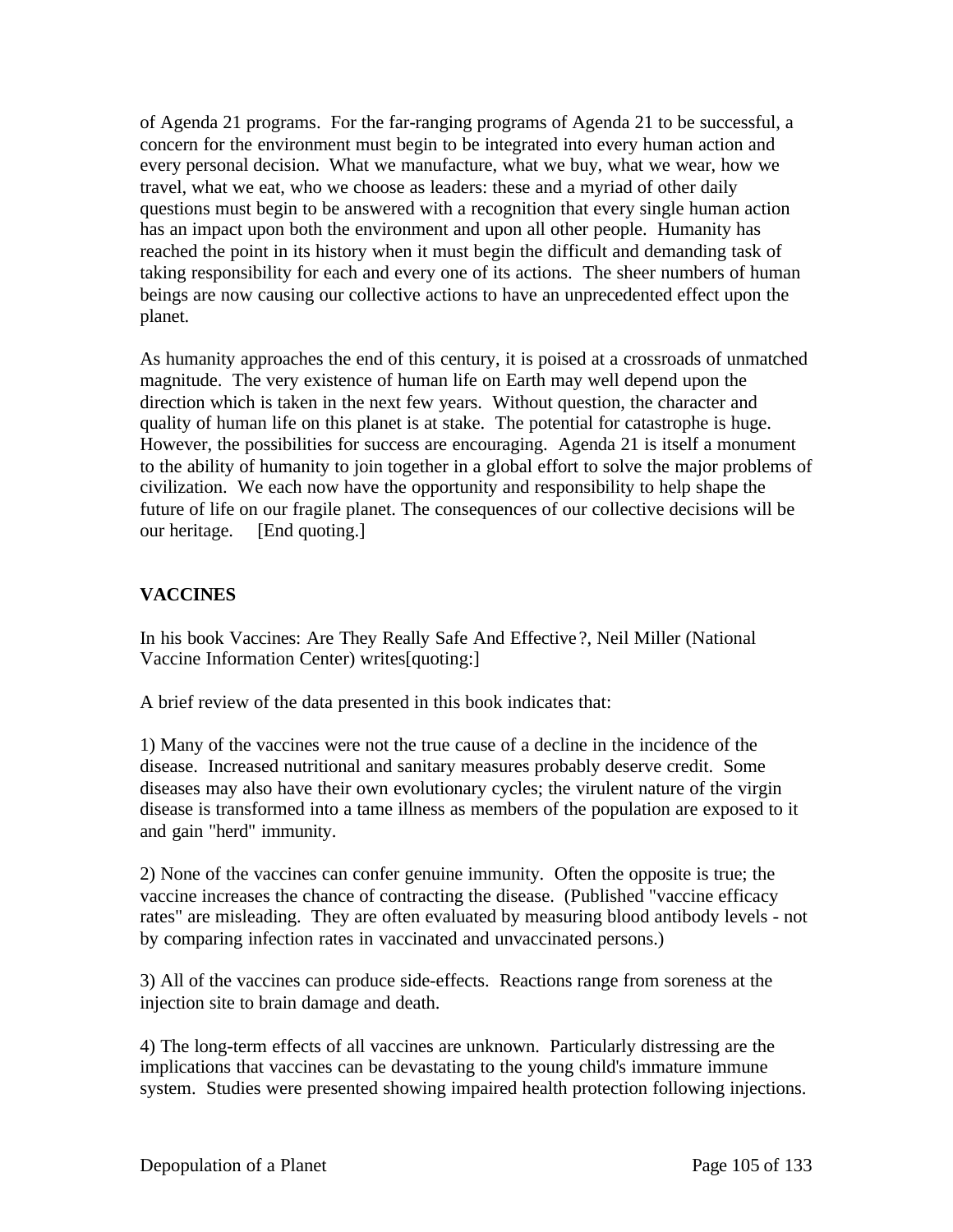Lowered physical defenses may be responsible for a new breed of autoimmune diseases. Other studies showed damage to the brain and nervous system following shots - postvaccinal encephalitis. This, in turn, causes large numbers of children to grow up with physical, mental and emotional disabilities of varying degrees. All of these conditions affect the individual, his or her family, and society as well.

Several of the vaccines can be especially dangerous. Nevertheless, the Medical- lndustrial Complex continues to maintain its deceptive practice of disregarding vaccine reactions. In fact, medical officials recently suggested that they were justified in administering new and unproven vaccines by claiming it is unethical to withhold them! Meanwhile, creative propaganda on the merits of vaccinations remains a lucrative ploy. For example, the AMA admits that "adult vaccines need a gimmick." CDC physicians suggest a catchy slogan, like "Vaccines are not just kid stuff." Our policy-makers have lobbied for laws against freedom of choice. Their patterns of coercion and denial are notorious among the enlightened members of the population (parents who question vaccines), though sadly their awakenings may have cost them dearly - often the life or health of their own child. [End quoting.]

# **MURDER BY INJECTION**

In his book Murder By Injection - The Story Of The Medical Conspiracy Against America, Eustace Mullins writes [quoting:]

One of the few doctors who has dared to speak out against the Medical Monopoly, Dr. Robert S. Mendelsohn, dramatized his stand against Modern Medicine by defining it as a Church which has Four Holy Waters. The first of these, he listed as Vaccination. Dr. Mendelsohn termed vaccination "of questionable safety." However, other doctors have been more explicit. It is notable that the Rockefeller interests have fought throughout the nineteenth century to make these Four Holy Waters compulsory throughout the United States, ignoring all the protests and warnings of their dangers.

Of these four items, which might well be termed the Four Horsemen of the Apocalypse, because they too are known to bring death and destruction in their wake, the most pernicious in its long-term effects may well be the practice of immunization. This practice goes directly against the discovery of modern holistic medical experts that the body has a natural immune defense against illness. The Church of Modern Medicine claims that we can only be absolved from the peril of infection by the Holy Water of vaccination, injecting into the system a foreign body of infection, which will then perform a Medical Miracle, and will confer life-long immunity, hence the term, "immunization." The greatest heresy any physician can commit is to voice publicly any doubt of any one of the Four Holy Waters, but the most deeply entrenched in modern medical practice is undoubtedly the numerous vaccination programs. They are also the most consistently profitable operations of the Medical Monopoly. Yet one physician, Dr. Henry R. Bybee, of Norfolk, Virginia, has publicly stated, "My honest opinion is that vaccine is the cause of more disease and suffering than anything I could name. I believe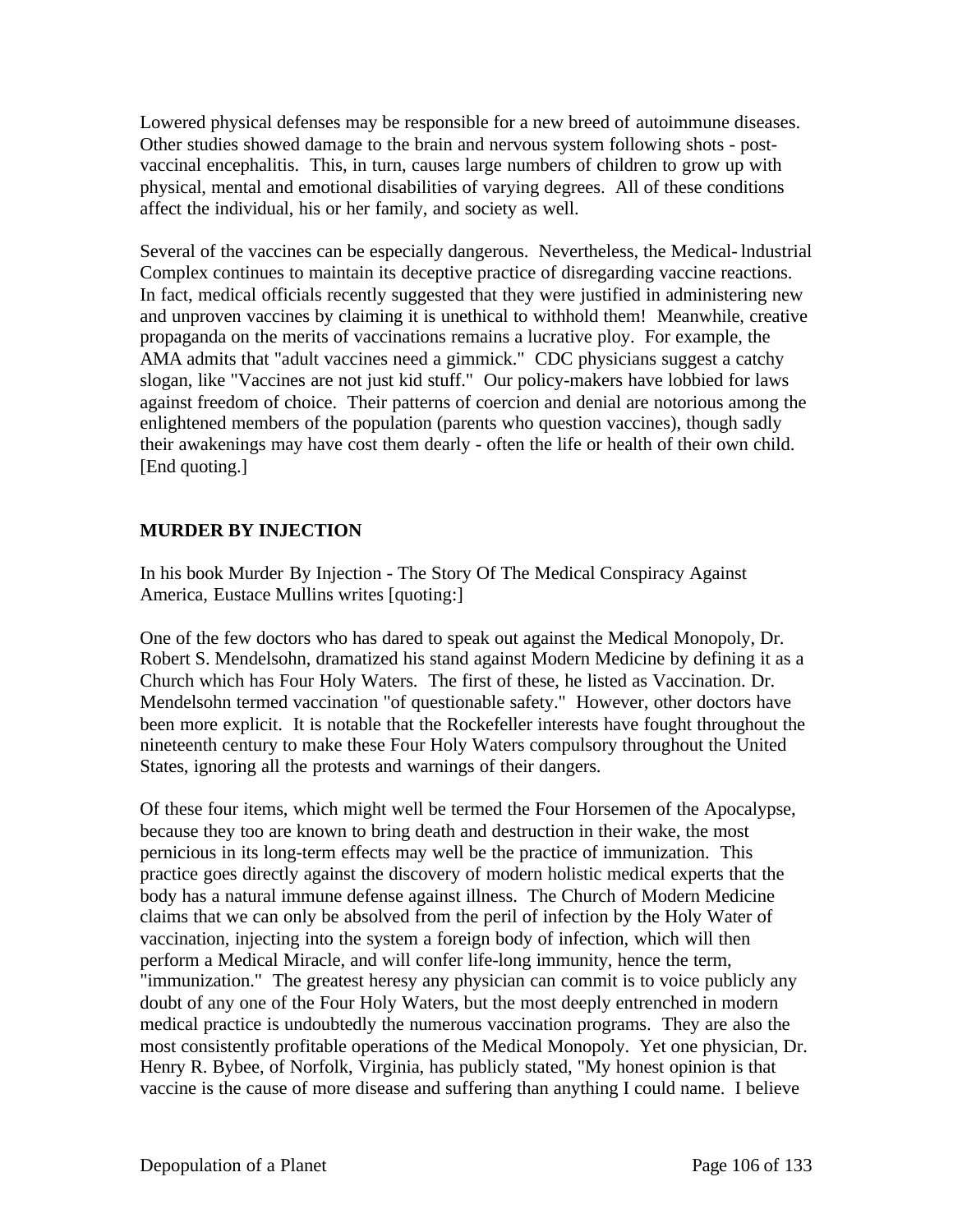that such diseases as cancer, syphilis, cold sores and many other disease conditions are the direct results of vaccination. Yet, in the state of Virginia, and in many other states, parents are compelled to submit their children to this procedure while the medical profession not only receives its pay for this service, but also makes splendid and prospective patients for the future."

From London comes an alarming observation from a practitioner of excellent reputation and long experience. Dr. Herbert Snow, senior surgeon at the Cancer Hospital of London, voiced his concern, "in recent years many men and women in the prime of life have dropped dead suddenly, often after attending a feast or a banquet. I am convinced that some eighty percent of these deaths are caused by the inoculation or vaccination they have undergone. They are well known to cause grave and permanent disease of the heart. The coroner always hushes it up as "natural causes".

You cannot find any such warning in any medical textbook or popular book on health. In fact, this writer was able to locate it in a small volume buried deep in the stacks in the Library of Congress. Yet such an ominous observation from an established medical practitioner should be as widely circulated as possible, if only to be attacked by those who can refute its premise. At least it cannot be attacked by the Establishment as quackery, because Dr. Snow is not attempting to sell some substitute for vaccination, but merely warning of its dangers.

Another practitioner, Dr. W. B. Clarke of Indiana, finds that "Cancer was practically unknown until compulsory vaccination with cowpox vaccine began to be introduced. I have had to deal with at least two hundred cases of cancer, and I never saw a case of cancer in an unvaccinated person."

At last, we have the breakthrough for which the American Cancer Society has been searching, at such great expense, and for so many years. Dr. Clarke has never seen a case of cancer in an unvaccinated person. Is not this a lead which should be explored?

In the land where freedom rings, or is supposed to ring, it is even more surprising to find that every citizen is compelled to submit to a compulsory vaccination ritual. Here again, we are speaking of a civilization which is now being visited by two plagues, the plague of cancer and the plague of AIDS, yet compulsory vaccination offers no protection against the plagues which threaten us. It is good-bye whooping cough, good-bye diphtheria and hello AIDS. The Medical Monopoly is searching desperately for some type of "immunization" against these plagues, and no doubt will eventually come up with some type of "vaccine" which will be more dreadful than the disease. From the outset, our most distinguished medical experts have proudly informed us that AIDS is incurable, which is hardly the approach we expect from those who demand that we accept their infallibility in all things to do with medicine.

Another well known medical practitioner, Dr. J. M. Peebles of San Francisco, has written a book on vaccine, in which he says, "The vaccination practice, pushed to the front on all occasions by the medical profession through political connivance made compulsory by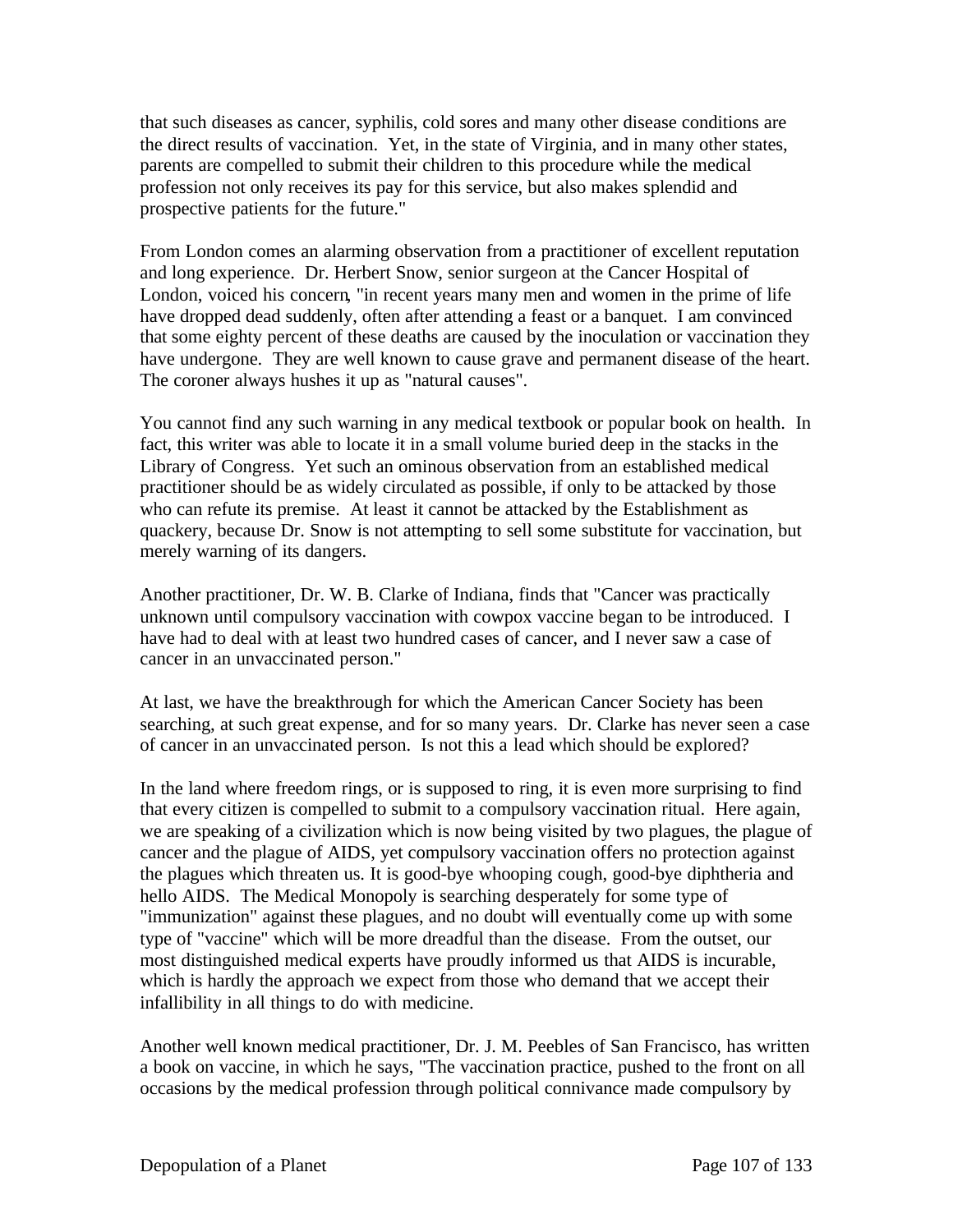the state, has not only become the chief menace and the greatest danger to the health of the rising generation, but likewise the crowning outrage upon the personal liberties of the American citizen; compulsory vaccination, poisoning the crimson currents of the human system with brute-extracted lymph under the strange infatuation that it would prevent smallpox, was one of the darkest blots that disfigured the last century."

Dr. Peebles refers to the fact that cowpox vaccine was one of the more peculiar "inventions or discoveries of the Age of Enlightenment." However, as I have pointed out in The Curse Of Canaan, the Age of Enlightenment was merely the latest program of the Cult of Baal and its rituals of child sacrifice, which, in one guise or another, has now been with us for some five thousand years. Because of this goal, the Medical Monopoly is also known as "The Society for Crippling Children."

Perhaps the most telling comment of Dr. Peebles' criticism is his reference to "bruteextracted lymph." Could there be some connection between the injection of this substance and the spread of a hitherto unknown form of cancer, cancer of the lymph glands? This type of cancer is not only one of the most commonly encountered versions of this disease; it is also one of the most difficult to treat, because it rapidly spreads throughout the entire system. A diagnosis of cancer of the lymph glands now means a virtual death sentence.

In an article in Science, March 4, 1977, Jonas and Darrell Salk warn that, "Live virus vaccines against influenza or poliomyelitis may in each instance produce the disease it intended to prevent ... the live virus against measles and mumps may produce such side effects as encephalitis (brain damage)."

If vaccines present such a clear and present danger in children who are forced to submit to them, we must examine the forces which demand that they submit. In the United States, vaccines are actively and incessantly promoted as the solution for all infectious diseases by such government agencies as the Centers for Disease Control in Georgia, by HEW, USPHS, FDA, AMA and WHO. It is of more than passing interest that the federal agencies should be such passionate supporters of compulsory use of vaccines, and that they also should go through the "revolving door" to the big drug firms whose products they have so assiduously promoted, throughout their years of service to the public. It is these federal agents who have drafted the procedures which forced the states to enact compulsory vaccination legislation which had been drafted by the attorneys for the Medical Monopoly, to become "the law of the land."

Medical historians have finally come to the reluctant conclusion that the great flu "epidemic" of 1918 was solely attributable to the widespread use of vaccines. It was the first war in which vaccination was compulsory for all servicemen. The Boston Herald reported that forty-seven soldiers had been killed by vaccination in one month. As a result, the military hospitals were filled, not with wounded combat casualties, but with casualties of the vaccine. The epidemic was called "the Spanish Influenza," a deliberately misleading appellation, which was intended to conceal its origin. This flu epidemic claimed twenty million victims; those who survived it were the ones who had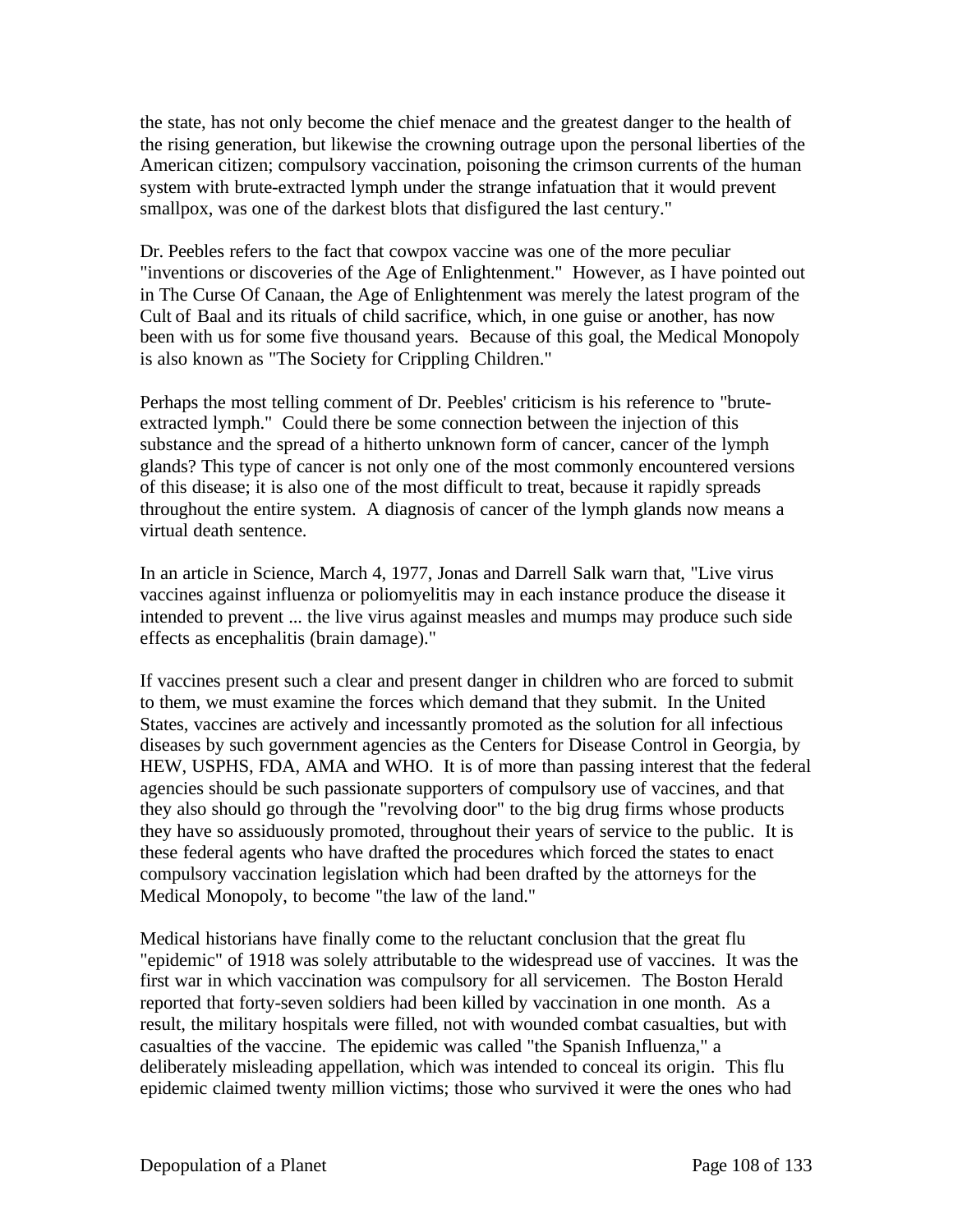refused the vaccine. In recent years, annual recurring epidemics of flu recalled "the Russian Flu." For some reason, the Russians never protest, perhaps because the Rockefellers make regular trips to Moscow to lay down the party line.

The perils of vaccination were already known. Plain Talk magazine notes that "during the Franco-Prussian War, every German soldier was vaccinated. The result was that 53,288 otherwise healthy men developed smallpox. The death rate was high."

In what is now known as "the Great Swine Flu Massacre," the President of the United States, Gerald Ford, was enlisted to persuade the public to undergo a national vaccination campaign. The moving force behind the scheme was a \$135 million windfall profit for the major drug manufacturers. They had a "swine flu" vaccine which suspicious pig raisers had refused to touch, fearful it might wipe out their crop. The manufacturers had only tried to get \$80 million from the swine breeders; balked in this sale, they turned to the other market, humans. The impetus for the national swine flu vaccine came directly from the Disease Control Center in Atlanta, Georgia. Perhaps coincidentally, Jimmy Carter, a member of the Trilateral Commission, was then planning his presidential campaign in Georgia. The incumbent President, Gerald Ford, had all the advantages of a massive bureaucracy to aid him in his election campaign, while the ineffectual and little known Jimmy Carter offered no serious threat to the election. Suddenly, out of Atlanta, came the Centers for Disease Control plan for a national immunization campaign against "swine flu." The fact that there was not a single known case of this flu in the United States did not deter the Medical Monopoly from their scheme. The swine breeders had been shocked by the demonstrations of the vaccine on a few pigs, which had collapsed and died. One can imagine the anxious conferences in the headquarters of the great drug firms, until one bright young man remarked, "Well, if the swine breeders won't inject it into their animals, our only other market is to inject it into people."

The Ford-sponsored swine flu campaign almost died an early death, when a conscientious public servant, Dr. Anthony Morris, formerly of HEW and then active as director of the Virus Bureau of the Food and Drug Administration, declared that there could be no authentic swine flu vaccine, because there had never been any cases of swine flu on which they could test it. Dr. Morris then went public with his statement that "at no point were the swine flu vaccines effective." He was promptly fired, but the damage had been done. The damage control consisted of that great humanitarian, Walter Cronkite, and the President of the United States, combining their forces to come to the rescue of the Medical Monopoly. Walter Cronkite had President Ford appear on his news program to urge the American people to submit to the inoculation with the swine flu vaccine. CBS then or later could never find any reason to air any analysis or scientific critique of the swine flu vaccine, which was identified as containing many toxic poisons, including alien vital protein particles, formaldehyde, theimorosal (a derivative of poisonous mercury), polysorbate and some eighty other substances.

Meanwhile, back at the virus laboratories, after Dr. Anthony Morris has been summarily fired, a special team of workers was rushed in to clean out the four rooms in which he had conducted his scientific tests. The laboratory was filled with animals whose records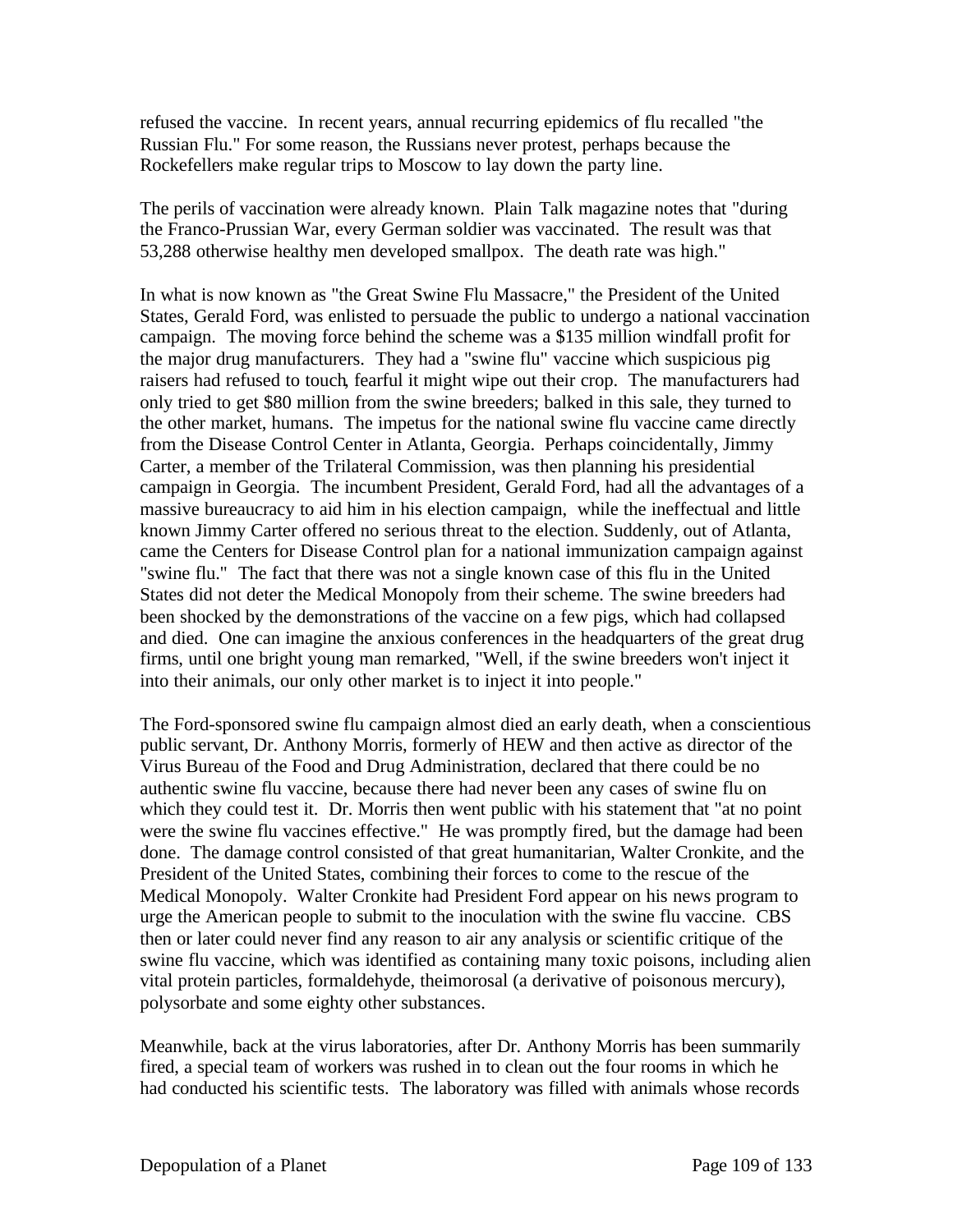verified his claims, representing some three years of constant research. All of the animals were immediately destroyed, and Morris' records were burned. They did not go so far as to sow salt throughout the area, because they believed their job was done.

On April 15, 1976, Congress passed Public Law 94-266, which provided \$135 million of taxpayers' funds to pay for a national swine flu inoculation campaign. HEW was to distribute the vaccine to state and local health agencies on a national basis for inoculation, at no charge. Insurance agencies then went public with their warning that they would not insure drug firms against possible studies from the results of swine flu inoculation, because no studies had been carried out which could predict its effects. It was to foil the insurance companies that CBS had Gerald Ford make his impassioned appeal to 215,000,000 Americans to save themselves while there was still time, and to rush down to the friendly local health department and get the swine flu vaccination, at absolutely no charge. This may have been CBS' finest hour in its distinguished career of "public service."

Hardly had the swine flu campaign been completed than the reports of the casualties began to pour in. Within a few months, claims totaling \$1.3 billion had been filed by victims who had suffered paralysis from the swine flu vaccine. The medical authorities proved equal to the challenge; they leaped to the defense of the Medical Monopoly by labeling the new epidemic, "Guillain-Barre Syndrome." There have since been increasing speculations that the ensuing epidemic of AIDS which began shortly after Gerald Ford's public assurances, were merely a viral variation of the swine flu vaccine. And what of the perpetrator of the Great Swine Flu Massacre, President Gerald Ford? As the logical person to blame for the catastrophe, Ford had to endure a torrent of public criticism, which quite naturally resulted in his defeat for election (he had previously been appointed when the agents of the international drug operations had ushered Richard Nixon out of office). The unknown Jimmy Carter, familiar only to the super-secret fellow members of the Trilateral Commission, was swept into office by the outpouring of rage against Gerald Ford. Carter proved to be almost as serious a national disaster as the swine flu epidemic, while Gerald Ford was retired from politics to life. Not only did he lose the election, he was also sentenced to spend his remaining years trudging wearily up and down the hot sandy stretches of the Palm Springs Golf course.

At the annual ACS Science Writers Seminar, Dr. Robert W. Simpson, of Rutgers University, warned that "immunization programs against flu, measles, mumps and polio may actually be seeding humans with RNA to form proviruses which will then become latent cells throughout the body ... they can then become activated as a variety of diseases including lupus, cancer, rheumatism and arthritis."

This was a remarkable verification of the earlier warning delivered by Dr. Herbert Snow of London more than fifty years earlier. He had observed that the long-term effects of the vaccine, lodging in the heart or other parts of the body, would eventually result in fatal damage to the heart. The vaccine becomes a time bomb in the system, festering as what are known as "slow viruses", which may take ten to thirty years to become virulent. When that time arrives, the victim is felled by a fatal onslaught, often with no prior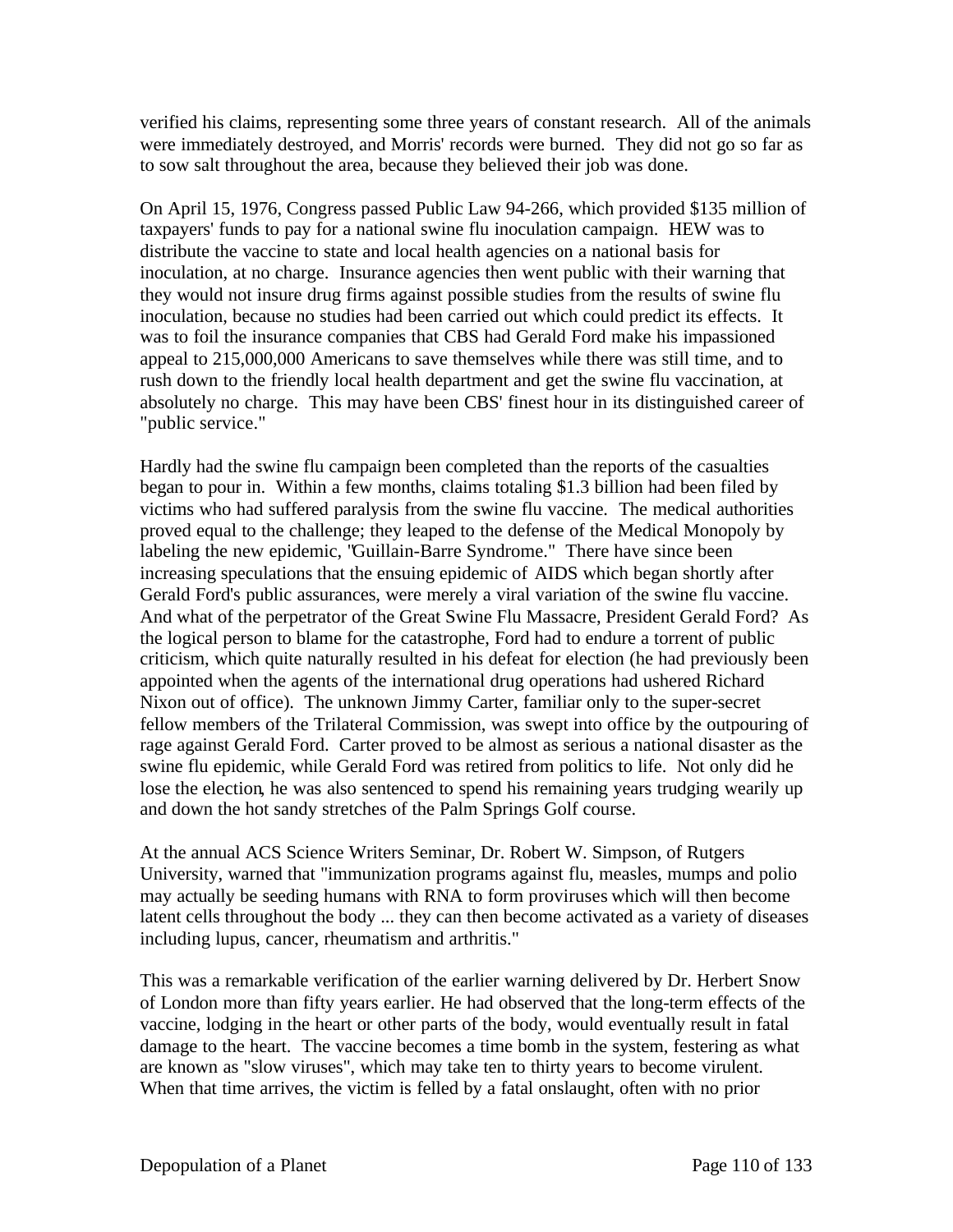warning, whether it is a heart attack or some other disease.

Herbert M. Shelton wrote in 1938 in his book, Exploitation Of Human Suffering that "Vaccine is pus - either septic or inert - if inert it will not take - if septic it produces infection." This explains why some children have to go back and receive a second inoculation, because the first one did not "take" - it was not sufficiently poisonous, and did not infect the body. Shelton says that the inoculations cause sleeping sickness, infantile paralysis, haemophlagia or tetanus.

The Surgeon General of the United States, Leonard Scheele, pointed out to the annual AMA convention in 1955 that "No batch of vaccine can be proven safe before it is given to children." James R. Shannon of the National Institute of Health declared that, "The only safe vaccine is a vaccine that is never used."

With the advent of Dr. Jonas Salk's polio vaccine in the 1950s American parents were assured that the problem had been solved, and that their children were now safe. The ensuing suits against the drug manufacturers received little publicity. David v. Wyeth Labs, a suit involving Type 3 Sabin Polio Vaccine, was judged in favor of the plaintiff, David. A suit against Lederle Lab involving Orimune Vaccine was settled in 1962 for \$10,000. In two cases involving Parke-Davis' Quadrigen, the product was found to be defective. In 1962, Parke-Davis halted all production of Quadrigen. The medical loner, Dr. William Koch, declared that "The injection of any serum, vaccine, or even penicillin has shown a very marked increase in the incidence of polio, at least by 400%."

The Centers for Disease Control stayed out of sight for some time after the Great Swine Flu Massacre, only to emerge more stridently than ever with a new national scare program on the dangers of another plague, which was named "Legionnaires' Disease" after an outbreak at the Bellevue Stratford Hotel in Philadelphia. [End quoting.]

#### **SWINE VIRUS \*\*\*\*ALERT\*\*\*\***

In a headline from the Dec. 18, 1995 edition of the San Francisco Examiner we read the following AP story. [Quoting:]

Swine Viruses Pose Ongoing Threat Of Global Flu Epidemic Pig and human bugs joining DNA may spawn new strain.

WASHINGTON - It may start with a pig on a remote farm in Asia.

A human influenza virus and a swine virus somehow lodge near each other in the throat of a porker. The two viruses exchange DNA, forming a unique genetic combination. Suddenly a brand new form of influenza is born.

With a simple snort by the pig, the new flu is airborne and introduced into the world.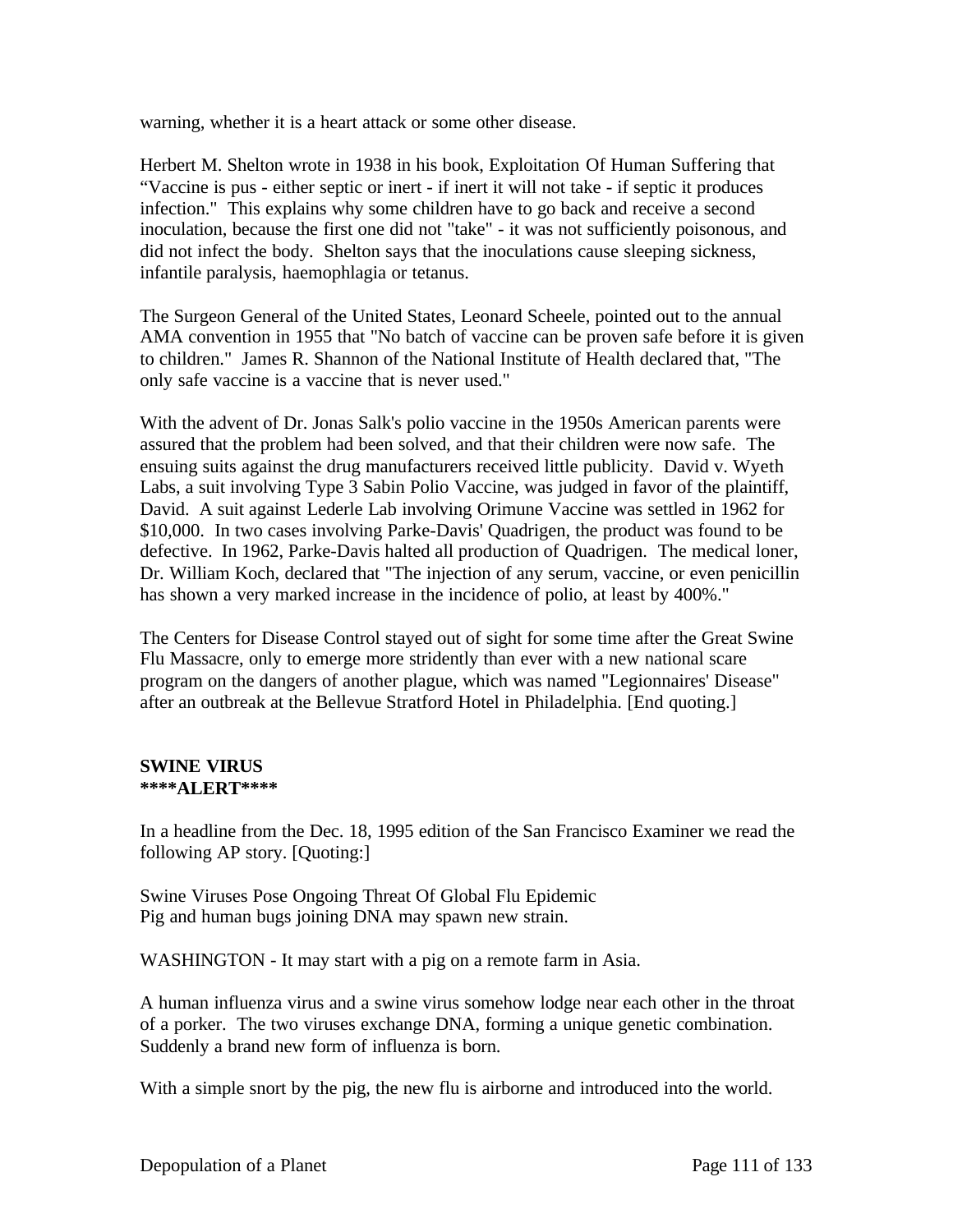Inhaled by the farmer, it quickly reproduces by the millions and is transported to town, passed around to other humans and then hitches a ride to the city in the bronchial passages of a traveler.

Within days, thousands of humans are hacking, coughing and feverish from the new virus. The bug continues to spread, to train stations, airports and ships. In only a few weeks, a virus created by chance in that remote pig pen is felling people on six continents around the world.

That, many experts say, is how the next pandemic - or worldwide epidemic - -of killer flu could happen. Time after time, going back hundreds of years, new forms of the flu bug have broken loose and killed millions. Now, say the experts, the world may be overdue for that to happen yet again.

In an age of antibiotics and vaccines, most people regard flu as dangerous only to the elderly, the very young and those already ill. But, to experts, it lurks as a constant threat to all.

"Flu in the last decade has assumed something of a secondary status," said Dr. John LaMentague of the National Institute of Allergy and Infectious Diseases. "But we who have dealt with the infection recognize its power." The flu virus, he said, "is constantly changing and dynamic and very resourceful." [End quoting.]

## **MORE ON VIRUSES**

In Dr. Eva Snead's Some Call It AIDS - I Call It Murder, we read [quoting portions from several chapters:]

Vaccines, Friend or Foe?

Under the title of "Bad Vaccines?", a journal as conservative as Newsweek expounds on the subject of vaccine contamination with retrovital microbes. "Could any of the world's stock of vaccine be contaminated by animal retroviruses similar to AIDS?", it asks. It tells of Jeremy Rifkin's request that the World Health Organization test its smallpox vaccines for such contaminants.

In the case of Rifkin's concern about the smallpox vaccination, the main concern was to find possible "BIV" closely related to thc human AIDS virus - and people at high risk of exposure, such as meatpackers, for BIV antibodies.

Type "A" blood substance and "some other proteins" are unexpected materials present in cultures used to manufacture vaccines

Humans have diverse blood groups, the most well known are "A", "B" and "0". Blood groups determine compatibility or lack thereof, in blood transfusions. Animal blood and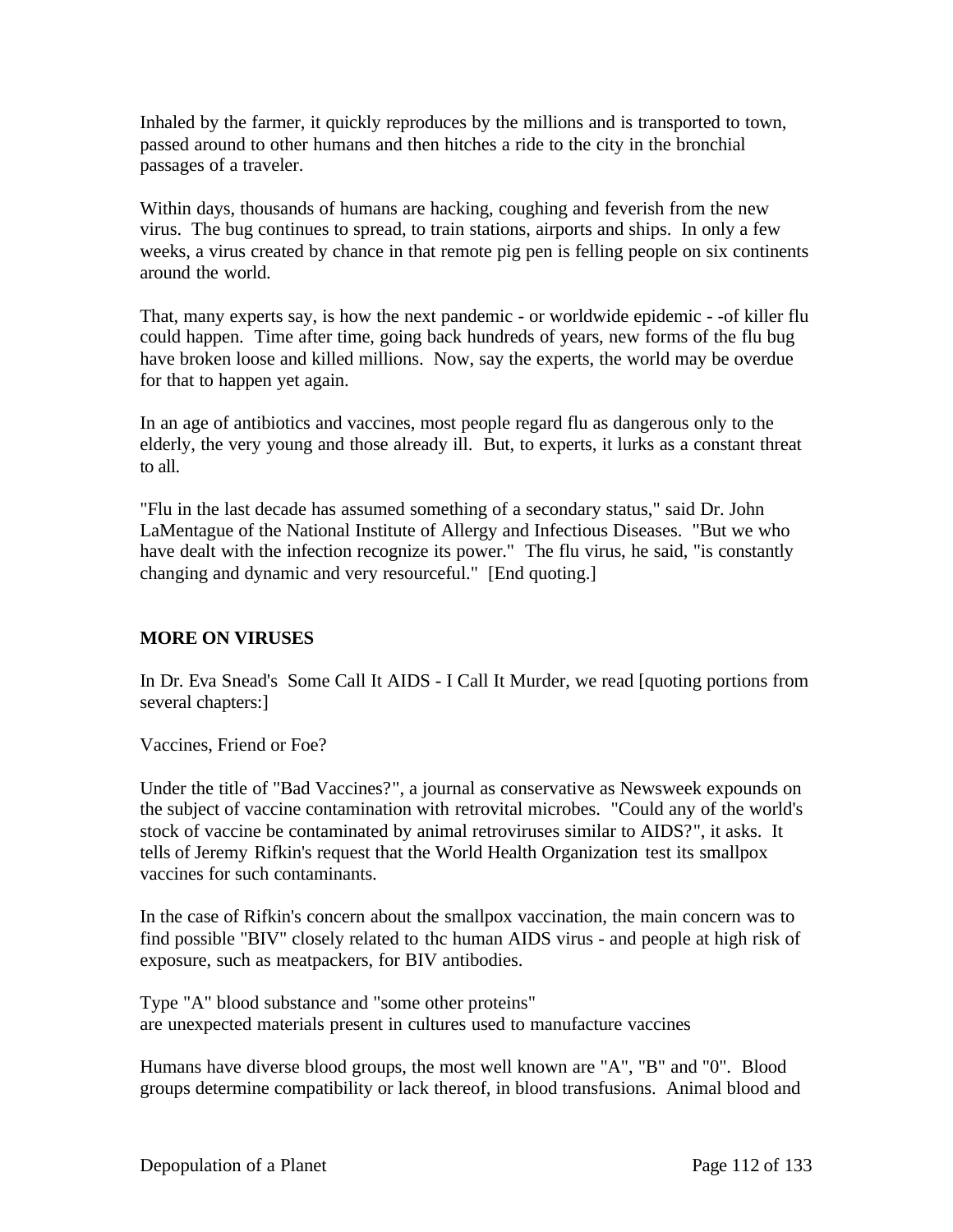tissues contain a substance that is very similar to blood substance "A".

Substances with a proteic structure, promote the production of antibodies when injected. Some aspects of this subject were discussed at the 1967 NCI meeting by Dr. J.P. Fox, who was intrigued about certain myxoviruses which had surface antigens on them. He wondered if they provoked antibody responses in recipients.

"The crude influenza vaccines we have been using in the past do contain group "A" blood substance... This substance also is found in chick embryo. So either the influenza virus has group "A" substance in it ... or else the vaccine carries some of the chick embryo with it."

"And I pointed out there is a lot of chick embryo protein in finished influenza vaccine, and the group A substance probably comes from the chick embryo tissues; this can be eliminated as a significant problem IF the influenza virus is grown in a cleaner substrate or is purified. Certainly, the myxoviruses do carry over some of the host protein."

Again, the total lack of control of procedure, and scientific accuracy is appalling. I think that a butcher places more emphasis in properly dissecting a side of beef, than a cell culture lab in supervising the accuracy of such a dangerous undertaking.

Adenovirus and SV-40, A Dangerous Combination

A favorite cop-out used by virologists and other "scientists" who wish to conceal their closet-skeletons, is that inter-species infection with viruses is difficult. They usually refer to single-virus tests, not the use of viral systems. For instance, although human adenoviruses infect monkey kidneys rather poorly, if SV-40 is added, the human adenovirus infection becomes strong and lytic (destructive) of the cells. According to Fox and Baum, "The ability of SV-40 genetic material to increase the yield of adenovirus by 100 or 1,000 fold has been termed enhancement."

On the other hand, stocks E46 and SP2 of a certain strain of adenovirus (type 7) can induce the information of papovavirus SV40 tumor antigen (T antigen) in African Green Monkey Kidney cells (GMK). What actually happens is that a new virus may form when an adenovirus acquires new genetic material from the 8V-40 virus. These viral combinations were called hybrids in 1965, whereas today they are referred to as recombinants. Since we have established this equivalence, we must become aware, at this moment, that genetic engineering was alive and well long before anyone had used that term, and in total absence of any containment precautions or regulations. The impact this may have had on the environment is probably just manifesting with the plagues of the eighties and nineties.

Since SV-40 has such an enhancing effect on adenovirus, and hybrids (combinations, or what today we would call recombinants) of SV-40 and adenovirus are found in monkey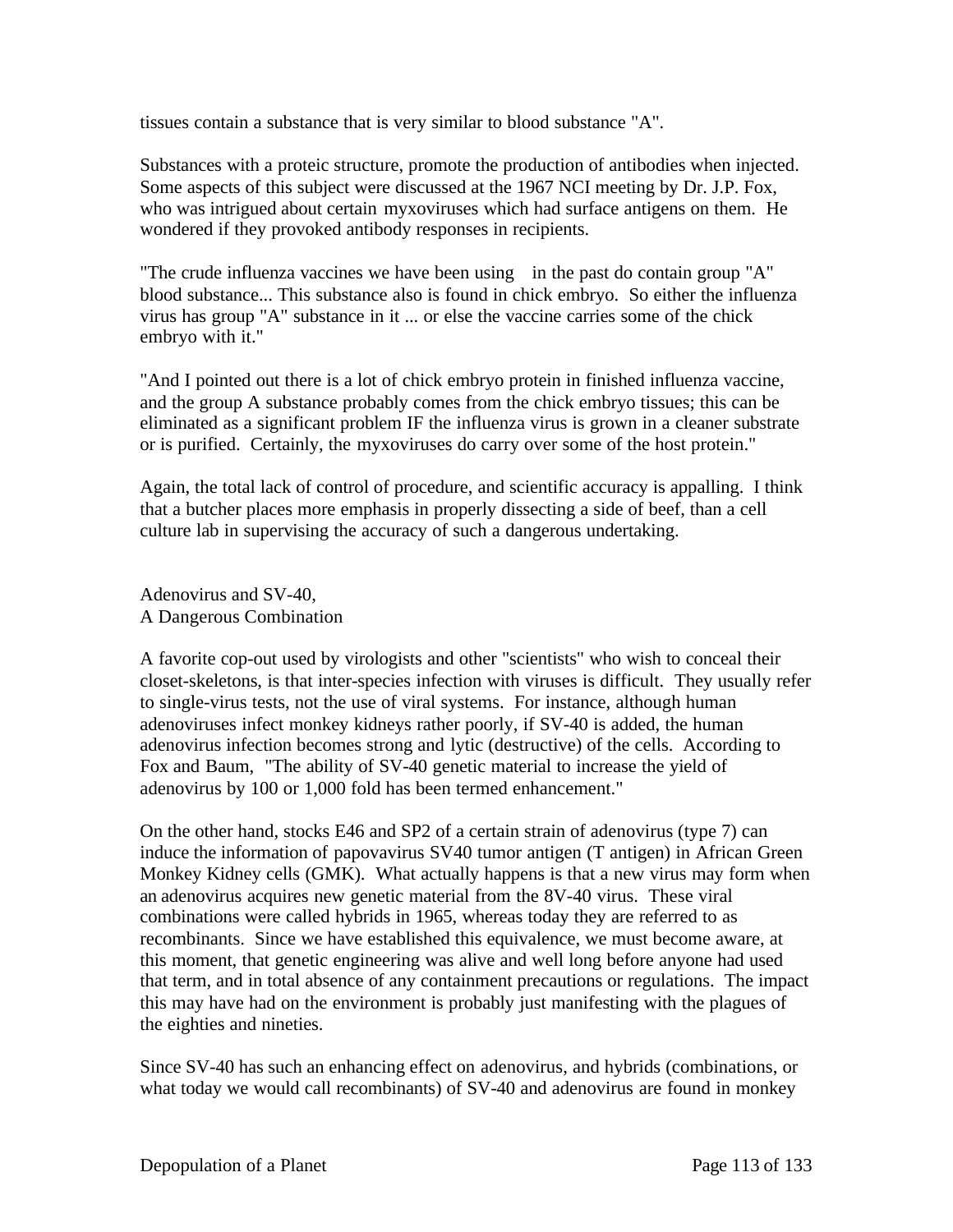kidneys used in the process of vaccine manufacturing, many virologists have researched other such SF-40 and other virus combinations. They found several, including measles + SV-40, foamy virus  $+$  SV-40 reovirus  $+$  SV-40. SV-40 is like good rum, a great mixer! [And last, but certainly not least, from Dr. Snead:]

The African Swine Fever Virus (ASFV) Connection

Some "AIDS" patients harbor Swine fever viruses similar to those found in certain specialized research centers.

A scientist who worked in Uganda in 1985, reported to Senator Ted Kennedy about a civil war in that country, which was accompanied by an epidemic of African Swine Fever Virus. At the same time, AIDS cases were being reported in alarming numbers. The researcher noticed that swine were roaming freely in people's yards. This information was released in the New York Native of Sept. 30, 1985.

These facts were not particularly appreciated by the medical establishment, and those who dared pursue this line of thinking were chided in more than one way.

Dr. C.L.V. Martins, who researched phenomena occurring in swine, studied the behavior of one of the cellular elements that protects the body: the macrophage. "Loss of macrophage function during infection may be important in determining resistance or susceptibility of a host." In all the studies performed by this author, the macrophages not only had reduced function, but they also often kept the virus in a latent state. These studies were done on swine, not humans. Since one must be exposed to raw, living pig tissue and fluids to acquire these viruses, most people assume they could not be infected with these organisms in the daily course of their lives. But the truth lies elsewhere. With the usual hypocrisy so characteristic of bureaucracies, humans are, on the one hand, frequently warned of the dangers inherent to the improper cooking of pork, and, on the other, fed raw swine-juice ever since their birth, by direct command of health authorities. Impossible? All vaccines are treated with trypsin, raw stomach extracts of swine. Insulin and other biologicals of porcine origin are other sources. Those who dared to suggest that AIDS could have some connection with swine flu were violently chided by the powers of the "health and illness monopoly". The violent reaction of the establishment against those who first found porcine viruses in AIDS patients and then informed the public is highly suspicious and may suggest that some cover-up is under way. [End quoting.]

# **BLACK PLAGUE NEEDED**

In a newspaper clipping with the above headline, source unknown, which reads "excerpted from Dr. Aurelio Peccei of the Club of Rome's News Watch magazine from Jan. 2, 1995," we see the following, [quoting:]

Sir Julian Huxley said, "Overpopulation is, in my opinion, the most serious threat to the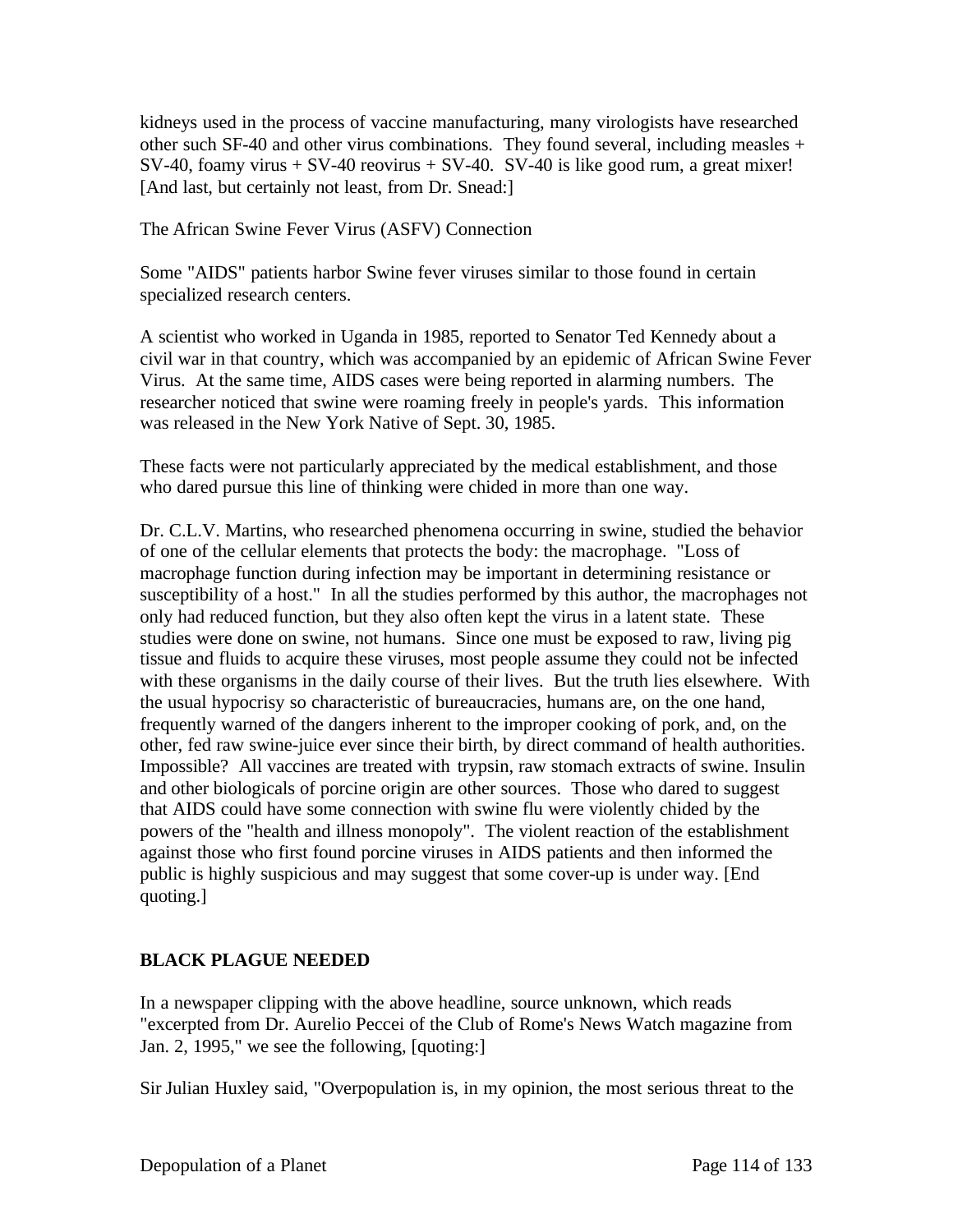whole future of our species." The project, called MK-NAOMI, was carried out at Fort Detrick, Maryland. AIDS was made to reduce the population.

Specifically targeted were the black, Hispanic, and homosexual populations.

The incurable disease AIDS has been spread with the willful aid of international agencies whose policies call for a drastic reduction of the population, using any means necessary. Already, medical experts say as many as 30 million people in Africa have been infected with the AIDS virus.

WHO, World Health Organization, was established in 1948 with the help of Dr. John Rawlings Rees, the psychological warfare expert whose notorious Tavistock Institute and Clinic in London used brainwashing techniques as a means to carry out racial policies of genocide.

Since its inception, the WHO membership and policies have overlapped those of the WFMH and UNESCO, established in 1946 by British racialist Julian Huxley, as a vehicle for wiping out 3rd World populations with a new "Dark Ages" of famine and pestilence.

Each of the organizations named were set up as a project of the British "liberal" networks of Bertrand Russell and company whose explicit, stated policies of population control included Russell's published call for the "creation of a Black Death every 50 years" to curb the black and yellow population.

The Club of Rome's raison d'être is to wipe out half the human race in this century.

Several top Secret recommendations were made by Dr. Aurelio Peceei of the Club of Rome. He advocated that a plague be introduced that would have the same effect as the famous Black Death of history. The chief recommendation was to develop a microbe which would attack the auto-immune system and thus render the development of a vaccine impossible. [End quoting.]

## **PAST PLAGUES**

In Michael Tobias' book World War Ill—Population And The Biosphere At The End Of The Millennium, he writes [quoting:]

Until recently, human beings were very much a part of this biological system of checks and balances, which seem to hold firm for all organisms. Four primary inclemencies kept Homo Sapiens in relative population calm: high infant mortality, war, famine, and disease, all contributing to a meager life expectancy. The Black Plague (Pasteurella pestis) was transmitted from the Tibetan Silk Route to a harbor at Sicily in 1347. Rodents account for 50 percent of all mammals, and it was the friendly rat, carrier of the rat flea (Xenopsylla cheepis), that caused such demolition. At least 30 percent of the human population died out - 50 percent between Iceland and India. Boom and bust need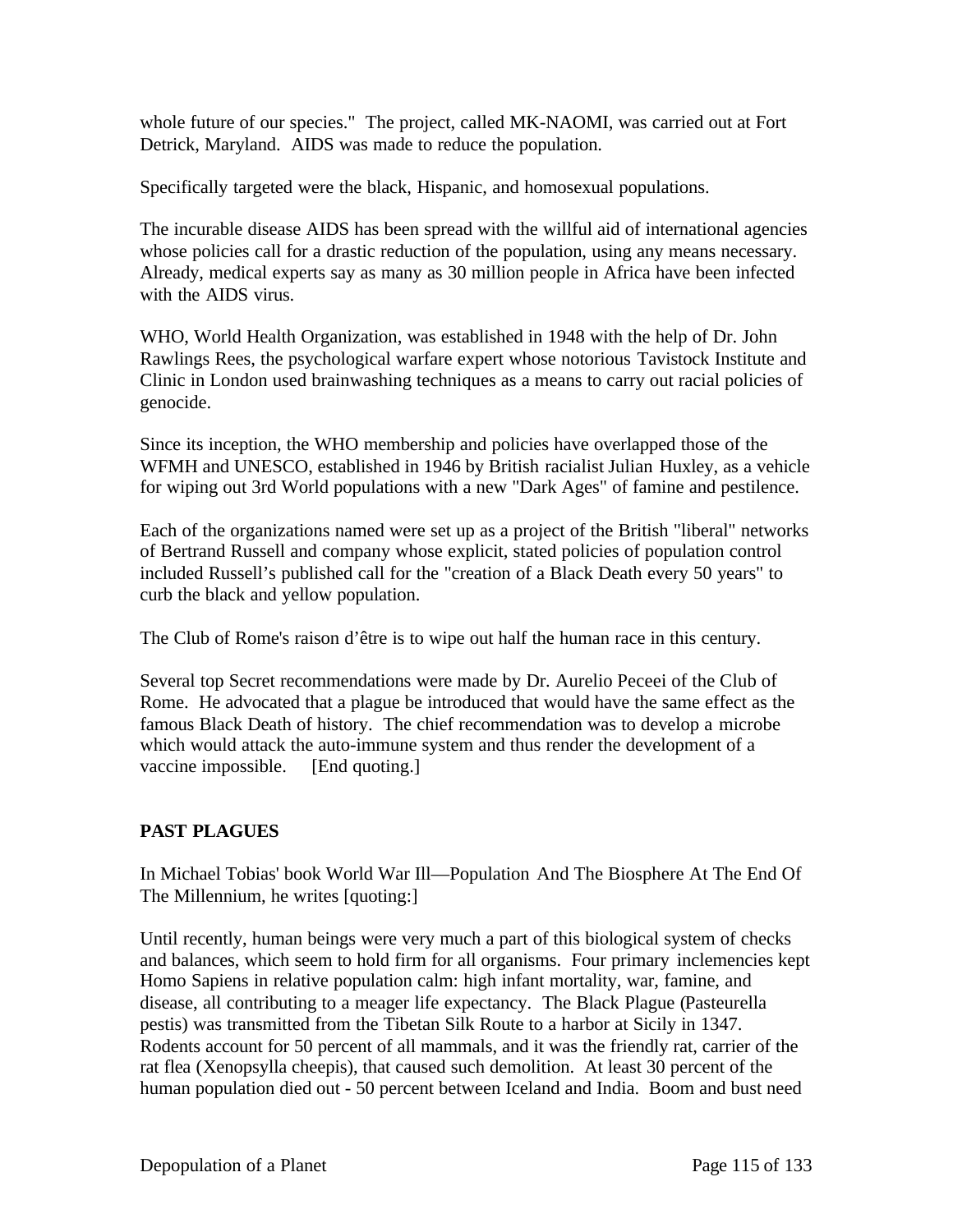operate according to food scarcities and resulting famine. Disease, acting upon a host, or dense network of hosts, plays a similar role in the maintenance of populations. Not unlike the moths and the lemmings, Europeans witnessed a spectacular revival of their populations within a century of the Plague, exceeding their pre-Plague numbers.

A climatic change in eighteenth century Scandinavia allegedly compelled the Norwegian gray rat (which does not carry the plague) to find passage into western Europe, where it successfully ousted the indigenous flea-carrying black rat, thus eliminating the most incisive threat to human population.

"More than. any single carrier, it is human encroachment that ultimately precipitates the emergence of killer viruses," writes Stephen S. Morse. In Japan (Japanese encephalitis), Argentina (hemorrhagic fever), U.S. (Seoul virus in Baltimore), Panama (Venezuelan equine encephalomyelitis), and in nearly every other country, the connection between increasing ecological destruction and the sudden exposure of humans to long isolated or dormant bacteria, protozoans, fungi and viruses, has been identified.

Never before has there been such an avid exchange of "information" between large species (Homo Sapiens) and microbes. Of the more than 100 zoonoses (animal infections transmittable to humans) and over 520 known arthropod-born "arboviruses", at least 100 have been shown to cause diseases in people. Some are among the deadliest diseases every encountered. In 1976 in Zaire and Sudan, as many as 90 percent of those infected with Ebola virus died horribly within weeks.

The most recent incident of plague, caused by the bacterium Yersinia pestis, occurred in India at the turn of the twentieth century and killed more than 10 million people. At the same time, a small outbreak among Chinese occurred in San Francisco. Another outbreak of the magnitude of that in India has been postulated for the United States.

In 1918 influenza A pandemic claimed 20 million lives worldwide in less than a year. It is believed to have originated in the United States, went to France, then returned to the U.S. where it spread rapidly from New York to California. Since then there have been serious global influenza outbreaks on at least five occasions. [End quoting.]

While I was working on this portion of the depopulation story, Hatonn wrote "Disaster In Flu's Clothing". Hatonn's timely warning further emphasizes the immediate importance of this subject currently at hand. It is for this reason that I have chosen to somewhat expand Part V to include many current alarming headlines on the very subject of viruses and current disease.

## **AND NOW A LOOK AT SOME CURRENT HEADLINES**

Global diseases close to "crisis", blood probe told.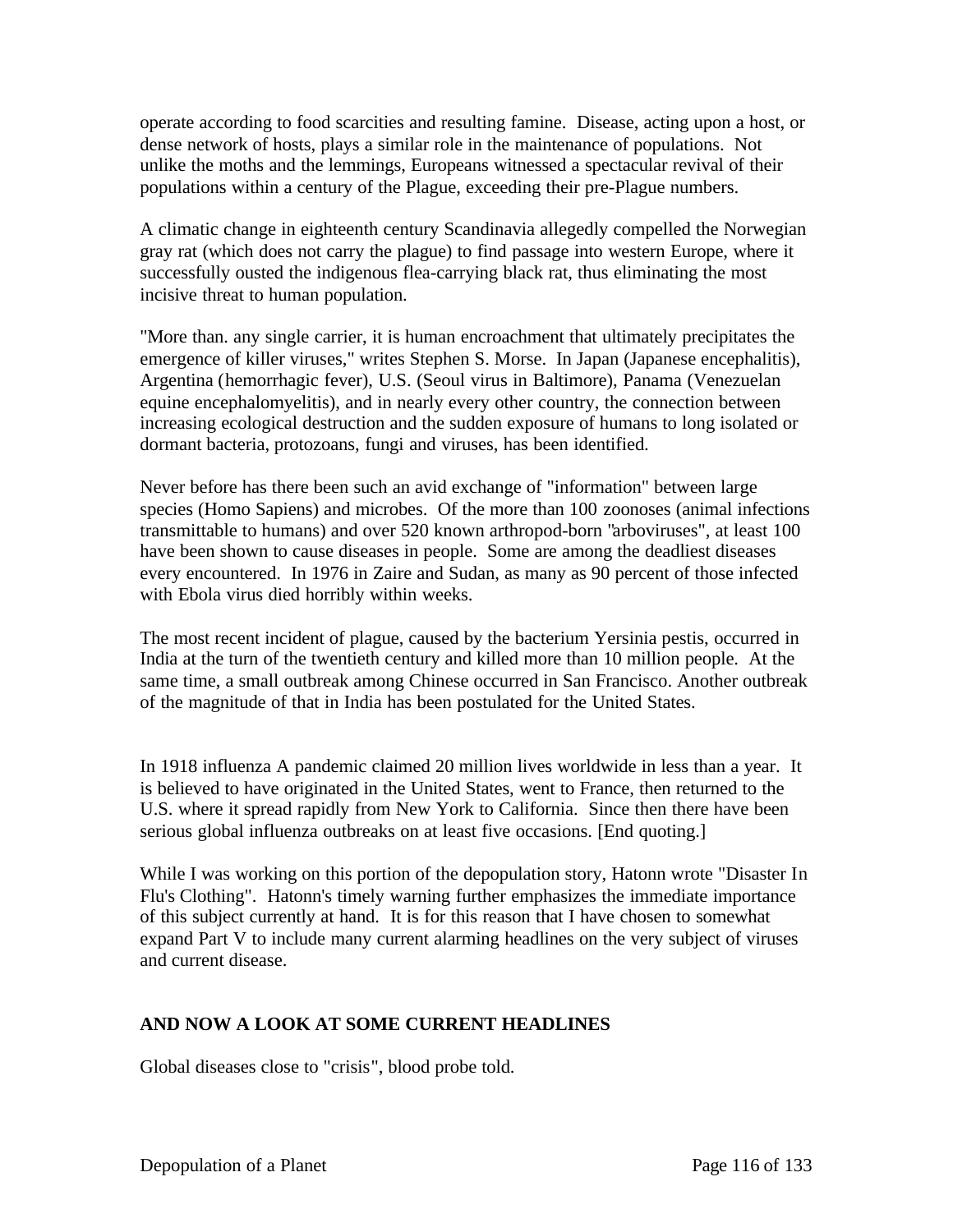In a story from the Dec. 2, 1995 edition of The Toronto Star, written by Nick Pron, we read quoting:]

The spread of infectious diseases worldwide is reaching "crisis" levels, and no country is immune to the problem, a federal Commission was told yesterday. Canadians have to "stop thinking of ourselves in terms of isolation from the rest of the world" and get "tuned in to what's happening around the planet," Dr. Kevin Kain told the inquiry conducted by Mr. Justice Horace Krever, who is probing the safety of Canada's blood system. [End quoting.]

Officials Warn of a Virus Deadly to Children

In the Dec. 8, 1995 edition of the New York Times, we read [quoting:]

A winter respiratory virus that kills about 4,500 children a year in the United States has appeared once again, with cases already being reported across the country, federal health officials said today.

The officials of the Centers for Disease Control and Prevention here, said respiratory syncytial virus, or R.S.V., caused 90,000 infants and young children to be hospitalized each year with lower respiratory tract disease.

Dr. Tom Torok, a medical epidemiologist at the agency's National Center for Infectious Disease, said the virus could also cause serious respiratory disease in the elderly and in people with weakened immune systems.

"R.S.V. is under-appreciated as a cause of respiratory disease in adults," he said. "The actual magnitude has not been well studied."

During the last month, the virus has been found in all 44 states that report the results of tests for it. Activity usually begins in early November, peaks between late January and mid-February and continues until April or early May.

Dr. Torok said thc virus was most difficult to distinguish from influenza when it occurred in adults. "We don't really know whether or not there are good clinical indicators of R.S.V. versus influenza," he said.

Researchers are working on vaccines to protect against the respiratory virus and are studying the effect of giving infants a serum laden with antibodies against it. [End quoting.]

13,000 a day infected by HIV - One out of five carriers of deadly virus lives in southeast Asia

In the Dec. 1, 1995 edition of the Calgary Herald we read [quoting:]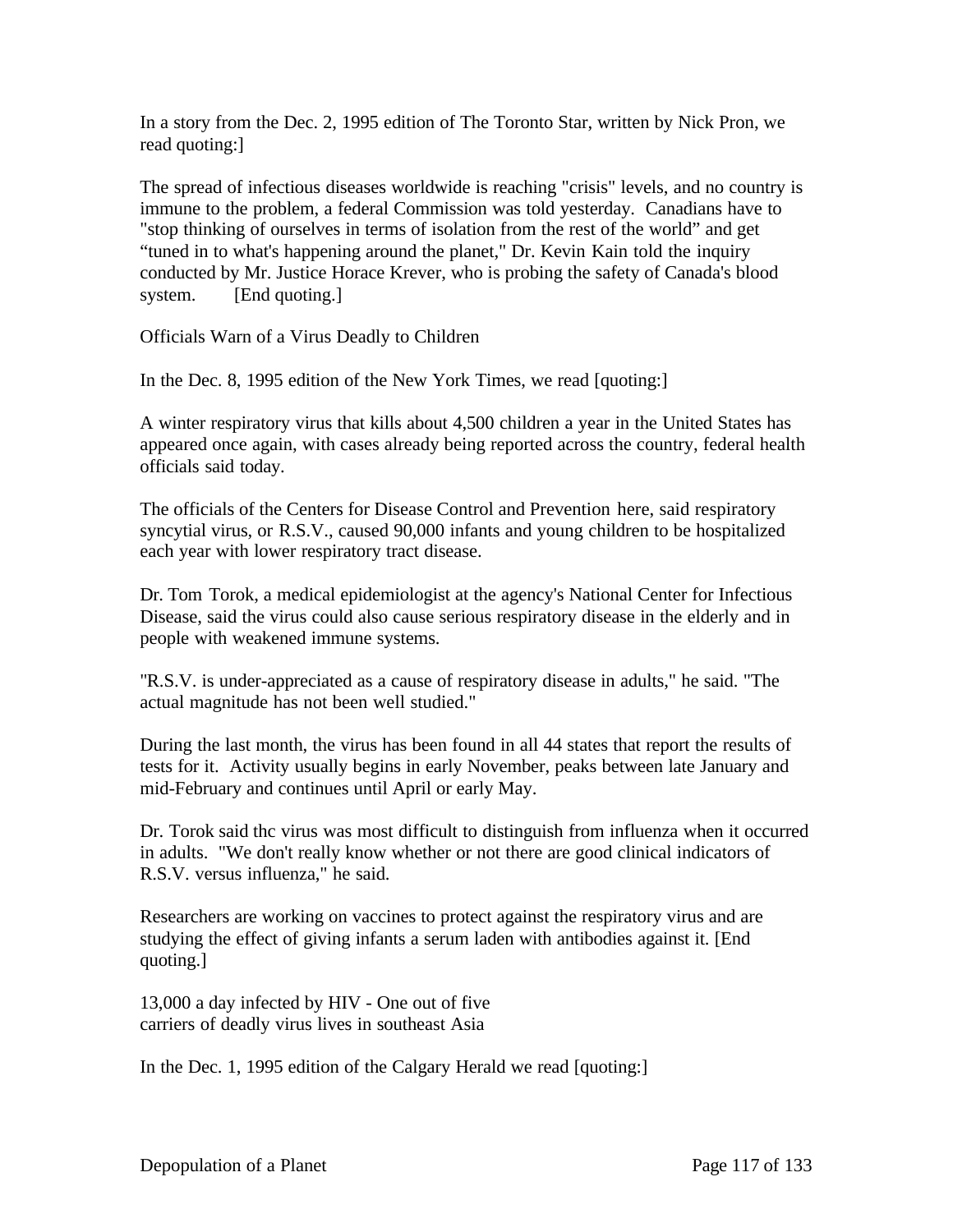About 13,000 people a day worldwide are infected by the virus that causes AIDS, and southeast Asia is fast becoming a main casualty zone for the disease, a leading U.S. expert said Thursday.

Jonathan Mann, director of the Global AIDS Policy Coalition, an independent international research group based at the Harvard School of Public Health, said one out of five carriers of HIV lives in southeast Asia.

"We estimate that during 1995, about 4.7 million people became newly infected with HIV around the world.

"If it continues to go as it is, it may well be in the 70-80 million range by the year 2000." [End quoting.]

Plagues scourge Latin America as experts despair

In an article from the Nov. 29, 1995 edition of The Montreal Gazette, written by Laurie Goering we read [quoting:]

Manaus Brazil - It starts with a fever, like a hundred less deadly plagues. Then comes a growing weakness. The skin turns yellow. In the abdomen, internal bleeding begins. Soon blood pours from the body, through the eyes and in the endless black vomit. In nine out of ten cases, the liver dissolves and the victim dies.

lt's not Ebola. It's Labrea black fever, just one of a half dozen deadly and little understood viral diseases, emerging from the rain forest of Latin America.

"People all the time are going to the jungle and coming back with strange fevers no one knows about said Bedsy Dutary Thatcher, a malaria specialist at Brazil's National Institute for Amazon Research in Manaus. "If we started looking for them we could isolate a new variety every week."

Perhaps never has the battle against disease looked so bleak as it does right now in Latin America and in much of the Third World. Across the planet, new diseases are appearing at a frightening pace, researchers say. Even more disturbing: old scourges once thought relegated to history are making a comeback, particularly in Latin America.

Tuberculosis, thought conquered after the introduction of new drugs in the 1940s, has roared back and is spreading out of control. Malaria, one of the world's oldest plagues, also is making a comeback. Latin America reported more than a million new cases last year, half of them in Brazil.

In Nicaragua and Honduras, a mystery illness characterized by chills, fever and severe bleeding in the lungs has been tentatively identified as leptospirosis, an animal disease contracted through contact with animal waste. The outbreak has killed 16 people and sickened more than 2,000 in the two countries over the last two months. A similar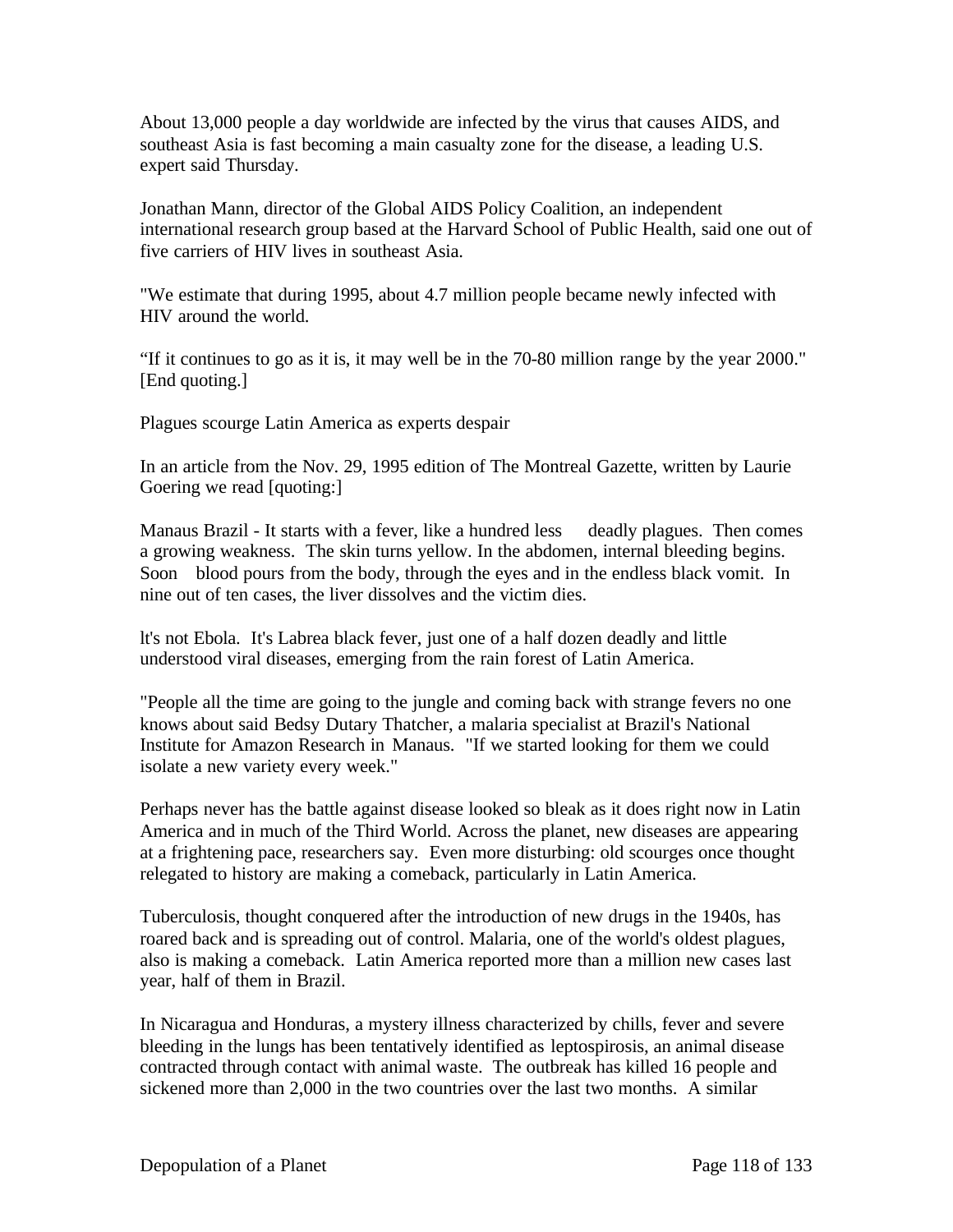outbreak in Brazil killed more than 40 people in February.

In Columbia. what appears to have been an outbreak of mosquito-borne equine encephalitis killed at least 26 people and drove 13,000 others to seek treatment in September.

In Mexico and across much of Latin America dengue fever, characterized by high fever and intense body pain, has struck nearly 200,000 people this year and is threatening to move into the United States. A deadly variant of the disease, dengue hemorrhagic fever, has stricken another 3,500 people.

In Guyana, an unidentified illness characterized by high fever, vomiting and convulsions killed five toddlers and threatened eight others at an eastern Guyana hospital this month.

"Communicable diseases are resurging," said Dan Epstein, a spokesman for the pan American Health Organization, based in Washington, D.C. "We've had a whole series of hemorrhagic fevers, including dengue, and the problems continue to increase." [End quoting]

Deadly Virus Second outbreak of Ebola checked

In a newspaper clipping faxed to us this week, we read the following AP story [quoting:]

Experts trying to contain an outbreak of the deadly Ebola virus in Liberia are investigating reports of deaths in a second location, a World Health Organization spokesman said.

Ebola Tamed - for Now

In the Jan. 1996 edition of Discover appears an article of the above title. This article opens with, "Last Spring's plague movie, Outbreak, had to compete with a real life cliffhanger: an appearance, in Zaire, of the dreaded Ebola virus."

Contained within this article on Ebola, is another article written by Sarah Richardson titled "Breakbone Outbreak", which opens with: "While Zaire's deadly Ebola virus was flaring up briefly, a far more widespread vital scourge was threatening the Americas. In 1995 dengue fever, nicknamed breakbone fever for the terrible joint pain it causes, reached epidemic proportions in Latin America and Caribbean countries, sickening more than 140,000 and killing 38."

Have you noticed that CNN, within the last two or three months, has run several halfhour specials on Ebola Zaire? Coincidence? They said in one program that it isn't a question of if, it is a question of when Ebola will strike in the United States. Also keep in mind what Peter Kawaja has said about the Gulf War Illness - being a form of Ebola Reston, a slow acting form of Ebola. More on that later.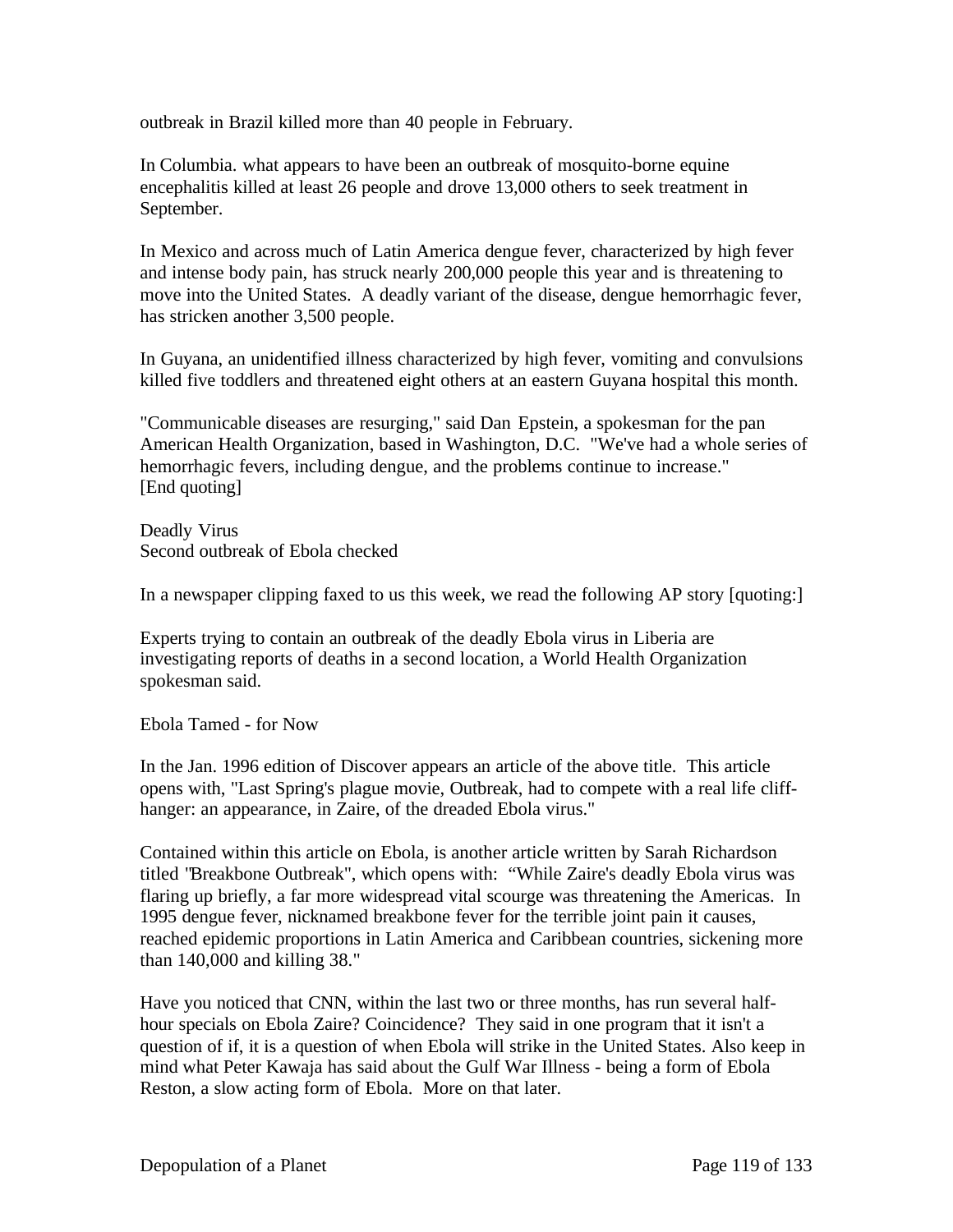#### **HEPATITIS**

In a one-page ad appearing in the Jan. 11, 1996 edition of Rolling Stone magazine, we read:

"Five million Americans have hepatitis. Do you?"

In another headline from the Nov. 29, 1995 edition of The Montreal Gazette [quoting:]

Aussies exult as deadly virus hits rabbits

Broken Hill, Australia - It sounds like a script for a horror film: a deadly virus escapes from a biohazard lab. Corpses litter the landscape as a plague spreads across a continent.

But rather than flee in terror, Australians are cheering a virus that is wiping out rabbits across the outback. The real plague, people say, is the rabbit population.

"It's history, and we'll look back on this month and say what a wonderful thing it was," said sheep-rancher David Lord. [End quoting]

In a faxed newspaper article appearing in the Dec. 24, 1995 edition of the Chicago Tribune, written by Kenan Heise, sent to us with a note written across the top which says, "This is how they silence...", we read [quoting:]

Obituaries - George B. Craig, Jr., 65; expert on disease-carrying mosquitoes

George B. Craig, Jr., 65, an entomologist and professor of biology at the University of Notre Dame, was a world-renowned expert on mosquitoes, particularly those that transmit such diseases as yellow and dengue fevers and encephalitis.

A resident of South Bend, Indiana, he died Thursday at a meeting of the American Society of Entomologists in Las Vegas.

Professor Craig has been outspoken in his criticism of this country's failure to control the spread of the Aedes albopictus, or Asian tiger mosquito. This species, named for the stripes on the mosquitoes' legs and bodies, probably invaded the United States in a shipment of used tires sent to Houston from Japan in 1985. Although rare in the North, the mosquitoes have been seen in the Chicago area. They carry sometimes fatal diseases such as dengue and several forms of encephalitis.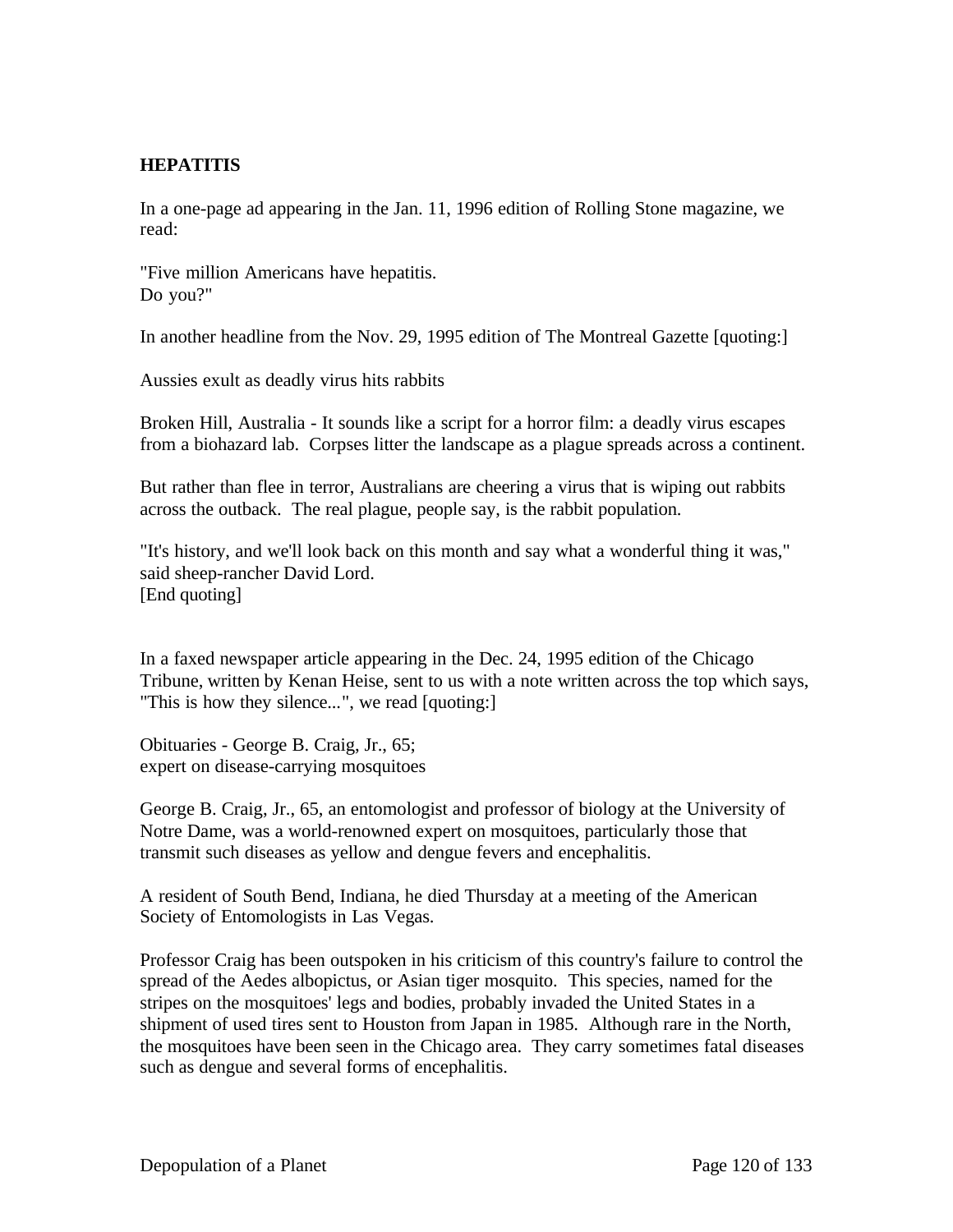Professor Craig co-wrote a report in a 1992 issue of the journal Science that established that the species had carried a serious illness into this country - Eastern equine encephalitis. In a 1992 Tribune interview, he reported that half of those who recover from the disease "have destroyed brains" and that "of all kinds of encephalitis, this is by far the worst."

Most recently, he had been directing research of the dengue hemorrhagic fever epidemic that began in Mexico and has crossed into the U.S., as well as of an encephalitis epidemic in Michigan and an outbreak of LaCrosse encephalitis in West Virginia. [End quoting.]

Horses, Handlers Killed by Mystery Virus

In an article from the Dec. 5, 1995 edition of the Daily Times of Harrison, Arkansas, written by AP writer Peter James Spielmann, [quoting:]

Sydney, Australia - First the horses lost their appetite, then they began to twitch. That turned into convulsions, the animals flailing against their stalls. Within two weeks, their lungs hemorrhaged and they drowned in their own blood, which gushed from their mouths and nostrils.

Then the disease struck the horses' handlers, eating holes in their lungs until they choked to death.

It was the first time in medical history that a virus previously unknown to science suddenly appeared in one mammal and then jumped to another with such deadly effect, killing two horse handlers.

The culprit: a type of morbillivirus, from the family of viruses that include measles, canine distemper and cattle plague.

But it is unclear why it suddenly became so virulent, why it has adapted to killing humans and when it will strike again. [End quoting.]

More on Ebola

In John Coleman's new book titled, Socialism: The Road To Slavery, we read [quoting:]

The "surplus to requirements" population of the world - and this includes the United States - is already being decimated by laboratory made mutant viruses that are killing hundreds of thousands of people. This process will be speeded up in terms of the Club of Rome's Global 2000 genocidal blueprint - after the mobs have served their purpose. The experiments begun in Sierra Leone with Lassa fever and media visna mutant viruses is being brought to perfection in the laboratories of Harvard University in August of 1994.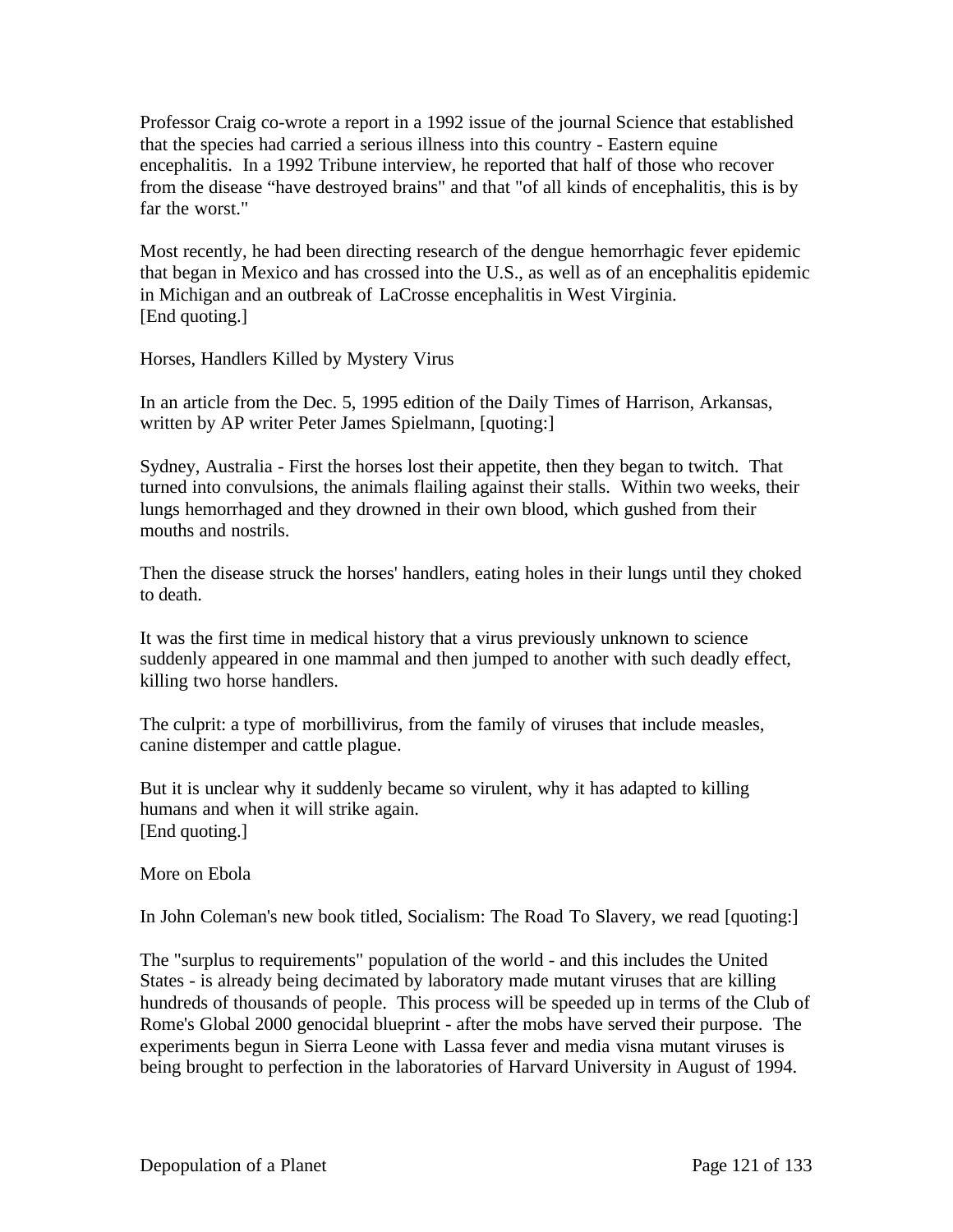A new, even more deadly virus than AIDS is about to be released.

Already released and working with deadly efficiency are the new flu viruses. These mutant flu viruses are believed to be 100 percent more effective than the "Spanish flu" viruses tested on French Moroccan troops in the fading days of WWI. Like the Lassa fever viruses, the "Spanish flu" virus got out of control, and in 1919, swept the world and killed more people than the total military casualties of both sides in WWI. There was no stopping it. Casualties in the United States were horrendous. One out of every seven people in big cities in America were swept away by "Spanish flu". People fell ill in the morning from fever and a debilitating tiredness. Within one or two days, they died - by the millions.

Who knows when the new flu mutant viruses will strike? In 1995 or perhaps the summer of 1966? Nobody knows. Also waiting in the wings is Ebola fever, its proper title, "Ebola Zaire" named after the African country of Zaire, where it first surfaced. Ebola fever cannot be stopped; it is a merciless killer, which acts fast and leaves its victims horribly contorted and bleeding from every opening in the body. Recently, Ebola Zaire has surfaced in the United States, but the news media and the Centers for Disease Control are saying little about it. Research experiments have been going on with Ebola viruses at the U.S. Army Medical Research Institute involving this and other highly dangerous viruses.

What is the purpose behind unleashing these dreadful killer viruses? Population control is given as the reason, and if we read the statements made by Lord Bertrand Russell, Robert S. McNamara and H.G. Wells, the new killer viruses are merely what these men said was coming. In the eyes of the Committee of 300 and the Socialist camarilla, there are just too many unwanted people on the Earth.

But that is not the whole story. The real reason behind the alarmed global mass genocide is to create a climate of instability. Destabilize nations, set people's hearts fluttering with fear. War is part of that plan, and in 1994, war is everywhere. There is no peace on Earth. [End quoting.] JANUARY 9, 1996

Depopulation 0f A Planet

Denial Of Truth

Keeps You Bound In The Lie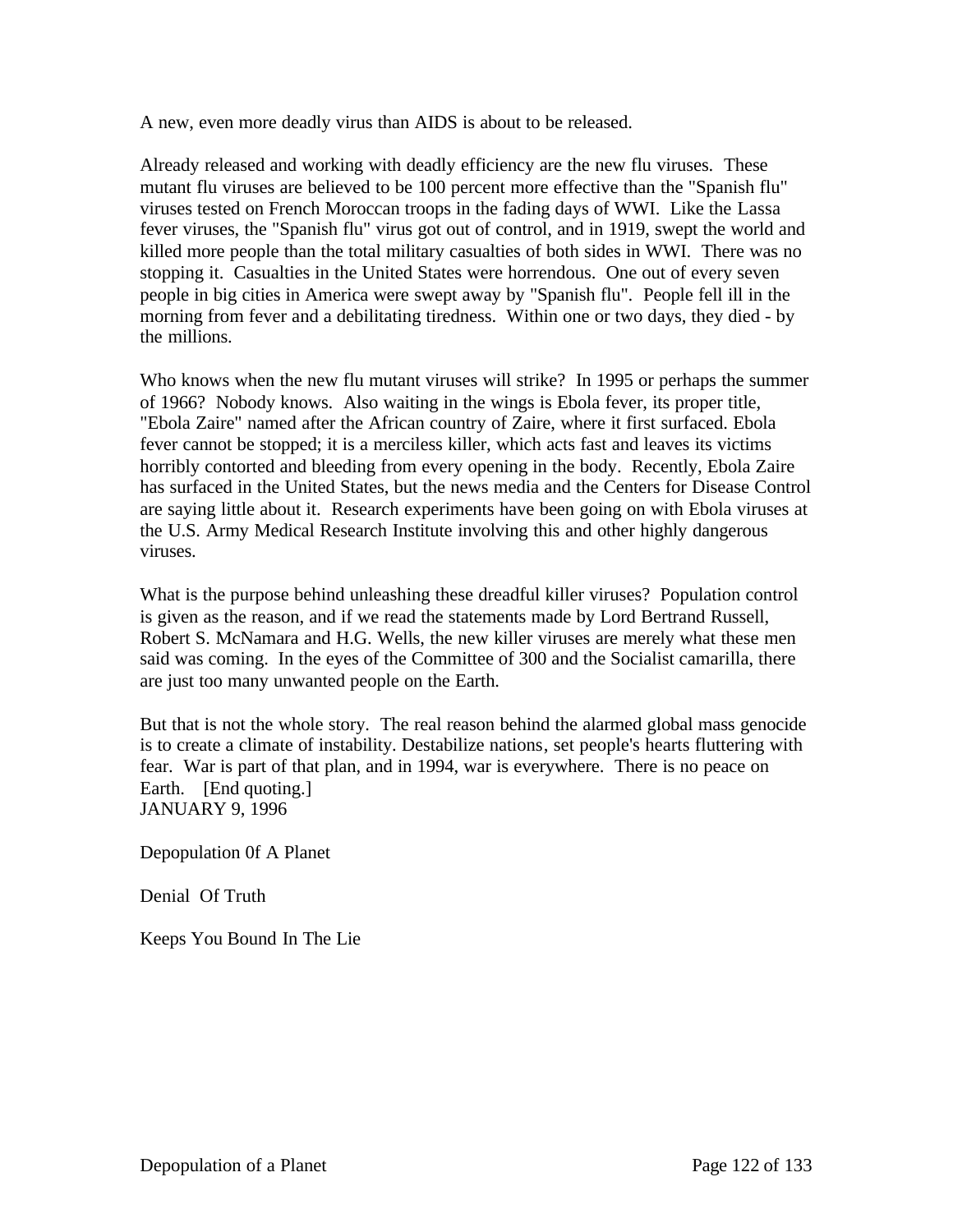# **Part VI: The Final Chapter**

### 12/29/95 RICK MARTIN

In a newspaper article from the Dec. 3, 1995 edition of the Calgary Herald, written by Mark Hume, we read [quoting:]

Nuclear Peril - Doomsday Clock shows signs of inching toward midnight again

On the Doomsday Clock there is no time past midnight. There is no a.m. No morning after.

The clock, which illustrates the extent of nuclear peril in the world, is frozen at 17 minutes to midnight.

The hands, set by the Bulletin of Atomic Scientists are moved only after lengthy debate.

Some of the world's leading experts will gather this week at the University of Chicago to discuss what is expected to be the first movement of the hands since 1991.

Most people think the hands will tick forward again, advancing for the first time in a decade marked by a series of backward ticks.

In 1984, with the arms race accelerating, the time was put at three minutes to midnight. By 1988, with a Soviet-U.S. treaty limiting intermediate range nuclear forces, it ticked back to six minutes to the hour. 1990 saw it go to 10 to midnight with the end of the Cold War and finally, in 1991, with the signing of the strategic-arms-reduction treaty, it went to its current time.

"I'd put it close to midnight right now," said John Mate, an anti-nuke campaigner for Greenpeace International, who believes the clock is ticking forward again.

"Unless France and others sign a comprehensive test-ban treaty, I think there's a huge threat."

Mate isn't a global-security expert, but he's got more of an up-front view of the threat than most, having just returned to Vancouver from the South Pacific where he protested France's most recent nuclear-test.

On the night France exploded the world's latest nuclear bomb, Mate was aboard a small yacht just outside the 20 kilometer exclusion zone off Mururea atoll, in French Polynesia.

In the distance, he could see the glow of lights from France's nuclear-testing facility.

Mate said watching the warm electrical radiance reflecting on the waters of the South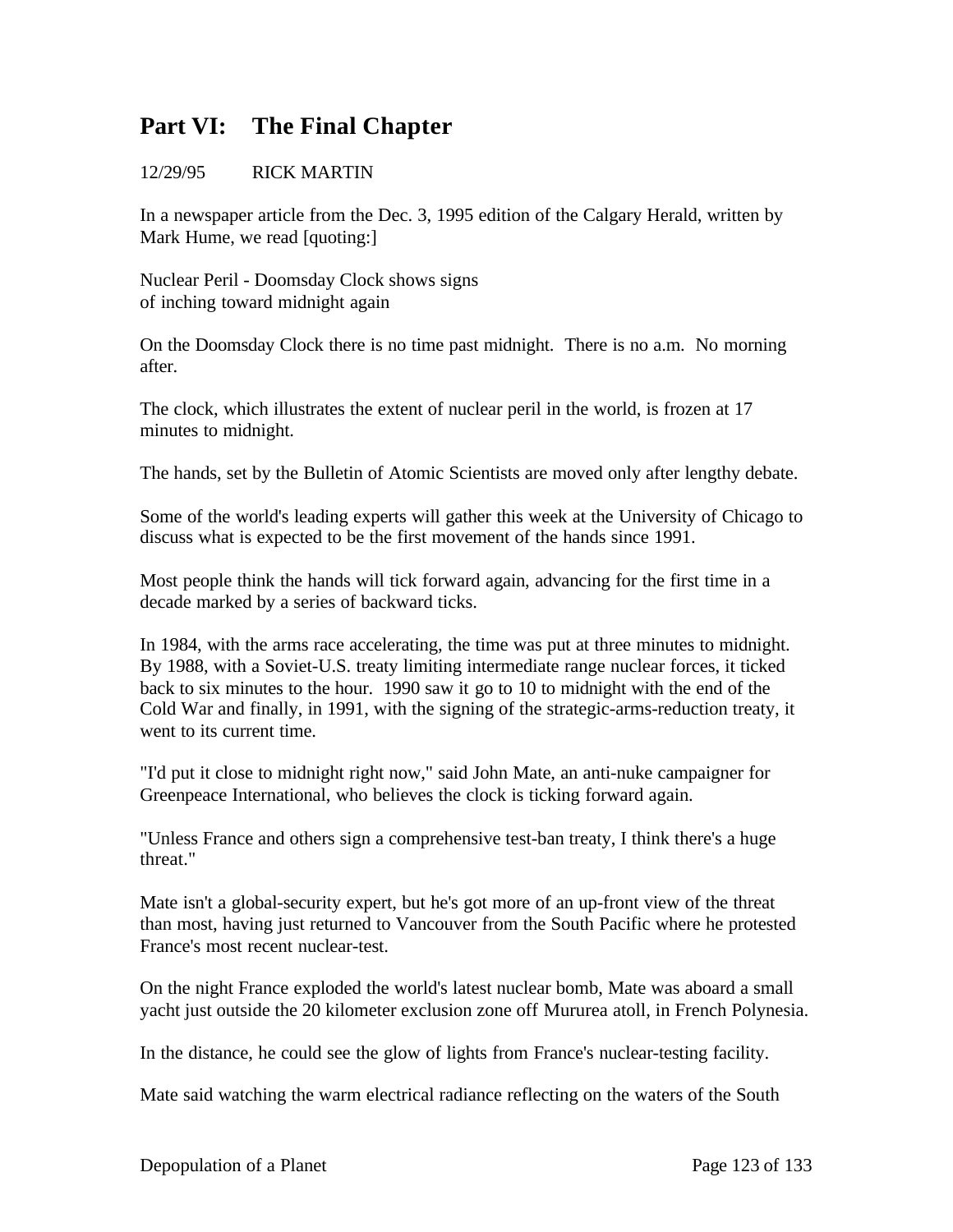Pacific Ocean filled him with a sense of dread.

"I saw Mururea as a place that symbolizes the greatest evil that humanity can perpetrate on the planet," said Mate. "I used to refer to the testing program as nuclear madness, but since going to Mururea, I now just say it is evil."

Bill Epstein felt the political tremors in New York, where for the past 25 years he's served the Canadian government on United Nations committees concerned with nuclear proliferation.

Epstein said that by ignoring world opinion and continuing to build its nuclear arsenal, France has made it easier for other countries to do the same.

"There are 40 countries in the world today that have the capability to make a nuclear weapon if they so decide," he said. "Most of them don't, because they have signed the nuclear non-proliferation treaty. But they can withdraw from that with three months' notice - and some of them have warned now that they might do just that."

Epstein said that if he were setting the clock today, he'd push the minute hand forward five minutes - to 12 minutes to midnight. "With the end of the Cold War a lot of people thought peace had broken out. but there is still a very real danger out there," Epstein said. [end quoting.]

## **GULF WAR SYNDROME**

In his [Pentagon] report dated July 14, 1995, titled The "Cover-Up" of Gulf War Syndrome - A Question of National Integrity, Dr. Lindsey Arison writes, [quoting:]

Gulf War Syndrome is the direct health consequence of prolonged (chronic} exposure to low (non-lethal) levels of chemical and biological agents released primarily by direct Iraqi attack via missiles, rockets, artillery, or aircraft munitions and by fallout from allied bombings of Iraqi chemical warfare munitions facilities during the 38-day air war.

The effects of these exposures were exacerbated by the deleterious and synergistic sideeffects of unproven Pyridostigmine bromide pills (nerve agent pre-treatment pills which were administered involuntarily), the investigational botulinum toxoid vaccines (which were also involuntary), anthrax vaccines, depleted uranium residues principally from battlefield vehicles damaged by depleted uranium-tipped armor-penetrating munitions, and to a much lesser extent, other environmental hazards such as oil fire contamination, pesticides, petrochemicals, and electromagnetic radiation from radars and communications equipment.

The infinite number of combinations and permutations of the effects of chronic exposure to low, non-lethal levels of cumulatively-effecting chemical nerve agents, to blister agents, biological agents and "cocktails", coupled with the effects of nerve agent pills,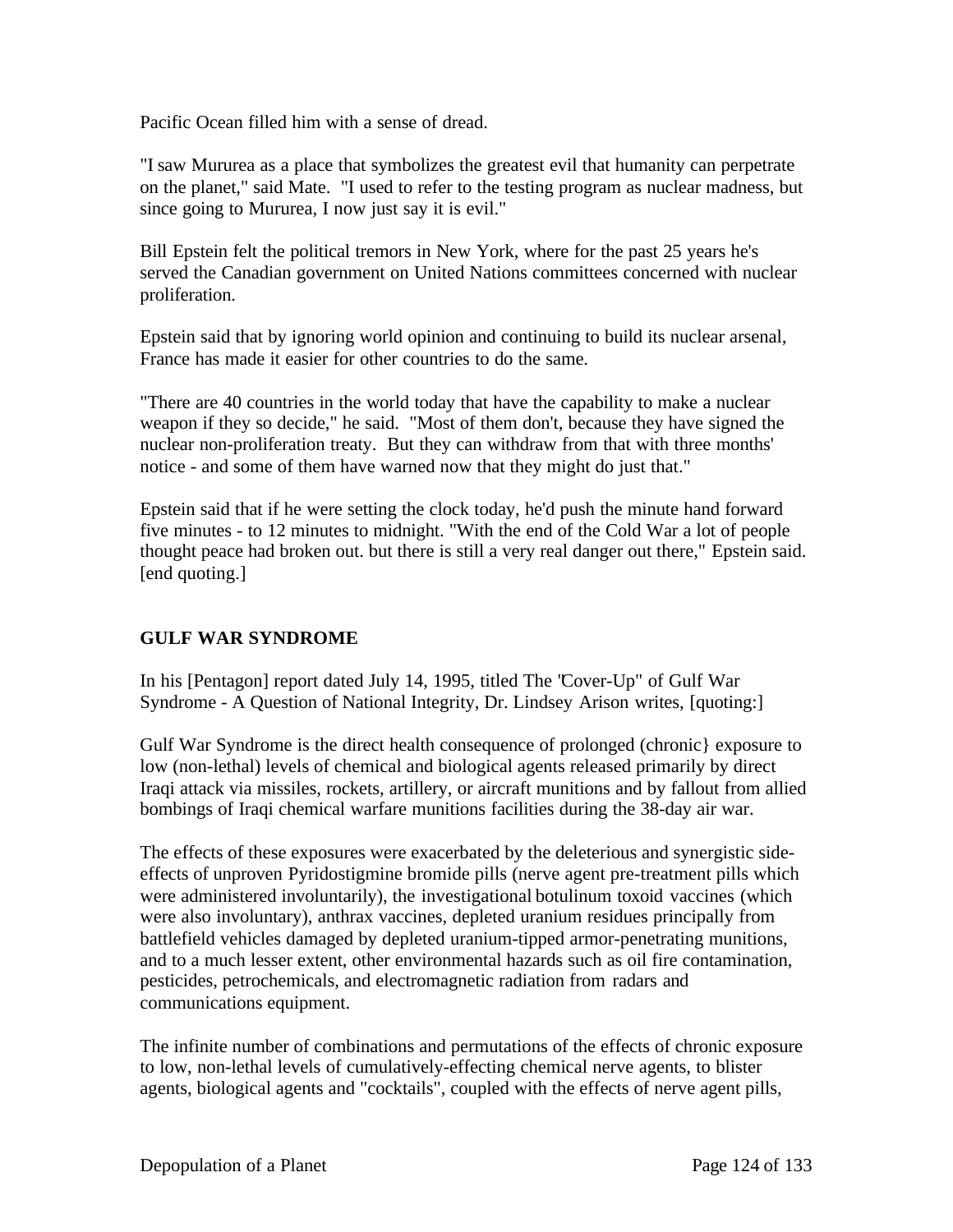botulinum and anthrax vaccines, depleted uranium dusts, and other environmental contaminants, has produced the infinite variations in symptomatologies in Gulf War veterans. Therefore, the "mystery illness". There is, however, one principle cause.

The Department of Defense, however, continues to deny that chemical and biological agents were used during the Gulf War.

DoD is lying to our veterans and their families, to the U.S. Congress, and to the American people about the exposure of U.S. soldiers to chemical and biological agents during the Gulf War. [End quoting.]

# **GULF WAR ILLNESS - EBOLA RESTON**

In a document received from Peter Kawaja titled The Saddest Chapter In America's History Is Now Being Written, we read [quoting:]

Gulf War Illness is a communicable disease, spreading worse than AIDS, by mere casual contact, through perspiration, or by being close to someone who coughs. You can become infected by brushing by someone at a store. Your children can be infected at a playground or at school. Mycoplasma incognitus contains most of the HIV (AIDS) envelope, which was tampered with by humans. It is a warfare agent by design. Our government is involved in this great crime and cover-up. A nationwide/worldwide panic is going to be created, of such magnitude, that it will threaten our very existence. This same government will then step in to offer a solution; they will have "an antidote", a treatment, but only those who will accept the medical ID card will be treated, all others will be considered a danger and threat to society, hunted down, and imprisoned or killed. Americans will welcome this solution, will turn in their neighbors and friends in order to survive themselves. At the same time, this instrument will suspend the Constitution of these United States, to allow United Nations rule, the New World Order, One World Government.

America will be enslaved. Approximately 40% (from confidential sources) of the American population is already a carrier of one form (or another) of HIV, as there are now over 2,000+ strains, effectively making almost half of the population a carrier to infect others of (example) Ebola Reston, a slow-acting deadly agent, taking years to manifest itself, killing you in pain worse than Ebola Zaire, which is quick acting.

The government is already leaking news stories through the mainstream media, warning America: it is not IF, but WHEN, we will soon face a worldwide outbreak. They are preparing you for what they already know and have planned. What they are saying, however, is that this will happen by accident, because of international air travel, and Americans are believing it. [End quoting.]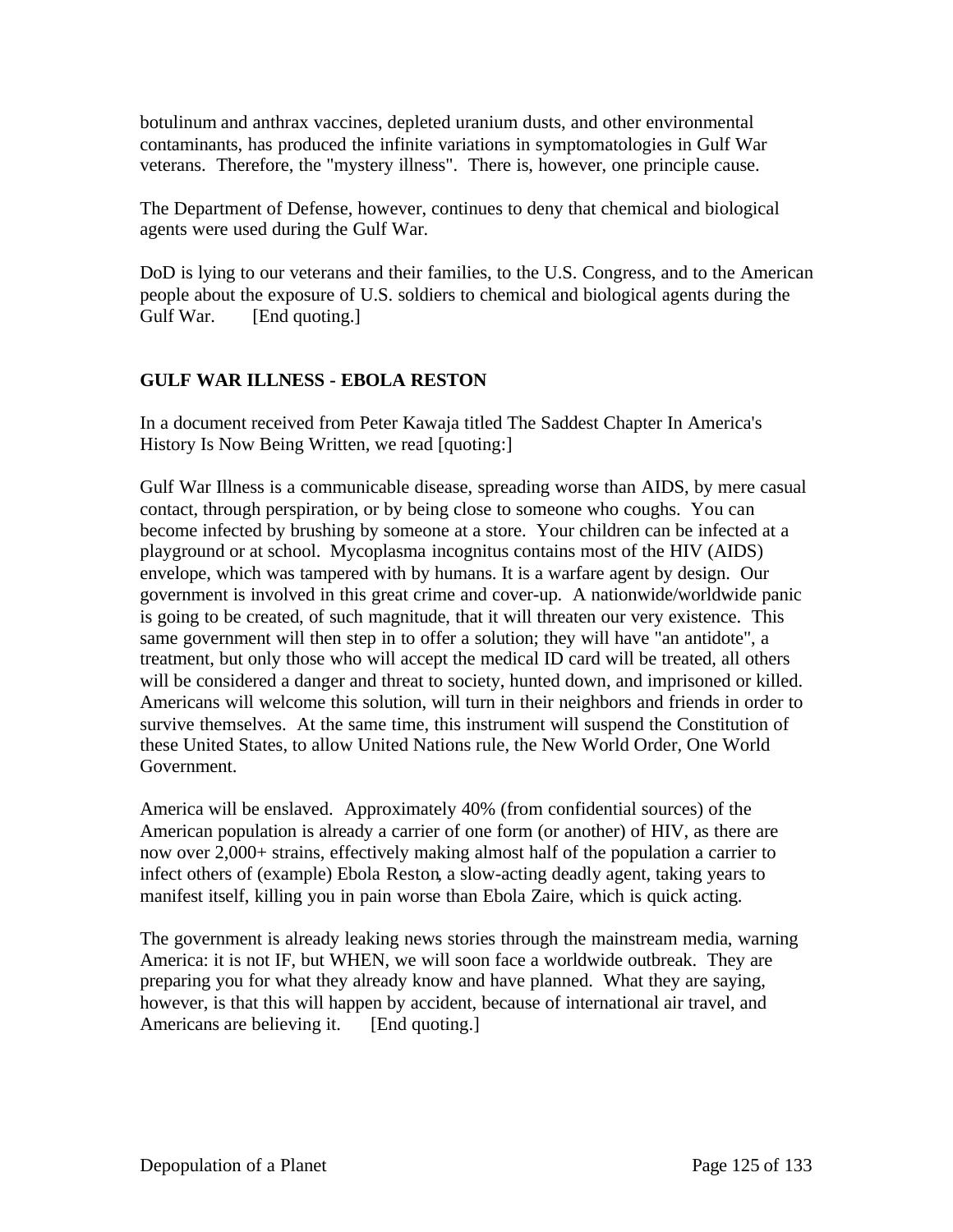#### **SPY SATELLITES STUDY NATURE**

In an article written by William J. Broad. from the Nov. 28, 1995 edition of The Denver Post, reprinted from the New York Times, we read [quoting:]

With the cold war a fading memory, the nation's spy satellites are beginning to turn some of their attention to nature.

In addition to peering at the usual military targets, they are monitoring such natural phenomena as clouds, glaciers, sea ice, deserts and tropical rain forests to gather clues about long-term global climatic change and ecological threats.

At the urging of Vice President Gore, and with the support of Congress, the new program is directing spy satellites to study about two dozen ecologically sensitive sites around the world. Ultimately, it is to monitor about 500 sites.

Scientists are programming the satellites to study diverse habitats vulnerable to environmental shifts and damage, including some that are unusually remote and forbidding. [Say, Antarctica?]

"In terms of turning swords into plowshares, this is about as good of an example as I can think of," said Dr. Jeff Dozier, dean of the school of environmental science at the University of California at Santa Barbara and a member of the program's management team. The data will be archived for future generations of scientists and will remain secret for now to conceal the abilities of the nation's reconnaissance systems, the scientists say.

Intelligence experts always try to hide the exact abilities of their surveillance systems so foes are less likely to know how to evade and counter them. And in any event, the data will be most interesting in future decades because it seeks to reveal trends over time.

The program picks areas of the Earth that are thought to be particularly revealing of changes in the natural world and repeatedly photographs them on a fixed schedule, seasonally in some cases.

Data are to be collected for decades, in theory revealing subtle ecological shifts that might otherwise be missed. [End quoting.]

## **EARTH IN THE BALANCE**

In his book Earth In The Balance - Ecology And The Human Spirit, then-Senator Al Gore writes:

"I have come to believe that we must take bold and unequivocal action: we must make the rescue of the environment the central organizing principle for civilization. Whether we realize it or not, we are now engaged in an epic battle to right the balance of our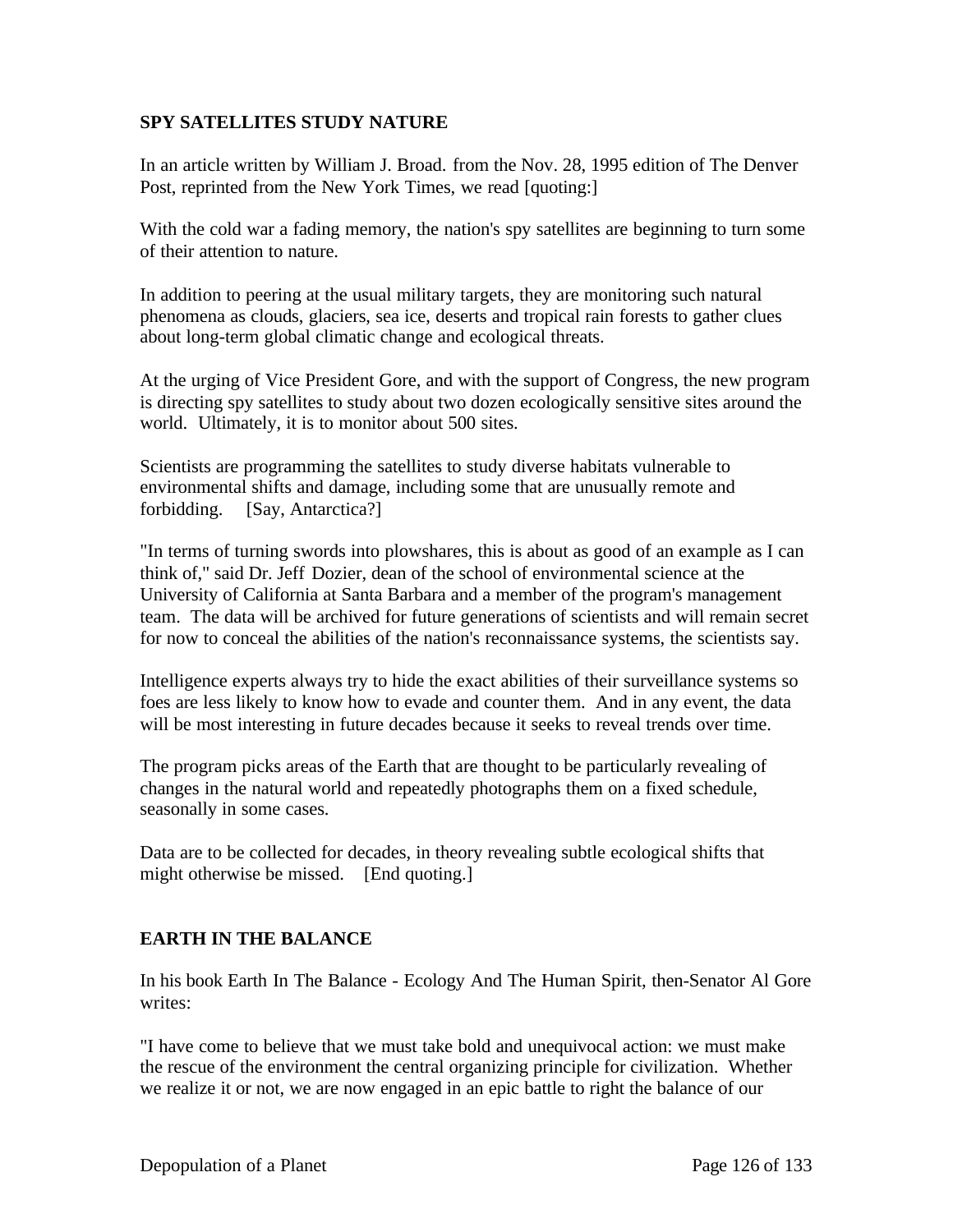Earth, and the tide of this battle will turn only when the majority of people in the world become sufficiently aroused by a shared sense of urgent danger to join an all-out effort."

On the issue of population, Mr. Gore writes: "The first strategic goal should be the stabilizing of world population, with policies designed to create in every nation of the world the conditions necessary for the so-called demographic transition - the historic and well-documented change from a dynamic equilibrium of high birth rates and death rates to a stable equilibrium of low birth rates and death rates."

And also, "No goal is more crucial to healing the global environment than stabilizing human population. The rapid explosion in the number of people since the beginning of the scientific revolution - and especially during the latter half of this century - is the clearest single example of the dramatic change in the overall relationship between the human species and the Earth's ecological system."

Gore begins his concluding statements with, "Life is always motion and change. Fueled by the fruits of sun and soil, water and air, we are constantly growing and creating, destroying and dying, nurturing and organizing. And as we change, the world changes with us. The human community grows ever larger and more complex, and in doing so demands ever more from the natural world. Every day, we reach deeper into the storehouse of the Earth's resources, put more of these resources to use, and generate more waste of every kind in the process. Change begets change, then feeds on its own momentum until finally the entire globe seems to he accelerating toward some kind of profound transformation."

## **THE GEORGIA GUIDESTONES MESSAGE AND MYSTERY FOR MANKIND**

## [Quoting:]

Elberton Granite's reputation as one of the world's best monumental stones, Elbert County's geographic location, and fate seem to be key elements in why one of the nation's most unusual monuments was unveiled near Elberton. Already called "America's Stonehenge", after the mysterious monuments in England which have puzzled men for ages. The Georgia Guidestones have attracted nationwide publicity and promises to become a major tourist attraction.

Overwhelming in size and steeped in enigma, the Guidestones were revealed to the nation in the Winter, 1979. The guidestones are as much as mystery now as they were then and probably still will be when man ceases to record his history. The gargantuan, sixpiece monument stands 19-feet high in the beautiful hill country eight miles north of Elberton and proclaims a message for the conservation of mankind. Its origins and sponsors are unknown; hence, the mystery.

The components were manufactured from Elberton Granite Finishing Company, Inc.'s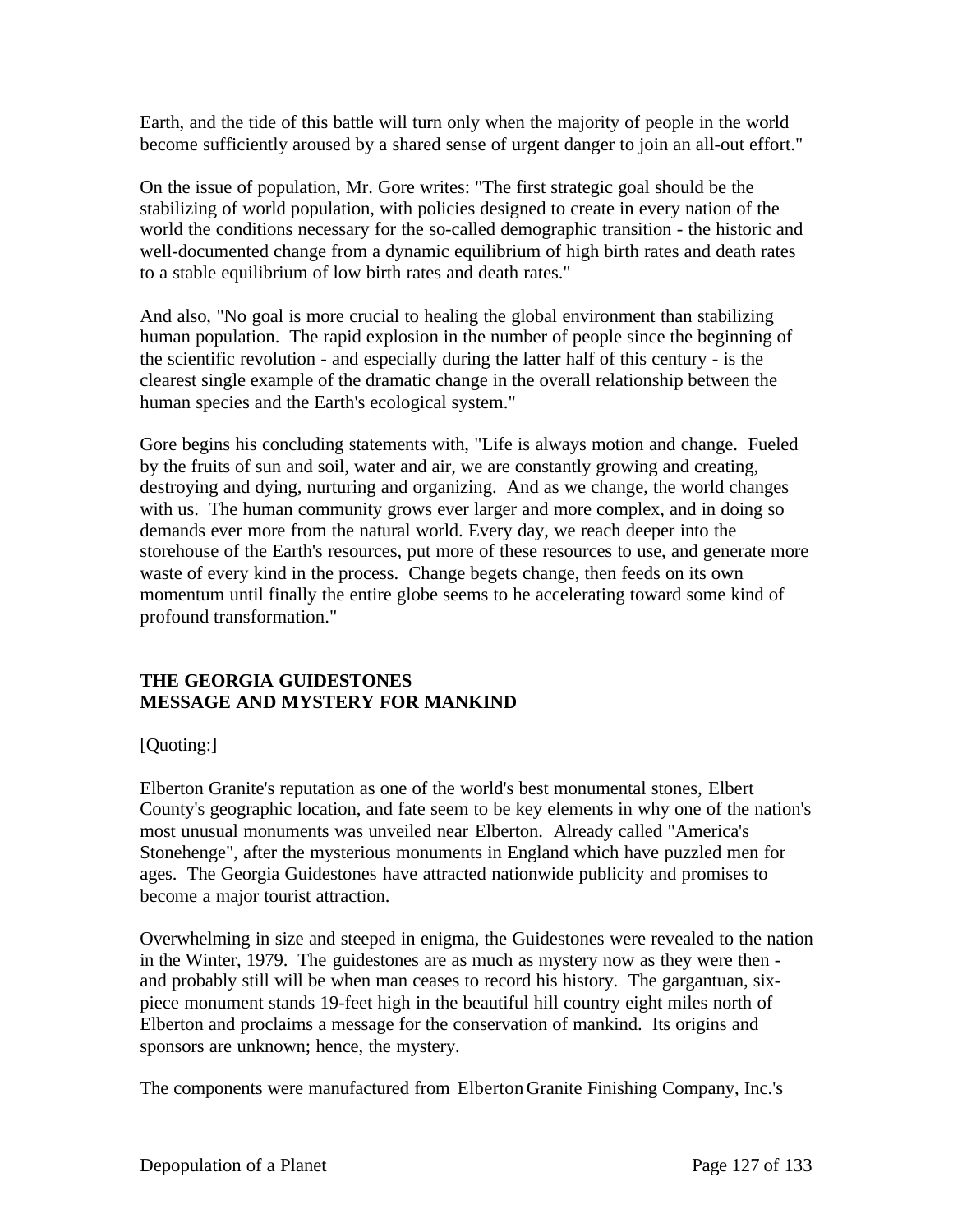"Pyramid Blue Granite", and the firm's President, Joe H. Fendley, Sr., said the project was one of the most challenging ever for his quarrying and monument manufacturing concern - partly because of the magnitude of the materials and partly because of the exacting specifications from the mysterious group of sponsors, "and those specifications were so precise that they had to be compiled by experts on stone as well as construction," said Fendley.

He said it all began late on a Friday afternoon in June when a well-dressed and articulate man walked into his offices on the Tate Street Extension in Elberton and wanted to know the cost of building a large monument to conservation. He identified himself as "Mr. Christian." He told Fendley that he represented a small group of loyal Americans living outside Georgia who wished to remain anonymous forever, and that he chose the name "Christian" because he was a Christian. He inquired where Fendley banked and Joe put him in touch with both local banks. Wyatt C. Martin, President of the Granite City Bank, was selected by "Mr. Christian" to be the intermediary for the mysterious project.

According to Martin, the man showed up at his office 30 minutes later, explained the project, and said after completion he hoped other conservation-minded groups would erect even more stones in an outer ring and carry the monument's message in more languages. He told Martin that he wanted the monument erected in a remote area away from the main tourist centers. The gentleman also said that Georgia was selected because of the availability of excellent granite, generally mild climate, and the fact that his greatgrandmother was a native Georgian.

Martin persuaded the mystery man that Elbert County was the ideal location for the memorial; and he agreed, provided a suitable location could be found. He returned later and he and Martin inspected sites. "Mr. Christian", who now called himself "R. C. Christian", chose a five-acre plot on the farm of contractor Wayne Mullenix. It is the highest point in Elbert County. A few weeks later, Martin contacted Joe Fendley and told him that funds for the project were in an escrow account and to start work immediately. Martin promised that when the project was completed, he would deliver his file on the affair to the anonymous sponsors and that the secret would never he known.

He said "Christian" told him that the sponsors had planned the monument for years and that the ten "guides" for the conservation of mankind and the Earth were carefully worded as a moralistic appeal to all peoples, regardless of nationality, religion, or politics.

## **GUIDESTONE FACTS (WEIGHTS & DIMENSIONS)**

Overall Height: 19 ft., 3 in. Amount of Granite: 951 Cubic Feet Weight (Grand Total): 237,746 pounds (119 tons) Four Upright Stones: 6 ft, 6 in. wide; 16 ft. 4 in. high; I ft., 7 in. thick. Weight - 42,437 lbs. each (avg.) - total weight 169,750 lbs.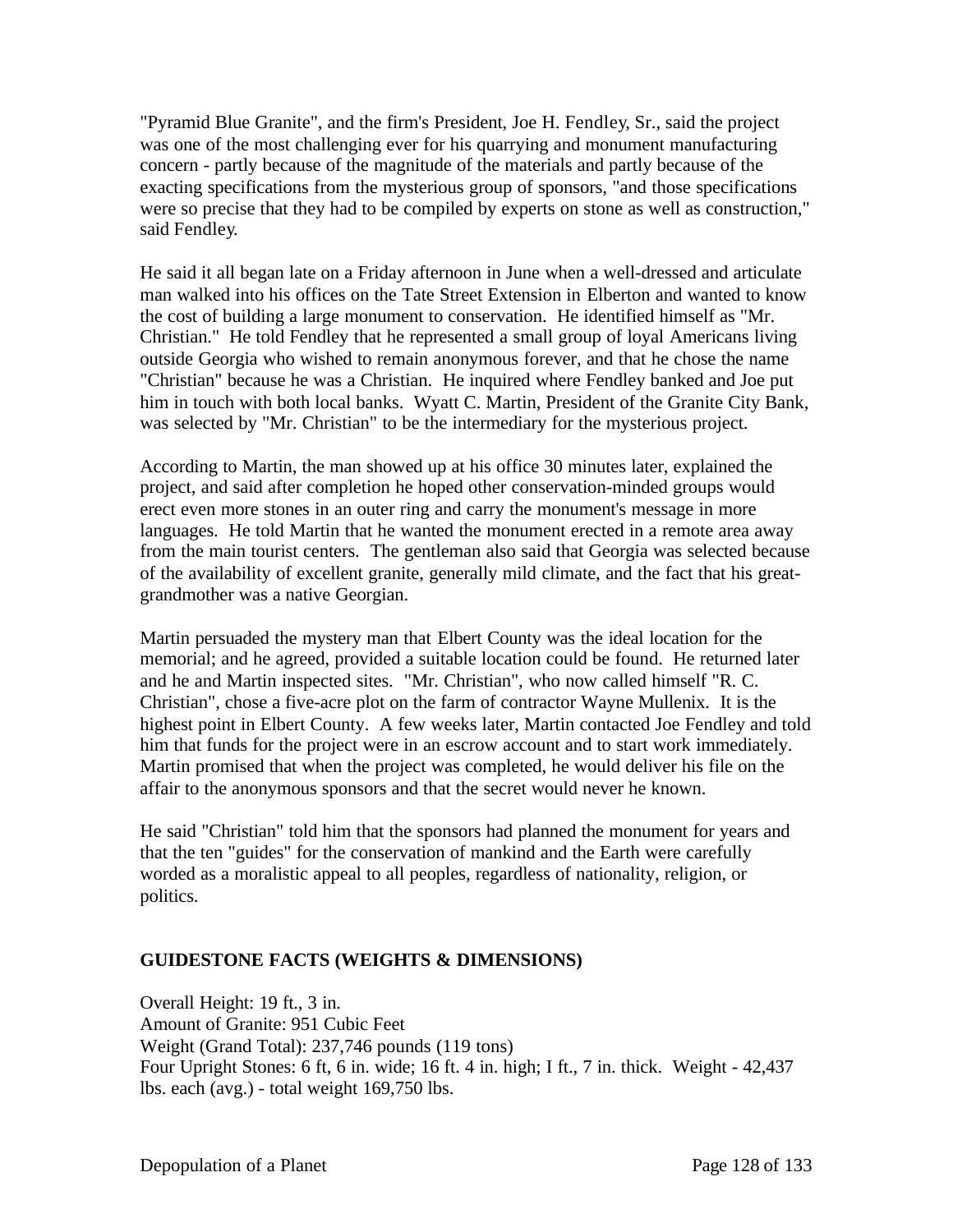One Center Stone: (the Gnomen Stone) 3 ft., 3 in. wide; 16 ft., 4 in. high; 1 ft., 7 in. thick. Weight - 20,957 lbs. total One Cap Stone: 6 ft., 6 in wide; 9 ft., 8 in. long; I ft., 7 in. thick. Weight - 24,832 lbs. total Four Support Stones: (Bases) 7 ft., 4 in. long; 2 ft., 0 in. wide; 1 ft., 4 in. thick. Weight - 4,875 lbs. each (avg.) - 19,500 lbs. total One Support Stone: (Base) 4 ft., 2.5 in. long; 2 ft., 2 in. wide; 1 ft., 7 in. thick. Weight - 2,707 lbs. total Description of Lettering: Over 4,000 sandblasted letters, each approximately 4 in. high.

## **ASTRONOMICAL ASPECTS OF THE GUIDESTONES**

The four large upright blocks pointing outward are oriented to the limits of the migration of the moon during the course of the year.

An eye-level, oblique hole is drilled from the South to the North side of the center Gnomen stone so that the North Star is always visible, symbolizing constancy and orientation with the forces of nature.

A slot is cut in the middle of the Gnomen stone to form a "window" which aligns with the positions of the rising sun at the Summer and Winter Solstices and at the Equinox so that the noon sun shines to indicate noon on a curved line.

The capstone includes a calendar of sorts where sunlight beams through a 7/8 in. hole at noon and shines on the South face of the center stone. As the sun makes its travel cycle, the spot beamed through the hole can tell the day of the year at noon each day. Allowances are made because of variations between standard time and sun time to set the beam of sunlight at an equation of time.

The site, eight miles north of Elberton, Georgia on Highway 77, was chosen because it commands a view to the East and to the West and is within the range of the Summer and Winter sunrises and sunsets. The stones are oriented in those directions.

## **THE GUIDES EXPLAINED THE MESSAGE**

The wording of the message proclaimed on the monument is in 12 languages, including the Archaic languages of Sanskrit, Babylonian Cuneiform, Egyptian Hieroglyphics and Classical Greek, as well as English, Russian, Hebrew, Arabic, Hindi, Chinese, Spanish and Swahili.

The guides, followed by explanatory precepts, are as follows. The words here are exactly as the Sponsors provided them:

Maintain humanity under 500,000,000 in perpetual balance with nature.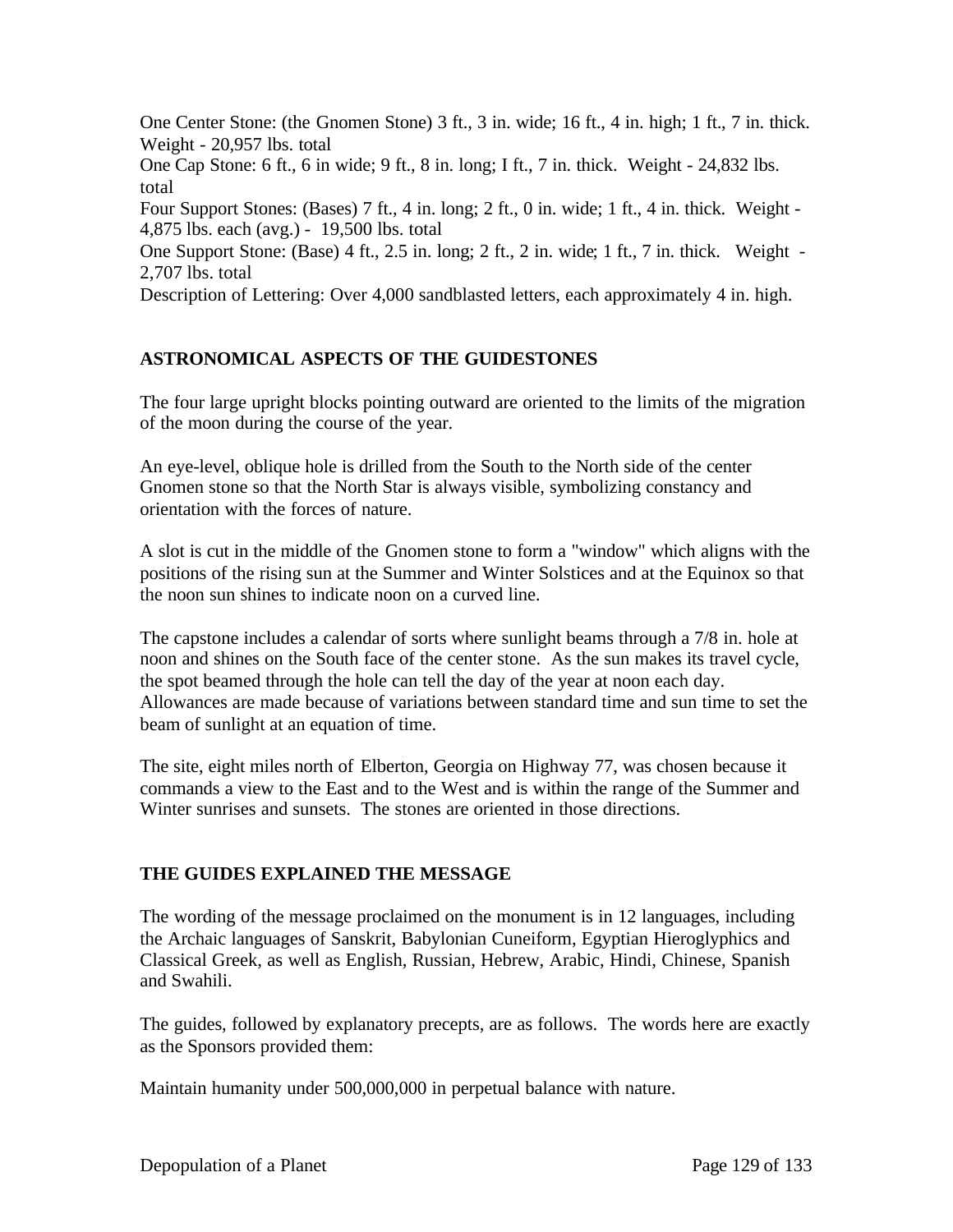Means the entire human race at its climax level for permanent balance with nature.

Guide reproduction wisely - improving fitness and diversity.

Without going into details as yet undiscovered, this means humanity should apply reason and knowledge to guiding its own reproduction. "Fitness" could be translated as "health". "Diversity" could be translated as "variety".

Unite humanity with a living new language

A "living" language grows and changes with advancing knowledge. A "new" language will be developed "de novo" - and need not necessarily be adapted from any languages now in existence.

Rule Passion - Faith - Tradition - and all things with tempered reason. "Faith" here may be used in a religious sense. Too often people are ruled by blind faith even when it may be contrary to reason. Reason must be tempered with compassion here - but must prevail.

Protect people and nations with fair laws and just courts. Courts must consider justice as well as law.

Let all nations rule internally resolving external disputes in a world court. Individual nations must be free to develop their own destinies at home as their own people wish - but cannot abuse their neighbors.

Avoid petty laws and useless officials. Self explanatory.

Balance personal rights with social duties.

Individuals have a natural concern for their personal welfare, but man is a social animal and must also be concerned for the group. Failure of society means failure for its individual citizens.

Prize truth - beauty - love - seeking harmony with the infinite. The infinite here means the supreme being - whose will is manifest in the workings of the cosmos - if we will seek for it.

Be not a cancer on the Earth - Leave room for nature - Leave room for nature In our time, the growth of humanity is destroying the natural conditions of the Earth which have fostered all existing life. We must restore reasoned balance. [End quoting.]

#### **CONSIDER THIS**

While it may seem that I have presented many unrelated and divergent writings in this series on depopulation of a planet, I believe by now you will see the direct connection and how, once again, Little Crow's phrase, "Everything is connected to everything", is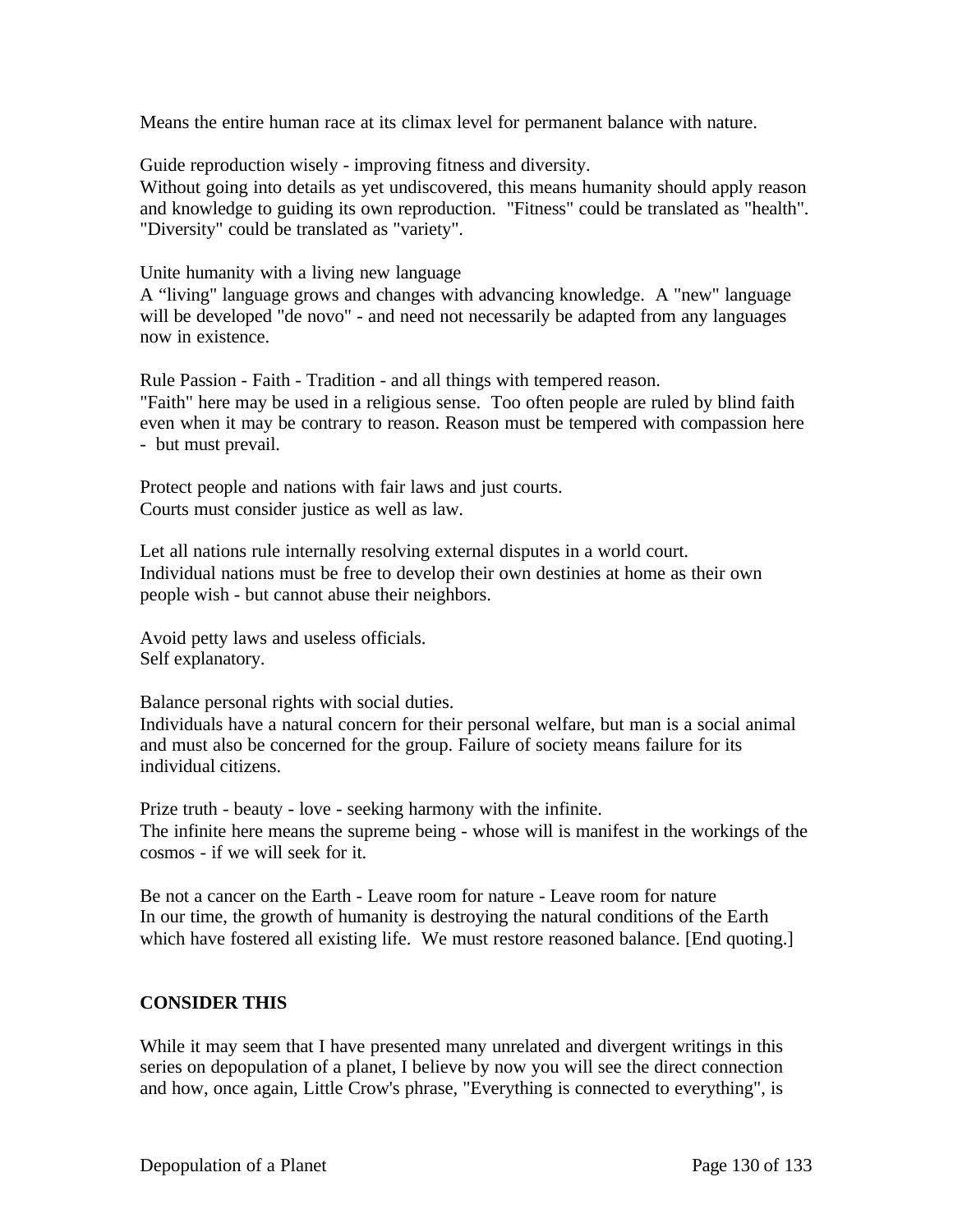reaffirmed. The groundwork laid by Thomas Malthus, Georg Hegel, Karl Marx, the Fabian Society, George Orwell, Bertrand Russell and Aldous Huxley, were carried as themes through countless publications concerning the issue of population.

When examining the countless books on population it becomes exceedingly clear that, for over a century, great and not so great minds have put their concentration to this critical issue which faces, and now slams in the face of, our living planet Gaia [Shan]. What stands out in neon when reviewing all of the treatises on the subject of population is the total absence of God. That's right, God. He is never mentioned - never included in the equation for hope and resolution. We know that God has a Plan 2000 too, yet somehow even saying this sounds trite, like some born-again comeback. But those who KNOW God, know that God's Plan is so far out of man's reach of understanding that its magnificence will shine as the noonday sun.

Instead of hope and inclusion of God into the equation for balance, we are presented with images of teeming masses who, like lemmings, move en masse toward their destination in a given moment. Always the conclusions are the same - reduce growth and depopulate or face ruin. Well, we can be sure that thanks to places such as Porton Down, England; Fort Detrick, Maryland; and the World Health Organization, the tools for death and destruction are locked and loaded and dispensed to the sleeping innocents in Third World countries where trusting eyes look up to those giving the injections and say in their native tongue, "Thank you" as the countdown to their own death begins.

Have I intended for this series to be depressing fear-mongering? Far from it. I went into this series entirely "open" to find whatever the evidence presented to me, and I believe the evidence by now is so overwhelming for even the greatest of skeptics that it is safe to say, "They really are trying to kill us off!" And the tools at their disposal cross all boundaries and come in such divergent forms as: disease-carrying ticks and fleas, clouds of gas, contaminated drinking water, on-the-hoof transmission through our meat to outand-out nuclear weapons. The agenda for depopulation is right on track and accelerating rapidly. And, so too, the subject is so big, so overwhelming in scope, that most simply resign themselves and throw their hands up in the air and say, "There's nothing I can do about it."

It is no accident that CNN has recently run several specials on the Ebola virus. The public is being psychologically prepared for massive outbreaks, and massive outbreaks there will be. At this point in time, with all that has already been unleashed upon us, outbreaks are inevitable.

Those in power and control of this world do not know how to create, but they are extremely proficient at destruction and that is the path they are walking. They may make wondrous-sounding declarations about the need to protect Mother Earth, such as you just read in Agenda 21 (which will effect everyone), but the cost in human lives will be without measure.

You will know by now that the issues confronting us as a planet are so complex, so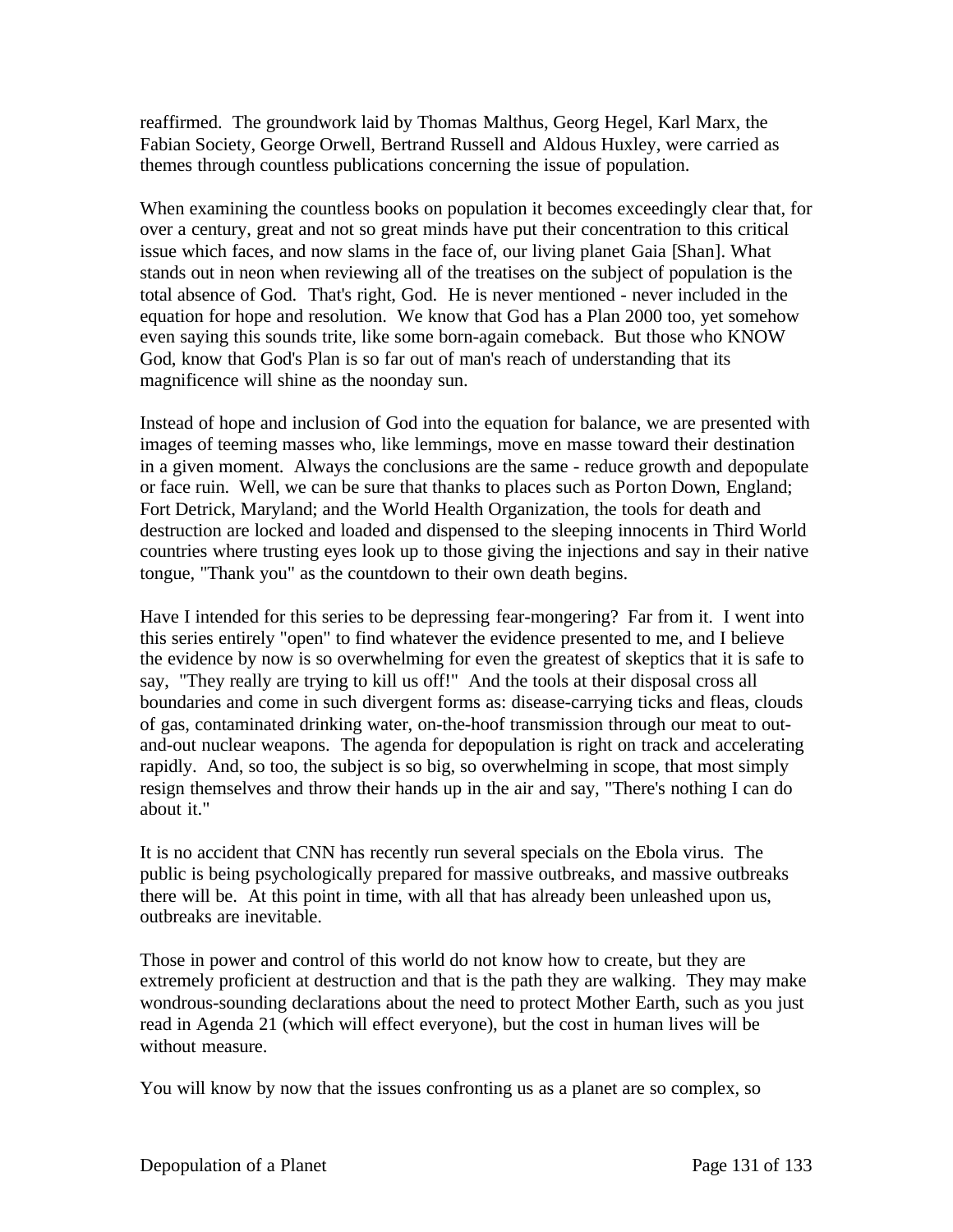interwoven, that there are no easy answers. But who are Aurelio Peccei, Eduard Pestel, Hugo Thiemann, Carroll Wilson, Alexander King, Saburo Okita of the Club of Rome to dictate to mankind that thinning the masses is required? I do not advocate violence, but there was a time in history when crimes of such high treason against humanity were dealt with in a very precise manner. At the very least, ones such as Club of Rome members should be called to answer before a World Court. But then, I suppose following this line of reasoning further, charges would have to include administrators of such facilities as Porton Down, Fort Detrick, and perhaps even the World Health Organization itself. Obviously, in our present world, this isn't going to happen.

It is only through the selfless and courageous efforts of such brilliant scholars as Eustace Mullins, Dr. Eva Snead, Dr. John Coleman, Robert Harris and Jeremy Paxan, to name just a few, that we are given the side of the story that allows for true understanding. Under the black cloak of national security all manner of evil lurks, waiting to rub out the very essence of souled life as we know it.

For purposes of our discussion here, let's take Louis Farrakhan's march on Washington. Most people knew and expected that there would be major trouble, riots, rebellion, and, to use Gary Wean's phrase. initiated "race riots and revolution." And yet, what happened? The finest example of peaceful assembly ever witnessed. And why was this march so successful? Because God/Aton was included in the equation. He was the guiding force. His intervention was requested, in earnest, and He did intervene and it was nothing short of a miracle. Let me just ask a simple question: If God will intercede on behalf of those petitioning for peaceful assembly, don't you think He would intercede directly on behalf of preserving His own Creation if genuinely asked by souled beings everywhere in heartfelt prayer? Would He not send His Hosts to assist in resolution. But man does not think of this and many would say it is too late already. Well, with God, yea unto the midnight hour. it is not too late.

So, too, God HAS sent His Hosts in response to man's petition for help. The help is coming in many ways, but most notably in the form of THE WORD, which means, knowledge. Who is listening? Who is reading THE WORD? God has kept His promises. And I don't mean for this to sound like preaching but, rather, just telling it like it IS.

As now Vice President Al Gore noted in his book Earth In The Balance - Ecology And The Human Spirit, "Sir Crispin Tickell, a leading British diplomat and environmentalist, noted in a speech to the Royal Society in London in 1989 that 'a heavy concentration of people is at present in low-lying coastal areas along the world's great river systems. Nearly one-third of humanity lives within kilometers of a coastline. A rise in mean sea level of only twenty-five centimeters would have substantial effects - a problem of an order of magnitude which no one has ever had to face - in virtually all countries the growing numbers of refugees would cast a dark and lengthening shadow.'"

Of course, most writings on the subject of population do not take into account Mother Earth/Gaia taking her own steps to bring the planet into balance. These steps would